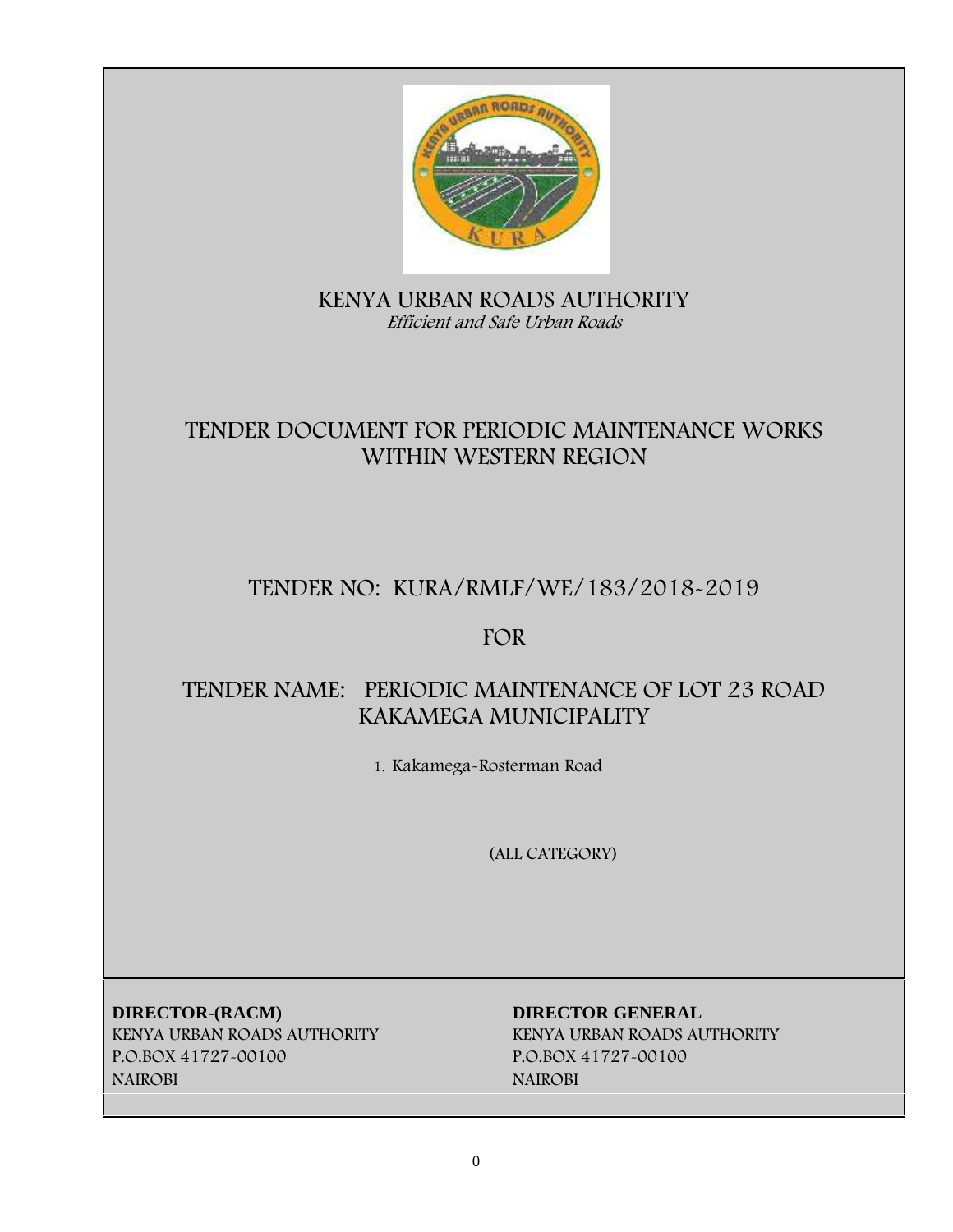# **PERIODIC MAINTENANCE OF LOT 23 ROAD KAKAMEGA MUNICIPALITY**

# **TABLE OF CONTENTS**

| SECTION II: INSTRUCTIONS TO TENDERERS AND CONDITIONS OF TENDER4      |  |
|----------------------------------------------------------------------|--|
|                                                                      |  |
|                                                                      |  |
|                                                                      |  |
|                                                                      |  |
|                                                                      |  |
| SECTION VI: SUPERVISION AND CONTRACT EVALUATION MANUAL 2012114       |  |
|                                                                      |  |
|                                                                      |  |
|                                                                      |  |
|                                                                      |  |
|                                                                      |  |
|                                                                      |  |
|                                                                      |  |
|                                                                      |  |
|                                                                      |  |
| SECTION XIII: FORM OF PERFORMANCE BANK GUARANTEE (UNCONDITIONAL) 162 |  |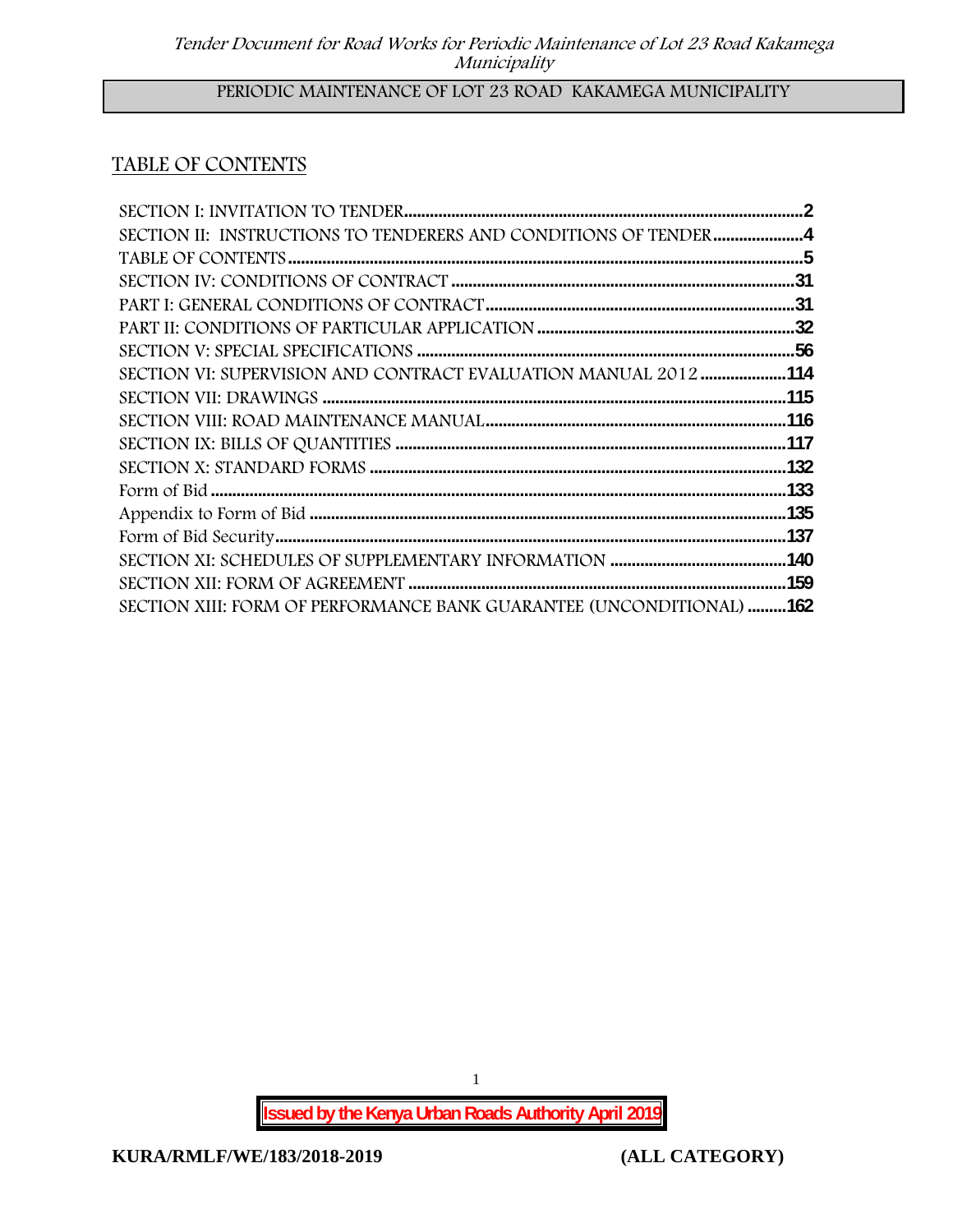# **SECTION I: INVITATION TO TENDER**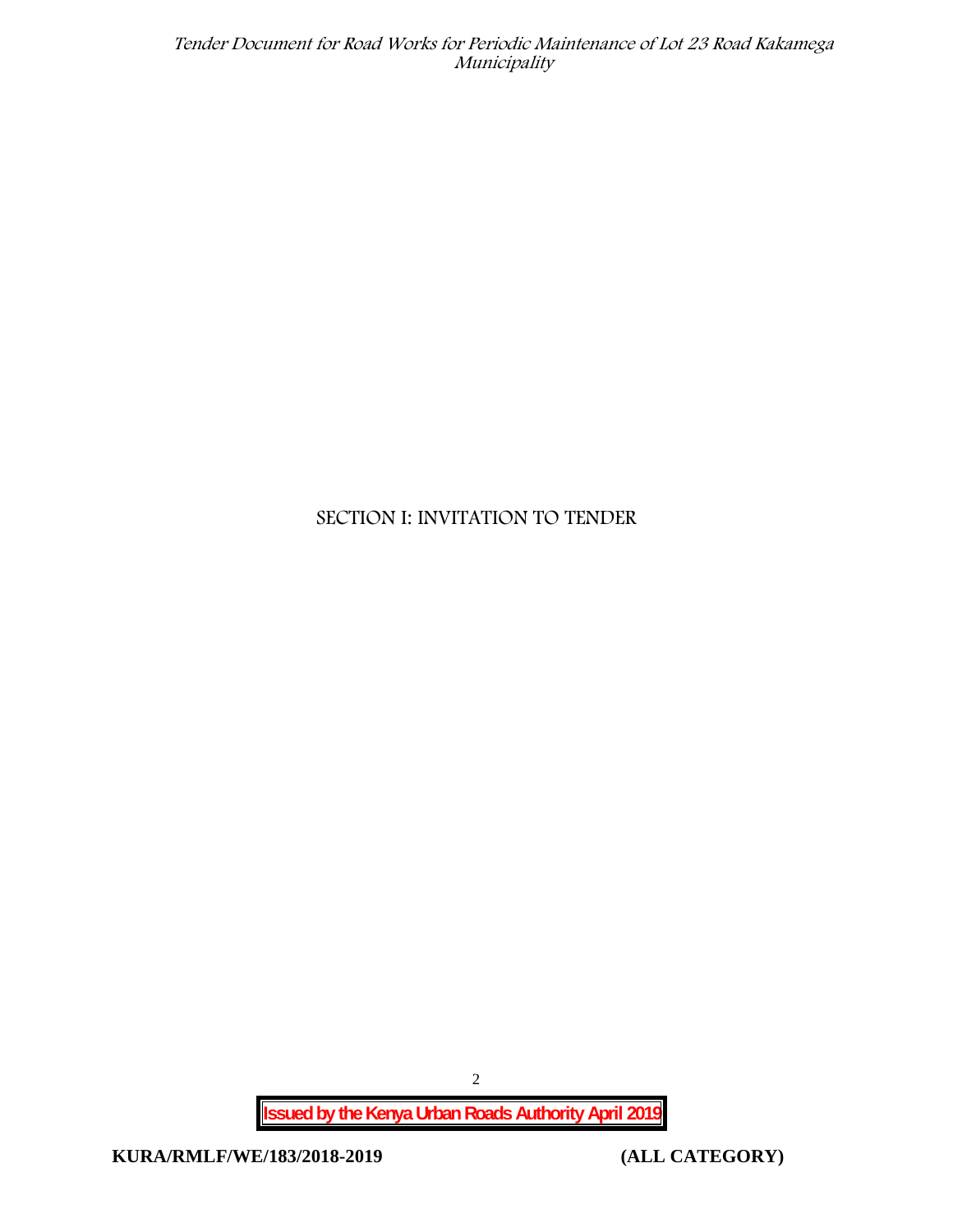*(see www.kura.go.ke/tender notice)*

**Issued by the Kenya Urban Roads Authority April 2019**

**KURA/RMLF/WE/183/2018-2019 (ALL CATEGORY)**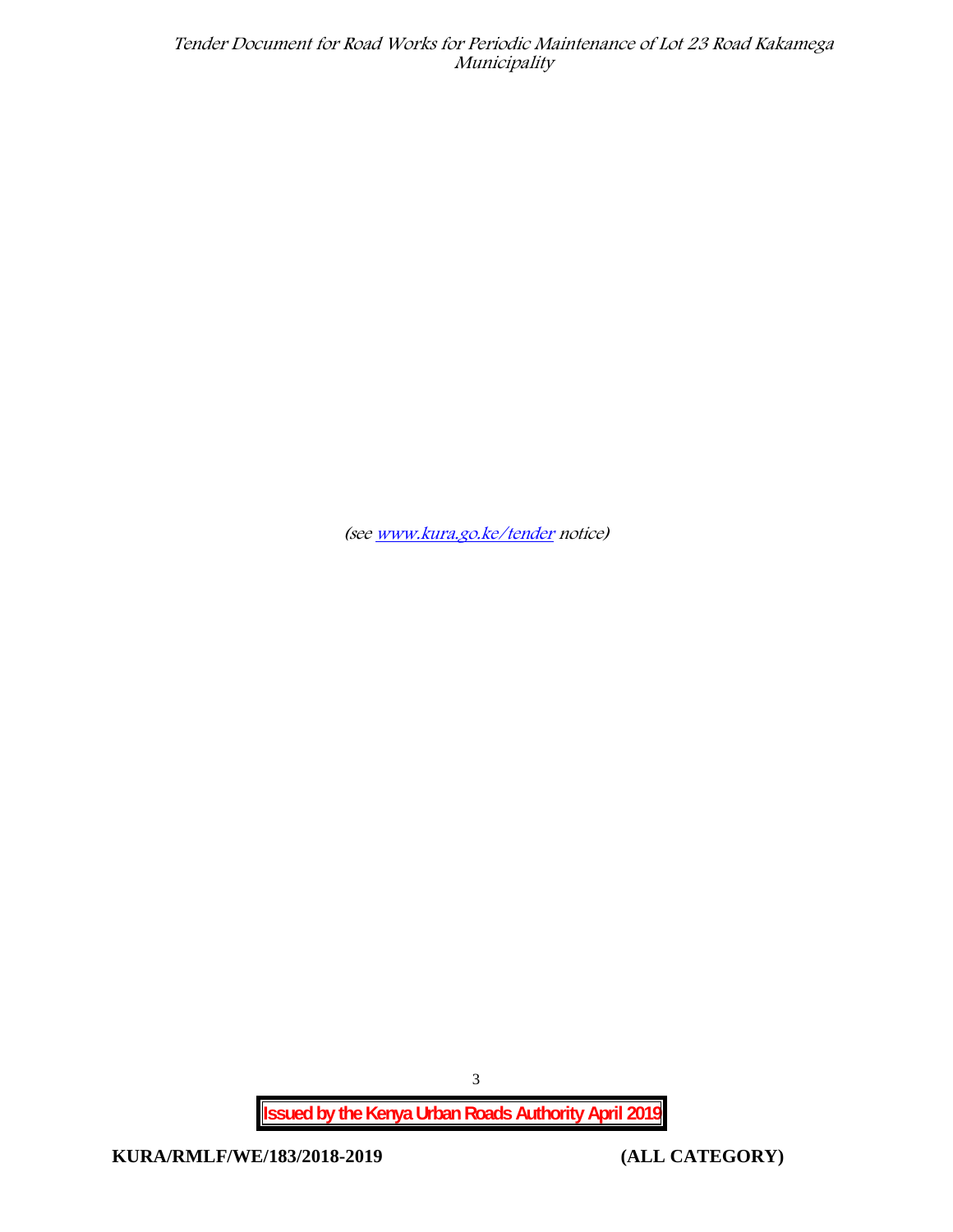**SECTION II: INSTRUCTIONS TO TENDERERS AND CONDITIONS OF TENDER**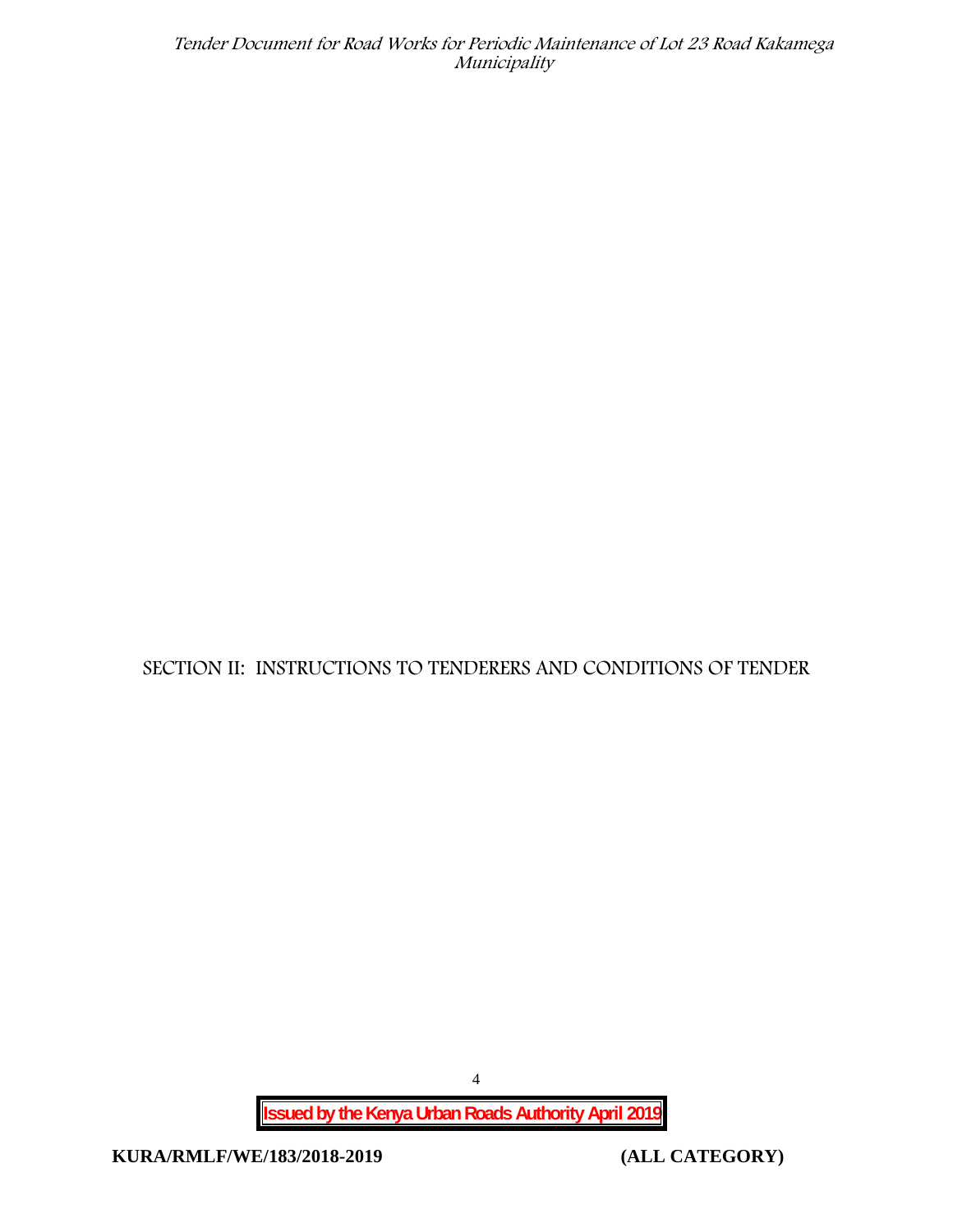#### TABLE OF CONTENTS

| A.        |                                                                      |  |
|-----------|----------------------------------------------------------------------|--|
| 1         |                                                                      |  |
| 2         |                                                                      |  |
| 3         |                                                                      |  |
| 4         |                                                                      |  |
| 5         |                                                                      |  |
| 6         |                                                                      |  |
| 7         |                                                                      |  |
| 8         |                                                                      |  |
| <b>B.</b> |                                                                      |  |
| 9         |                                                                      |  |
| 10        |                                                                      |  |
| 11        |                                                                      |  |
| C.        |                                                                      |  |
| 12        |                                                                      |  |
| 13        |                                                                      |  |
| 14        |                                                                      |  |
| 15        |                                                                      |  |
| 16        |                                                                      |  |
| 17        |                                                                      |  |
| 18        |                                                                      |  |
| 19        |                                                                      |  |
| 20        |                                                                      |  |
| D.        |                                                                      |  |
| 21        |                                                                      |  |
| 22        |                                                                      |  |
| 23        |                                                                      |  |
| 24        |                                                                      |  |
| E.        |                                                                      |  |
| 25        |                                                                      |  |
| 26        |                                                                      |  |
| 27        |                                                                      |  |
| 28        |                                                                      |  |
| 29        |                                                                      |  |
| 30        |                                                                      |  |
| 31        |                                                                      |  |
| F.        |                                                                      |  |
| G.        |                                                                      |  |
| 32        |                                                                      |  |
| 33        | employer's right to accept any bid and to reject any or all bids  18 |  |
| 34        |                                                                      |  |
| 35        |                                                                      |  |
| 36        |                                                                      |  |
| 37        |                                                                      |  |

**Issued by the Kenya Urban Roads Authority April 2019** 

 $\overline{5}$ 

(ALL CATEGORY)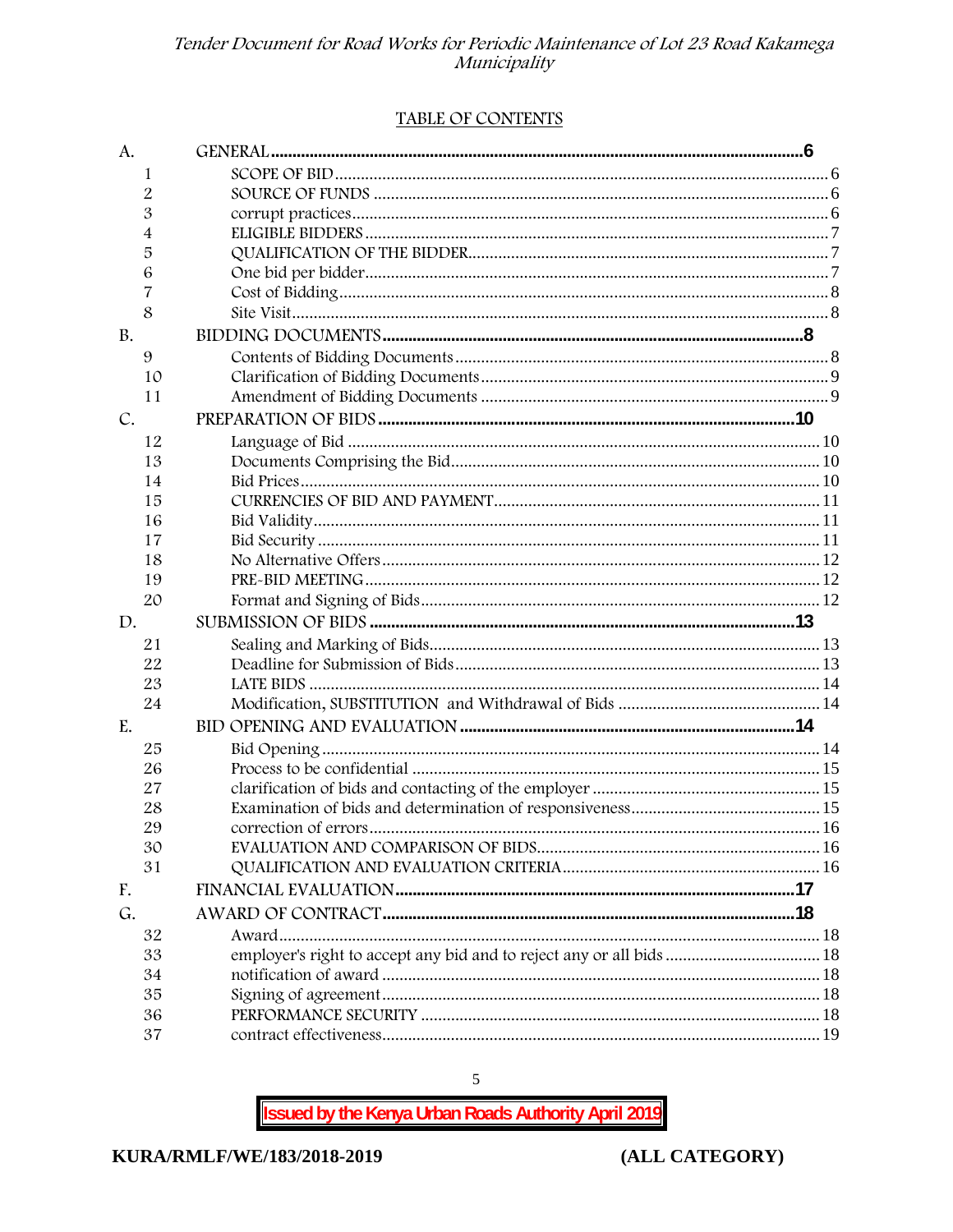# **INSTRUCTIONS TO TENDERERS AND CONDITIONS OF TENDER**

# **A. GENERAL**

- **1 SCOPE OF BID**
	- 1.1 The Employer, as defined in the Conditions of Contract Part II hereinafter "the Employer" wishes to receive bids for the construction of works as described in Section 1, clause 102 of the Special Specifications –"Location and extent of the Works")
	- 1.2 The successful bidder will be expected to complete the Works within the period stated in the Appendix to Form of Bid from the date of commencement of the Works.
	- 1.3 Throughout these bidding documents, the terms bid and tender and their derivatives (bidder/tenderer, bid/tendered, bidding/tendering etc.) are synonymous, and day means calendar day. Singular also means plural.

# **2 SOURCE OF FUNDS**

- 2.1 The source of funding is the Government of Kenya through the Road Maintenance Levy Fund.
- **3 CORRUPT PRACTICES**
	- 3.1 The government requires that the bidders, suppliers, sub-contractors and supervisors observe the highest standards of ethics during the execution of such contracts. In this pursuit of this policy, the government;

Defines for the purpose of this provision, the terms set forth below as follows:

- i) "corrupt practice" means the offering, giving , receiving, or soliciting of anything of value to influence the action of the public official in the procurement process or in the execution, and
- ii) "fraudulent practice" means a misrepresentation of facts in order to influence a procurement process or the execution of a contract to the detriment of the employer, and includes collusive practices among bidders (prior to or after bid submission) designed to establish bid prices at artificial, non-competitive levels and to deprive the employer the benefits of free and open competition

Will reject a proposal for award if it determines that the bidder recommended for award has engaged in corrupt or fraudulent practices in competing for the contract, and

Will declare a firm ineligible, either indefinitely or for a stated period of time, to be awarded a government contract if it at any time it is determined that the firm has engaged in corrupt or fraudulent practices in competing for, or in executing, a government financed contract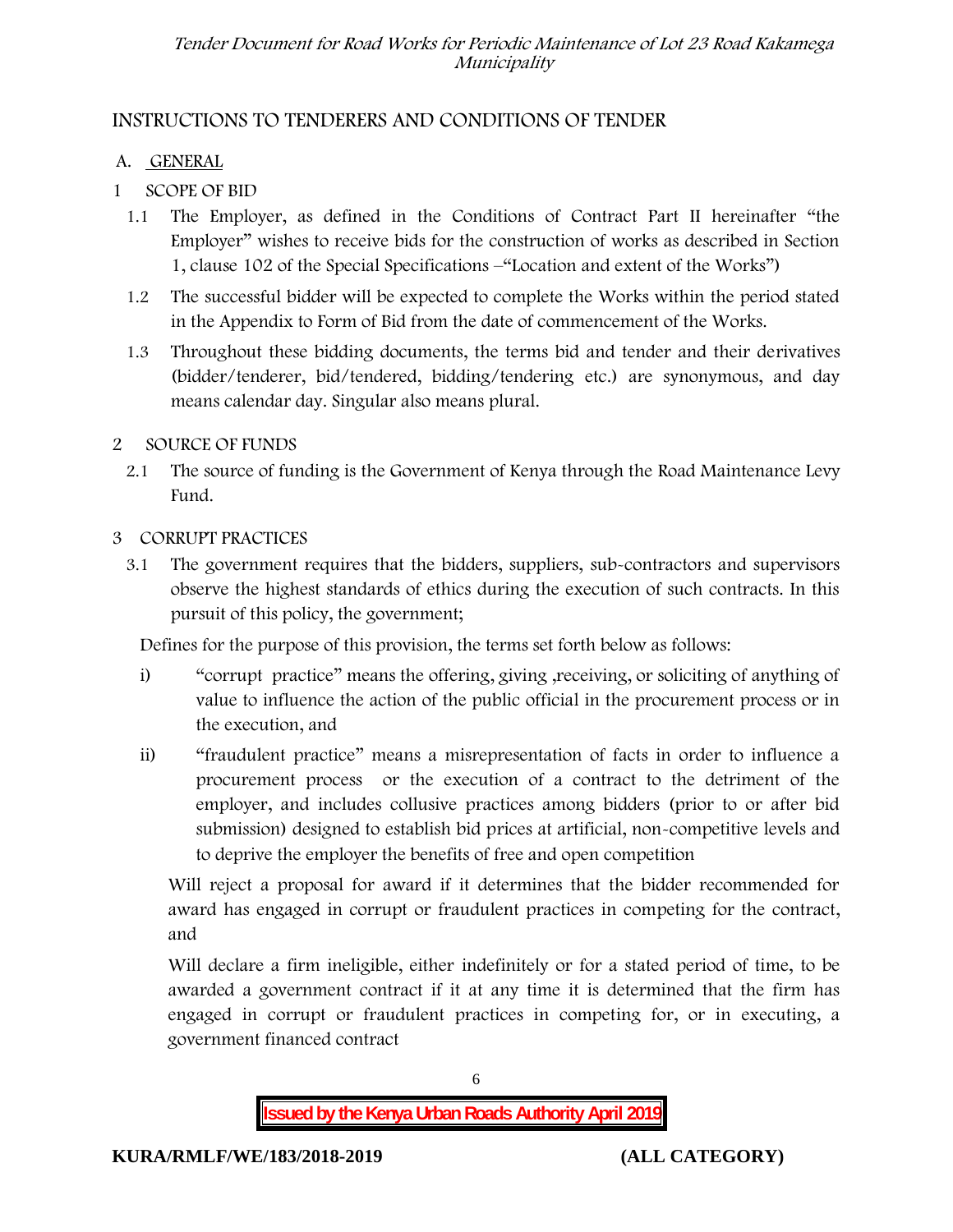## **4 ELIGIBLE BIDDERS**

- 4.1 This invitation to bid is open to all bidders who are legally registered or incorporated in the Republic of Kenya as of the time of bid submission. Registration with National Construction Authority (NCA) as a contractor is mandatory.
- 4.2 Bidders shall not have a conflict of interest. Bidders shall be considered to have conflict of interest, if they participated as a consultant in the preparation of the design, documentation or technical specifications of the works that are the subject of this bidding other than as far as required by the Employer.
- 4.3 A firm that is under a declaration of eligibility by the Employer in accordance with clause 3, at the date of submission of the Bid or thereafter, shall be disqualified.
- 4.4 Bidders shall provide such evidence of their continued eligibility satisfactory to the Employer as the Employer shall reasonably request.

# **5 QUALIFICATION OF THE BIDDER**

- 5.1 Bidders shall as part of their bid:
- (a) Submit a written power of attorney authorizing the signatory of the bid to commit the bidder; and
- (b) Update any information submitted with their bids and update in any case the information indicated in the schedules and continue to meet the minimum threshold criteria set out in the bid documents.
	- 5.2 As a minimum, bidders shall update the following information:
- (a) evidence of access to lines of credit from a bank and availability of other financial resources
- (b) financial predictions for the current year and the two subsequent years, including the effect of known commitments
- (c) work commitments
- (d) current litigation information; and
- (e) availability of critical equipment
	- 5.3 Bidders shall also submit proposals of work methods and schedule in sufficient detail to demonstrate the adequacy of the bidders' proposals to meet the technical specifications and the completion time referred to in Clause 1.2 above.

### **6 ONE BID PER BIDDER**

6.1 Each bidder shall submit only one bid. A bidder who submits or participates in more than one bid will be disqualified.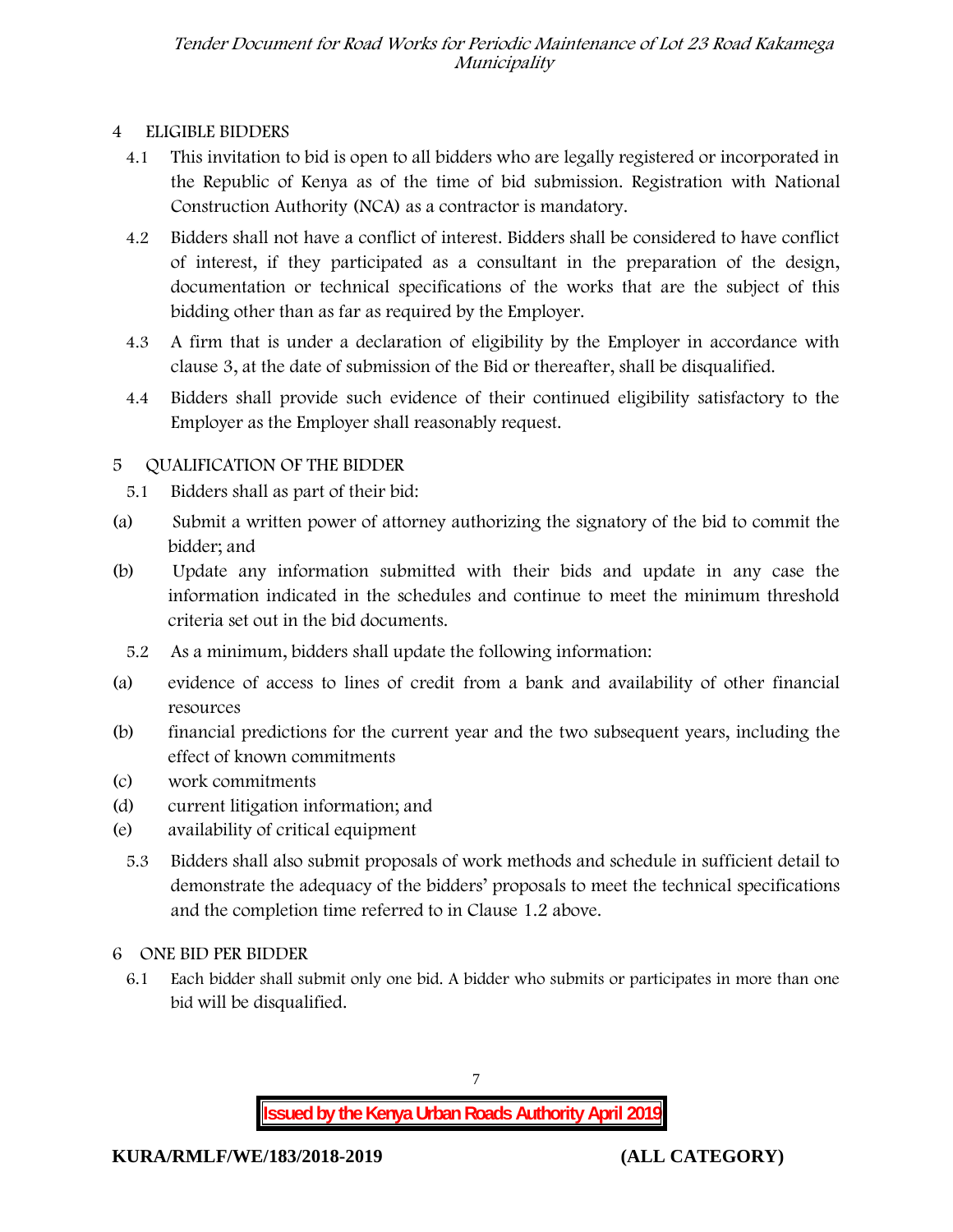## **7 COST OF BIDDING**

7.1 The bidder shall bear all costs associated with the preparation and submission of his bid and the Employer will in no case be responsible or liable for those costs, regardless of the conduct or outcome of the bidding process.

## **8 SITE VISIT**

- 8.1 The tenderer is advised to visit and examine the site and its surroundings and obtain for himself on his own responsibility, all information that may be necessary for preparing the tender and entering into a contract. The costs of visiting the site shall be the tenderer's own responsibility.
	- 8.2 The tenderer and any of his personnel or agents will be granted permission by the Employer to enter upon premises and lands for the purpose of such inspection, but only upon the express condition that the tenderer, his personnel or agents, will release and indemnify the Employer from and against all liability in respect of, and will be responsible for personal injury (whether fatal or otherwise), loss of or damage to property and any other loss, damage, costs and expenses however caused, which but for the exercise of such permission, would not have arisen.
	- 8.3 A Mandatory pre-tender site meeting shall be held as specified in the tender notice. A representative of the Employer will be available to meet the intending tenderers at the venue.
	- 8.4 The Employer will conduct a Site Visit concurrently with the pre-bid meeting referred to in Clause 19, attendance for which is necessary for all bidders. Attendance by the tenderers shall be as specified in the tender notice.
	- 8.5 Tenderers must provide their own transport. The representative will not be available at any other time for site inspection visits.
	- 8.6 Each tenderer shall complete the Certificate of Tenderer's Visit to the Site, whether he in fact visits the Site at the time of the organized site visit or by himself at some other time.

### **B. BIDDING DOCUMENTS**

- **9 CONTENTS OF BIDDING DOCUMENTS**
- 9.1 The set of documents comprising the tender includes the following together with any addenda issued in accordance with Clause 11:
- (a) Invitation to Bid
- (b) Instructions to Bidders and Conditions of Tender
- (c) Appendix to Instruction to Tenderers
- (d) Conditions of Contract Part I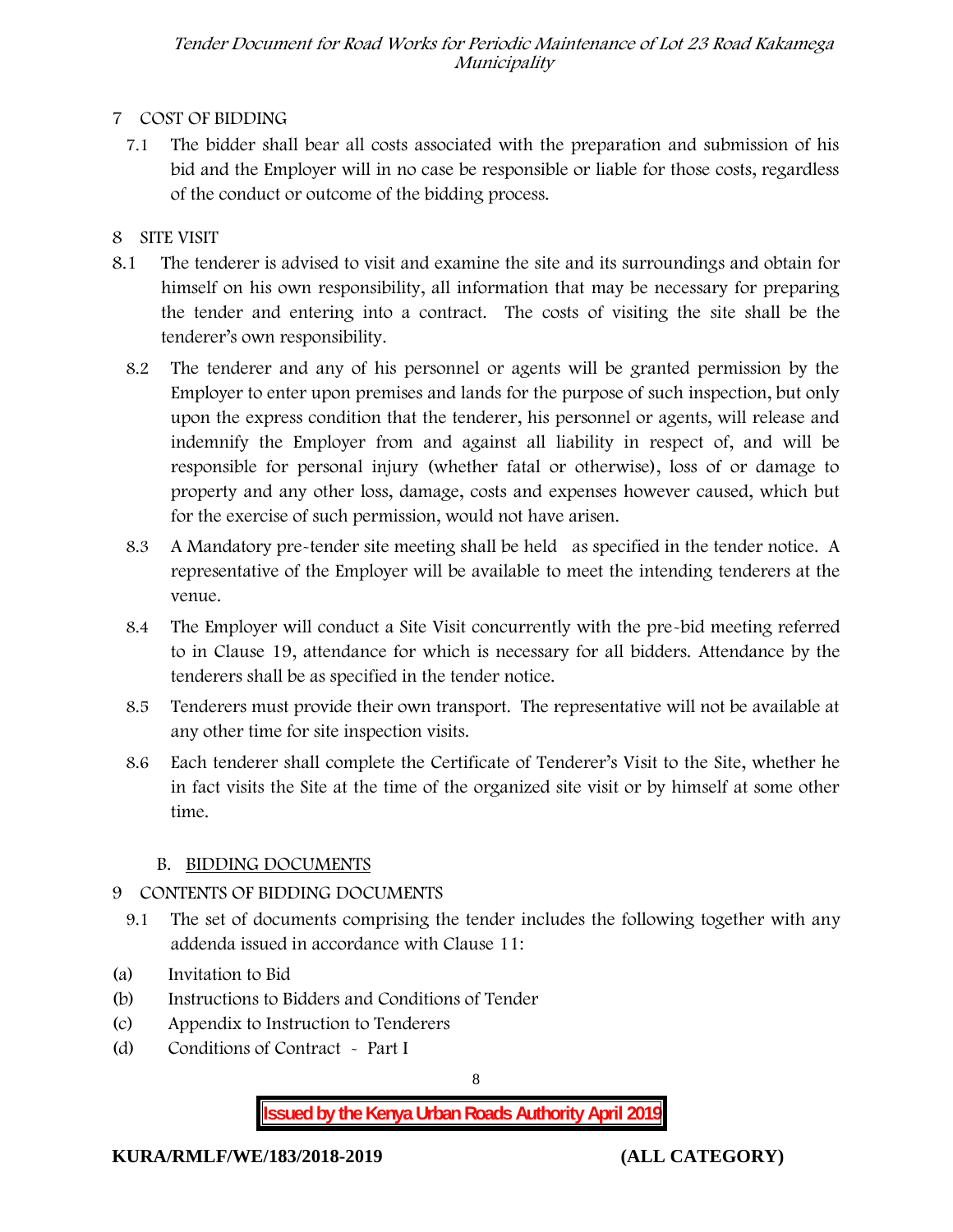- (e) Conditions of Contract Part II
- (f) Road Maintenance Manual (May 2010 Edition)
- (g) Standard Specifications
- (h) Special Specifications
- (i) Form of Bid, Appendix to Form of Bid and Bid Security
- (j) Bills of Quantities
- (k) Schedules of Supplementary information
- (l) Form of Contract Agreement
- (m) Form of Performance Security
- (n) Drawings
- (o) BID Addenda (BID Notices)
- (p) Declaration Form
	- 9.2 The bidder is expected to examine carefully all instructions, conditions, forms, terms, specifications and drawings in the bidding documents. Failure to comply with the requirements of bid submission will be at the bidder's own risk. Bids that are not substantially responsive to the requirements of the bidding documents will be rejected.
	- 9.3 All recipients of the documents for the proposed Contract for the purpose of submitting a tender (whether they submit a tender or not) shall treat the details of the documents as "private and confidential".

### **10 CLARIFICATION OF BIDDING DOCUMENTS**

- 10.1 The prospective bidder requiring any clarification of the bidding documents may notify the Employer in writing, cable or by e-mail (hereinafter the term cable is deemed to include telex and facsimile) at the Employer's mailing address indicated in the Bidding Data.
- 10.2 The Employer will respond in writing to any request for clarification that he receives earlier than 7 days prior to the deadline for the submission of bids. Copies of the Employer's response to queries raised by bidders (including an explanation of the query but without identifying the sources of the inquiry) will be sent to all prospective bidders who will have purchased the bidding documents.

### **11 AMENDMENT OF BIDDING DOCUMENTS**

- 11.1 At any time prior to the deadline for submission of bids, the Employer may, for any reason, whether at his own initiative or in response to a clarification requested by a prospective bidder, modify the bidding documents by issuing subsequent Addenda.
- 11.2 The Addendum thus issued shall be part of the bidding documents pursuant to Sub- Clause 10.1 and shall be communicated in writing or cable to all purchasers of the

9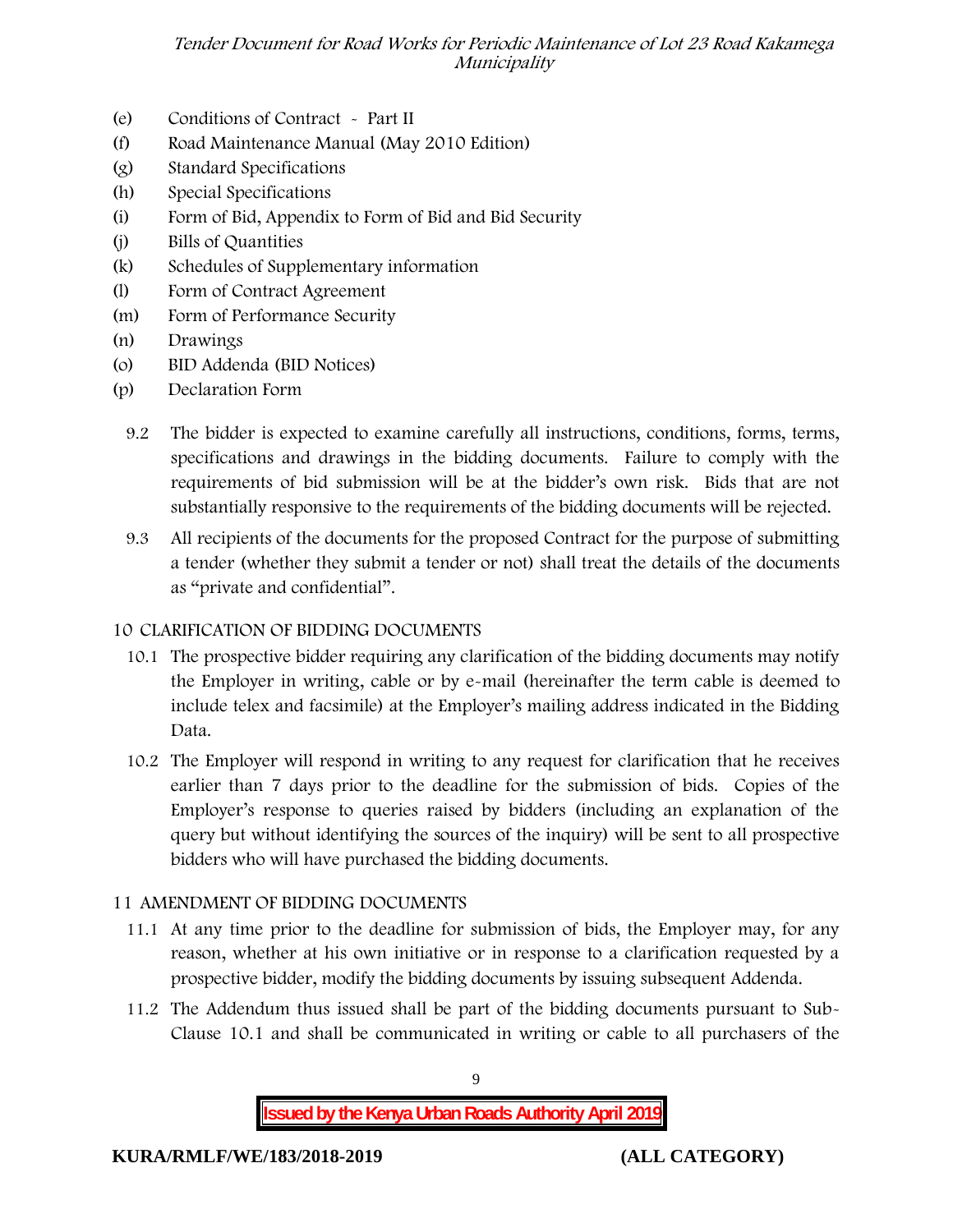bidding documents. Prospective bidders shall promptly acknowledge receipt of each Addendum in writing or by cable to the Employer.

11.3 In order to afford prospective bidders reasonable time in which to take an Addendum into account in preparing their bids, the Employer may, at his discretion, extend the deadline for the submission of bids in accordance with Clause 16.2.

## **C. PREPARATION OF BIDS**

### **12 LANGUAGE OF BID**

12.1 The bid prepared by the bidder and all correspondences and documents relating to the bid exchanged by the bidder and the Employer shall be written in the English Language. Supporting documents and printed literature furnished by the bidder may be in another language provided they are accompanied by an appropriate translation of pertinent passages in the above stated language. For the purpose of interpretation of the bid, the English language shall prevail.

## **13 DOCUMENTS COMPRISING THE BID**

13.1 The bid to be prepared by the bidder shall comprise:

- (a) Duly filled-in Form of Bid and Appendix to form of bid;
- (b) Bid security;
- (c) Priced Bills of Quantities;
- (d) Schedules of information
- (e) Qualification criteria
- (f) Any other materials required to be completed and submitted in accordance with the Instructions to Bidders embodied in these bidding documents.
	- 13.2 These Forms, Bills of Quantities and Schedules provided in these bidding documents shall be used without exception (subject to extensions of the Schedules in the same format).

# **14 BID PRICES**

- 14.1 Unless explicitly stated otherwise in the bidding documents, the contract shall be for the whole works as described in Sub-Clause 1.1, based on the basic unit rates and prices in the Bill of Quantities submitted by the bidder.
- 14.2 The bidder shall fill in rates and prices for all items of Works described in the Bills of Quantities, whether quantities are stated or not.
- 14.3 All duties, taxes (including VAT) and other levies payable by the Contractor under the Contract, or for any other cause as of the date 7 days prior to the deadline for submission of bids, shall be included in the rates and prices and the total Bid Price submitted by the bidder.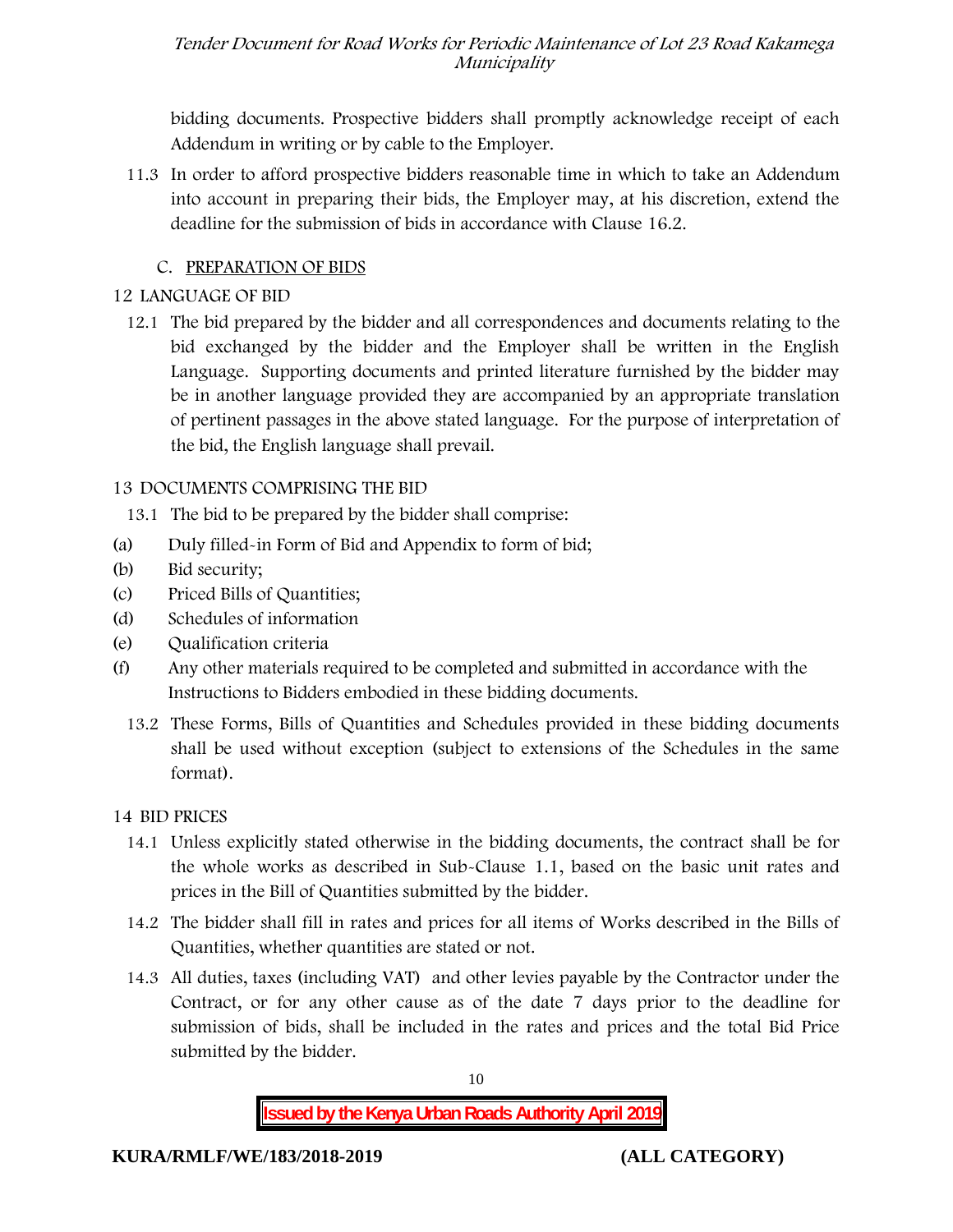14.4 Unless otherwise provided in the Bidding Data and Conditions of Particular Application the rates and prices quoted by the bidder are subject to adjustment during the performance of the contract in accordance with the provisions of Clause 70 of the Conditions of Contract.

#### **15 CURRENCIES OF BID AND PAYMENT**

15.1 Bids shall be priced in Kenya Shillings.

#### **16 BID VALIDITY**

- 16.1 The bid shall remain valid and open for acceptance for a period of 90 calendar days from the specified date of bid opening specified in Clause 22.
- 16.2 In exceptional circumstances prior to expiry of the original bid validity period, the Employer may request that the bidders extend the period of validity for a specified additional period. The request and the responses thereto shall be made in writing or by cable. A bidder may refuse the request without forfeiting his bid security. A bidder agreeing to the request will not be required nor permitted to modify his bid, but will be required to extend the validity of his bid security for the period of the extension, and in compliance with Clause 17 in all respects.

#### **17 BID SECURITY**

- **17.1** The bidder shall furnish, as part of his bid, a bid security in the amount shown in the Appendix to instruction to tenderers. **The bid security must be in form of unconditional Bank guarantee.**
- 17.2 The bid security shall be in the form of unconditional bank guarantee from a reputable bank selected by the bidder and located in Kenya. The format of the bank guarantee shall be in accordance with bid security included in Section 3. The bid security shall remain valid for a period of thirty (30) days beyond the original validity period for the bid, and beyond any period of extension subsequently requested under Sub-Clause 16.2.
- 17.3 Any bid not accompanied by an acceptable bid security will be rejected by the Employer as non-responsive.
- 17.4 The bid securities of unsuccessful bidders will be discharged/ returned as promptly as possible as but not later than 30 days after the expiration of the period of bid security validity.
- 17.5 The bid security of the successful bidder will be discharged upon the bidder signing the Contract Agreement and furnishing the required performance security.
- 17.6 The bid security may be forfeited:

11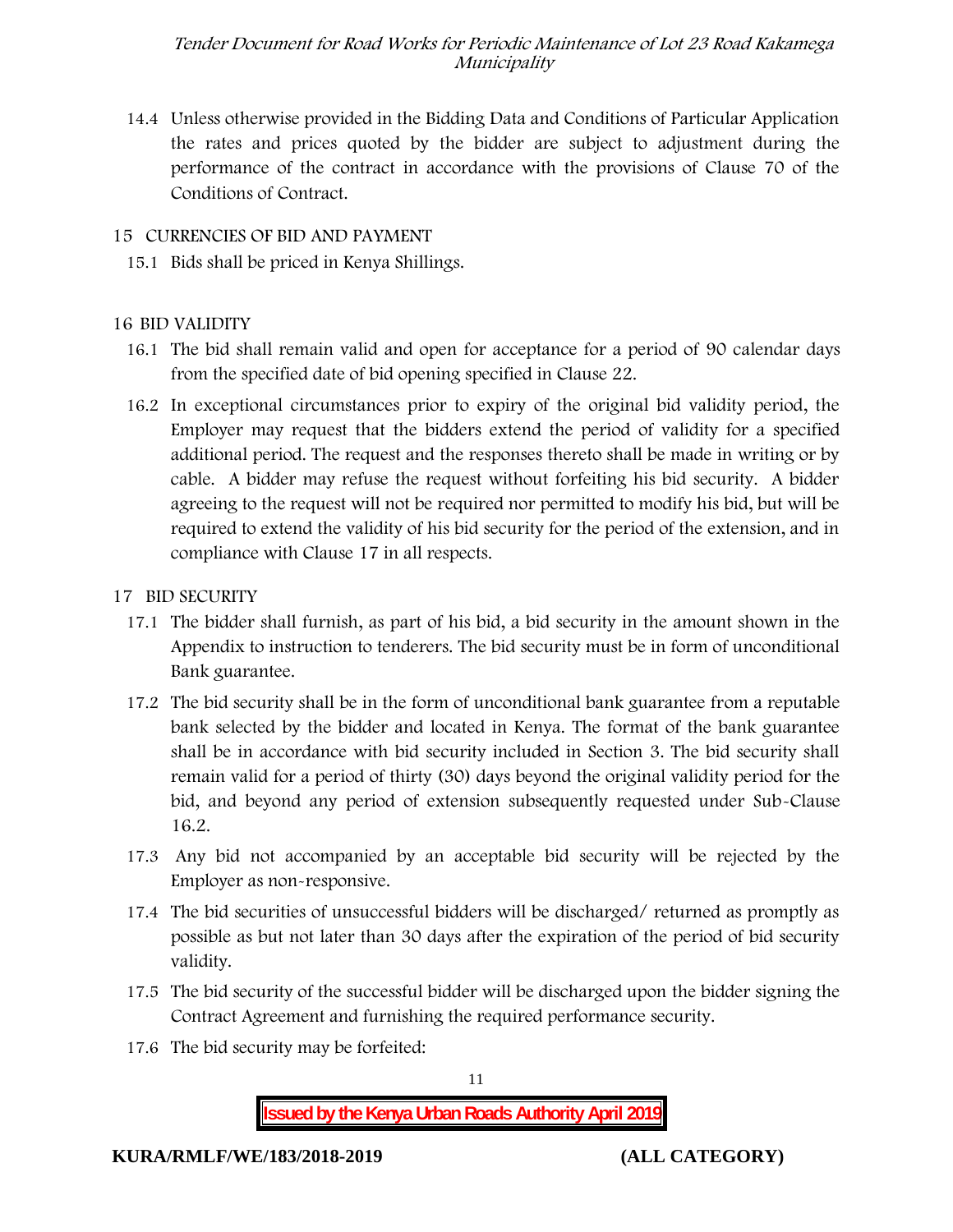- (a) if a bidder withdraws his bid, except as provided in Sub-Clause 24.2.
- (b) if the bidder does not accept the correction of any errors, pursuant to Sub-Clause 28.2 or
- (c) in the case of a successful bidder, if he fails within the specified time limit to:
	- (i) sign the Contract Agreement or
	- (ii) furnish the necessary performance security

#### **18 NO ALTERNATIVE OFFERS**

- 18.1 The bidder shall submit one offer, which complies fully with the requirements of the bidding documents.
- 18.2 The bid submitted shall be solely on behalf of the bidder. A bidder who submits or participates in more than one bid will be disqualified.
- 18.3 A price or rate shall be entered in indelible ink against every item in the Bills of Quantities with the exception of items which already have Prime Cost or Provisional sums affixed thereto. The bidders are reminded that no "nil" or "included" rates or "lump-sum" discounts will be accepted. The rates for various items should include discounts if any. Bidders who fail to comply will be disqualified.

#### **19 PRE-BID MEETING**

- 19.1 The bidder's designated representative is invited to attend a mandatory pre-bid meeting, which will take place as specified in the Tender notice. The purpose of the meeting will be to clarify issues and to answer questions on any matter that may be raised at that stage.
- 19.2 The bidder is requested as far as possible to submit any questions in writing or by cable, to reach the Employer not later than one week before the meeting. It may not be practicable at the meeting to answer questions received late, but questions and responses will be transmitted in accordance with the Minutes of the meeting, including the text of the questions raised and the responses given together with any responses prepared after the meeting, will be transmitted without delay to all purchasers of the bidding documents. Any modification of the bidding documents listed in Sub-Clause 9.1, which may become necessary as a result of the pre-bid meeting shall be made by the Employer exclusively through the issue of an Addendum pursuant to Clause 10 or through the minutes of the pre-bid meeting.

#### **20 FORMAT AND SIGNING OF BIDS**

20.1 The bidder shall prepare one original of the documents comprising the bid as described in Clause 13 of these Instructions to Bidders, bound with the section containing the Form of Bid and Appendix to Bid, and clearly marked "ORIGINAL". In addition, the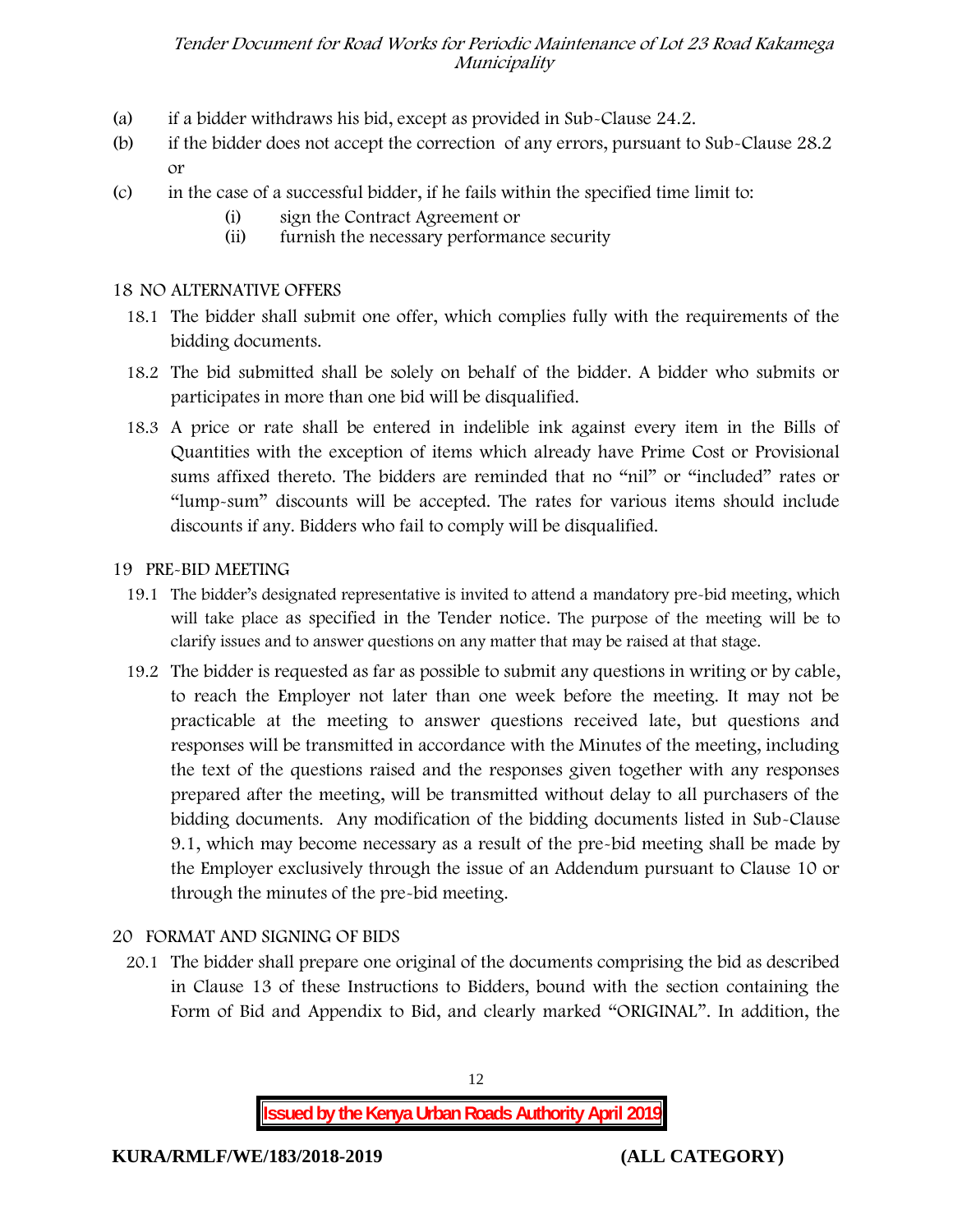bidder shall submit another copy of the bid clearly marked "COPY OF ORIGINAL". In the event of discrepancy between them, the original shall prevail.

- 20.2 The original and copies of the bid shall be typed or written in indelible ink (in the case of copies, photocopies are also acceptable) and shall be signed by a person or persons duly authorized to sign on behalf of the bidder pursuant to Sub-Clause 5.1(a) OR 4.3 (c) as the case may be. The person or persons signing the bid shall initial all pages of the bid where entries or amendments have been made.
- 20.3 The bid shall be without alterations, omissions or conditions except as necessary to correct errors made by the bidder, in which case such corrections shall be initialled by the person or persons signing the bid.

#### **D. SUBMISSION OF BIDS**

#### **21 SEALING AND MARKING OF BIDS**

- 21.1 The bidder shall seal the original and each copy of the bid in separate envelopes duly marking the envelopes "ORIGINAL" and "COPY". The envelopes shall then be sealed in an outer separate envelope.
- 21.2 The inner and outer envelopes shall be:
	- (a) Addressed to the Employer at the address provided in the Appendix to Form of Bid.
	- (b) Bear the name and identification number of the contract. In addition to the identification required in sub-Clause 21.2, the inner envelopes shall indicate the name and address of the bidder to enable the bid to be returned unopened in case it is declared "late" pursuant to Clause 23.1, and for matching purposes under Clause 24.
- 21.3 If the outer envelope is not sealed and marked as instructed above, the Employer will assume no responsibility for the misplacement or premature opening of the bid. If the outer envelope discloses the bidder's identity the Employer will not guarantee the anonymity of the bid submission, but this shall not constitute grounds for rejection of the bid.

#### **22 DEADLINE FOR SUBMISSION OF BIDS**

22.1 Bids must be received by the Employer at the address specified in Sub Clause 21.2 not later than **the date indicated in the tender notice.**

Tenders delivered by hand must be placed in the "tender box" provided in the office of the employer.

Proof of posting will not be accepted as proof of delivery and any tender delivered after the above stipulated time, from whatever cause arising will not be considered.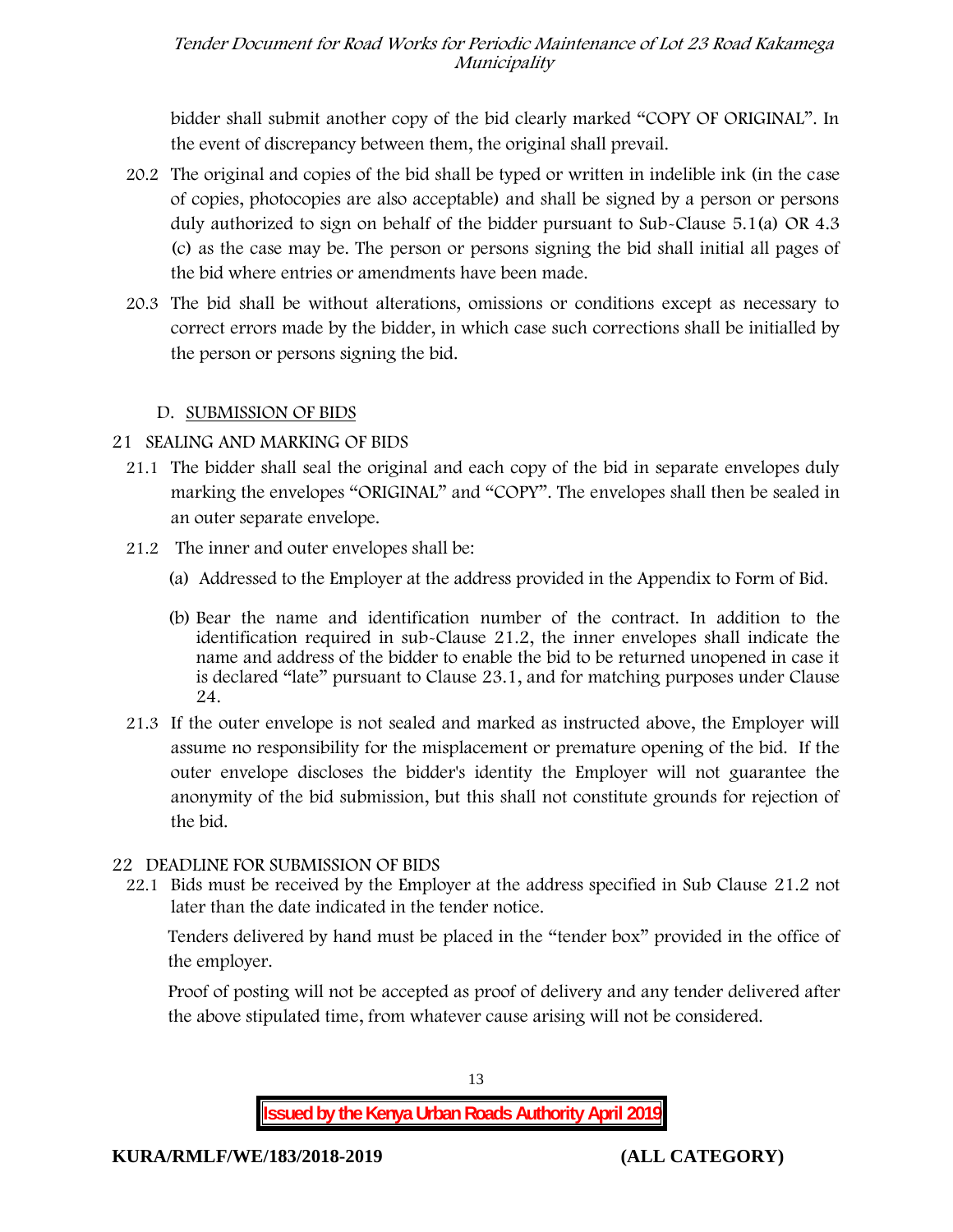22.2 The Employer may, at his discretion, extend the deadline for the submission of bids through the issue of an Addendum in accordance with Clause 11 in which case all rights and obligations of the Employer and the bidders previously subject to the original deadline shall thereafter be subject to the new deadline as extended.

## **23 LATE BIDS**

23.1 Any bid received by the Employer after the deadline for submission of bids prescribed in Clause 22 will be returned unopened to the bidder.

## **24 MODIFICATION, SUBSTITUTION AND WITHDRAWAL OF BIDS**

- 24.1 The bidder may modify, substitute or withdraw his bid after bid submission, provided that written notice of modification or withdrawal is received by the Employer prior to the prescribed deadline for submission of bids.
- 24.2 The bidder's modification, substitution or withdrawal notice shall be prepared, sealed, marked and delivered in accordance with the provisions of Clause 21, with the outer and inner envelopes additionally marked "MODIFICATION" or "WITHDRAWAL" as appropriate.
- 24.3 No bid may be modified subsequent to the deadline for submission of bids, except in accordance with Sub-Clause 29.2.
- 24.4 Any withdrawal of a bid during the interval between the deadline for submission of bids and expiration of the period of bid validity specified in Clause 17 may result in the forfeiture of the bid security pursuant to Sub-Clause 17.6.

### **E. BID OPENING AND EVALUATION**

### **25 BID OPENING**

- 25.1 The Employer will open the bids, including withdrawals and modifications made pursuant to Clause 24, in the presence of bidders' designated representatives who choose to attend, at the time, date, and location stipulated in the letter of invitation. The bidders' representatives who are present shall sign a register evidencing their attendance.
- 25.2 Envelopes marked "WITHDRAWAL" and "SUBSTITUTION" shall be opened first and the name of the bidder shall be read out. Bids for which an acceptable notice of withdrawal has been submitted pursuant to Clause 24 shall not be opened.
- 25.3 The bidder's name, the Bid Prices, including any bid modifications and withdrawals, the presence (or absence) of bid security, and any such details as the Employer may consider appropriate, will be announced by the Employer at the opening. Subsequently, all envelopes marked "MODIFICATION" shall be opened and the submissions therein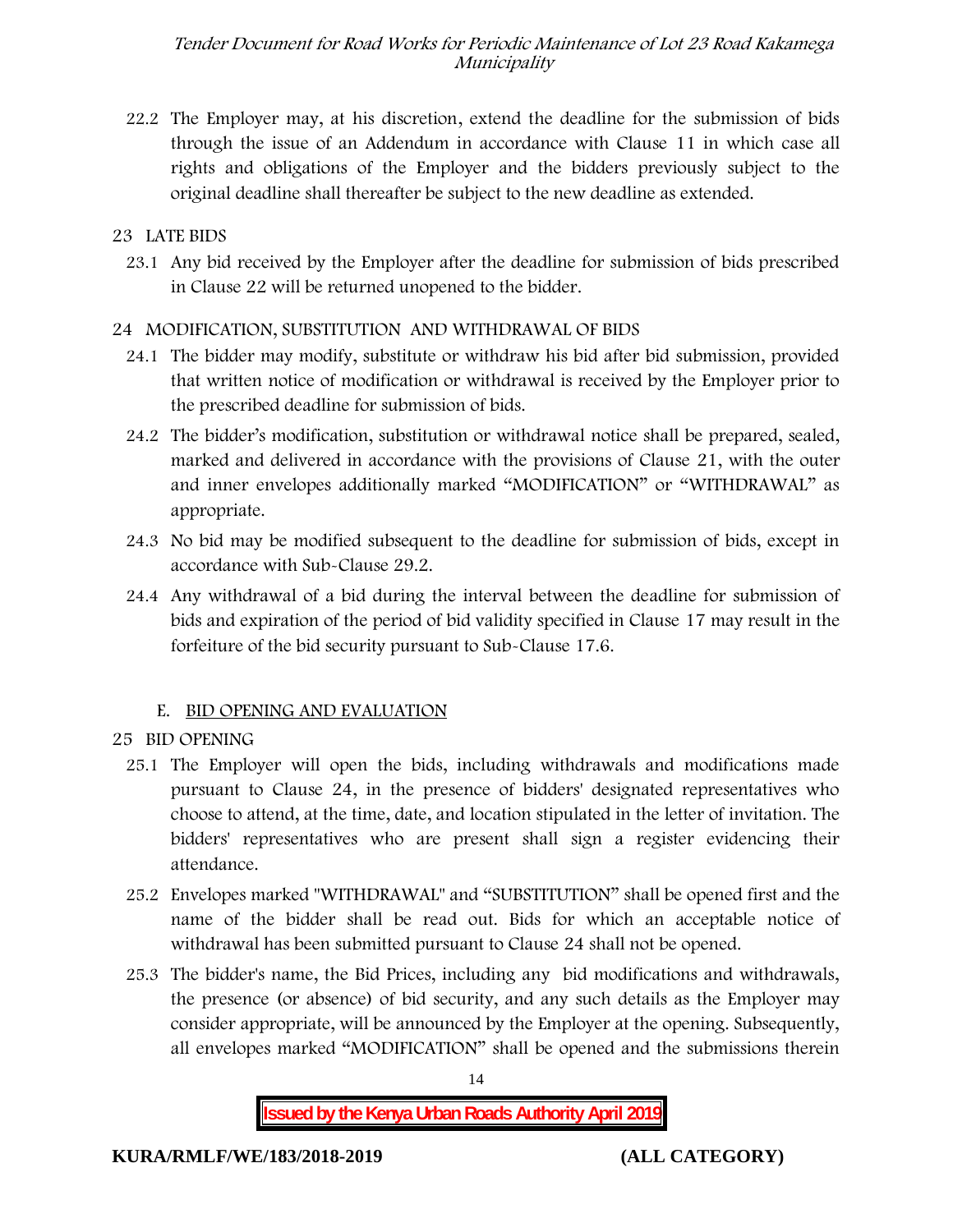read out in appropriate detail. No bid shall be rejected at bid opening except for late bids pursuant to Clause 22.

- 25.4 The Employer shall prepare minutes of the bid opening, including the information disclosed to those present in accordance with Sub-Clause 24.3.
- 25.5 Bids not opened and read out at bid opening shall not be considered further for evaluation, irrespective of the circumstances.

### **26 PROCESS TO BE CONFIDENTIAL**

26.1 Information relating to the examination, evaluation and comparison of bids, and recommendations for the award of contract shall not be disclosed to bidders or any other persons not officially concerned with such process until the award to the successful bidder has been announced. Any effort by a bidder to influence the Employer's processing of bids or award decisions may result in the rejection of the bidder's bid.

#### **27 CLARIFICATION OF BIDS AND CONTACTING OF THE EMPLOYER**

- 27.1 To assist in the examination, evaluation, and comparison of bids, the Employer may, at its discretion, ask any bidder for clarification of its bid, including breakdowns of unit rates. The request for clarification and the response shall be in writing or by cable, but no change in the price or substance of the bid shall be sought, offered, or permitted except as required to confirm the correction of arithmetic errors discovered by the Employer in the evaluation of the bids in accordance with Clause 29.
- 27.2 Subject to Sub-Clause 26.1, no bidder shall contact the Employer on any matter relating to its bid from the time of the bid opening to the time the contract is awarded. If the bidder wishes to bring additional information to the notice of the Employer, should do so in writing.
- 27.3 Any effort by the bidder to influence the Employer in the Employer's bid evaluation, bid comparison or contract award decisions may result in the rejection of the bidder's bid.

### **28 EXAMINATION OF BIDS AND DETERMINATION OF RESPONSIVENESS**

- 28.1 Prior to the detailed evaluation of bids, the Employer will determine whether each bid (a) has been properly signed; (b) is accompanied by the required securities; (c) is substantially responsive to the requirements of the bidding documents; and (d) provides any clarification and/or substantiation that the Employer may require to determine responsiveness pursuant to Sub-Clause 28.2.
- 28.2 A substantially responsive bid is one that conforms to all the terms, conditions, and specifications of the bidding documents without material deviation or reservation and has a valid tender bank guarantee. A material deviation or reservation is one

15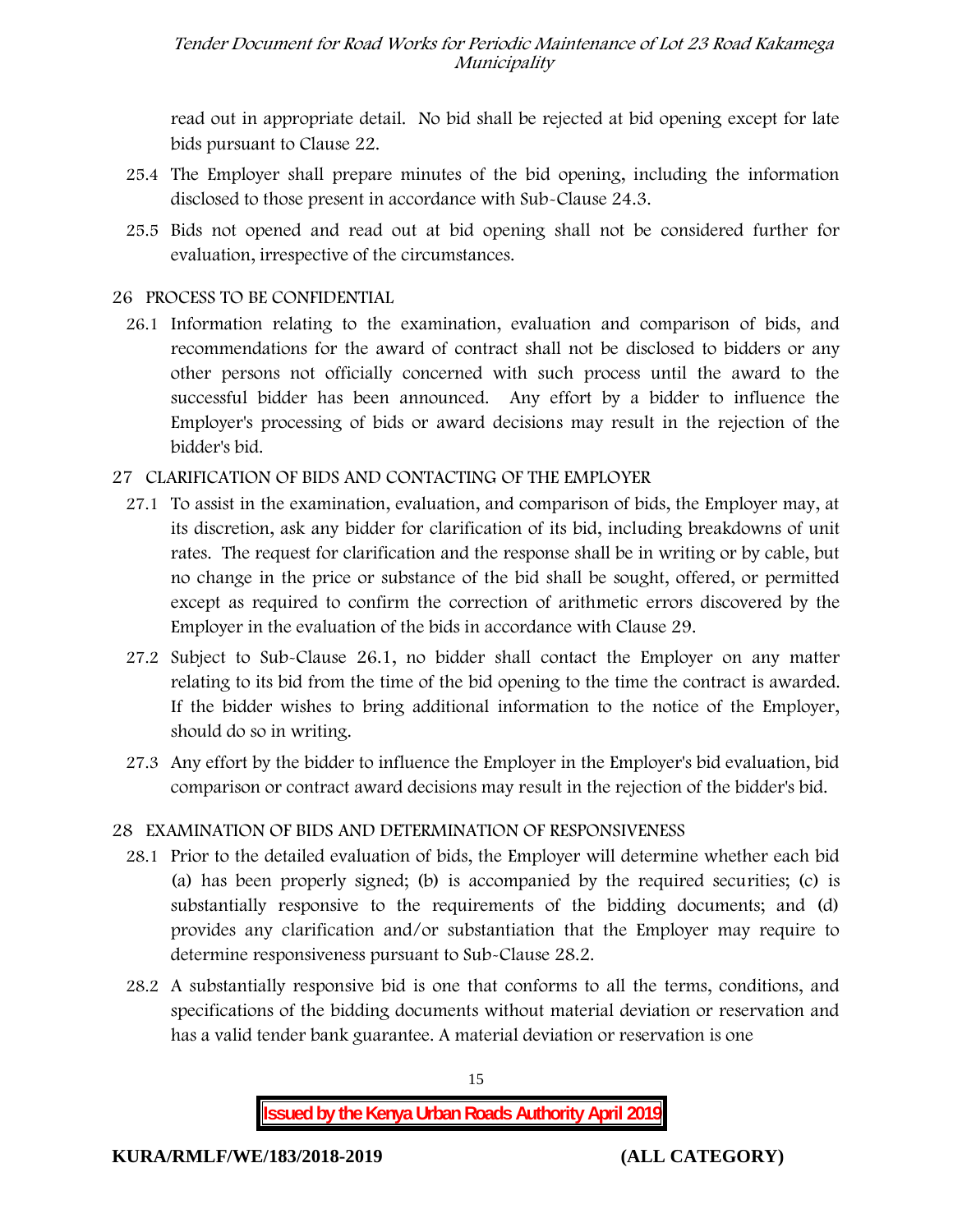(a) Which affects in any substantial way the scope, quality, or performance of the works;

(b) Which limits in any substantial way, inconsistent with the bidding documents, the Employer's rights or the bidder's obligations under the contract; or

(c) Whose rectification would affect unfairly the competitive position of other bidders presenting substantially responsive bids.

28.3 If a bid is not substantially responsive, it will be rejected by the Employer and may not subsequently be made responsive by correction or withdrawal of the nonconforming deviation or reservation.

#### **29 CORRECTION OF ERRORS**

Tenders determined to be substantially responsive shall be checked by the Employer for any arithmetic errors in the computations and summations. Errors will **NOT** be corrected by the Employer.

#### **30 EVALUATION AND COMPARISON OF BIDS**

- 30.1 The Employer will carry out evaluation of details and information provided in post- Qualification Questionnaire and any bidder who does not qualify shall not have his/her bid evaluated further.
- 30.2 The Employer will then evaluate and compare only the bids determined to be substantially responsive in accordance with Clauses 27 and 28.
	- 30.3 The procuring entity may at any time terminate procurement proceedings before contract award and shall not be liable to any person for the termination.
	- 30.4 A tenderer who gives false information in the tender document about its qualification or who refuses to enter into a contract after notification of contract award shall be considered for debarment from participating in future public procurement.

### **31 QUALIFICATION AND EVALUATION CRITERIA**

- 31.1 Post-qualification will be based on meeting all of the following minimum point scale criteria regarding the Applicant's general and particular experience, personnel and equipment capabilities as well as financial position. The Employer reserves the right to waive minor deviations, if they do not materially affect the capacity of an applicant to perform the contract. Subcontractor's experience and resources shall not be taken into account in determining the Applicant's compliance with qualifying criteria.
- **31.2** *General Experience***.**

The Applicant shall meet the following minimum criteria:  $\sim$ 

(a) Average annual turnover for the last 2 years – **KShs.15,000,000.00/-.**

16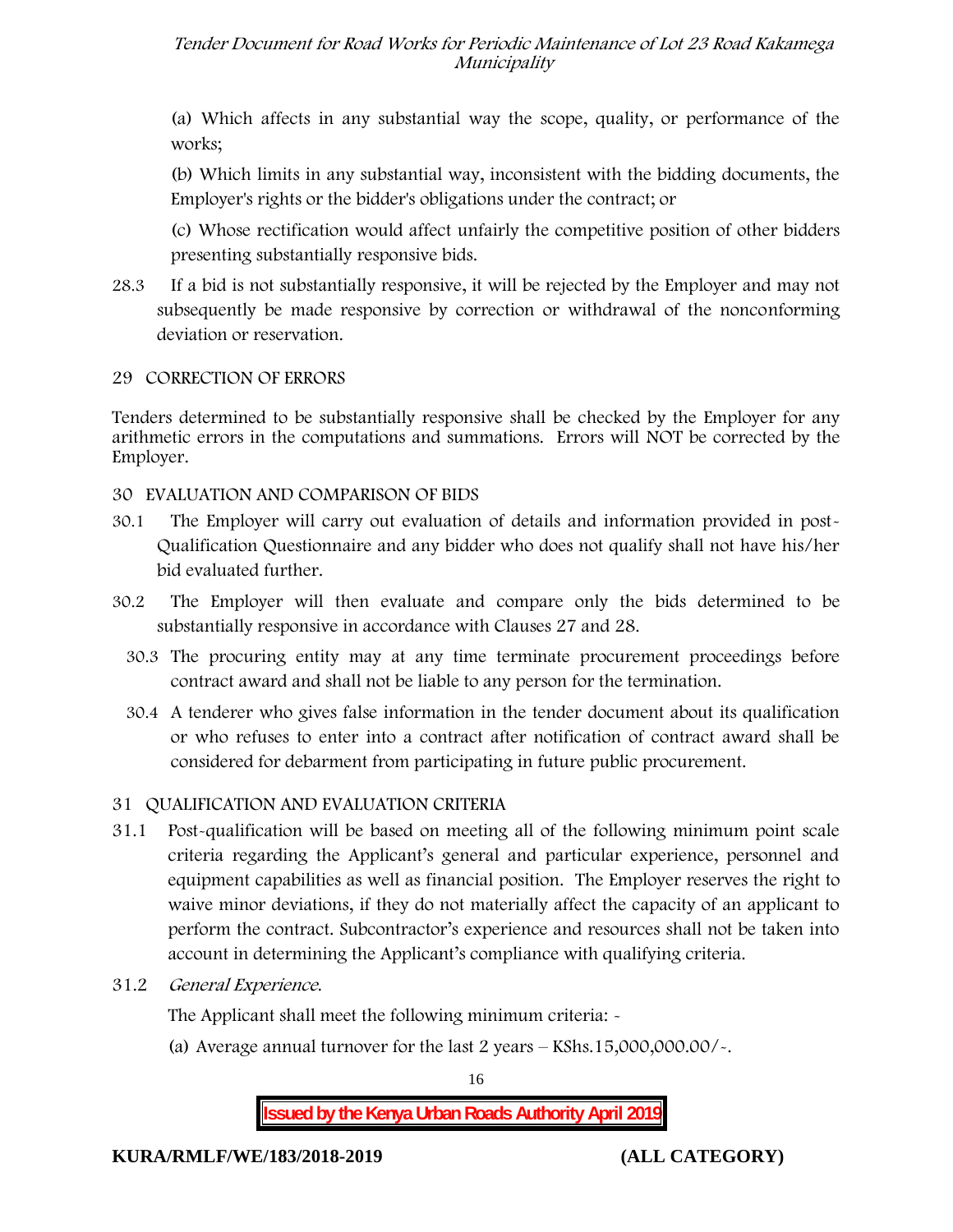- (b) Successful completion as a prime contractor or sub-contractor in the execution of at least three roads rehabilitation/new construction projects of a similar nature and comparable in complexity to the proposed contract within the last three years, for which at least one was located in an urban environment in Kenya.
- 31.3 *Personnel Capabilities***.** The Applicant should list down personnel of minimum qualification of Ordinary Diploma in Civil Engineering for Site Agent, Ordinary Diploma for the surveyor and other supervisory staff.
- 31.4 *Equipment Capabilities.* The Applicant should list down, the plants and equipment that are in his ownership and the ones proposed for hire which should be suitable for executing contract works. – Applicants must attaché evidence of ownership or hiring arrangements.
- 31.5 *Cash flow statement.* The Applicant should demonstrate that the firm has access to or has available, liquid assets, unencumbered real assets, lines or credit, and other financial means sufficient to meet the construction cash flow for a period of 2 months, estimated at 20% of the estimated tender sum.
- **31.6 Balance Sheets***.* Signed and stamped Audited balance sheets for the last two years should be submitted and must demonstrate the soundness of the Applicant's financial position, availability of working capital and net worth.
- **31.7 Financial position/Ratios.** The applicant's financial information will be assessed in terms of ROCE, current ratio and return on equity, and the must meet criteria on their financial position given on this basis. Where necessary, the Employer may make inquiries with the Applicant's bankers.
- 31.8 *Litigation History.* The Applicant should provide accurate information on any litigation or arbitration resulting from contracts complete or under execution by him over the last five years. A consistent history of litigation against the Applicant may result in failure of the application.
- 31.9 Post-qualification criteria are as provided in the Appendix to instruction to tenderers. The bidders who pass the technical criteria will be subjected to financial evaluation.

### **F. FINANCIAL EVALUATION**

31.8 Comparison of major rates of items of construction & credibility of tenderers rates

The Employer will compare the tenderers' rates with the Engineer's estimates for major items of construction. If some bids are seriously unbalanced or front loaded in relation to the Engineer's estimates for the major items of work to be performed under the contract, the Employer may require the bidder to produce detailed price analyses for any or all items of the Bills of Quantities, to demonstrate the internal consistency of those prices with the construction methods and schedule proposed. After evaluation of the price

17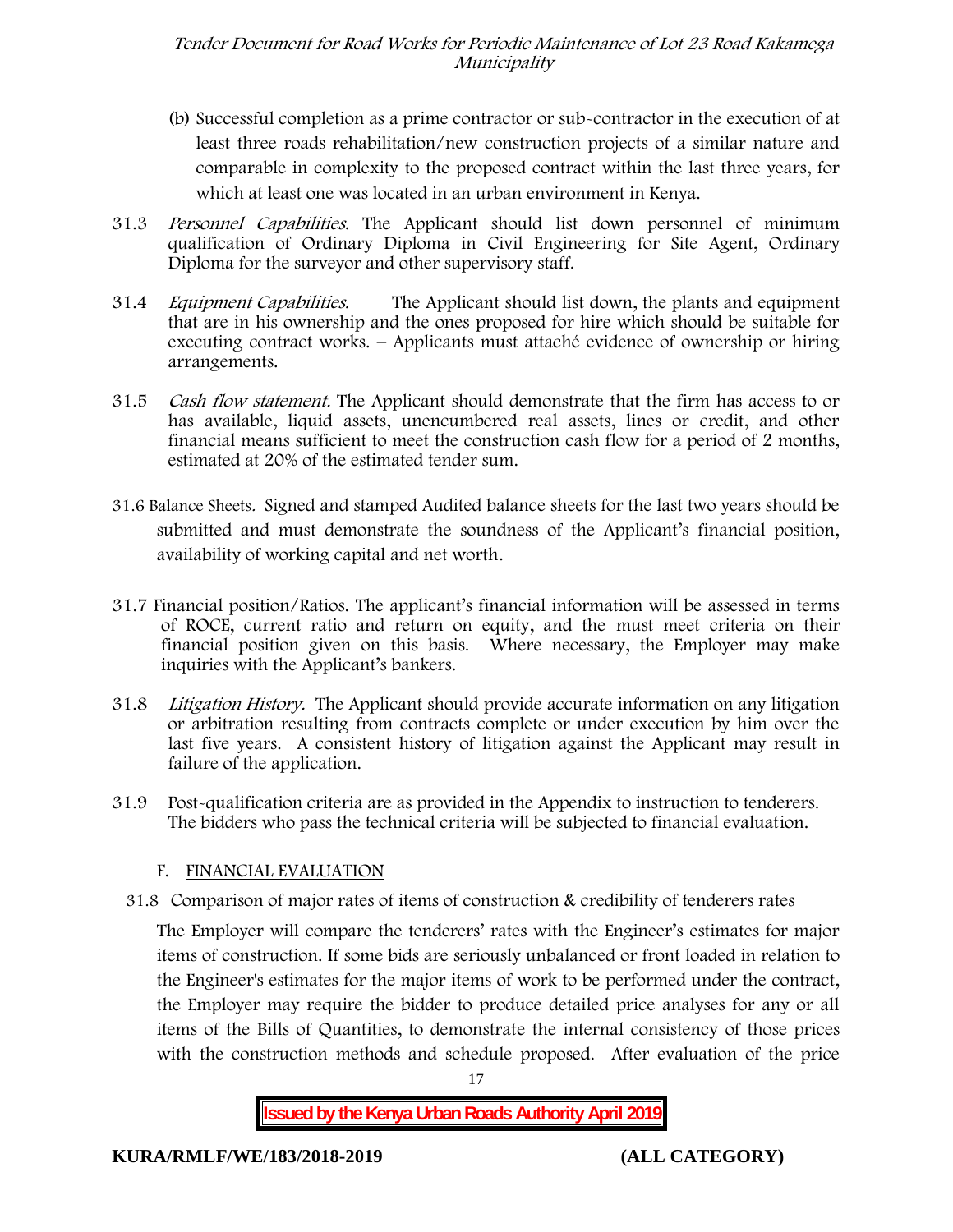analyses, taking into consideration the schedule of estimated contract payments, the Employer may require that the amount of the Performance Security set forth in Clause 35 be increased at the expense of the bidder to a level sufficient to protect the Employer against financial loss in the event of default of the successful bidder under the contract.

### **G. AWARD OF CONTRACT**

#### **32 AWARD**

32.1 Subject to Clause 32, the Employer will award the contract to the bidder whose bid has been determined to be substantially responsive to the bidding documents and who has offered the lowest Evaluated Bid Price pursuant to Clause 29, provided that such bidder has been determined to be (a) eligible in accordance with the provisions of Sub-Clause 3.1, and (b) qualified in accordance with the provisions of Clause 4.

### **33 EMPLOYER'S RIGHT TO ACCEPT ANY BID AND TO REJECT ANY OR ALL BIDS**

33.1 The Employer reserves the right to accept or reject any bid, and to annul the bidding process and reject all bids, at any time prior to award of contract, without thereby incurring any liability to the affected bidder or bidders or any obligation to inform the affected bidder or bidders of the grounds for the Employer's action.

#### **34 NOTIFICATION OF AWARD**

- 34.1 Prior to expiration of the period of bid validity prescribed by the Employer, the Employer will notify the successful bidder in writing or by cable confirmed by registered letter that its bid has been accepted. This letter (hereinafter and in the Conditions of Contract called "Letter of Acceptance") shall specify the sum, which the Employer will pay the Contractor in consideration of the execution and completion of the works and the remedying of any defects therein by the Contractor as prescribed by the contract (hereinafter and in the Conditions of Contract called "the Contract Price").
- 34.2 At the same time that the Employer notifies the successful bidder that his bid has been accepted, the Employer shall notify the other bidders that their bids have been unsuccessful and that their bid security will be returned as promptly as possible, in accordance with sub clause 17.4.

## **35 SIGNING OF AGREEMENT**

- 35.1 Within 21 days of receipt of the Notification of Award, the successful bidder shall sign the Form of Agreement and return it to the Employer, together with the required performance security.
- **36 PERFORMANCE SECURITY**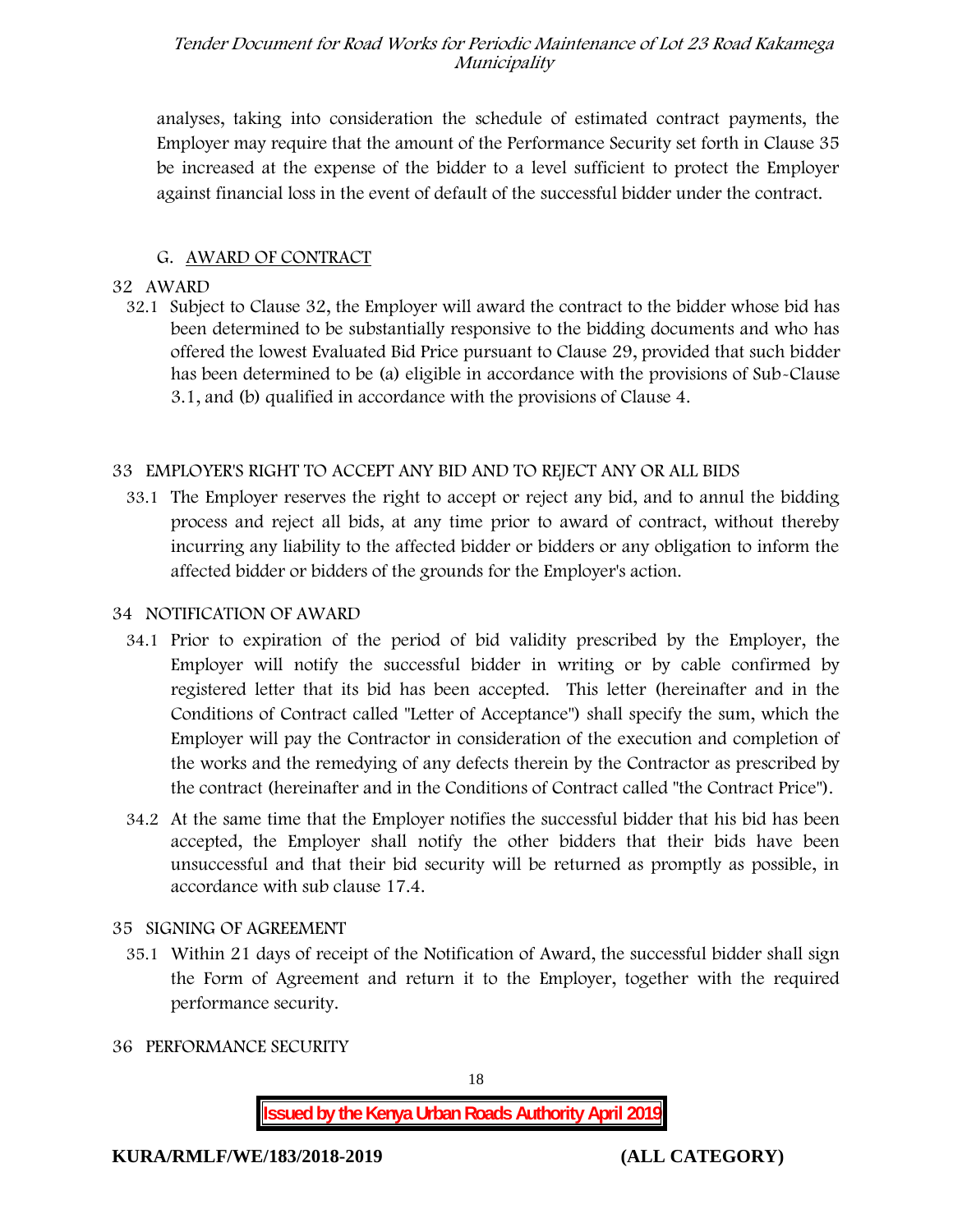- 36.1 Within 21 days of receipt of the Letter of Acceptance from the Employer, the successful bidder shall furnish to the Employer a performance security in the form stipulated in the Conditions of contract. The form of performance security provided in Section 9 of the bidding documents shall be used.
- 36.2 The successful bidder shall provide a performance security in the form of an Unconditional Bank Guarantee from a reputable bank located in Kenya.
- 36.3 Failure by successful bidder to lodge the required performance Guarantee within 21 days of the receipt of the letter of Acceptance shall constitute sufficient grounds for annulment of the award and forfeiture of the bid surety; in which event the Employer may make the award to another bidder or call for new bids.

#### **37 CONTRACT EFFECTIVENESS**

37.1 The Contract will be effective only upon signature of the Agreement between the Contractor and the Employer.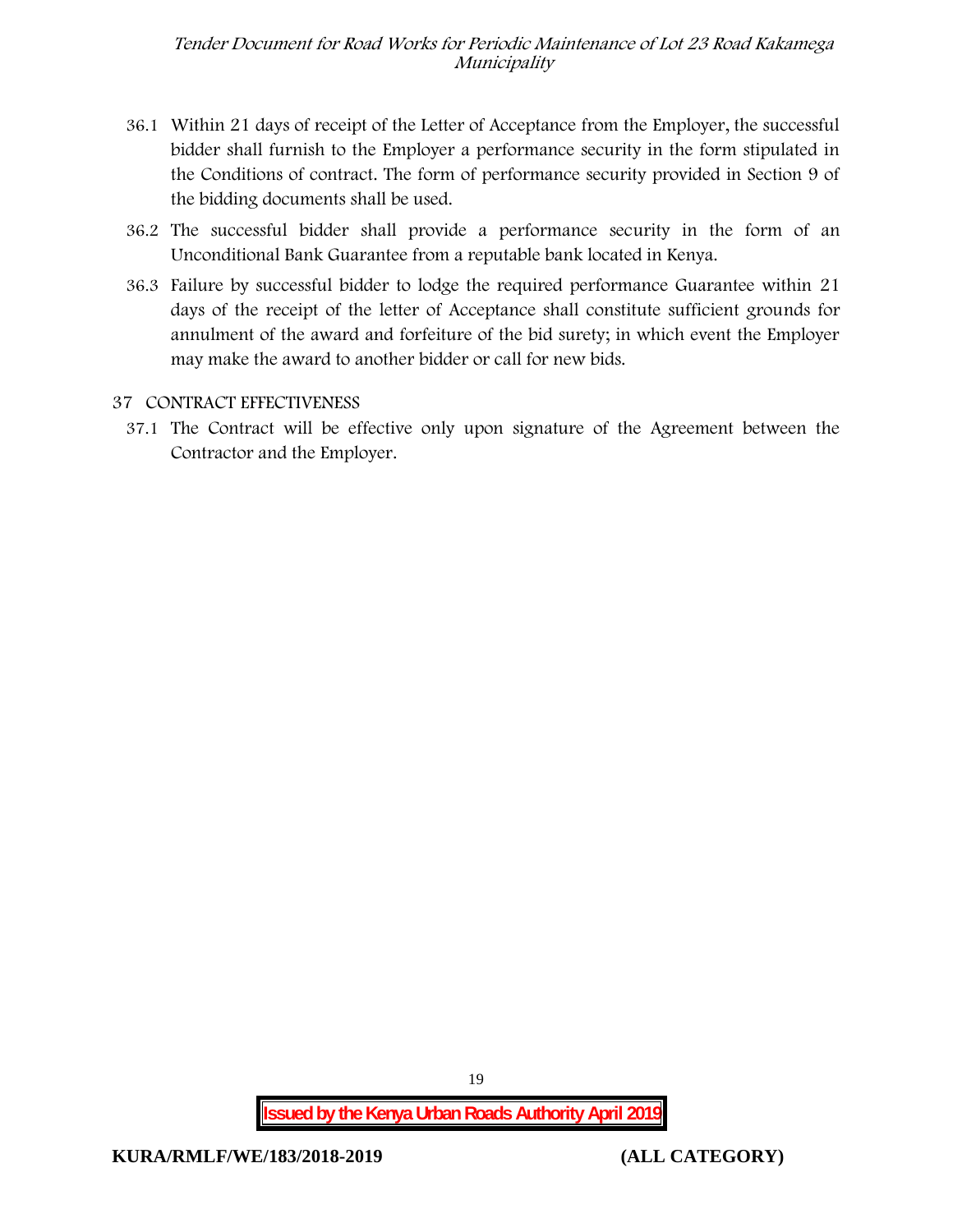## **QUALIFICATION CRITERIA**

This Section contains all the factors, methods and criteria that the Employer shall use to evaluate applications. The information to be provided in relation to each factor and the definitions of the corresponding terms are included in the respective Application Forms.

#### **Contents**

| 7. Schedule of the Major Items of Plant/Equipment Available for Proposed Contract. 20 |  |
|---------------------------------------------------------------------------------------|--|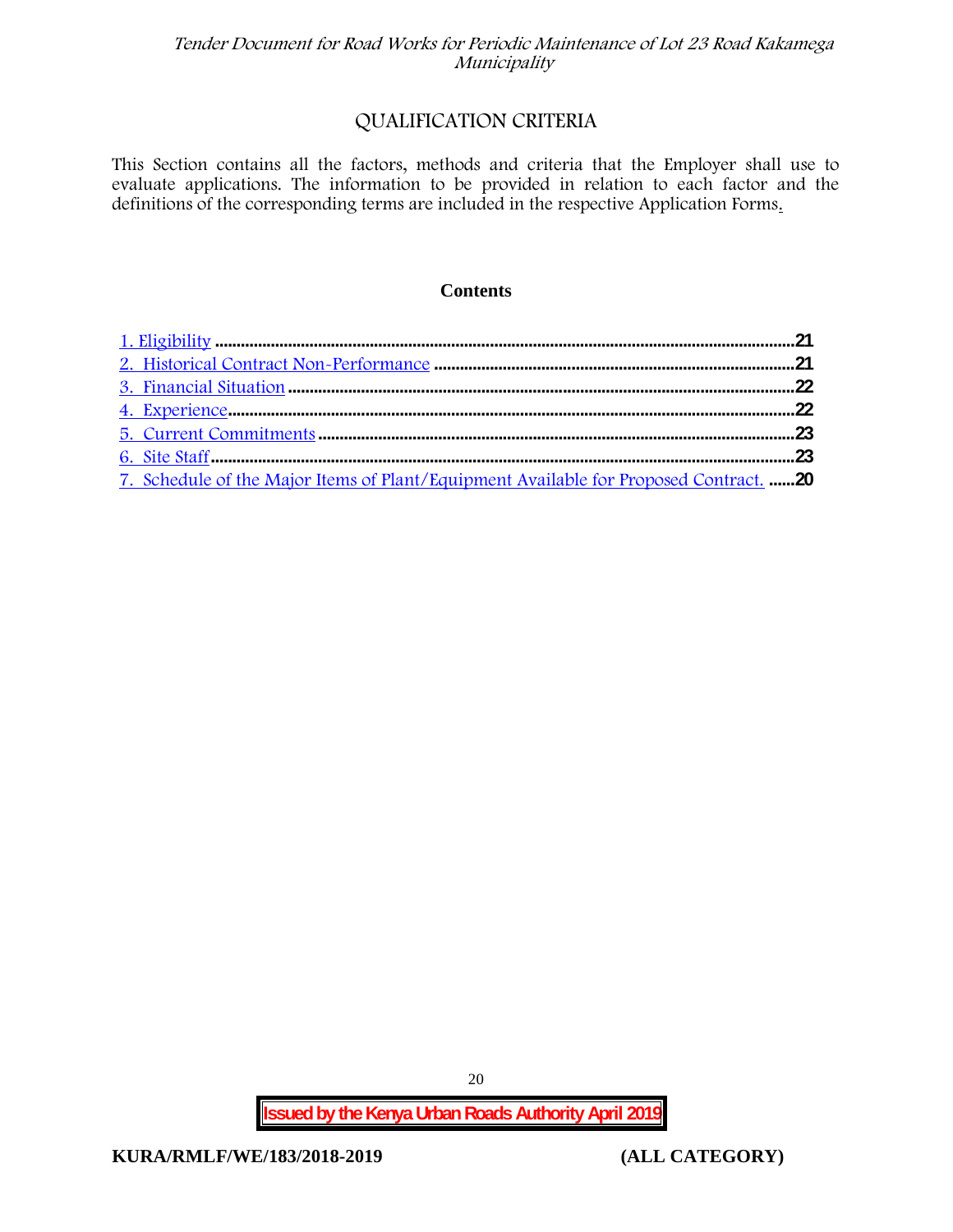| No. | Subject                                    | Requirement                                                                                                                                                                                                                                                                                                                                                                                                                                                                   | Bidder                | Submission<br>Requirements |
|-----|--------------------------------------------|-------------------------------------------------------------------------------------------------------------------------------------------------------------------------------------------------------------------------------------------------------------------------------------------------------------------------------------------------------------------------------------------------------------------------------------------------------------------------------|-----------------------|----------------------------|
|     | 1. Eligibility                             |                                                                                                                                                                                                                                                                                                                                                                                                                                                                               |                       |                            |
| 1.1 | Eligibility                                | Nationality in accordance with<br>Sub-Clause 4.1.                                                                                                                                                                                                                                                                                                                                                                                                                             | Must meet requirement | Section 2, Schedule 1      |
| 1.2 | Conflict of Interest                       | No conflicts of interest in Sub-<br>Clause 4.2.                                                                                                                                                                                                                                                                                                                                                                                                                               | Must meet requirement | Section 2, Schedule 1      |
| 1.3 | Debarment                                  | Not having been declared<br>ineligible by the Employer, as<br>described in Sub-Clause 4.3.                                                                                                                                                                                                                                                                                                                                                                                    | Must meet requirement | Section 2, Schedule 11     |
| 1.4 | Incorporation &<br>Registration            | Pursuant to sub-clause 4.1 the<br>following shall be provided;<br>- Copy of Certificate of<br>incorporation certified by a<br>Commissioner of Oaths or<br>issuing authority to show that<br>the applicant is a registered<br>company and legally authorised<br>to do business in Kenya<br>- Proof of registration with the<br>National Construction Authority<br>(NCA) in the categories<br>indicated in the tender notice.                                                   | Must meet requirement | Section 2, Schedule 1      |
|     | 2. Historical Contract Non-Performance     |                                                                                                                                                                                                                                                                                                                                                                                                                                                                               |                       |                            |
| 2.1 | History of Non-<br>Performing<br>Contracts | Non-performance of a contract<br>did not occur within the last<br>five (5) years prior to the<br>deadline for application<br>submission based on all<br>information on fully settled<br>disputes or litigation. A fully<br>settled dispute or litigation is<br>one that has been resolved in<br>accordance with the Dispute<br>Resolution Mechanism under<br>the respective contract, and<br>where all appeal instances<br>available to the applicant have<br>been exhausted. | Must meet requirement | Section 2, Schedule 5      |

21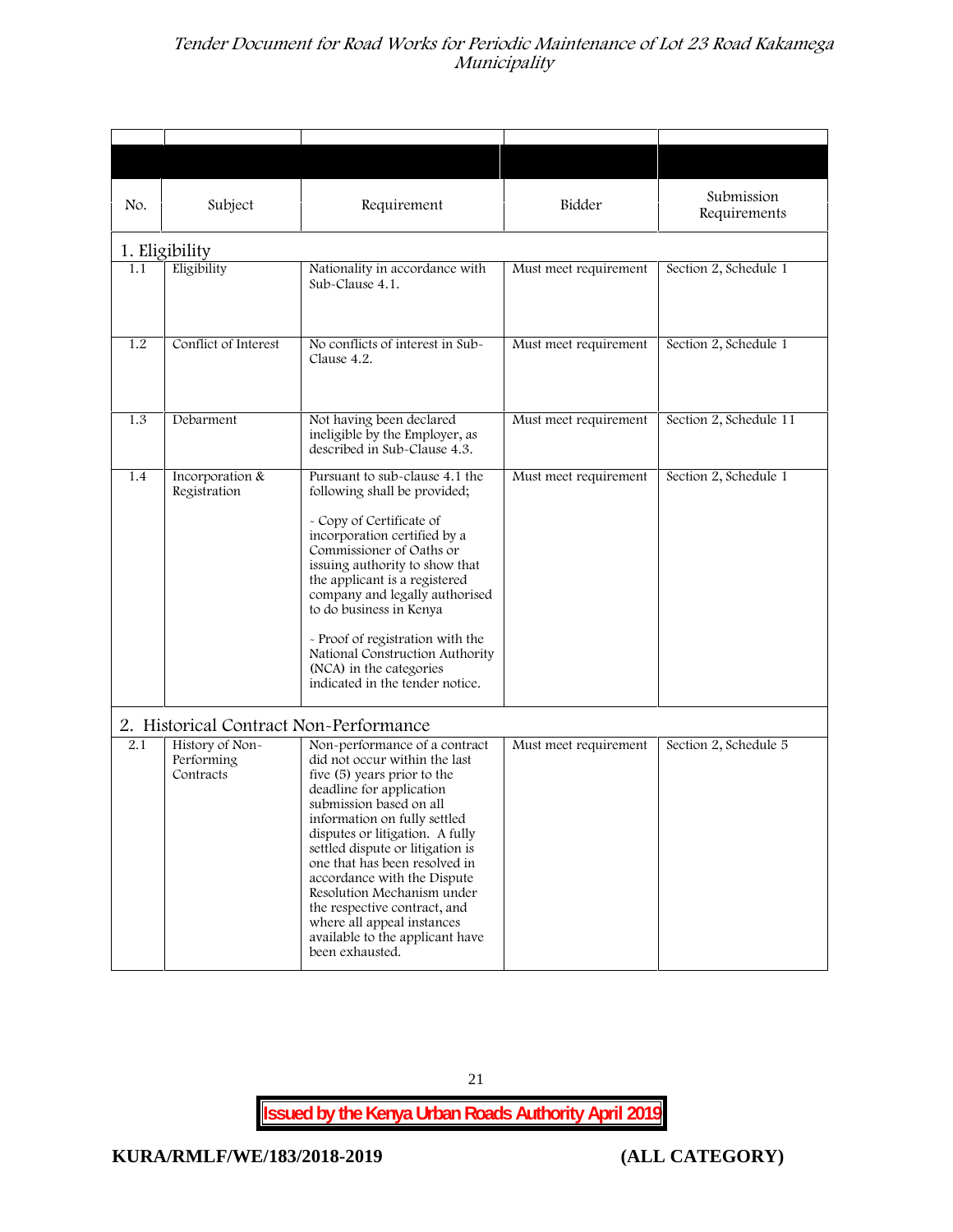| No. | Subject                                    | Requirement                                                                                                                                                                                                                                                                                                                                                                                                                              | Bidder                                                                                                                              | Submission<br>Requirements                                                                                                                                                                                                                                                                                                                                                                                                                                                              |
|-----|--------------------------------------------|------------------------------------------------------------------------------------------------------------------------------------------------------------------------------------------------------------------------------------------------------------------------------------------------------------------------------------------------------------------------------------------------------------------------------------------|-------------------------------------------------------------------------------------------------------------------------------------|-----------------------------------------------------------------------------------------------------------------------------------------------------------------------------------------------------------------------------------------------------------------------------------------------------------------------------------------------------------------------------------------------------------------------------------------------------------------------------------------|
| 2.2 | Pending Litigation                         | All pending litigation shall in<br>total not represent more than<br>fifty percent (50%)] of the<br>Applicant's net worth and shall<br>be treated as resolved against<br>the Applicant.                                                                                                                                                                                                                                                   | Must meet requirement                                                                                                               | Section 2, Schedule 10                                                                                                                                                                                                                                                                                                                                                                                                                                                                  |
|     | 3. Financial Situation                     |                                                                                                                                                                                                                                                                                                                                                                                                                                          |                                                                                                                                     |                                                                                                                                                                                                                                                                                                                                                                                                                                                                                         |
| 3.1 | Financial<br>Performance                   | (a) Submission of audited<br>balance sheets or other financial<br>statements acceptable to the<br>Employer, for the last two $[2]$<br>years and authenticated bank<br>statement for the last six (6)<br>months to demonstrate:<br>(b) the current soundness of the<br>applicants financial position<br>and its prospective long term<br>profitability, and<br>(c) capacity to have a cash flow<br>equivalent to 20% of the tender<br>sum | Must submit as<br>required and bidders<br>who meet the<br>requirement are<br>marked YES, those<br>that do not meet are<br>marked NO | Attach evidence on<br>the requirement of<br>Section 2, Schedule 8<br>a) All pages must be<br>initialized and<br>stamped by both a<br>practicing Auditor<br>registered with<br>ICPAK and one of the<br>Directors. Auditor's<br>practicing<br>membership number<br>from ICPAC must be<br>indicated. Non-<br>adherence to this to<br>part a, b and c leads<br>to disqualification.<br>(b) All pages in the<br>bank statement must<br>be initialized and<br>stamped by the<br>issuing bank. |
| 3.2 | Average Annual<br>Construction<br>Turnover | (d) Average annual<br>construction turnover of<br>KShs.15 Million [Fifteen],<br>calculated as total certified<br>payments received for contracts<br>in progress or completed,<br>within the last two $[(2)]$ years                                                                                                                                                                                                                       | Must submit as<br>required and bidders<br>who meet the<br>requirement are<br>marked YES, those<br>that do not meet are<br>marked NO | Section 2, Schedule 8                                                                                                                                                                                                                                                                                                                                                                                                                                                                   |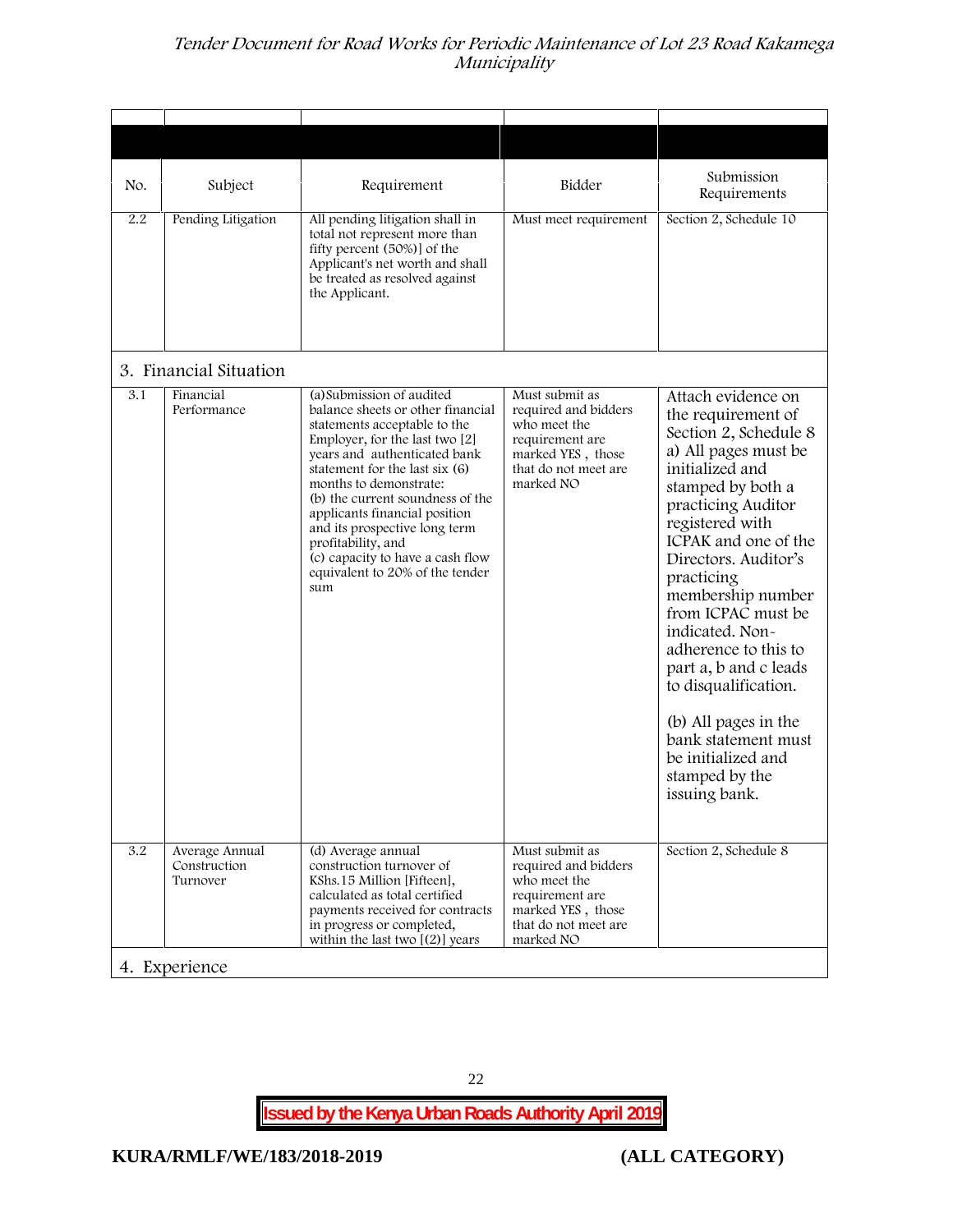| No.    | Subject                                | Requirement                                                                                                                                                                                                                                                                                                                                                                                                                                                                             | Bidder                                                                                                                              | Submission<br>Requirements |
|--------|----------------------------------------|-----------------------------------------------------------------------------------------------------------------------------------------------------------------------------------------------------------------------------------------------------------------------------------------------------------------------------------------------------------------------------------------------------------------------------------------------------------------------------------------|-------------------------------------------------------------------------------------------------------------------------------------|----------------------------|
| 4.1(a) | General<br>Construction<br>Experience  | Experience under construction<br>contracts in the role as a main<br>contractor or subcontractor for<br>at least the last five [5] years<br>prior to the applications<br>submission deadline                                                                                                                                                                                                                                                                                             | Must submit as<br>required and bidders<br>who meet the<br>requirement are<br>marked YES, those<br>that do not meet are<br>marked NO | Section 2, Schedule 6A     |
| 4.2(b) | Specific<br>Construction<br>Experience | Participation as a roads<br>contractor, management<br>contractor or subcontractor, in<br>at least three (3) each with a<br>value of at least<br>KShs. 10 Million (Ten million),<br>successfully and substantially<br>completed. One (1) of the<br>contracts should be in a City<br>and that are similar to the<br>proposed works. The similarity<br>shall be based on the physical<br>size, complexity,<br>methods/technology or other<br>characteristics as described in<br>Section 2. | Must submit as<br>required and bidders<br>who meet the<br>requirement are<br>marked YES, those<br>that do not meet are<br>marked NO | Section 2, Schedule6A      |
|        | 5. Current Commitments                 |                                                                                                                                                                                                                                                                                                                                                                                                                                                                                         |                                                                                                                                     |                            |
| 5.1    | On-going contracts                     | The total value of outstanding<br>works on the on-going<br>contracts should not exceed the<br>average annual turnover for the<br>last two years.                                                                                                                                                                                                                                                                                                                                        | Must submit as<br>required and bidders<br>who meet the<br>requirement are<br>marked YES, those<br>that do not meet are<br>marked NO | Section 2, Schedule 6B     |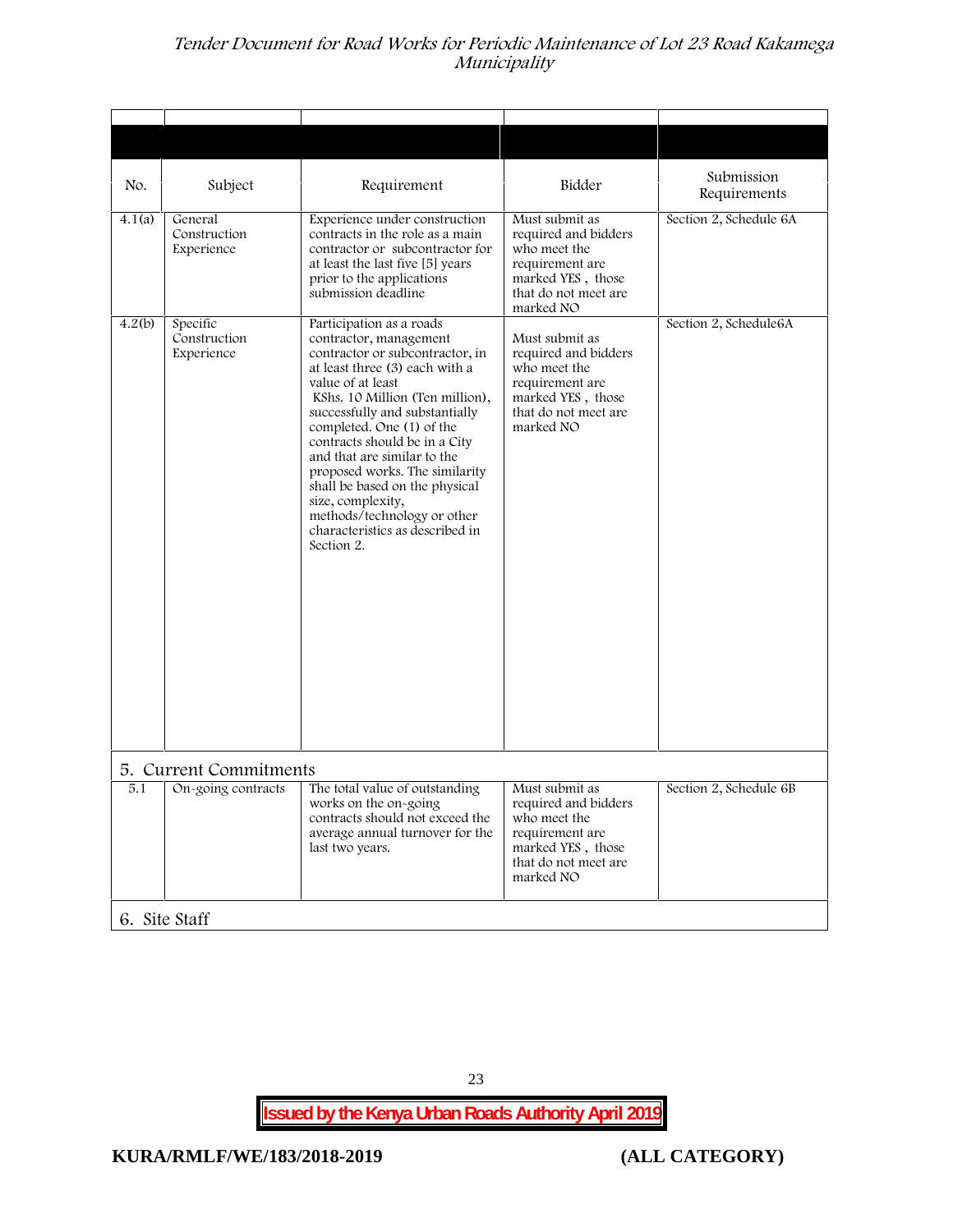| No. | Subject                                                       | Requirement                                                                                                                                                    | Bidder                                                                                                                              | Submission<br>Requirements |
|-----|---------------------------------------------------------------|----------------------------------------------------------------------------------------------------------------------------------------------------------------|-------------------------------------------------------------------------------------------------------------------------------------|----------------------------|
|     | HQ Staff                                                      | The site staff shall posses<br>minimum levels of<br>qualifications set below;<br>$Qualification =$<br>Diploma in Civil<br>Engineering/Building<br>construction | Must submit as<br>required and bidders<br>who meet the<br>requirement are                                                           | Section 2, Schedule 5      |
|     | Site Agent                                                    | Qualification $=$<br>Degree in Civil Engineering<br>General Experience = 5 yrs<br>Specific Experience $=$ 3 Yrs                                                | marked YES, those<br>that do not meet are<br>marked NO                                                                              |                            |
|     | Foreman                                                       | Qualification = $Dip$ . Civil<br>Engineering<br>General Experience $=$ 5 yrs<br>Specific Experience = $3$ Yrs                                                  | Must submit as<br>required and bidders<br>who meet the                                                                              |                            |
|     | Site Surveyor                                                 | Qualification = Diploma in<br>Survey<br>General Experience $=$ 3 yrs<br>Specific Experience $= 2$ Yrs                                                          | requirement are<br>marked YES, those<br>that do not meet are<br>marked NO                                                           |                            |
| 5.  | PLANT AND EQUIPMENT<br>See description<br>below in Schedule 7 |                                                                                                                                                                |                                                                                                                                     |                            |
| 6.  | Work Methodology                                              | Submission of a brief work<br>methodology in accordance with<br>sub-clause 5.3                                                                                 | Must submit as<br>required and bidders<br>who meet the<br>requirement are<br>marked YES, those<br>that do not meet are<br>marked NO | Section 2                  |
| 7.  | Business permit and<br>office location                        | Should have a physical address<br>and Current business Permit                                                                                                  | Must submit as<br>required and bidders<br>who meet the<br>requirement are<br>marked YES, those<br>that do not meet are<br>marked NO | Section 2, Schedule 1      |
| 8.  | Litigation History                                            | The applicant to provide a valid<br>Sworn affidavit for the tender.                                                                                            | Must submit as<br>required and bidders<br>who meet the<br>requirement are<br>marked YES, those<br>that do not meet are<br>marked NO | Section 2, Schedule 10     |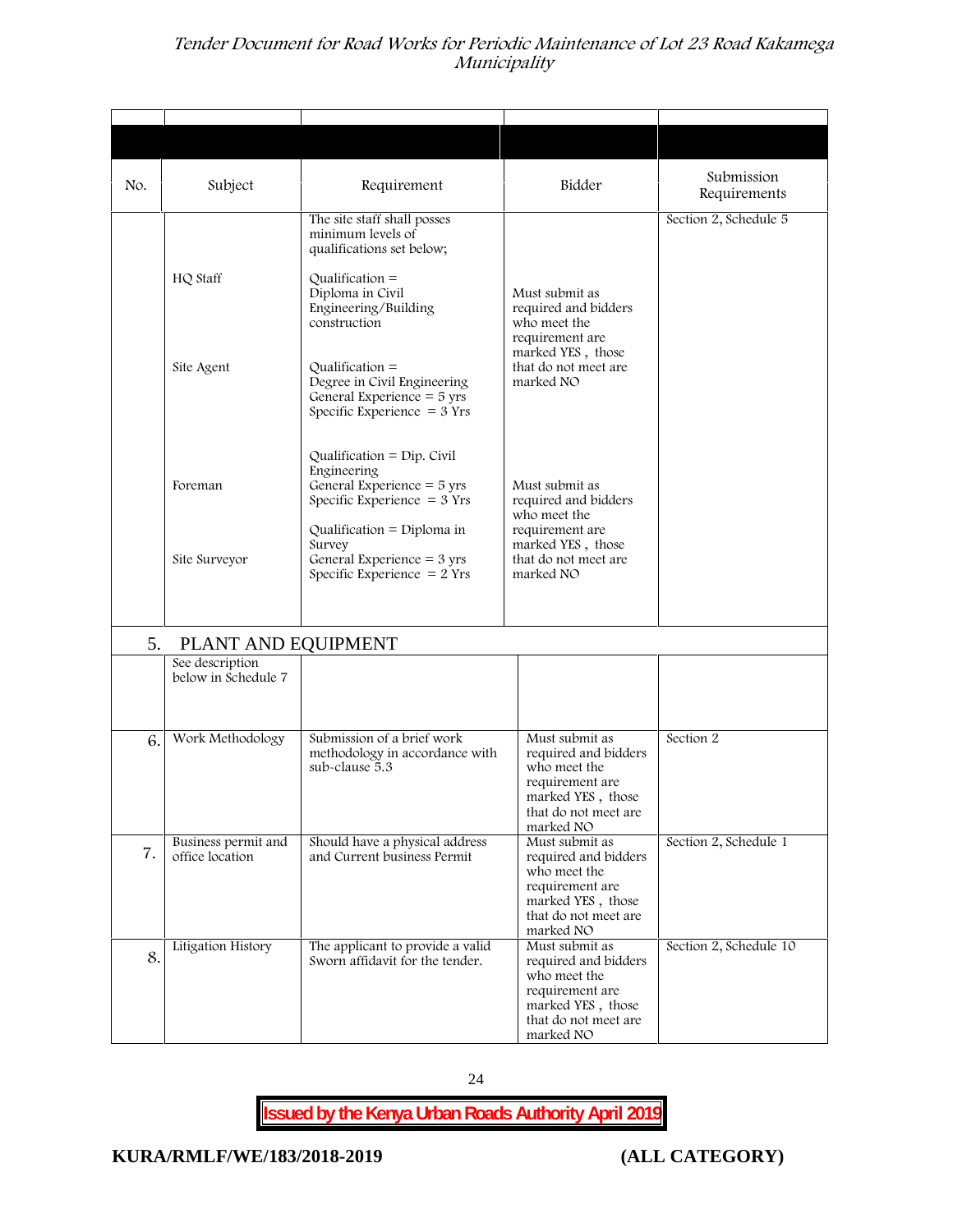#### **7. Schedule of the Major Items of Plant/Equipment Available for Proposed Contract.**

The Bidder must indicate the core plant and equipment considered by the company to be necessary for undertaking the project together with proof of ownership /lease. The lease must be current i.e dated from April 2019. Leases which are out-dated will not be accepted. (\* Mandatory minimum number of equipment required by the Employer for the execution of the project that the bidder must make available for the Contract).

| Item<br>No.               | <b>Equipment Details</b>                            | *Minimum<br>Number<br>Required<br>for the<br>Contract<br>Execution | Compliance<br>Requirement | No of<br>Equipment<br>Owned by<br>the Bidder | No. of<br>equipment<br>to be<br>hired/<br>purchased<br>by the<br>Bidder | No. of<br>equipment<br>to be made<br>available for<br>the Contract<br>by the<br>Bidder |
|---------------------------|-----------------------------------------------------|--------------------------------------------------------------------|---------------------------|----------------------------------------------|-------------------------------------------------------------------------|----------------------------------------------------------------------------------------|
| A                         | General Plant<br>Asphalt Concrete patching<br>plant | optional                                                           |                           |                                              |                                                                         |                                                                                        |
| $\, {\bf B}$              | Milling Machine                                     |                                                                    |                           |                                              |                                                                         |                                                                                        |
|                           | Asphalt Milling Machine                             | optional                                                           |                           |                                              |                                                                         |                                                                                        |
| $\mathcal{C}$             | Bituminous Plants                                   |                                                                    |                           |                                              |                                                                         |                                                                                        |
|                           | Bitumen Pressure distributor                        | optional                                                           |                           |                                              |                                                                         |                                                                                        |
|                           | Asphalt concrete paver                              | optional                                                           |                           |                                              |                                                                         |                                                                                        |
| D                         | Compactors                                          |                                                                    |                           |                                              |                                                                         |                                                                                        |
|                           | Vibrating compaction plate<br>300 mm wide           | optional                                                           |                           |                                              |                                                                         |                                                                                        |
|                           | Vibrating compaction plate<br>600 mm wide           | optional                                                           |                           |                                              |                                                                         |                                                                                        |
| $\rm E$                   | Pot hole repair machines                            |                                                                    |                           |                                              |                                                                         |                                                                                        |
|                           | Colas Sprayer                                       | $\mathcal{O}$                                                      |                           |                                              |                                                                         |                                                                                        |
|                           | <b>Pavement Cutter Machine</b>                      | $\mathcal{O}$                                                      |                           |                                              |                                                                         |                                                                                        |
|                           | Paver Braker Machine                                | $\mathcal{O}$                                                      |                           |                                              |                                                                         |                                                                                        |
|                           | Pedestrian Roller                                   | $\mathcal{O}$                                                      |                           |                                              |                                                                         |                                                                                        |
| $\boldsymbol{\mathrm{F}}$ | Concrete Equipment                                  |                                                                    |                           |                                              |                                                                         |                                                                                        |
|                           | Mobile concrete mixers                              | $\mathbf{1}$                                                       | Yes/no                    |                                              |                                                                         |                                                                                        |

25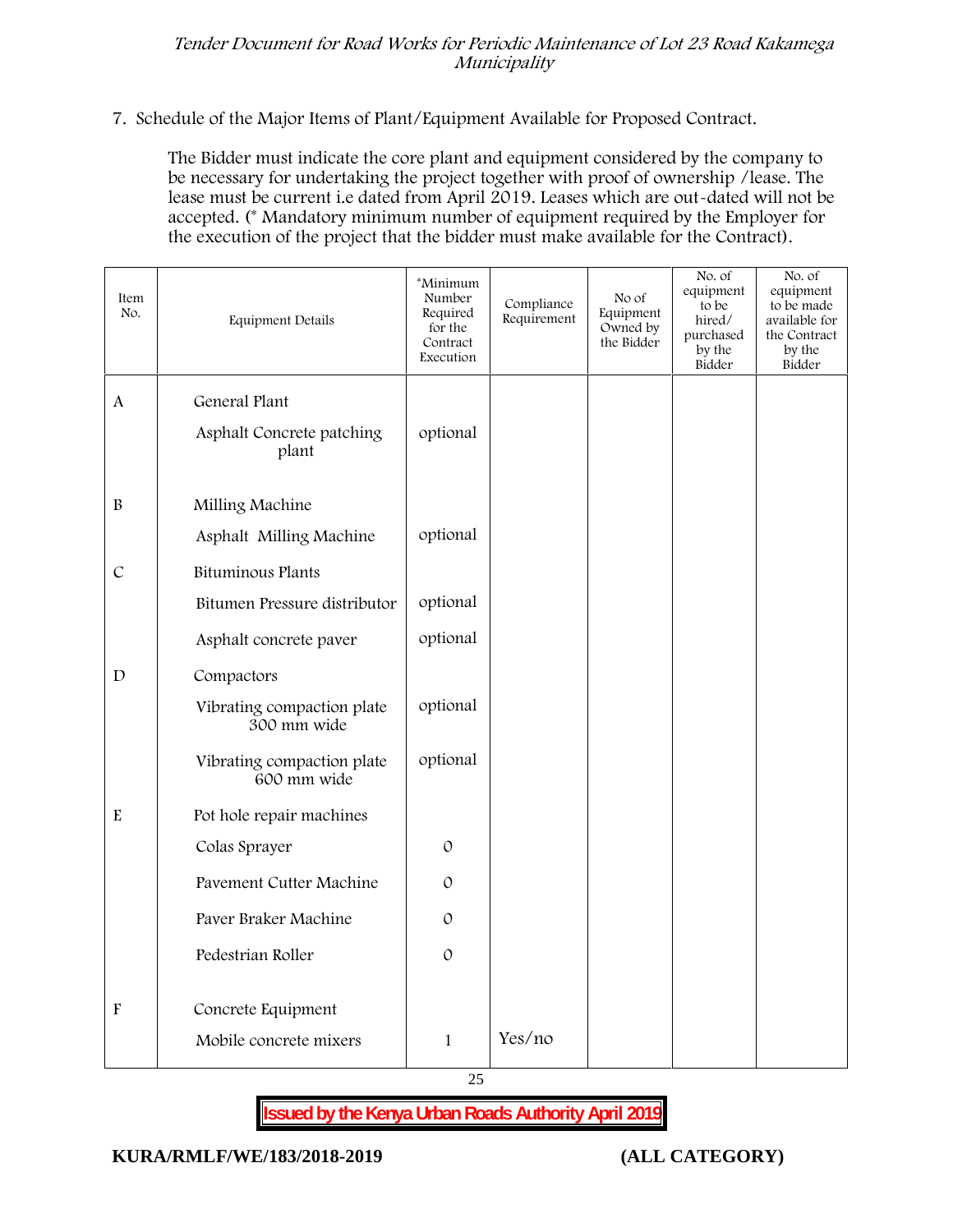| Item<br>No. | Equipment Details                                                                                 | *Minimum<br>Number<br>Required<br>for the<br>Contract<br>Execution | Compliance<br>Requirement | No of<br>Equipment<br>Owned by<br>the Bidder | No. of<br>equipment<br>to be<br>hired/<br>purchased<br>by the<br>Bidder | No. of<br>equipment<br>to be made<br>available for<br>the Contract<br>by the<br>Bidder |
|-------------|---------------------------------------------------------------------------------------------------|--------------------------------------------------------------------|---------------------------|----------------------------------------------|-------------------------------------------------------------------------|----------------------------------------------------------------------------------------|
|             | Concrete vibrators                                                                                | $\mathbf{1}$                                                       | Yes/no                    |                                              |                                                                         |                                                                                        |
| $\mathsf G$ | Transport (Tippers,<br>dumpers, water tankers)<br>$4X2$ tippers payload $7 - 12$                  |                                                                    |                           |                                              |                                                                         |                                                                                        |
|             | tonnes                                                                                            |                                                                    |                           |                                              |                                                                         |                                                                                        |
|             | 6X4 tippers payload $16 - 20$<br>tonnes                                                           |                                                                    |                           |                                              |                                                                         |                                                                                        |
|             | 8X4 tippers payload $16 - 20$<br>tonnes                                                           |                                                                    |                           |                                              |                                                                         |                                                                                        |
|             | Flat bed lorries                                                                                  |                                                                    |                           |                                              |                                                                         |                                                                                        |
|             | Subtotal for $G$ – tippers &<br>dumpers                                                           | 3                                                                  | Yes/no                    |                                              |                                                                         |                                                                                        |
|             | Water tankers $(18,000 -$<br>20,000 litres<br>capacity)                                           | optional                                                           |                           |                                              |                                                                         |                                                                                        |
| H           | Earth – Moving Equipment                                                                          |                                                                    |                           |                                              |                                                                         |                                                                                        |
|             | Wheeled loaders                                                                                   |                                                                    |                           |                                              |                                                                         |                                                                                        |
|             | Motor graders (93 -<br>205kW)                                                                     |                                                                    |                           |                                              |                                                                         |                                                                                        |
|             | Trench excavator                                                                                  |                                                                    |                           |                                              |                                                                         |                                                                                        |
|             | Subtotal for $H$ – Earth<br>moving equipment                                                      | $\mathbf{1}$                                                       | Yes/no                    |                                              |                                                                         |                                                                                        |
|             |                                                                                                   |                                                                    |                           |                                              |                                                                         |                                                                                        |
|             |                                                                                                   |                                                                    |                           |                                              |                                                                         |                                                                                        |
|             |                                                                                                   |                                                                    |                           |                                              |                                                                         |                                                                                        |
| I           | Excavators                                                                                        |                                                                    |                           |                                              |                                                                         |                                                                                        |
|             | Hydraulic crawler mounted<br>$(7 - 10 \text{ tonnes}) - 0.25 - 0.4$<br>m <sup>3</sup> SAE bucket. |                                                                    |                           |                                              |                                                                         |                                                                                        |

26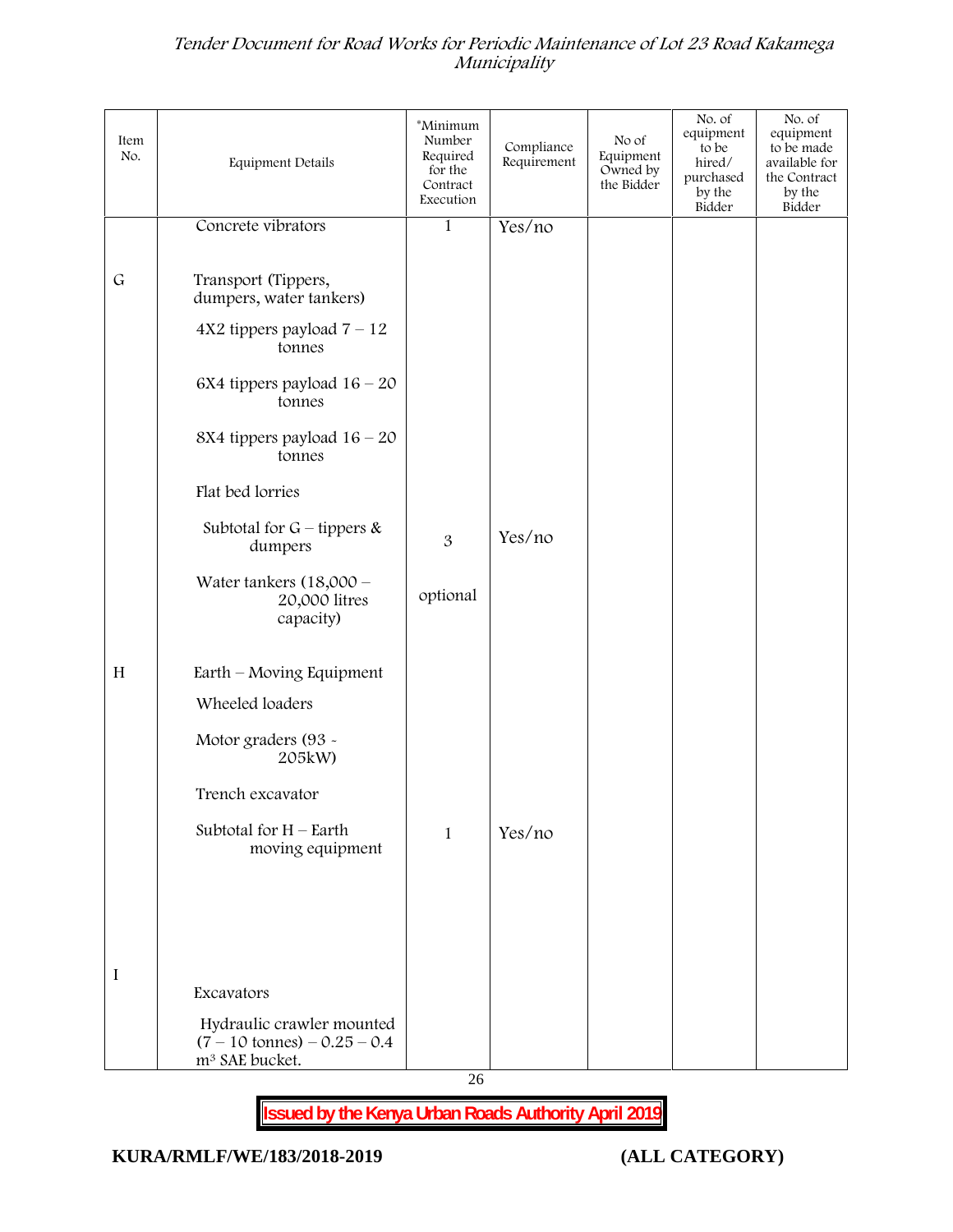| Item<br>No. | Equipment Details                                                                                                                                                                                                                                                                                                                                                                                                                                                                                                                                                                                                            | *Minimum<br>Number<br>Required<br>for the<br>Contract<br>Execution | Compliance<br>Requirement  | No of<br>Equipment<br>Owned by<br>the Bidder | No. of<br>equipment<br>to be<br>hired/<br>purchased<br>by the<br>Bidder | No. of<br>equipment<br>to be made<br>available for<br>the Contract<br>by the<br>Bidder |
|-------------|------------------------------------------------------------------------------------------------------------------------------------------------------------------------------------------------------------------------------------------------------------------------------------------------------------------------------------------------------------------------------------------------------------------------------------------------------------------------------------------------------------------------------------------------------------------------------------------------------------------------------|--------------------------------------------------------------------|----------------------------|----------------------------------------------|-------------------------------------------------------------------------|----------------------------------------------------------------------------------------|
| J           | Hydraulic crawler mounted<br>$(10 - 16 \text{ tonnes}) - 0.40 -$<br>0.60 m <sup>3</sup> SAE bucket.<br>Hydraulic wheel mounted<br>$(7 - 10 \text{ tonnes}) - 0.25 - 0.4$<br>m <sup>3</sup> SAE bucket.<br>Hydraulic wheel mounted<br>$(10 - 16 \text{ tonnes}) - 0.40 -$<br>0.6 m <sup>3</sup> SAE bucket.<br>Hydraulic wheel mounted<br>backloader $(7 - 10 \text{ tonnes})$<br>$-0.25 - 0.4$ m <sup>3</sup> SAE bucket.<br>Subtotal for I (Excavators)<br>Rollers<br>Self-propelled single drum<br>vibrating (various types)<br>Pneumatic rubber tyre (1-2)<br>tonnes/wheel)<br>Double drum vibrating<br>pedestrian roller | $\mathbf{1}$<br>$\mathbf{1}$<br>$\mathbf{1}$<br>Optional           | Yes/no<br>Yes/no<br>Yes/no |                                              |                                                                         |                                                                                        |

27

**Issued by the Kenya Urban Roads Authority April 2019**

 $\ddot{\phantom{a}}$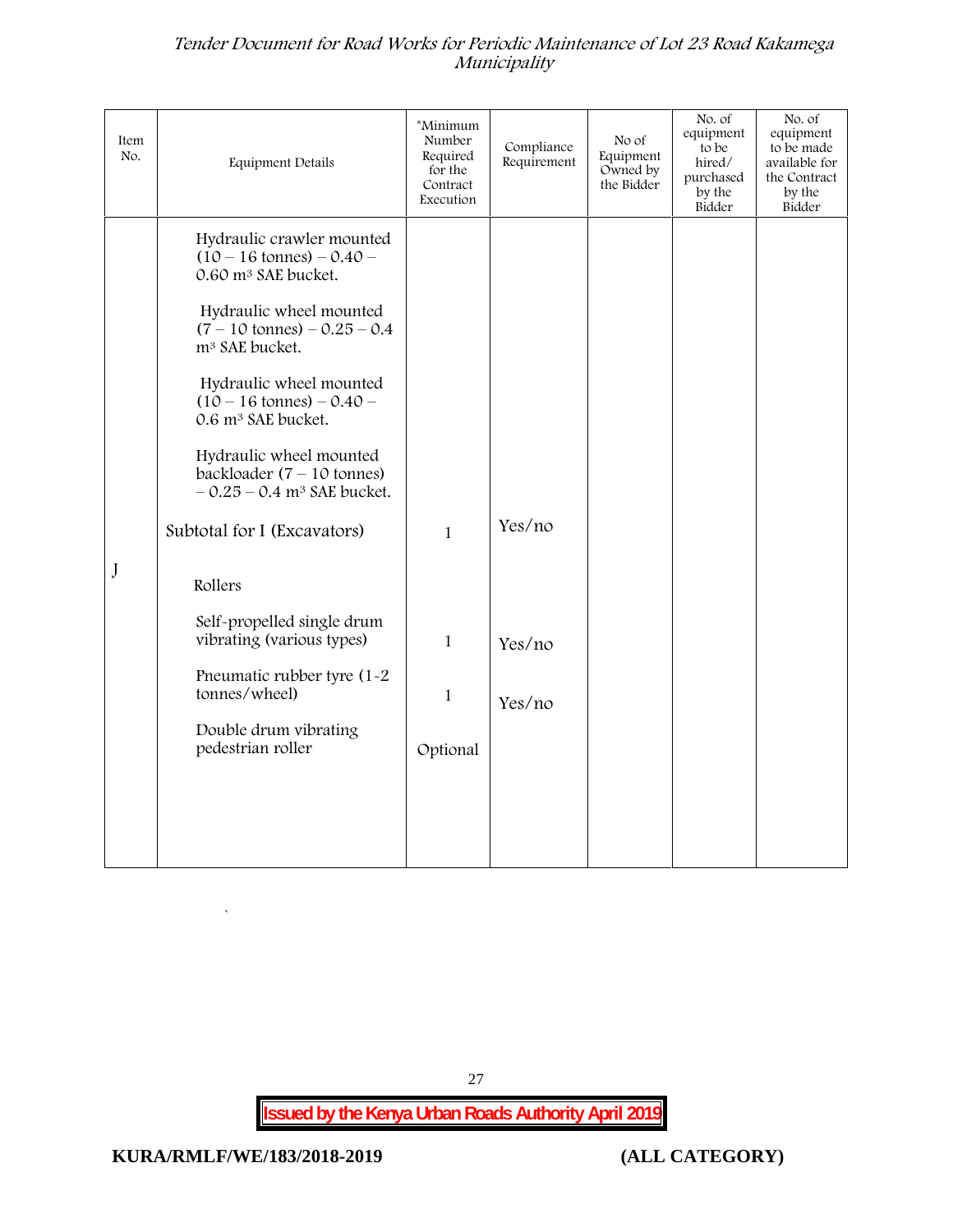# **Appendix to Instruction to Tenderers**

| $S/NO$ . | Completeness and<br>Responsiveness<br>Criteria                | References                                   | Requirement                                                                                                                                                   |
|----------|---------------------------------------------------------------|----------------------------------------------|---------------------------------------------------------------------------------------------------------------------------------------------------------------|
| 1.       | Form of Bid                                                   | Section II<br>Clause 20.2                    | - Amount must be indicated<br>Properly stamped, filled and signed<br>$\tilde{\phantom{a}}$                                                                    |
| 2.       | Appendix to Form of<br><b>Bid</b>                             | Section II<br>Clause 20.2                    | Properly stamped, filled and signed<br>$\tilde{\phantom{a}}$                                                                                                  |
| 3.       | <b>Bid Security</b>                                           | Section II<br>Clause 17                      | Unconditional bank guarantee<br>In the format provided with all<br>conditions<br>must be valid for 30 days after bid<br>$\widetilde{\phantom{m}}$<br>validity |
| 4.       | <b>Confidential Business</b><br>Questionnaire                 | Section IX;<br>Schedule 1                    | Properly filled, stamped and signed<br>Provide all required information                                                                                       |
| 5.       | Form of Power of<br>Attorney                                  | Section IX;<br>Schedule 2<br>Clause $5.1(a)$ | Properly filled, stamped and signed                                                                                                                           |
| 6.       | Tax Compliance<br>Certificate                                 | Tender notice                                | - Provide valid tax compliance certificate                                                                                                                    |
| 7.       | Registration with<br>National Construction<br>Authority (NCA) | Tender notice<br>Item 1.4 of QC              | Copy of valid certificate and practicing<br>license                                                                                                           |
| 8.       | Certificate of<br>Incorporation                               | Tender notice<br>Item 1.4 of $QC$            | Copy of certificate Certified by<br>Commissioner for Oaths                                                                                                    |
| 9.       | Priced Bill of<br>Quantities                                  | Clause 14.1<br>Section IX                    | Fill all rates, prices and amounts and<br>$\tilde{\phantom{a}}$<br>counter sign any alteration(s)<br>Stamp and initial all pages of BOQ's                     |
| 10.      | Eligibility                                                   | Section II;<br>Schedule 1<br>Clause 4.1      | - Legible copies of National ID or passport<br>for all directors<br>System generated Form CR12 (12<br>$\tilde{\phantom{a}}$<br>months)                        |
| 11.      | Conflict of interest                                          | Section II;<br>Schedule 1<br>Clause 4.2      | - to state explicitly                                                                                                                                         |

# **Table 1: Pre- Qualification Checklist for Completeness and Responsiveness.**

28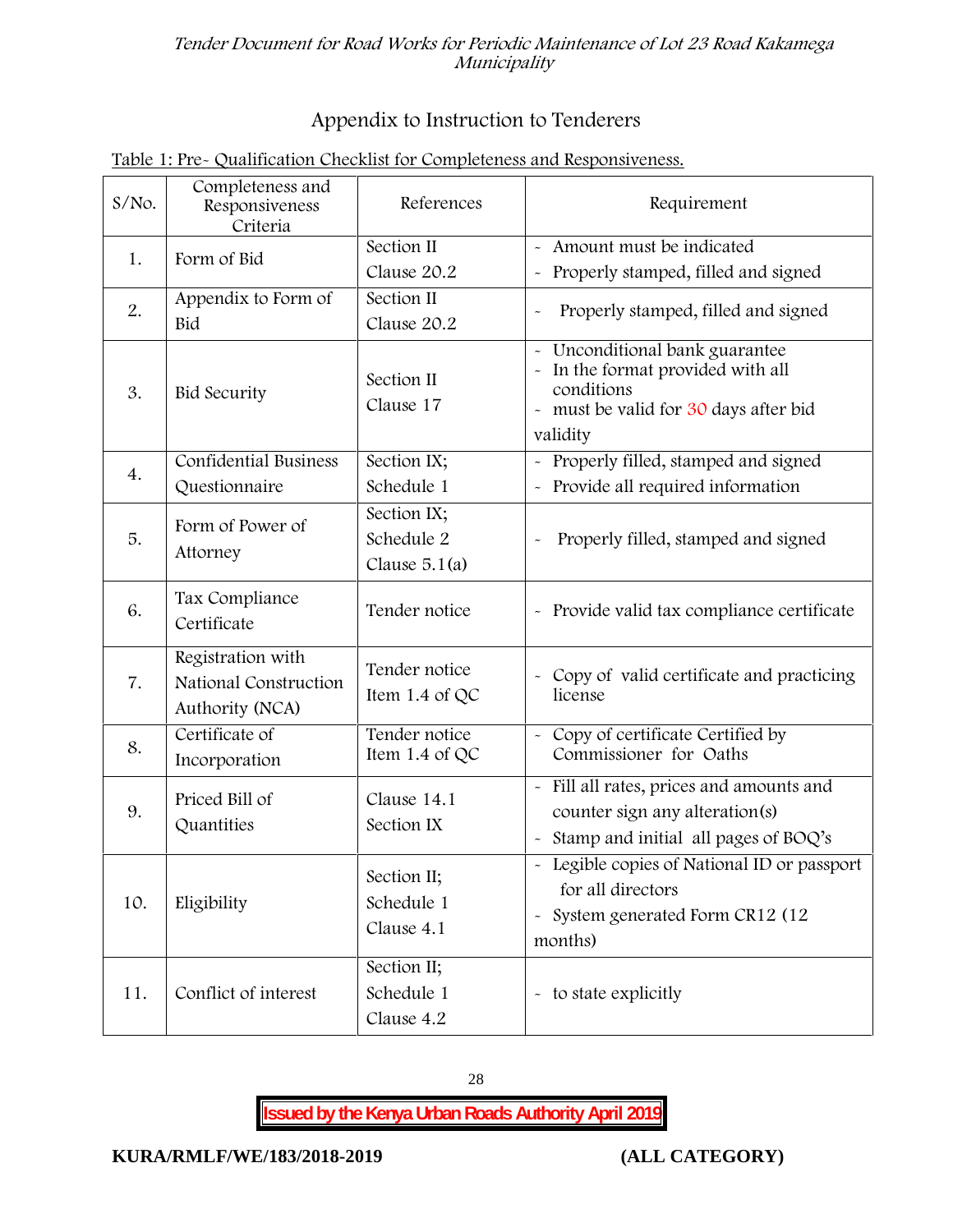| 12.            | Debarment                                                                  | Section II<br>Clause 30.4;<br>Schedule 11<br>Item 1.3 of QC | Properly filled, stamped and signed                                                                            |
|----------------|----------------------------------------------------------------------------|-------------------------------------------------------------|----------------------------------------------------------------------------------------------------------------|
| 13.            | Pending Litigation                                                         | Item $2.2$ of QC                                            | Provide original sworn affidavit for the<br>specific tender                                                    |
| 14.            | Litigation History                                                         | Section II Clause<br>31.8; Schedule 10                      | Properly filled, stamped and signed                                                                            |
| 15.            | History of Non<br>performance                                              | Schedule 6B<br>Item $2.1$ of QC                             | - Fill information on non-completed<br>works                                                                   |
| 16.            | Certificate of<br>Tenderers Visit to Site                                  | Section II;<br>Clause 8.3                                   | - Attend pre-bid meeting/visit<br>- Certificate must be signed and stamped<br>by the Employer's representative |
| 17.            | Schedule of Major<br>Items of Plant                                        | Section XI<br>Item 5 of QC;<br>Schedule 7                   | Properly filled, stamped and signed                                                                            |
| 18.            | Schedule of Key<br>Personnel                                               | Section XI<br>Item 6 of QC;<br>Schedule 5                   | Properly filled, stamped and signed<br>$\widetilde{\phantom{m}}$                                               |
| 19.            | Roadwork Completed<br>Satisfactorily                                       | Section XI;<br>Item 4 of QC<br>Schedule 6A                  | Properly filled, stamped and signed<br>$\tilde{\phantom{a}}$                                                   |
| 20.            | Schedule of Ongoing<br>Projects                                            | Section XI;<br>Item 5.1 of QC<br>Schedule 7                 | Properly filled, stamped and signed                                                                            |
| 21.            | Schedule of other<br>Supplementary<br>Information /<br>Financial Standings | Section XI;<br>Item $5.1$ of QC<br>Schedule 9               | Properly filled, stamped and signed                                                                            |
| 22             | Declaration form for<br>bankrupt or insolvent                              | Schedule 11                                                 | Properly filled, stamped and signed                                                                            |
| 23             | Anti-corruption form                                                       | Schedule 12                                                 | Properly filled, stamped and signed<br>$\tilde{\phantom{a}}$                                                   |
| 24.            | Copy of Bid Document                                                       | Clause 20.1                                                 | Replica of the original                                                                                        |
| 25             | Serialization                                                              | Section 74 (i)                                              | Must be fully serialized                                                                                       |
| <b>REMARKS</b> |                                                                            | Clause 13.1/20.2                                            | Bid document to be complete, properly<br>filled and signed.                                                    |

**Key:** QC – Qualification Criteria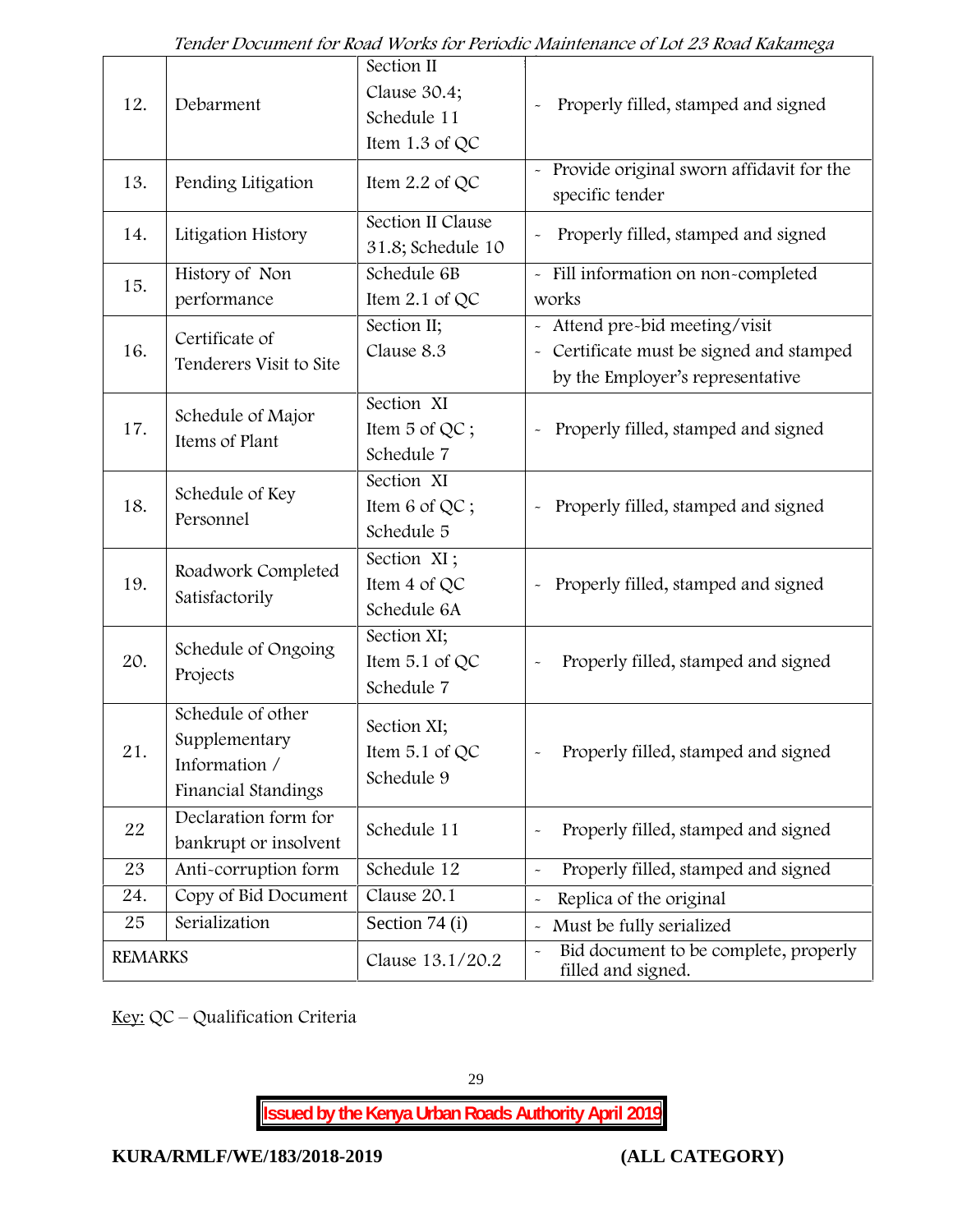**Table 2: Post- qualification Score**

| <b>ITEM</b>    |                  | <b>DESCRIPTION</b>                   | <b>MUST</b>     | <b>MEET</b> |
|----------------|------------------|--------------------------------------|-----------------|-------------|
|                |                  |                                      | <b>CRITERIA</b> |             |
| 1              |                  | <b>FINANCIAL CAPACITY</b>            |                 |             |
|                | a                | <b>Audited Statements</b>            | YES/NO          |             |
|                | b                | Cash flow statement (forecasts)      | YES/NO          |             |
|                | $\boldsymbol{C}$ | Financial position/Ratios            | YES/NO          |             |
|                | d                | Turnover                             | YES/NO          |             |
| 2              |                  | <b>EXPERIENCE</b>                    |                 |             |
|                |                  | General Experience                   | YES/NO          |             |
|                |                  | Specific experience in related works | YES/NO          |             |
| 3              |                  | <b>CURRENT COMMITMENTS</b>           |                 |             |
|                |                  | On-going works                       | YES/NO          |             |
| $\overline{4}$ |                  | <b>KEY PERSONNEL</b>                 |                 |             |
|                |                  | HQ Staff                             | YES/NO          |             |
|                |                  | Site Agent                           | YES/NO          |             |
|                |                  | Surveyor                             | YES/NO          |             |
|                |                  | Foreman                              | YES/NO          |             |
| 5              |                  | PLANT AND EQUIPMENT                  |                 |             |
|                |                  | Equipment capabilities               | YES/NO          |             |
| 6              |                  | WORK METHODOLOGY                     | YES/NO          |             |
| $\overline{7}$ |                  | LITIGATION HISTORY                   | YES/NO          |             |
| 8              |                  | Business permit and office location  | YES/NO          |             |
|                |                  | <b>REMARKS</b>                       | YES/NO          |             |

- Bidders must achieve YES in all the measured parameters to qualify.
- The bidders who pass the technical criteria will be subjected to financial evaluation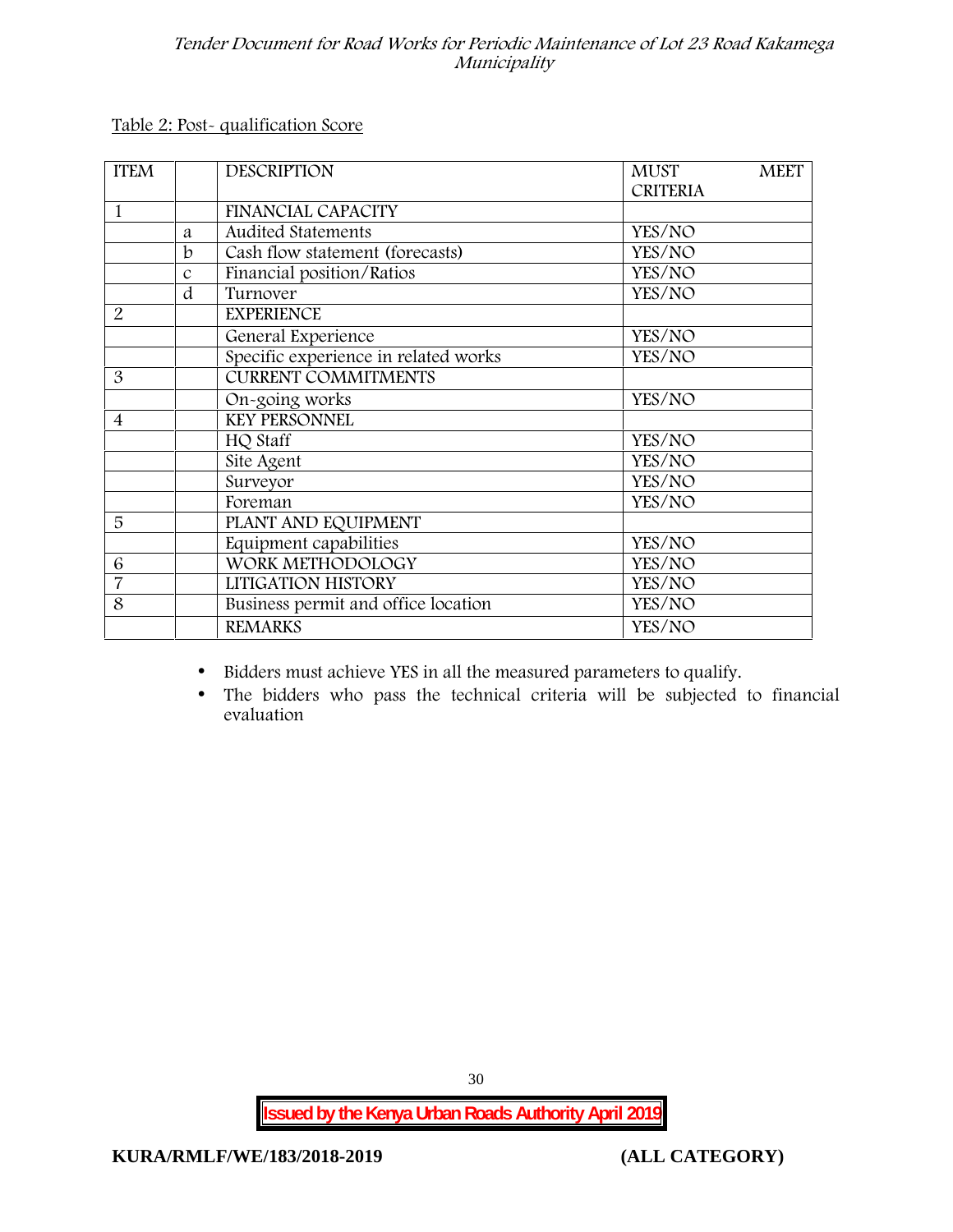# **SECTION IV: CONDITIONS OF CONTRACT**

## **PART I: GENERAL CONDITIONS OF CONTRACT**

The Conditions Of Contract Part  $1$  – General Conditions shall be those forming Part 1 of the Conditions Of Contract for works of Civil engineering construction Fourth Edition 1987, reprinted in 1992 with further amendments, prepared by the Federation Internationale des Ingenieurs Conseils (FIDIC)

Copies of the FIDIC Conditions of Contract can be obtained from:

FIDIC Secretariat P.O.Box 86 1000 Lausanne 12 **Switzerland** Fax: 41 21 653 5432 Telephone: 41 21 653 5003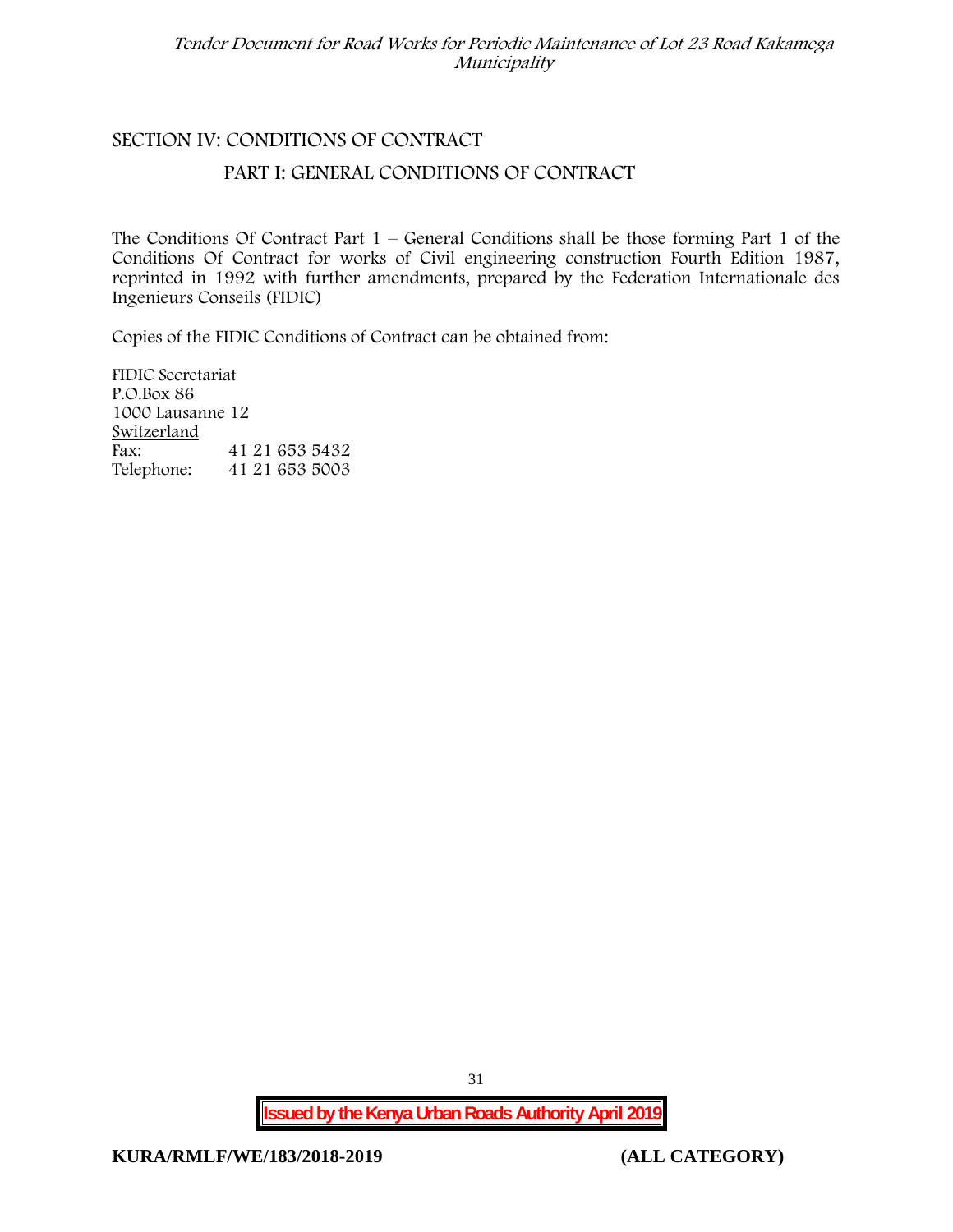#### **PART II: CONDITIONS OF PARTICULAR APPLICATION**

The following Conditions of Particular Application shall supplement the General Conditions of Contract. Whenever there is a conflict, the provisions herein shall prevail over those in the General Conditions of Contract. The Particular Condition is preceded by the corresponding clause number of the General Conditions to which it relates.

**Issued by the Kenya Urban Roads Authority April 2019**

**KURA/RMLF/WE/183/2018-2019 (ALL CATEGORY)**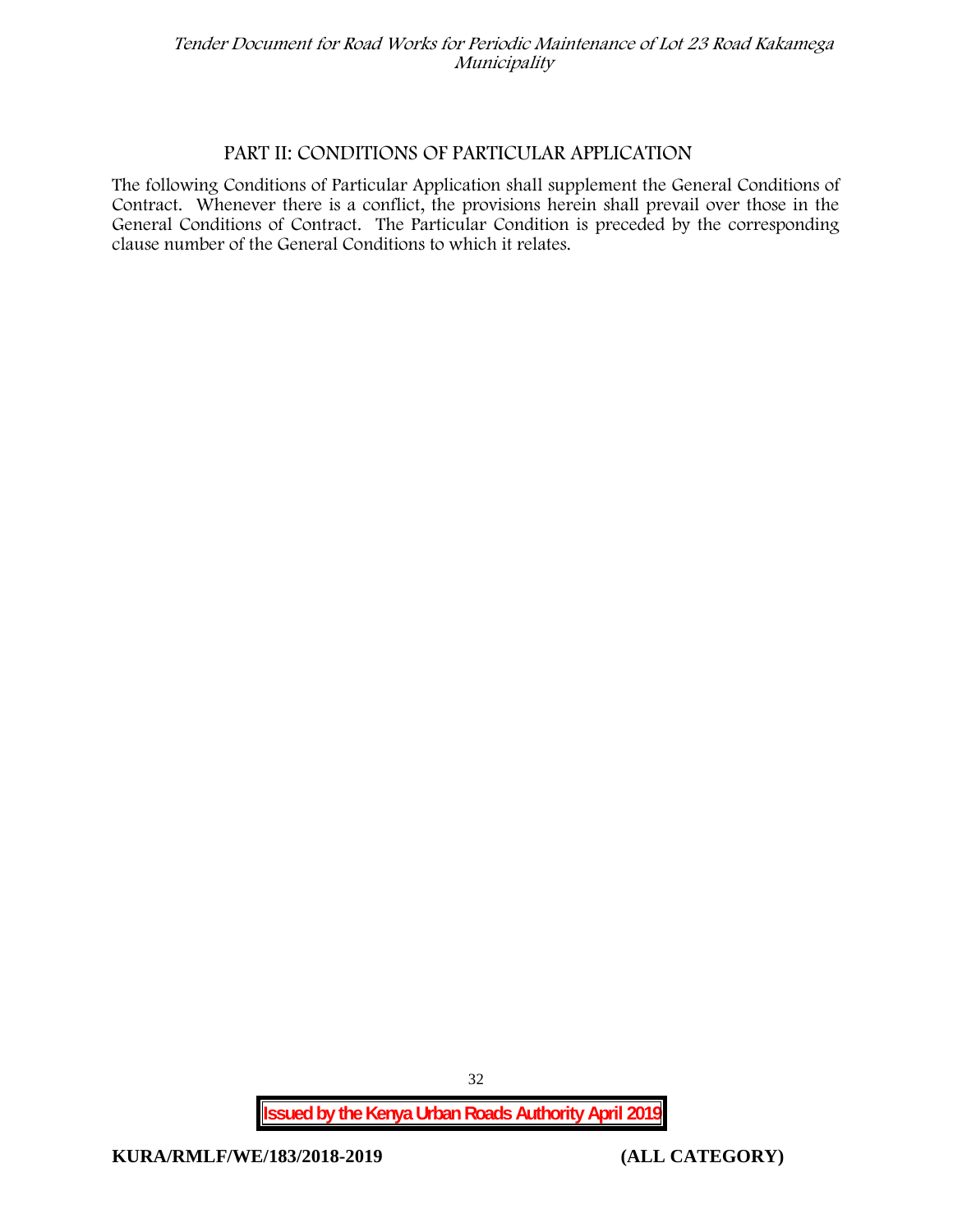#### **CONTENTS**

| SUBCLAUSE 8.2 - SITE OPERATIONS AND METHODS OF CONSTRUCTION 36             |  |
|----------------------------------------------------------------------------|--|
|                                                                            |  |
|                                                                            |  |
|                                                                            |  |
|                                                                            |  |
|                                                                            |  |
|                                                                            |  |
|                                                                            |  |
|                                                                            |  |
| SUBCLAUSE 15.2-LANGUAGE ABILITY AND QUALIFICATIONS OF CONTRACTOR'S         |  |
|                                                                            |  |
|                                                                            |  |
| SUBCLAUSE 16.3- QUALIFICATION AND LANGUAGE ABILITY OF SUPERINTENDING STAFF |  |
|                                                                            |  |
| SUBCLAUSE 19.1 - SAFETY, SECURITY AND PROTECTION OF THE ENVIRONMENT 40     |  |
|                                                                            |  |
| SUBCLAUSE 21.1 - INSURANCE OF WORKS AND CONTRACTOR 'S EQUIPMENT 40         |  |
|                                                                            |  |
| SUBCLAUSE 21.4 ~ EXCLUSIONS …………………………………………………………………………………………41           |  |
|                                                                            |  |
|                                                                            |  |
|                                                                            |  |
|                                                                            |  |
|                                                                            |  |
|                                                                            |  |
| SUBCLAUSE 29.2 - REINSTATEMENT AND COMPENSATION FOR DAMAGES TO PERSONS     |  |
|                                                                            |  |
|                                                                            |  |
|                                                                            |  |
|                                                                            |  |
|                                                                            |  |
|                                                                            |  |
|                                                                            |  |
|                                                                            |  |

**Issued by the Kenya Urban Roads Authority April 2019**

33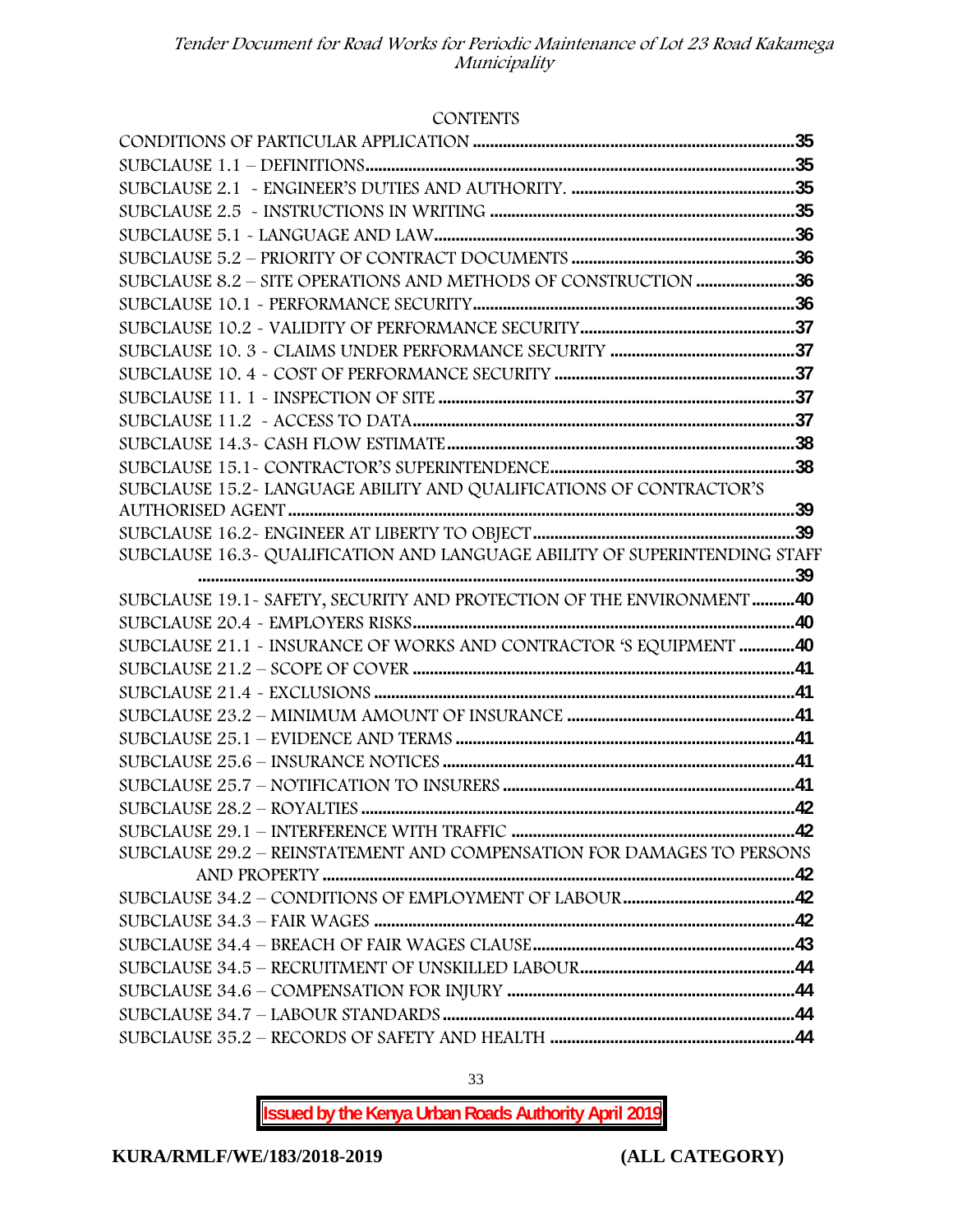| SUBCLAUSE 54.1 - CONTROCTOR'S EQUIPMENT, TEMPORARY WORKS AND MATERIALS |  |
|------------------------------------------------------------------------|--|
|                                                                        |  |
|                                                                        |  |
|                                                                        |  |
|                                                                        |  |
|                                                                        |  |
| SUBCLAUSE 60.3 - RETENTION MONEY AND PAYMENT OF RETENTION MONEY47      |  |
|                                                                        |  |
|                                                                        |  |
|                                                                        |  |
|                                                                        |  |
|                                                                        |  |
|                                                                        |  |
|                                                                        |  |
|                                                                        |  |
|                                                                        |  |
|                                                                        |  |
|                                                                        |  |
|                                                                        |  |
|                                                                        |  |
|                                                                        |  |
|                                                                        |  |
|                                                                        |  |
|                                                                        |  |
|                                                                        |  |
|                                                                        |  |
|                                                                        |  |
|                                                                        |  |
|                                                                        |  |
|                                                                        |  |
|                                                                        |  |
|                                                                        |  |

34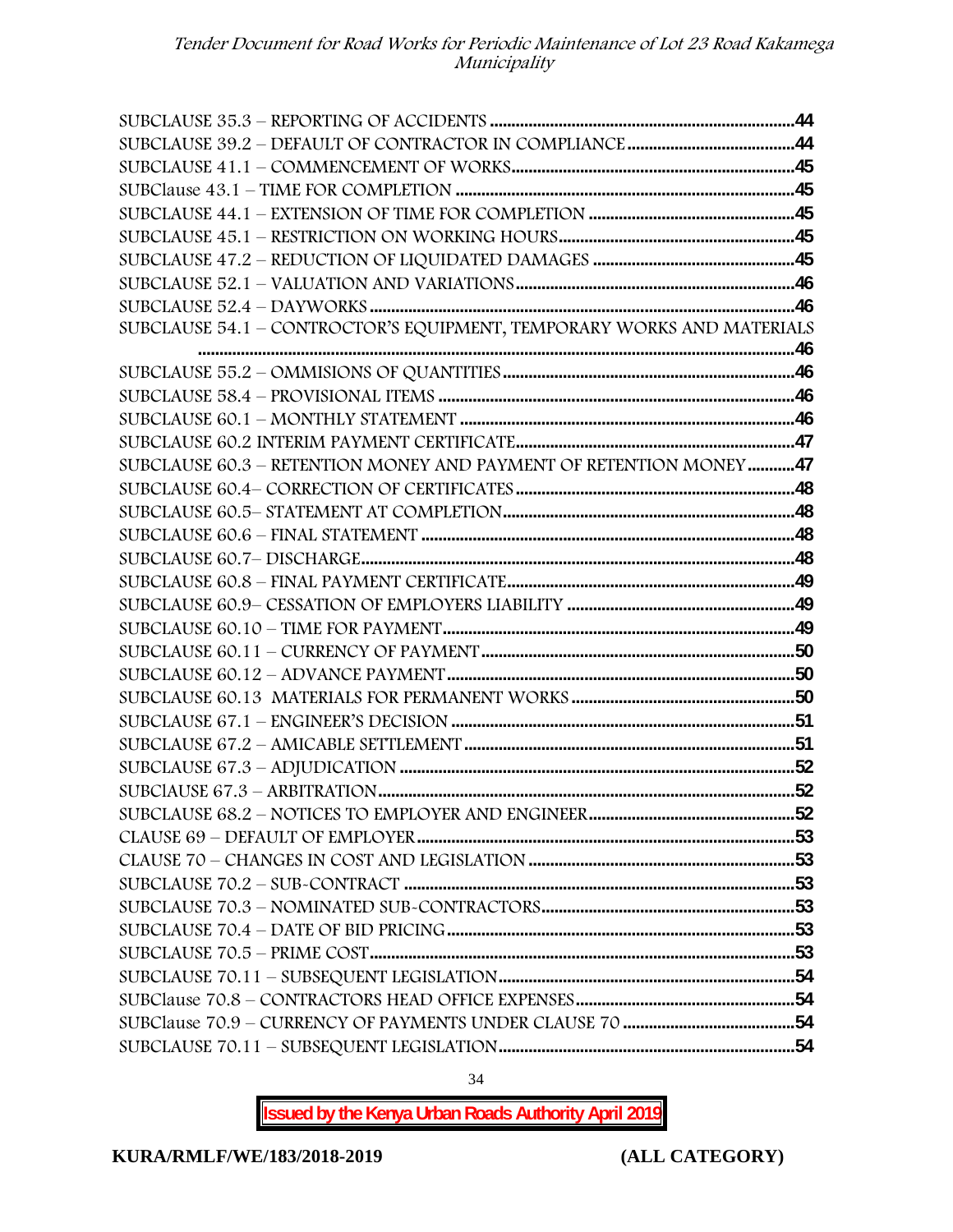CONDITIONS OF PARTICULAR APPLICATION

SUBCLAUSE 1.1 – DEFINITIONS

Amend this sub-clause as follows:

(a) (i) The "Employer" is the Kenya Urban Roads Authority, represented by the Director General - Kenya Urban Roads Authority.

(ii) The "Engineer" is the General Manager (Maintenance) - Kenya Urban Roads Authority.

.(b) (i) Insert in line 2 after the Bills Of Quantities", the following, "the rates entered by the Contractor (whether or not such rate be employed in computation of the Contract Price),"

Amend subparagraph (b) (v) of Sub-Clause 1.1 by adding the following words at the end: The word "BID" is synonymous with "bid" and the word "Appendix to BID" with "Appendix to Bid" and the word "BID documents" with "bidding documents".

Add the following at the end of this sub-clause:

(h) "Materials" means materials and other things intended to form or forming part of the Permanent Works.

(i) "Quantified site instructions" means Site instructions from the Engineer or his representative to the Contractor instructing him to carry out quantified works drawn from the contract to be carried out within a specified period.

SUBCLAUSE 2.1 - ENGINEER'S DUTIES AND AUTHORITY.

With reference to Sub-Clause 2.1 (b), the following shall also apply: The Engineer shall obtain the specific approval of the Employer before taking any of the following actions specified in Part 1:

(a) Consenting to the subletting of any part of the works under Clause 4;

(b) Certifying additional cost determined under Clause 12;

(c) Determining an extension of time under Clause 44;

(d) Issuing a variation under Clause 51;

(e) Fixing rates or prices under Clause 52

#### SUBCLAUSE 2.5 - INSTRUCTIONS IN WRITING

Add at the end of sub-clause 2.5 the following: "The site instructions shall be in the form of quantified site instructions and the contractor shall commence execution of the site instructions within three (3) days and complete within the completion period as stipulated in the instructions.

35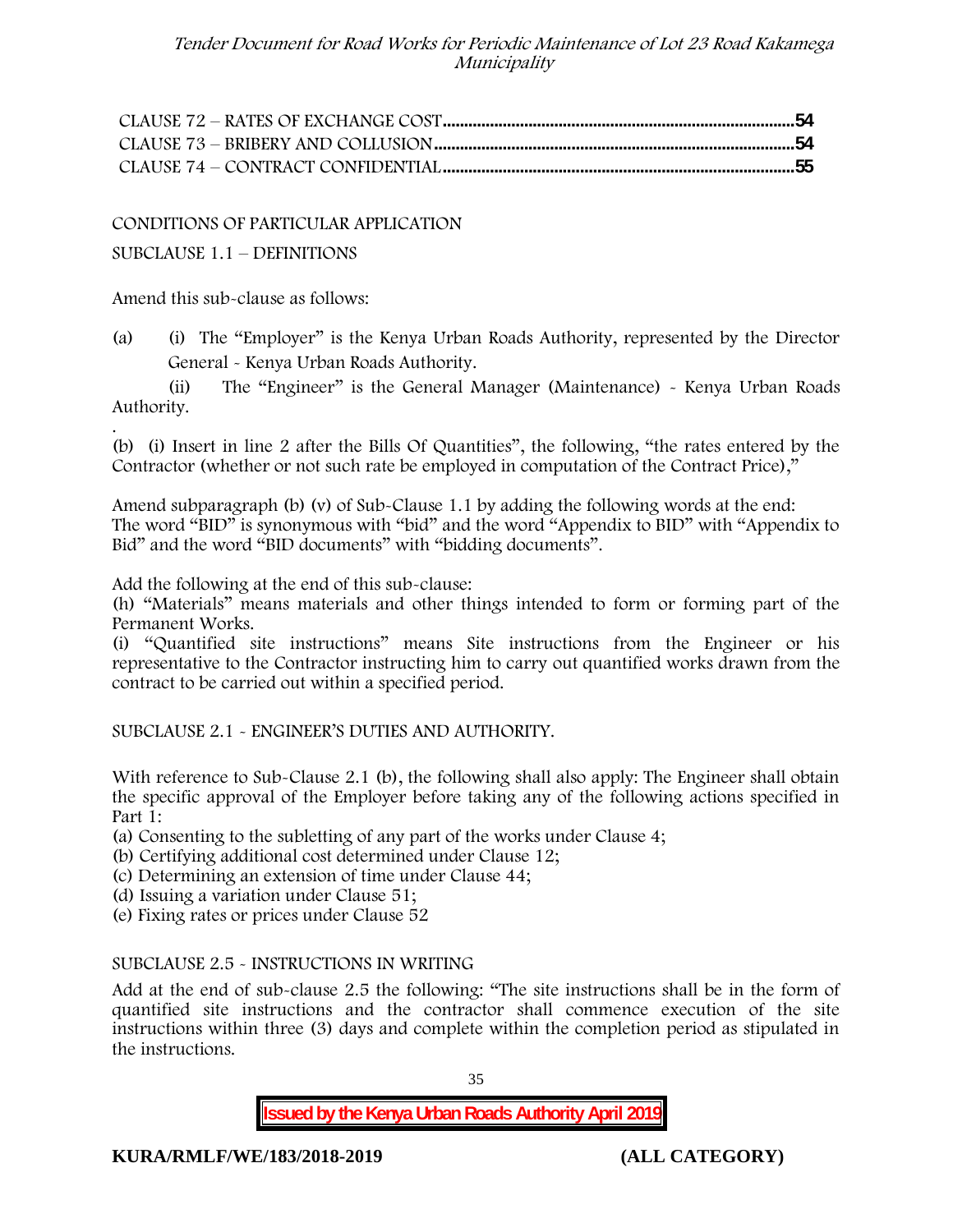# SUBCLAUSE 5.1 - LANGUAGE AND LAW

The Contract document shall be drawn up in the ENGLISH LANGUAGE. Communication between the Contractor and the Engineer's Representative shall be in this given language.

The Laws applicable to this Contract shall be the Laws of the Republic of Kenya.

# SUBCLAUSE 5.2 – PRIORITY OF CONTRACT DOCUMENTS

Delete the documents listed 1-6 and substitute:

- (1) The Contract Agreement (if completed)
- (2) The Letter Of Acceptance;
- (3) The Bid and Appendix to Bid;
- (4) The Conditions of Contract Part II;
- (5) The Conditions of Contract Part I;
- (6) The Special Specifications;
- (7) The Standard Specification for Road and Bridge Construction, 1986;
- (8) The Drawings;
- (9) The priced Bills of Quantities
- (10) Other documents as listed in the Appendix to form of Bid

# SUBCLAUSE 8.2 – SITE OPERATIONS AND METHODS OF CONSTRUCTION

Add sub- clause 8.2(b) at the end as follows:

"The Contractor shall submit to the Engineer Works Methodology not later than 14 days from the date of award of the contract and general description of his proposed arrangements and methods for the execution of the Works. This shall include inter-alia temporary office, buildings, access roads, construction plant and its intended production output, working shift arrangements, labour strength, skilled and unskilled, and supervision arrangements, power supply arrangements, supply of materials including a materials utilisation programme, stone crushing, aggregate production and storage, cement handling, concrete mixing and handling, methods of excavation, dealing with water, testing methods and facilities."

# SUBCLAUSE 10.1 - PERFORMANCE SECURITY

Replace the text of Sub-clause 10.1 with the following:

"The Contractor shall provide security for his proper performance of the Contract within 28 days after receipt of the Letter of Acceptance. The Performance Security shall be in the form of a bank guarantee as stipulated by the Employer in the Appendix to Bid. The Performance Security shall be issued by a bank incorporated in Kenya. The Contractor shall notify the Engineer when providing the Performance Security to the Employer.

"Without limitation to the provisions of the preceding paragraph, whenever the Engineer determines an addition to the Contract Price as a result of a change in cost, the Contractor, at

36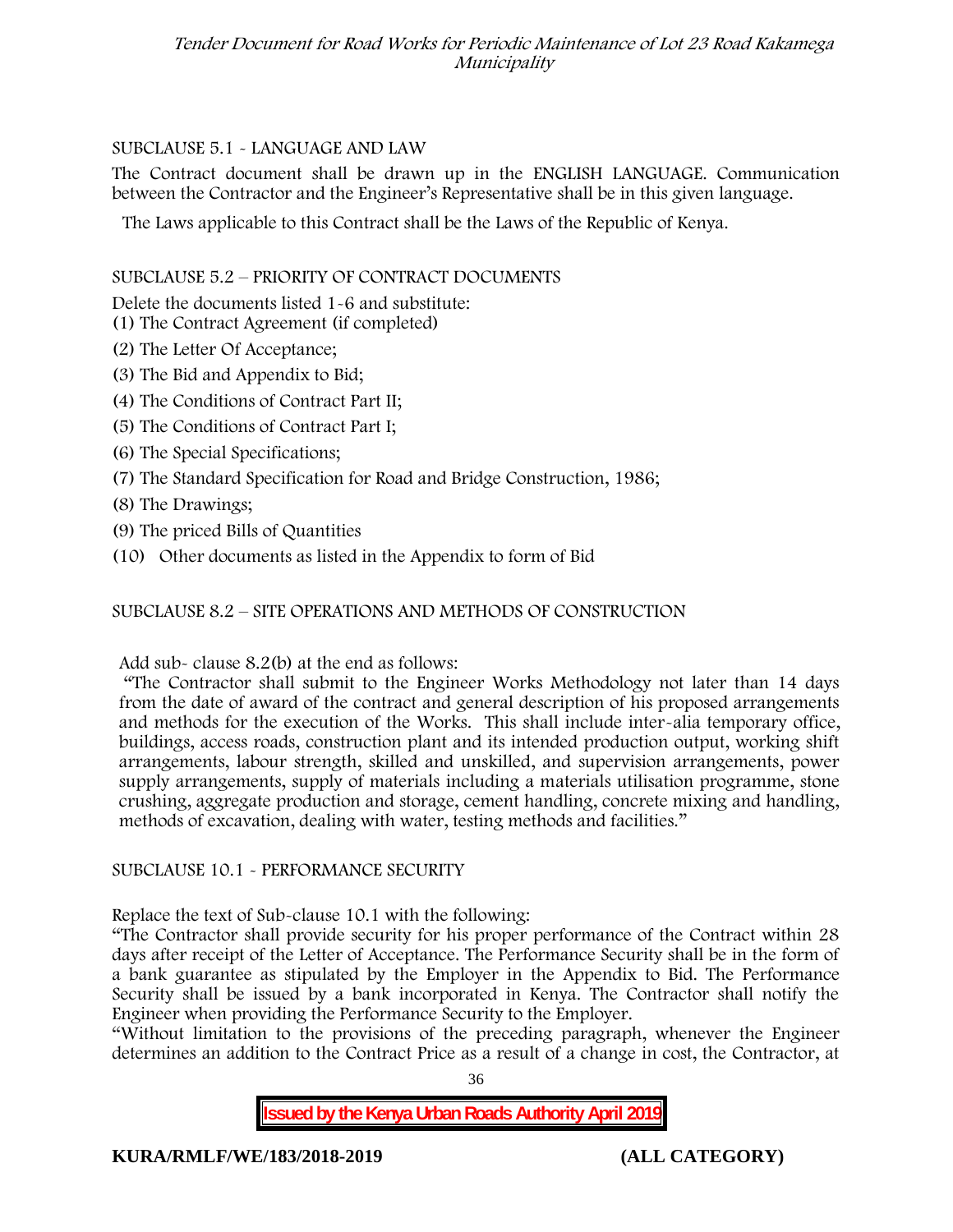the Engineers written request, shall promptly increase the value of the Performance Security by an equal percentage.

SUBCLAUSE 10.2 - VALIDITY OF PERFORMANCE SECURITY

The Performance Security shall be valid until a date 28 days after the date of issue of the Defects Liability Certificate. The security shall be returned to the Contractor within 14 days of expiration.

SUBCLAUSE 10. 3 - CLAIMS UNDER PERFORMANCE SECURITY

Delete the entire sub-clause 10.3.

### SUBCLAUSE 10. 4 - COST OF PERFORMANCE SECURITY

The cost of complying with the requirements of this clause shall be borne by the Contractor.

SUBCLAUSE 11. 1 - INSPECTION OF SITE

In line 17 after "affect his BID" add

"and the Contractor shall be deemed to have based his BID on all the aforementioned"

Delete the last paragraph completely and replace with the following:

"The Employer in no way guarantees completeness nor accuracy of the soil, materials, subsurface and hydrological information made available to the Contractor at the time of BIDing or at any other time during the period of the Contract, and the Contractor shall be responsible for ascertaining for himself all information as aforesaid for the execution of works and his BID shall be deemed to have been priced accordingly.

SUBCLAUSE 11.2 - ACCESS TO DATA

Data made available by the Employer in accordance with Clause 11.1 shall be deemed to include data listed elsewhere in the Contract as open for inspection at the address stipulated in the Appendix to Bid.

### SUBCLAUSE 14.1 PROGRAM TO BE SUBMITTED

The time within which the program shall be submitted shall be fourteen (14) days from the issuance of order to commence**.**

The programme shall be in the form of a Critical Path Method Network (CPM network) showing the order of procedure and description of the construction methods and arrangements by which he proposes to carry out the works. It should also be supplemented by a time – bar chart of the same programme.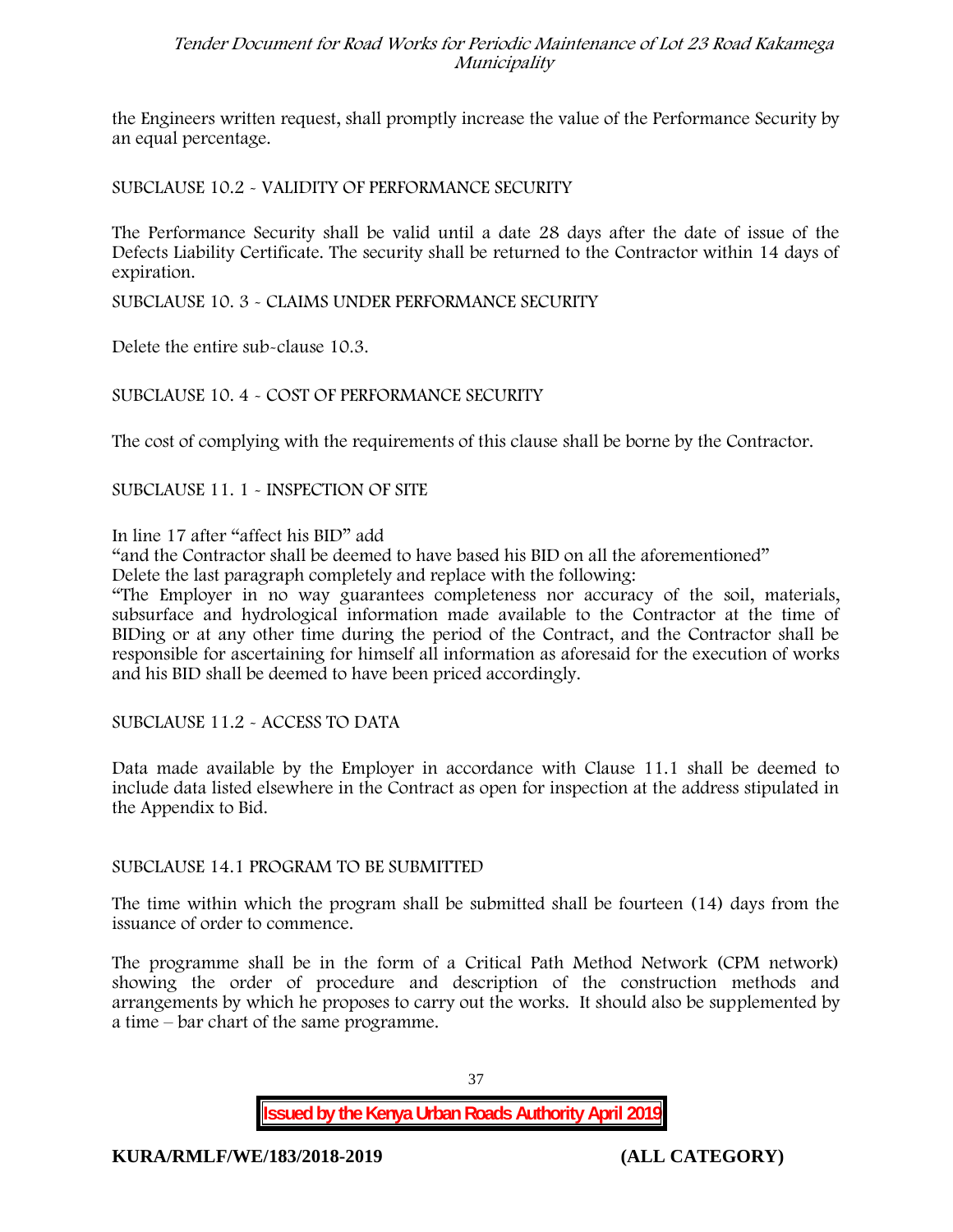The programme shall be coordinated with climatic, groundwater and other conditions to provide for the completion of the Works in the instruction and by the time specified. The programme shall be revised on demand by the Engineer or his representative.

During the execution of the works, the Contractor shall submit to the Engineer full and detailed particulars of any proposed amendments to the arrangements and methods submitted in accordance with the foregoing. If details of the Contractor's proposals for Temporary Works are required by the Engineer for his own information the Contractor shall submit such details within seven days of being requested to do so.

The various operations pertaining to the works shall be carried out in such a progressive sequence as will achieve a continuous and consecutive output of fully completed road works inclusive of all bridge works and culverts within the time limits specified in the Contract and the instructions. Generally the Contractor shall carry out works within the sections stated in the instructions.

The Contractor shall allow in his programme for the following 10 public holidays per calendar year in Kenya.

- New Years Day (1<sup>st</sup> January)
- Good Friday
- Easter Monday
- Labour day  $(1<sup>st</sup>$  May)
- Madaraka Day (1st June)
- Idd Ul Fitr
- Mashujaa Day (20<sup>th</sup> October)
- $\bullet$  Jamhuri day (12<sup>th</sup> December)
- Christmas Day  $(25<sup>th</sup> December)$
- Boxing day (26<sup>th</sup> December)

The Contractor should also allow per calendar year for a further 2 unspecified public holidays which may be announced by the Government of Kenya with no prior notification.

Add the following at the end of this sub-clause: -

The Employer shall have the right to withhold payment at any time if the contractor fails to submit the programme or revised programme due to his negligence, failure or omission.

# SUBCLAUSE 14.3- CASH FLOW ESTIMATE

The cash flow estimates shall be submitted together with the works programme.

# SUBCLAUSE 15.1- CONTRACTOR'S SUPERINTENDENCE

Add the following at the end of the first paragraph of sub-clause 15.1:

38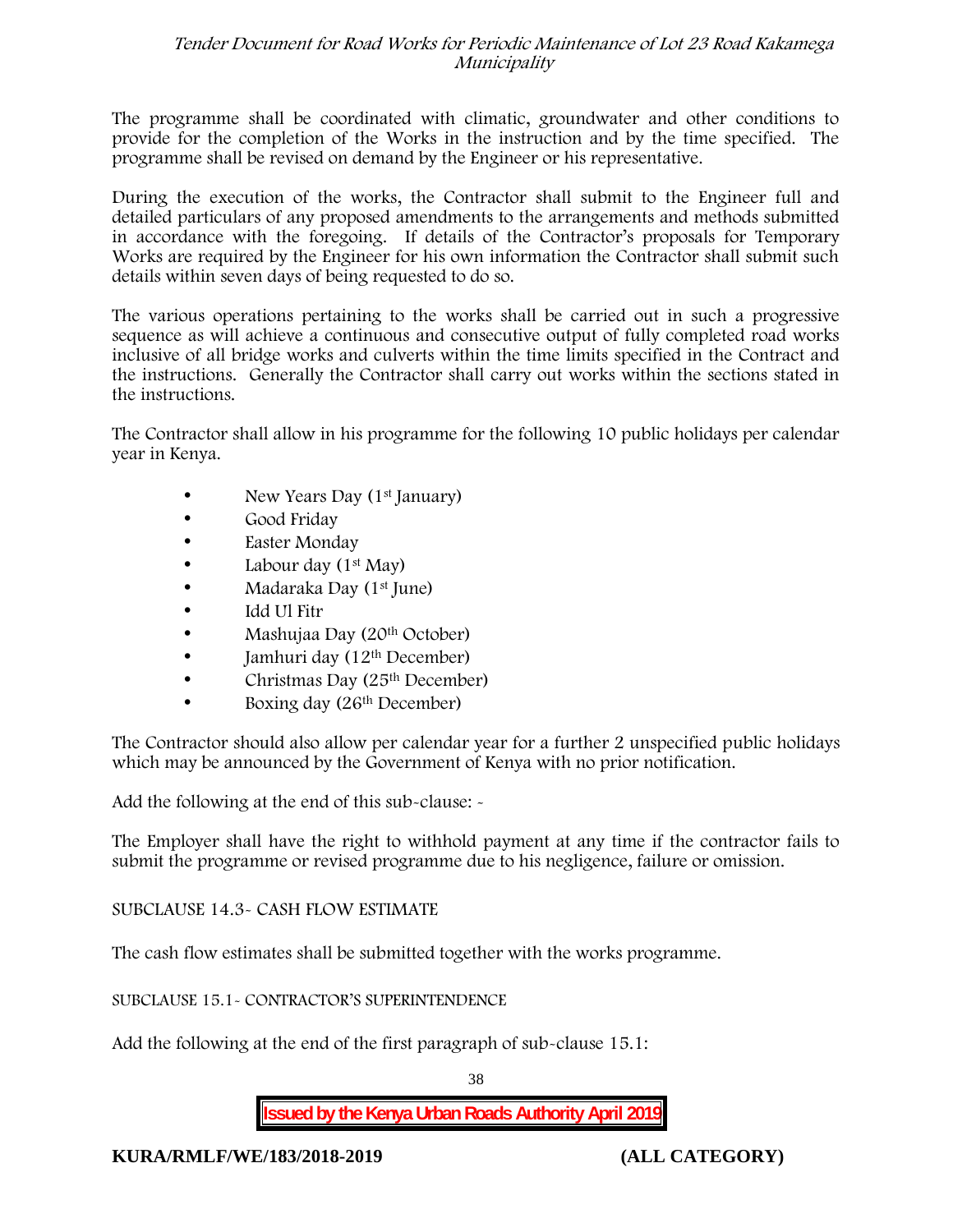"The Contractor shall, within seven (7) days of receipt of the Engineer's order to commence the works inform the Engineer in writing the name of the Contractor's Representative and the anticipated date of his/her arrival on site."

Add the following Sub-clause 15.2

### SUBCLAUSE 15.2- LANGUAGE ABILITY AND QUALIFICATIONS OF CONTRACTOR'S AUTHORISED AGENT

The Contractor's Agent or Representative on the site shall have as a minimum an ordinary diploma in civil Engineering or building construction or have equivalent status approved by the Engineer and shall be able to read and write English fluently.

The Contractor's Agent or Representative shall have at least 3 years related experience.

### SUBCLAUSE 16.2- ENGINEER AT LIBERTY TO OBJECT

At the end of this Clause add

"by a competent substitute approved by the Engineer and at the Contractors own expense." Add the following Sub-Clauses 16.3 and 16.4:

### SUBCLAUSE 16.3- QUALIFICATION AND LANGUAGE ABILITY OF SUPERINTENDING STAFF

The Contractor's superintending staff shall meet the following minimum qualifications: Should have a working knowledge of English or Kiswahili. Should any of the superintending staff not be able to meet this condition, the Contractor shall propose to the Engineer arrangements for provision of a sufficient number of interpreters of approved qualifications. The Engineer, at his discretion, may amend, approve or reject such arrangements or reject deployment of superintending staff not meeting the language requirements. The Engineer may at any time during the duration of the Contract amend any approved arrangements made for interpreters, which shall be implemented at the Contractors expense.

The key staff listed below must have academic qualifications from government-recognised institutions or equivalent institutions of the levels set out in Section 5, Part 6.

- Site Agent
- Site Engineer
- Site Surveyor
- Foremen

The key staff listed below must have minimum experience set out in Section 5, Part 6:

- Site Agent
- Site Engineer
- Site Surveyor
- Foremen

Qualifications as above shall be subject to verification and approval on site by the Engineer or his representative on site before commencement of the said works.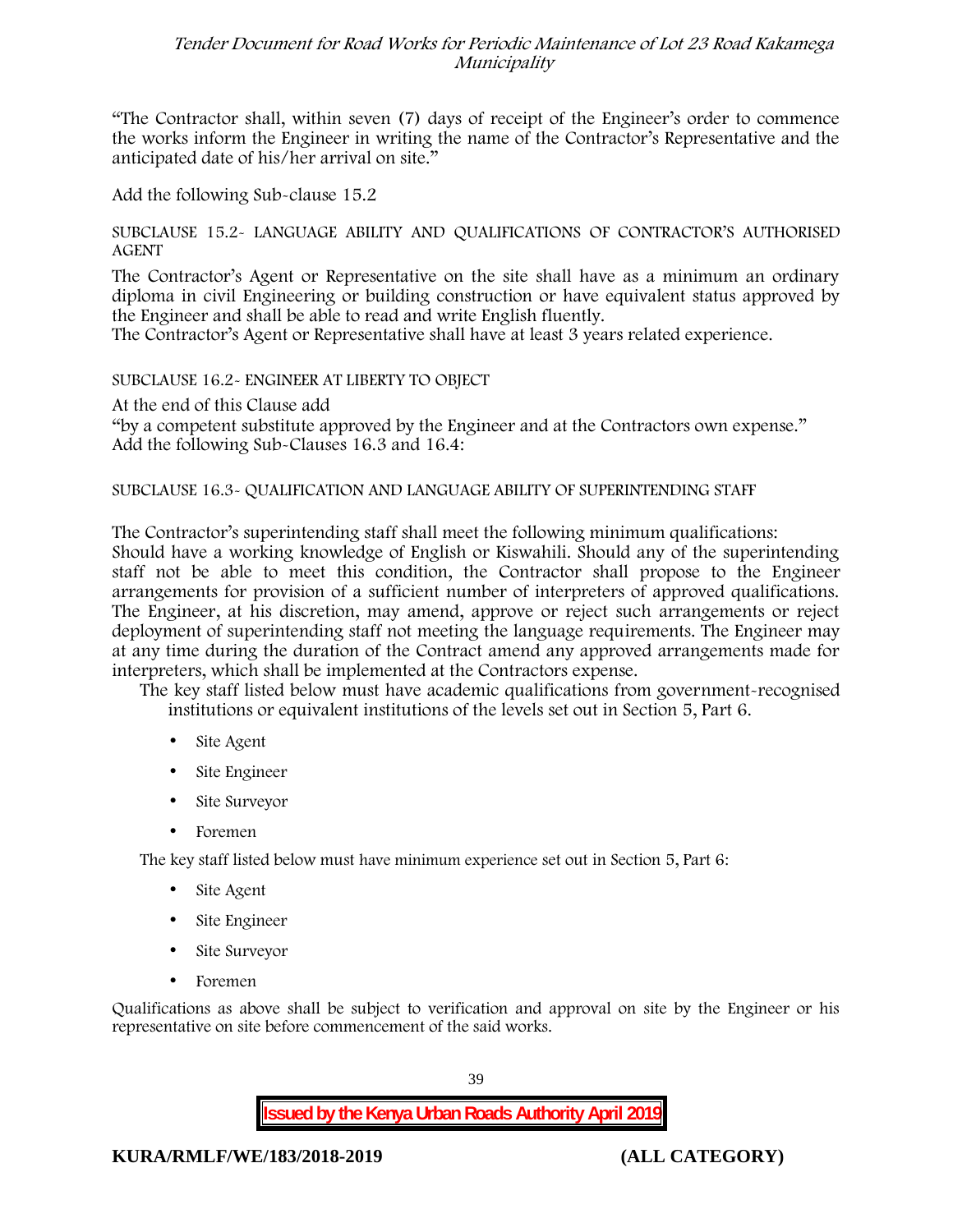### SUBCLAUSE 19.1- SAFETY, SECURITY AND PROTECTION OF THE ENVIRONMENT

Add Sub-Clause-paragraph (d) of Sub-Clause 19 as follows:

Notwithstanding the Contractor's obligation under Sub-Clause-paragraph (a), (b) and 9(c) of Sub-Clause 19.1 of the Conditions Of Contract, the Contractor shall observe the following measures with a view to reducing or elimination adverse environmental effects by the site works:

- (i) All quarries and borrow pits shall be filled and landscaped to their original state after extraction of construction material
- (ii) Soil erosion due to surface runoff or water from culverts or other drainage structures should be avoided by putting in place proper erosion control measures that shall include, but are not limited to grassing and planting if trees
- (iii) Long traffic diversion roads shall be avoided so as to minimize the effect of dust on the surrounding environment. In any case all diversions shall be kept damp and dust free
- (iv) Spillage of oils, fuels and lubricants shall be avoided and if spilt, shall be collected and disposed off in such a way as not to adversely affect the environment
- (v) Rock blasting near settlement areas shall be properly coordinated with the relevant officers of the Government so as to minimize noise pollution and community interference.

### SUBCLAUSE 20.4 - EMPLOYERS RISKS

Delete Sub-Clause (h) and substitute with;

- (h) any operation of the forces of nature (insofar as it occurs on site) which an experienced contractor:
	- (i) could not have reasonably foreseen, or
	- (ii) could reasonably have foreseen, but against which he could not reasonably have taken at least one of the following measures:
		- (A) prevent loss or damage to physical property from occurring by taking appropriate measures or
		- (B) insure against such loss or damage

# SUBCLAUSE 21.1 - INSURANCE OF WORKS AND CONTRACTOR 'S EQUIPMENT

Add the following words at the end of Sub-paragraph (a) and immediately before the last word of Sub-paragraph (b) of Sub-Clause 21.1:

"It being understood that such insurance shall provide for compensation to be payable in the types and proportions of currencies required to rectify the loss or damage incurred"

Delete the first sentence of this Clause and replace with he following:

"prior to commencement of the Works the Contractor shall, without limiting his or the Employer's obligations and responsibilities under Clause 20, insure to the satisfaction of the Employer:"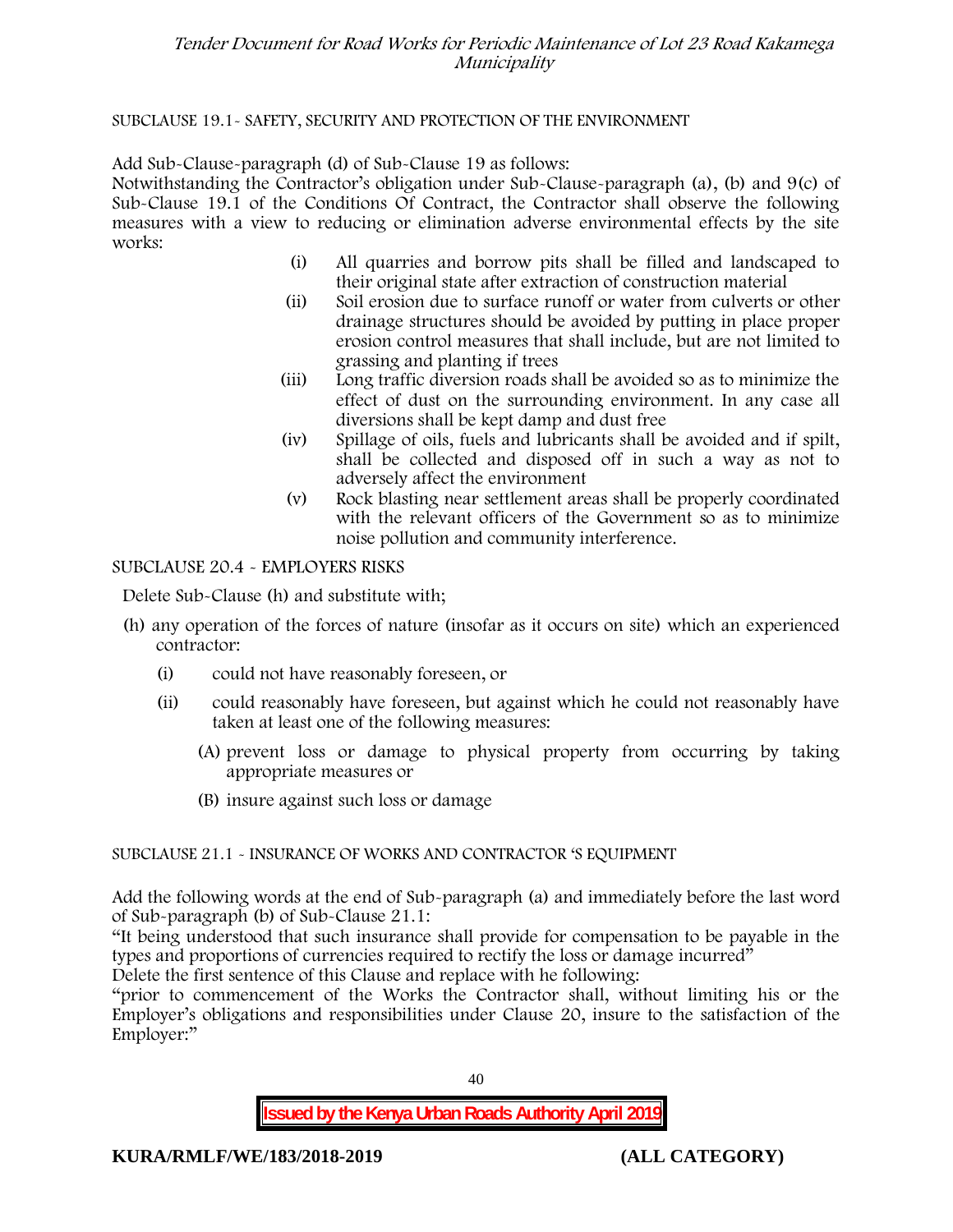SUBCLAUSE 21.2 – SCOPE OF COVER

Amend sub-paragraph (a) of Sub-Clause 21.2 as follows:

Delete words "from the start of work at the site" and substitute the words "from the first working day after the Commencement Date"

Add the following as Sub-Clause (c) under Sub-Clause-Clause 21.2

(c ) It shall be the responsibility of the Contractor to notify the insurance company of any change in the nature and extent of the Works and to ensure the adequacy of the insurance coverage at all times during the period of the Contract.

SUBCLAUSE 21.4 - EXCLUSIONS

Amend Sub-Clause 21.4 to read as follows:

"There shall be no obligation for the insurances in Sub-Clause 21.1 to include loss or damage caused by the risks listed under Sub-Clause 20.4 sub-paragraph (a) (i) to(iv) of the Conditions of Particular Application."

SUBCLAUSE 23.2 – MINIMUM AMOUNT OF INSURANCE

Add the following at the end of this Clause: "... with no limits to the number of occurrences".

SUBCLAUSE 25.1 – EVIDENCE AND TERMS

Amend Sub-Claus OF INSURANCE 25.1 as follows: Insert the words "as soon as practicable after the respective insurances have been taken out but in any case" before the words "prior to the start of work at the site" Add the following Sub-Clauses 25.6, 25.7

SUBCLAUSE 25.6 – INSURANCE NOTICES

Each policy of insurance effected by the Contractor for purposes of the Contract shall include a provision to the effect that the Insurer shall have a duty to give notice in writing to the Contractor and Employer of the date when a premium becomes payable. This shall not be more than thirty (30) days before that date and the policy shall remain in force until thirty (30) days after the giving of such notice.

### SUBCLAUSE 25.7 – NOTIFICATION TO INSURERS

It shall be the responsibility of the Contractor to notify insurers under any of the insurance referred to in the preceding clauses 21, 23 and 24 on any matter or event, which by the terms of such insurance are required to be so notified. The Contractor shall indemnify and keep indemnified the Employer against all losses, claims, demands, proceedings, costs, charges and expenses whatsoever arising out of or in consequence of any default by the Contractor in complying with the requirements of this Sub-Clause whether as a result of avoidance of such insurance or otherwise.

41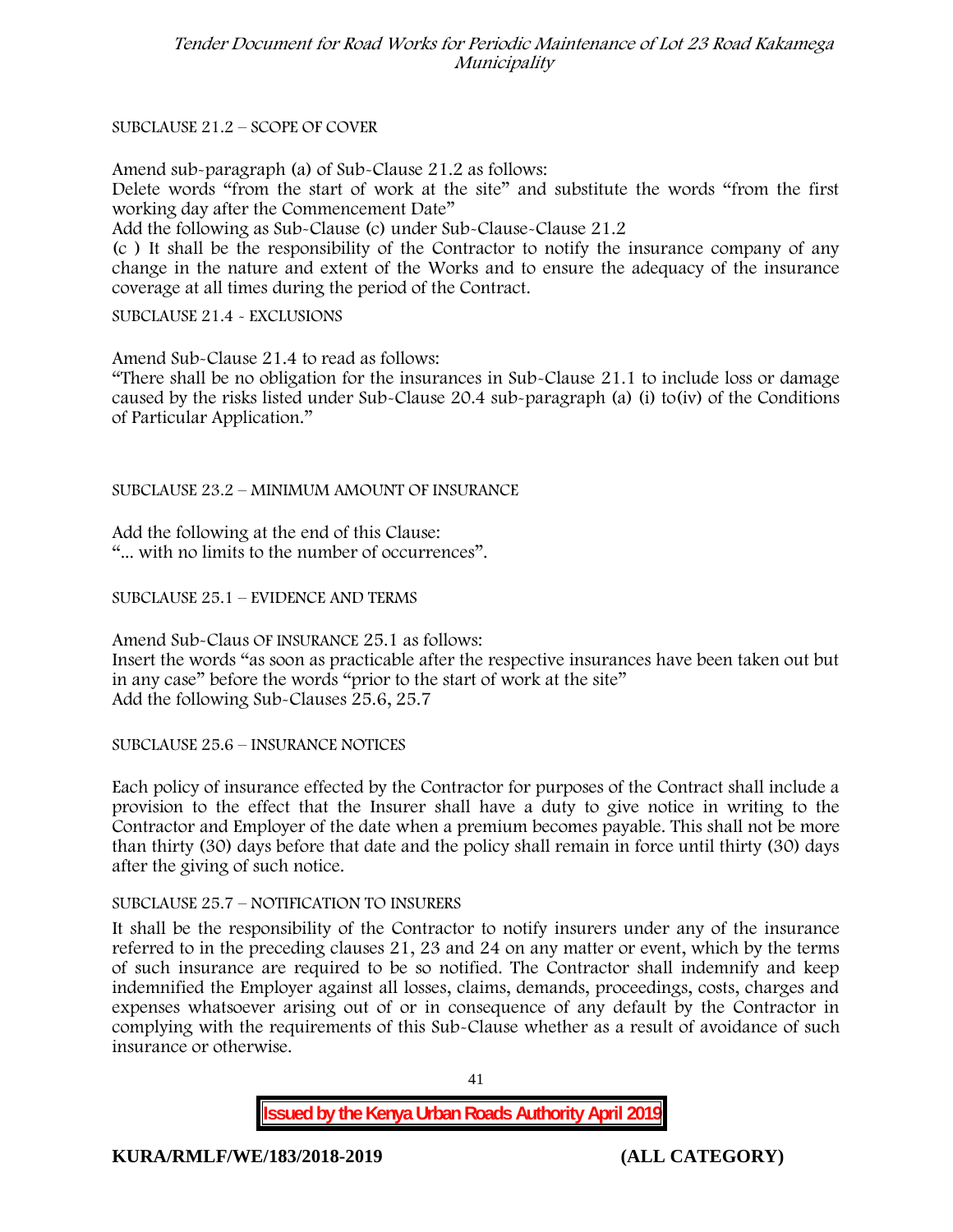### SUBCLAUSE 28.2 – ROYALTIES

Add at the end of this Sub-Clause the following sentence: "The Contractor shall also be liable for all payments or compensation if any that are levied in

connection with the dumping of part or all of any such material."

### SUBCLAUSE 29.1 – INTERFERENCE WITH TRAFFIC

Supplement Sub-Clause 29.1 by adding the following sentence at the end:

"The Contractor will be permitted to use existing public roads for access to the site. The Contractor shall pay vehicle license tax and road maintenance duty in accordance with relevant regulations and shall obtain any necessary permits or licenses from relevant authorities for transporting his equipment."

Add the following subclause 29.2:

### SUBCLAUSE 29.2 – REINSTATEMENT AND COMPENSATION FOR DAMAGES TO PERSONS AND **PROPERTY**

The Contractor shall reinstate all properties whether public or private which are damaged in consequence of the construction and, maintenance of the works to a condition as specified and at least equal to that prevailing before his first entry on them.

If in the opinion of the Engineer the Contractor shall have failed to take reasonable and prompt action to discharge his obligations in the matter of reinstatement, the Engineer will inform the Contractor in writing of his opinion, in which circumstances the Employer reserves the right to employ others to do the necessary work of reinstatement and to deduct the cost thereof from any money due or which shall become due to the Contractor.

The Contractor shall refer to the Employer without delay all claims which may be considered to fall within the provisions of Clause 22.1.

Add the following Sub-Clause 34.2 to 34.8

# SUBCLAUSE 34.2 – CONDITIONS OF EMPLOYMENT OF LABOUR

The Contractor shall be responsible for making all arrangements for and shall bear all costs relating to recruitment, obtaining of all necessary visas, permits or other official permission for movements of staff and labour.

### SUBCLAUSE 34.3 – FAIR WAGES

The Contractor shall, in respect of all persons employed anywhere by him in the execution of the Contract, and further in respect of all persons employed by him otherwise than in the execution of the Contract in every factory, Workshop or place occupied or used by him for the execution of the Contract, observe and fulfil the following conditions:

(a) The Contractor shall pay rates of wages, observe hours of labour and provide conditions of labour, housing, amenities and facilities not less favourable than those required by the latest Regulation of Wages (Building and Construction Industry) Order as of the time of bid submission, and subsequent amendments thereto, or in any wage scales, hours of work or conditions agreed by the Ministry of Labour or other Government

42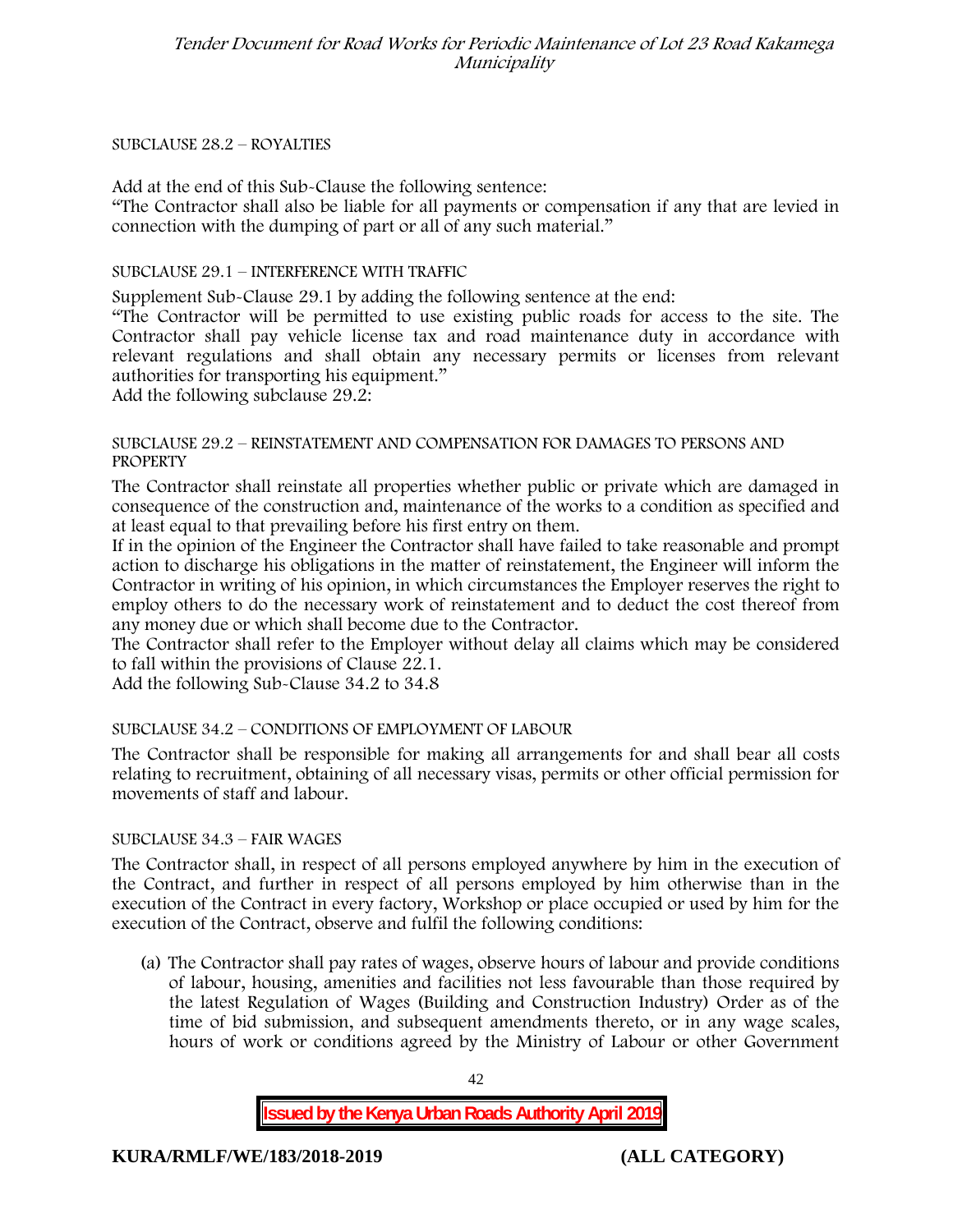Department in consultation with the appropriate wage fixing authority and generally recognized by other employees in the district whose general circumstances in the trade or industry in which the Contractor is engaged are similar.

- (b) In the absence of any rates of wages, hours or conditions of labour so established the Contractor shall pay rates of wages and observe hours and conditions of labour which are not less favourable than the general level of wages, hours and conditions observed by other Employers whose general circumstances in the trade or industry in which the Contractor is engaged are similar.
- (c) Where the absence of established rates of wages, hours and conditions of labour or the dissimilarity of the general circumstances in the trade of industry in which the Contractor is engaged prevent the Contractor from observing rates of wages, hours and conditions of labour ascertained under sub-paragraph (a) and (b) above the Contractor in fixing the rates of wages, hours and conditions of labour of his employees shall be guided by the advice of the Labour Department.
- (d) The Contractor shall recognize the freedom of his employees to be members of trade unions.
- (e) The Contractor shall maintain records in English of the time worked by, and the wages paid to, his employees. The Contractor shall furnish to the Engineer or Employer, if called upon to do so, such particulars of the rates, wages and conditions of labour as the Employer or Engineer may direct.
- (f) The Contractor shall at all times during the continuance of the contract display, for the information of his employees in every factory, workshop or place occupied or used by him for the execution of the Contract, a copy of this clause together with a notice setting out the general rates of wages, hours and conditions of labour of his employees.
- (g) The Contractor shall be responsible for the observance of this clause by sub-Contractors employed in the execution of the works.

# SUBCLAUSE 34.4 – BREACH OF FAIR WAGES CLAUSE

Any Contractor or Sub-Contractor who is found to be in breach of Fair Wages Clause shall cease to be approved as a Contractor or Sub-Contractor for such period as the Permanent Secretary for the Ministry of Roads may determine.

Should a claim be made to the Employer alleging the Contractor's default in payment of Fair Wages of any workman employed on the Contract and if proof thereof satisfactory to the Employer is furnished by the Labour Authority, the Employer may, failing payment by the Contractor, pay the claims out of any monies due or which may become due to the Contractor under the Contract.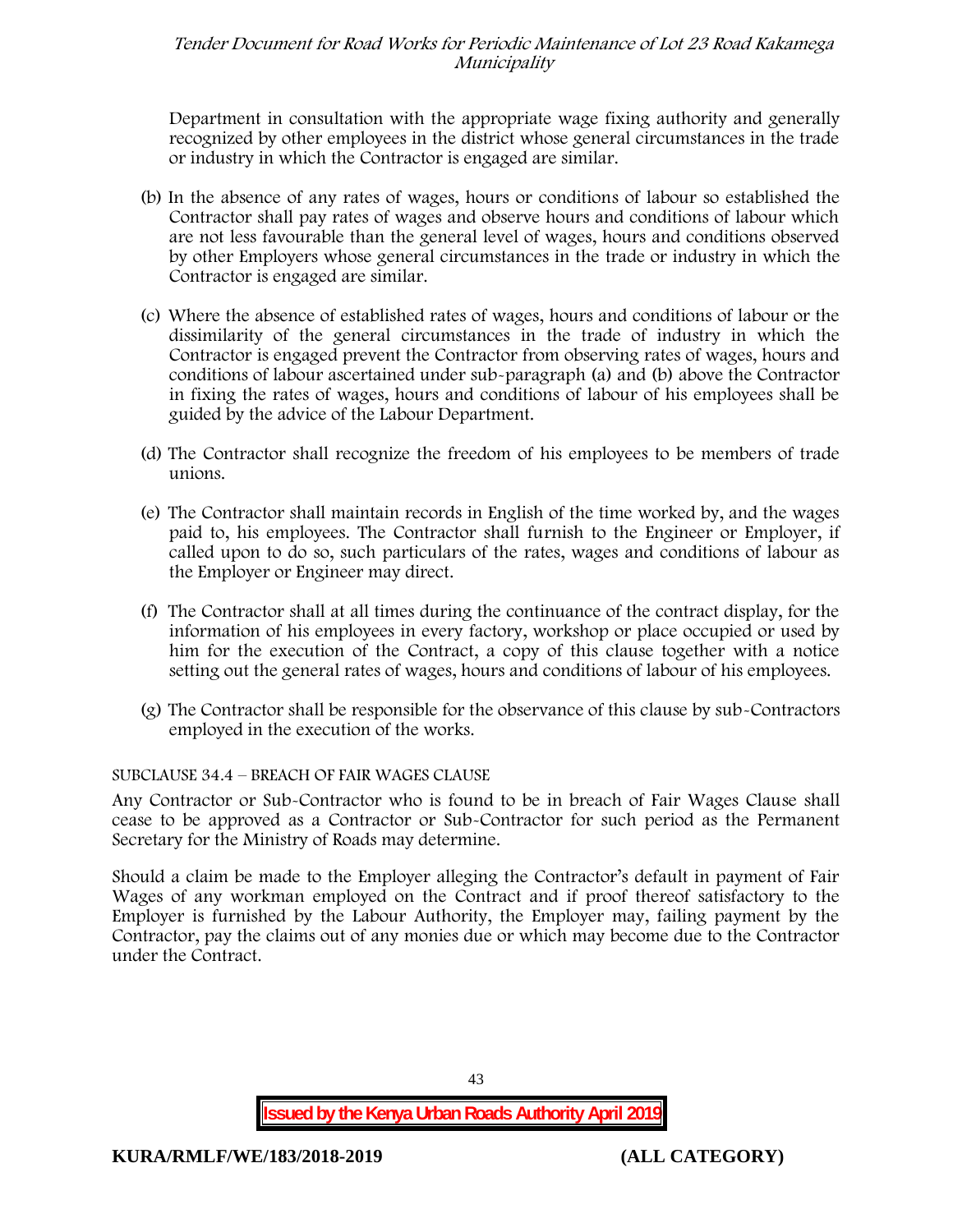### SUBCLAUSE 34.5 – RECRUITMENT OF UNSKILLED LABOUR

Any additional unskilled labour which is required by the Contractor for the works and which is not in his employment at the time of the acceptance of the BID shall be recruited by the Contractor from the Labour Exchange or Exchange or Exchanges nearest to the site or sites of the work.

### SUBCLAUSE 34.6 – COMPENSATION FOR INJURY

The Contractor shall in accordance with the Workmen's Compensation Act of the Laws of Kenya and any other regulations in force from time to time pay compensation for loss or damage suffered in consequence of any accident or injury or disease resulting from his work to any workman or other person in the employment of the Contractor or any Subcontractor.

SUBCLAUSE 34.7 – LABOUR STANDARDS

(a) the Contractor shall comply with the existing local labour laws, regulations and labour standards

(b) the Contractor shall formulate and enforce an adequate safety program with respect to all work under his contract, whether performed by the Contractor or subcontractor. The Contractor has assurance from the Employer of cooperation where the implementation of these safety measures requires joint cooperation.

(c) Upon written request of the Employer the Contractor shall remove or replace any of his employees employed under this Contract.

Add the following Sub-Clause 35.2 and 35.3.

### SUBCLAUSE 35.2 – RECORDS OF SAFETY AND HEALTH

The Contractor shall maintain such records and make such reports concerning safety, health and welfare of persons and damage to property as the Engineer may from time to time prescribe.

SUBCLAUSE 35.3 – REPORTING OF ACCIDENTS

The Contractor shall report to the Engineer details of any accident as soon as possible after its occurrence. In the case of any fatality or serious accident, the Contractor shall, in addition, notify the Engineer immediately by the quickest available means. The Contractor shall also notify the relevant authority whenever the Laws of Kenya require such a report.

### SUBCLAUSE 39.2 – DEFAULT OF CONTRACTOR IN COMPLIANCE

Add at the end of Sub-Clause 39.2 the following: "Where the contractor has no pending payments with the employer and the retention funds are less than the value of works to be carried out by the employer, the employer shall apply funds as per clause 10.3". The contract shall then stand determined clause 63 notwithstanding.

44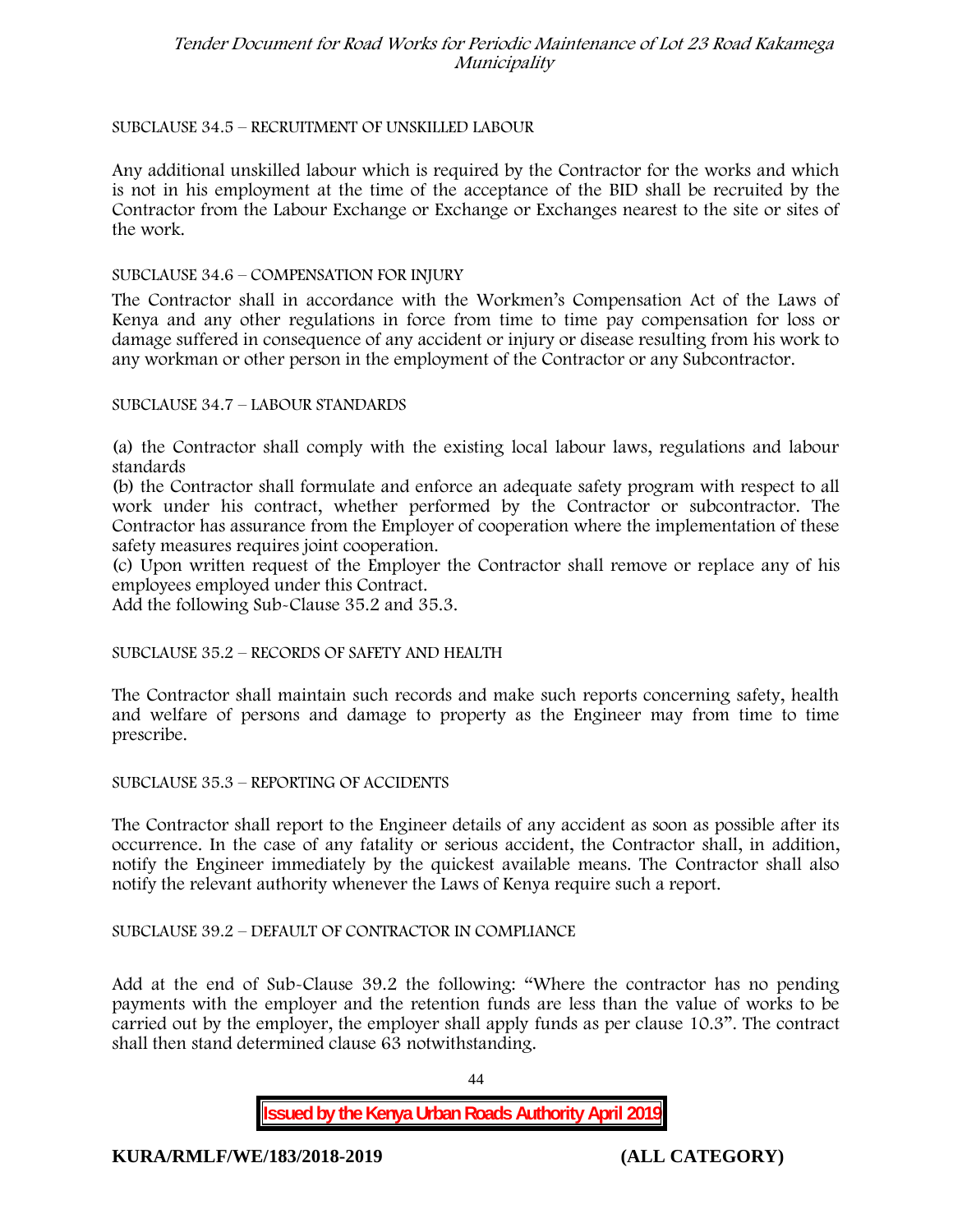### SUBCLAUSE 41.1 – COMMENCEMENT OF WORKS

### Amend Sub-Clause 41.1 as follows:

Delete the words "as soon as is reasonably possible" in the first sentence and replace with "within the period stated in the Appendix to Bid".

For the purposes of this clause the quantified site instructions shall be treated as the works and delay in commencement in the instructed works shall constitute breach of contract that will lead to institution of remedies under clause 63 of these conditions.

### SUBCLAUSE 43.1 – TIME FOR COMPLETION

Amend Sub-Clause 43.1 as follows:

Delete the words "within the time" to "such extended time" and substitute "by the date or dates stated or implied in Clause 14 of these Conditions of Particular Application.

SUBCLAUSE 44.1 – EXTENSION OF TIME FOR COMPLETION

Add at the end of Sub-Clause 44.1 the following:

"Neither rains falling within the rainy seasons as occurs in Kenya nor floods caused by such rains shall be deemed exceptional weather conditions such as may fairly entitle the Contractor to an extension of time for the completion of the work."

### SUBCLAUSE 45.1 – RESTRICTION ON WORKING HOURS

Add at the end of Sub-Clause 45.1 the following:

"If the Contractor requests permission to work by night as well as by day, then if the Engineer shall grant such permission the Contractor shall not be entitled to any additional payments for so doing. All such work at night shall be carried out without unreasonable noise or other disturbance and the Contractor shall indemnify the Employer from and against any liability for damages on account of noise or other disturbance created while or in carrying out night work and from and against all claims, demands, proceedings, costs, charges and expenses whatsoever in regard or in relation to such liability.

"In addition the Contractor will be required to provide, for any work carried out at night or recognized days of rest, adequate lighting and other facilities so that the work is carried out safely and properly.

"In the event of the Engineer granting permission to the Contractor to work double or rotary shifts or on Sundays, the Contractor shall be required to meet any additional costs to the Employer in the administration and supervision of the Contract arising from the granting of this permission."

SUBCLAUSE 47.2 – REDUCTION OF LIQUIDATED DAMAGES

Add the following paragraphs at the end of this Sub-Clause:

"There shall be no reduction in the amount of liquidated damages in the event that a part or a section of the Works within the Contract is certified as completed before the whole of the Works comprising that Contract.

45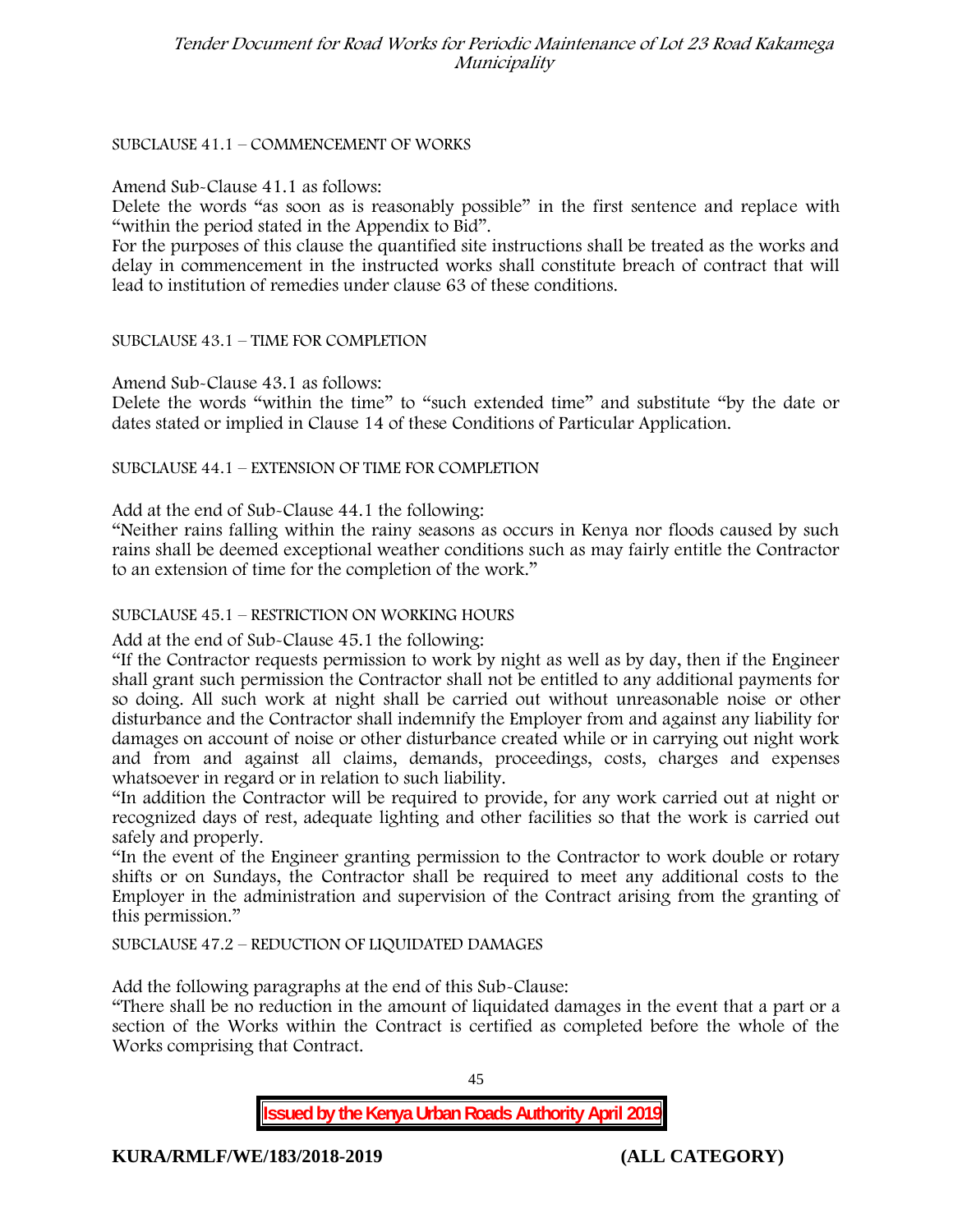The Employer shall pay no bonus for early completion of the Works to the Contractor.

SUBCLAUSE 52.1 – VALUATION AND VARIATIONS

Add new Clause 52.2(c )

No change in the unit rates or prices quoted shall be considered for items included in the schedule of Dayworks rates, or Provisional Sums and items, or for any item in the BOQ.

SUBCLAUSE 52.4 – DAYWORKS

Add the following at the end of Sub-Clause 52.4:

The work so ordered shall immediately become part of the works under the contract. The Contractor shall, as soon as practicable after receiving the Dayworks order from the Engineer undertake the necessary steps for due execution such work. Prior to commencement of any work to be done on a Dayworks basis, the Contractor shall give an advance notice to the Engineer stating the exact time of such commencement.

# SUBCLAUSE 54.1 – CONTROCTOR'S EQUIPMENT, TEMPORARY WORKS AND MATERIALS

: Exclusive use for the works

Amend Sub-Clause 54.1 as follows: Line 5: add "written" between "the" and "consent". Delete Sub-Clauses 54.2 and 54.5.

SUBCLAUSE 55.2 – OMMISIONS OF QUANTITIES

Items of Works described in the Bills of Quantities for which no rate or price has been entered in the Contract shall be considered as included in other rates and prices in the Contract and will not be paid for separately by the Employer.

Add the following Sub-Clause 58:

Add the words "or Engineer's representative" where the word "Engineer" appears in clause 58.

SUBCLAUSE 58.4 – PROVISIONAL ITEMS

Provisional items shall be read as Provisional Sums and shall be operated as such in accordance with Sub-Clauses 58.1 to 58.3.

Clause 60 of the General Conditions is deleted and substituted with the following:-

SUBCLAUSE 60.1 – MONTHLY STATEMENT

The Contractor shall submit a statement to the Engineer at the end of each month, in a tabulated form approved by the Engineer, showing the amounts to which the Contractor considers himself to be entitled. The statement shall include the following items, as applicable;

46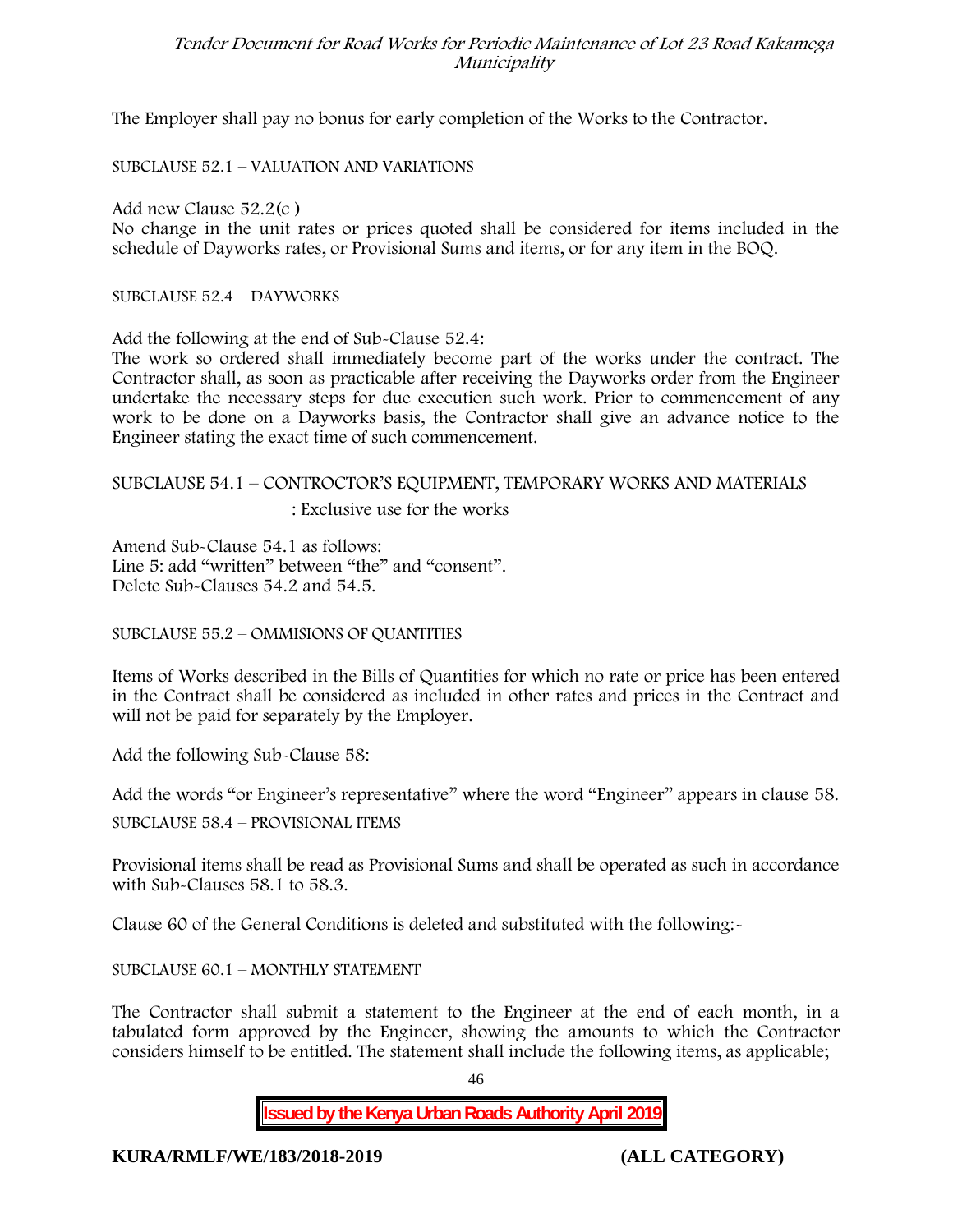- the value of the Permanent Work executed up to the end of previous month
- such amount as the Engineer may consider fair and reasonable for any Temporary Works for which separate amounts are provided in the Bill of Quantities
- any amount to be withheld under retention provisions of Sub-clause 60.3
- any other sum to which the Contractor may be entitled under the Contract

If the Engineer disagrees with or cannot verify any part of the statement, the Contractor shall submit such further information as the Engineer may reasonably require and shall make such changes and corrections in the statement as may be directed by the Engineer. In cases where there is difference in opinion as to the value of any item, the Engineer's view shall prevail.

### SUBCLAUSE 60.2 INTERIM PAYMENT CERTIFICATE

The Contractor shall forward to the Engineer an Interim Payment Certificate based on the statement as corrected above and, should it be necessary in the Engineers opinion, shall promptly make any further amendments and corrections to the Interim Payment Certificate.

The Engineer shall not unreasonably withhold certifying an Interim Payment Certificate and in case of likely delay in establishing the value of an item, such item may be set aside and the remainder certified for payment.

Within 14 days after receipt of the Interim Payment Certificate and subject to the Contractor having made such further amendments and corrections as the Engineer may require, the Engineer will forward to the Employer the certified Interim Payment Certificate.

Provided that the Engineer shall not be bound to certify any payment under this Clause if the net amount thereof, after all retentions and deductions, would be less than the minimum amount of Interim Payment Certificate's stated in the Appendix to Form of Bid. However in such a case, the uncertified amount will be added to the next interim payment, and the cumulative unpaid certified amount will be compared to the minimum amount of interim payment.

SUBCLAUSE 60.3 – RETENTION MONEY AND PAYMENT OF RETENTION MONEY

A retention amounting to the percentage stipulated in the Appendix to Bid shall be made by the Engineer in the first and following Interim Payment Certificates until the amount retained shall reach the "Limit of Retention Money" named in the Appendix to Form of BID.

Upon the issue of the Taking-Over Certificate, with respect to the whole of the works one half of the retention money shall become due and shall be paid to the Contractor when the Engineer shall certify in writing that the last section of the whole works has been substantially completed.

Upon expiration of the Defects Liability Period for the works, the other half of the Retention Money shall be certified by the Engineer for payment to the Contractor.

Provided that in the event of different Defects Liability Periods being applicable to different Sections of the Permanent Works pursuant to Clause 48, the expression "expiration of the Defects Liability Period " shall, for the purpose of this sub-clause, be deemed to mean the expiration of the latest of such periods.

47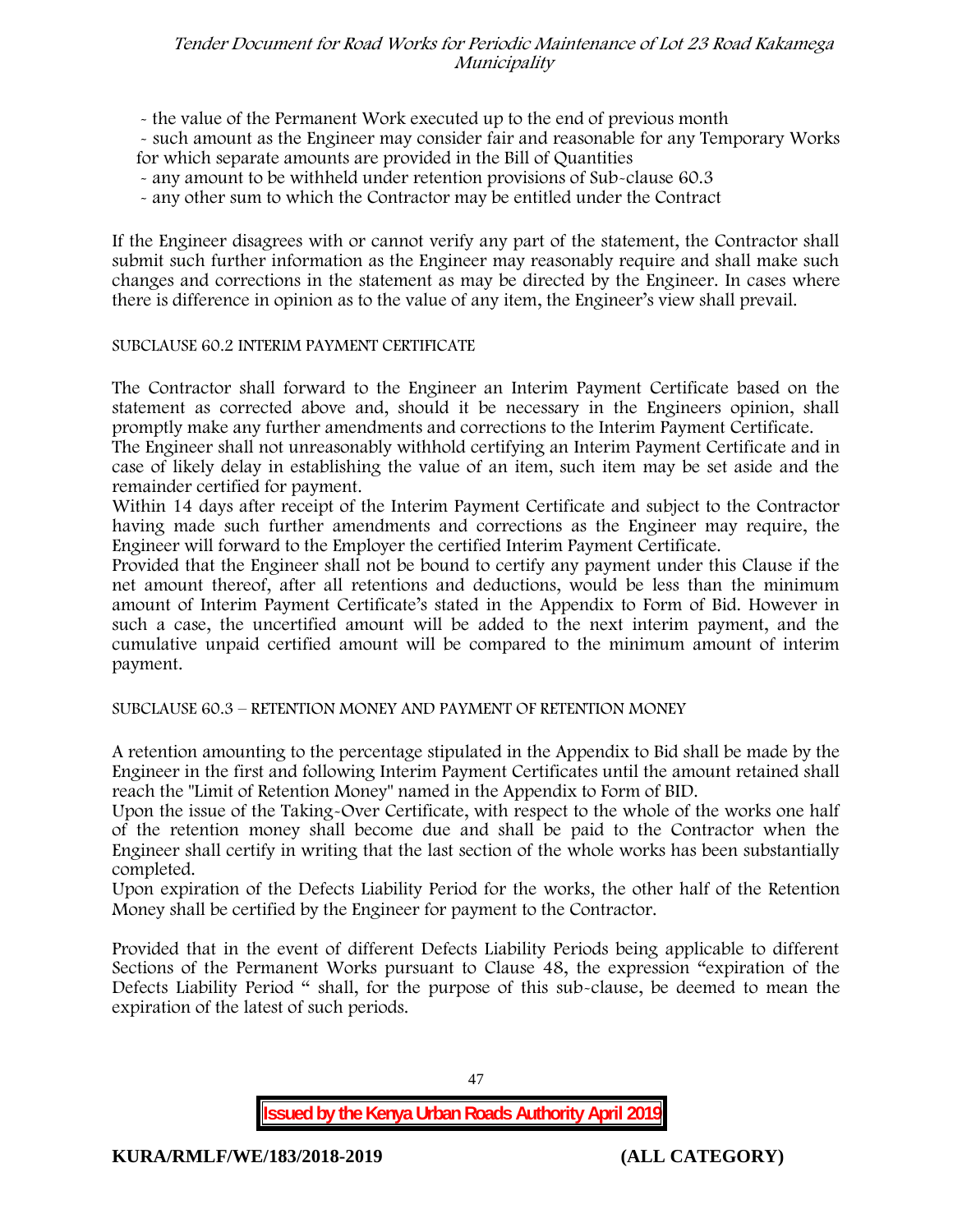Provided also that if at such time, there remain to be executed by the Contractor any work instructed, pursuant to Clause 49 and 50, in respect of the works, the Engineer shall be entitled to withhold certification until completion of any such work or so much of the balance of the Retention money as shall in the opinion of the Engineer, represents the cost of the remaining work to be executed.

### SUBCLAUSE 60.4– CORRECTION OF CERTIFICATES

The Engineer may in any Interim Payment Certificate make any correction or modification to any previous Interim Payment Certificate signed by him and shall have authority, if any work is not being carried out to his satisfaction to omit or reduce the value of such work in any Interim Payment Certificate.

### SUBCLAUSE 60.5– STATEMENT AT COMPLETION

Not later than 84 days after the issue of the Taking-Over Certificate in respect of the whole of the works, the Contractor shall submit to the Engineer a statement at completion showing in detail, in a form approved by the Engineer;

The final value of all work done in accordance with the Contract up to the date stated in such Taking-Over Certificate.

Any further sums which the Contractor considers to be due; and

An estimate of amounts that the Contractor considers will become due to him under the Contract.

Estimate amounts shall be shown separately in the Statement at Completion. The Contractor shall amend and correct the Statement as directed by the Engineer and submit a Certificate at Completion to be processed as in Sub-Clause 60.2.

### SUBCLAUSE 60.6 – FINAL STATEMENT

Not later than 56 days after the issue of the Defects Liability Certificate pursuant to Sub-Clause 62.1, the Contractor shall submit to the Engineer for consideration a draft final statement with supporting documents showing in detail, in the form approved by the Engineer;

The final value of all work done in accordance with the Contract;

Any further sums which the Contractor considers to be due to him.

If the Engineer disagrees with or cannot verify any part of the draft final statement, the Contractor shall submit such further information as the Engineer may reasonable require and shall make such changes in the draft as may be required.

SUBCLAUSE 60.7– DISCHARGE

Upon submission of the Final Statement, the Contractor shall give to the Employer, with a copy to the Engineer, a written discharge confirming that the total of the Final statement represents full and final settlement of all monies due to the Contractor arising out of or in respect of the Contract. Provided that such discharge shall become effective only after payment under the

48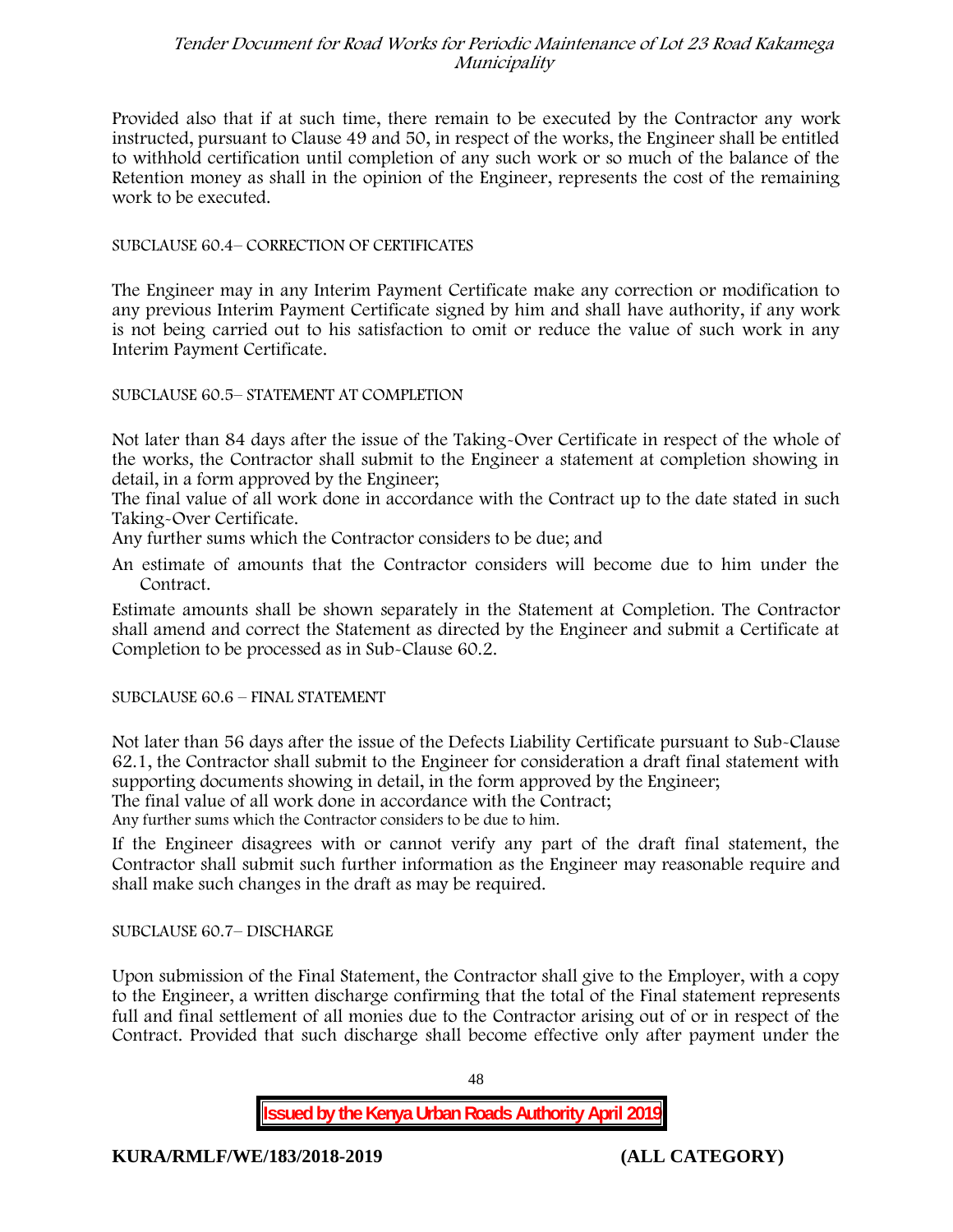Final Payment Certificate issued pursuant to Sub-Clause 60.8 has been made and the Performance Security referred to in Sub-Clause 10.1 has been returned to the Contractor.

### SUBCLAUSE 60.8 – FINAL PAYMENT CERTIFICATE

Upon acceptance of the Final Statement as given in Sub-Clause 60.6, the Engineer shall prepare a Final Payment Certificate which shall be delivered to the Contractor's authorized agent or representative for his signature. The Final Payment Certificate shall state:

The final value of all work done in accordance with the Contract;

After giving credit to the Employer for all amounts previously paid by the Employer, the balance, if any, due from the Employer to the Contractor or the Contractor to the Employer.

Final Certificate shall be issued for any sum due to the Contractor even if such is less than the sum named in the Appendix to the Form of BID.

### SUBCLAUSE 60.9– CESSATION OF EMPLOYERS LIABILITY

unless the Contractor notifies the Engineer of his objection to the Final Certificate within fourteen days of delivery thereof he shall be deemed to have agreed that he accepts the total Contract Price as set out in the Final Certificate as full settlement for all Work Done under the Contract including any variations and omissions thereof but excluding any variations and claims previously made in writing.

### SUBCLAUSE 60.10 – TIME FOR PAYMENT

The amount due to the Contractor under any Interim Payment Certificate or Final Payment Certificate issued pursuant to this Clause or to any other term of the Contract, shall, subject to Clause 47, be paid by the Employer to the Contractor as follows:

- (i) In the case of Interim Payment Certificate, within the time stated in the Appendix to Form of Bid, after the Engineer has signed the Interim Payment Certificate.
- (i) In the case of the Final Payment Certificate pursuant to Sub clause 60.8, within the time stated in the Appendix to Form Of Bid, after the Engineer has signed the Final Payment Certificate.
- (ii) In the event of the failure of the Employer to make payment within the times stated, the Employer shall make payment to the Contractor of simple interest at a rate equal to two percentage points above the averaged Base Lending Rate of three leading banks namely Kenya Commercial Bank, Standard Chartered Bank and Barclays Bank for the time being or as shall be the case from the time to time obtained from the Central Bank of Kenya. The provisions of this Sub clause are without prejudice to the Contractor's entitlements under Clause 69 or otherwise.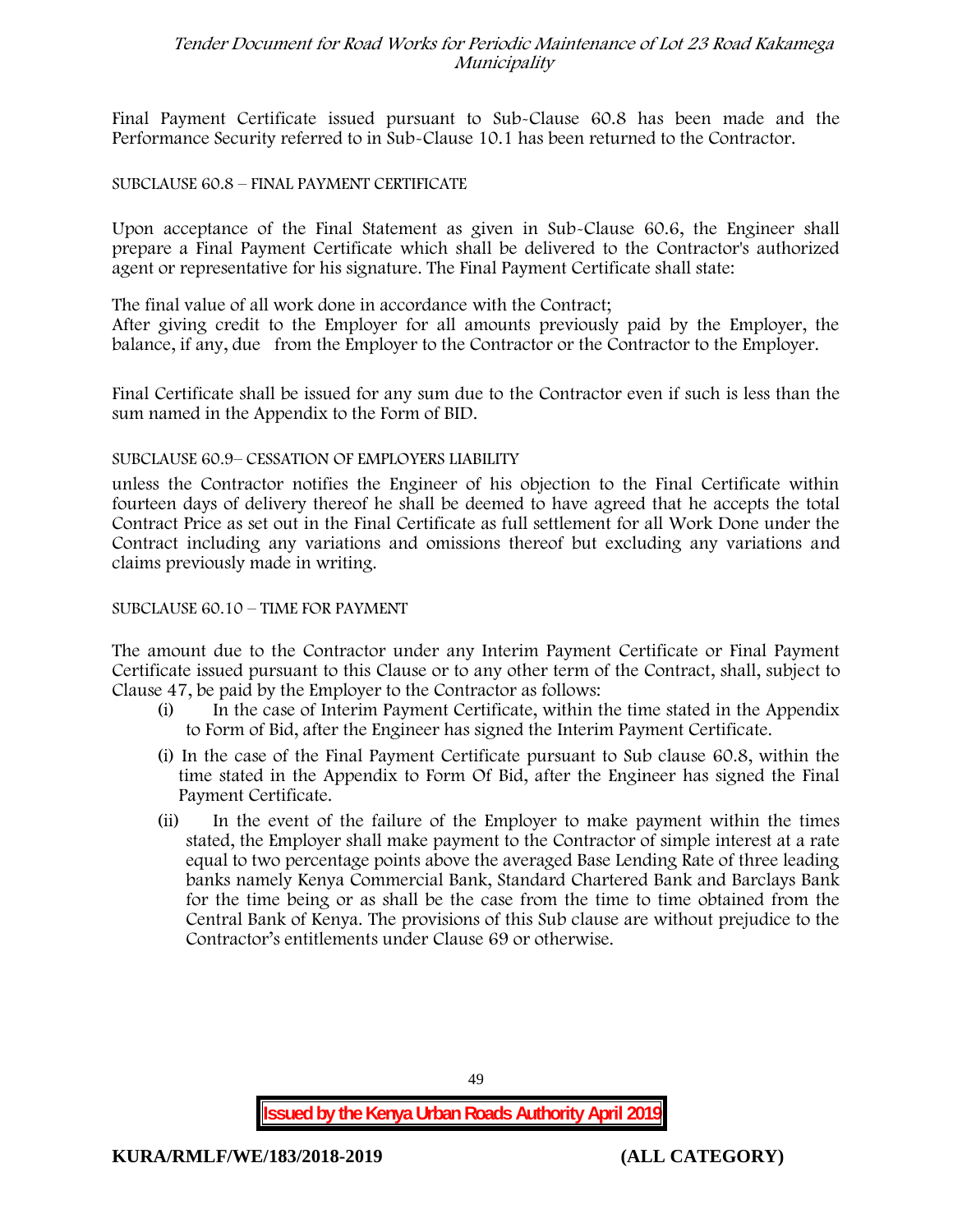### SUBCLAUSE 60.11 – CURRENCY OF PAYMENT

The Contract Price shall be designated in Kenyan Currency.

All work performed by the Contractor under the Contract shall be valued in Kenya Shillings using the rates and prices entered in the Bills of Quantities together with such other increases to the Contract Price, except for variation of price payments in accordance with Clause 70.1.

### SUBCLAUSE 60.12 – ADVANCE PAYMENT

Advance payment shall not be offered in this Contract.

### SUBCLAUSE 60.13 MATERIALS FOR PERMANENT WORKS

With respect to materials brought by the Contractor to the site for incorporation into the permanent works, the Contractor shall,

-Receive a credit in the month in which these materials are brought to site,

-Be charged a debit in the month in which these materials are incorporated in the permanent works.

Both such credit and debit to be determined by the Engineer in accordance with the following provisions.

No credit shall be given unless the following conditions shall have been met to the Engineers satisfaction

- The materials are in accordance with the specifications for the works;
- The materials have been delivered to site and are properly stored and protected against loss, damage or deterioration;
- The Contractors record of the requirements, orders receipts and use of materials are kept in a form approved by the Engineer, and such records are available for inspection by the Engineer;
- The Contractor has submitted a statement of his cost of acquiring and delivering the materials and plant to the Site, together with such documents as may be required for the purpose of evidencing such cost;
- The materials are to be used within a reasonable time.
- The amount to be credited to the Contractor shall not be more than 75% of the Contractor's reasonable cost of the materials delivered to site, as determined by the Engineer after review of the documents listed in subparagraphs (a) (iv) above;
- The amount to be debited to the Contractor for any materials incorporated into the works shall be equivalent to the credit previously granted to the Contractor for such materials pursuant to Clause (b) above as determined by the Engineer.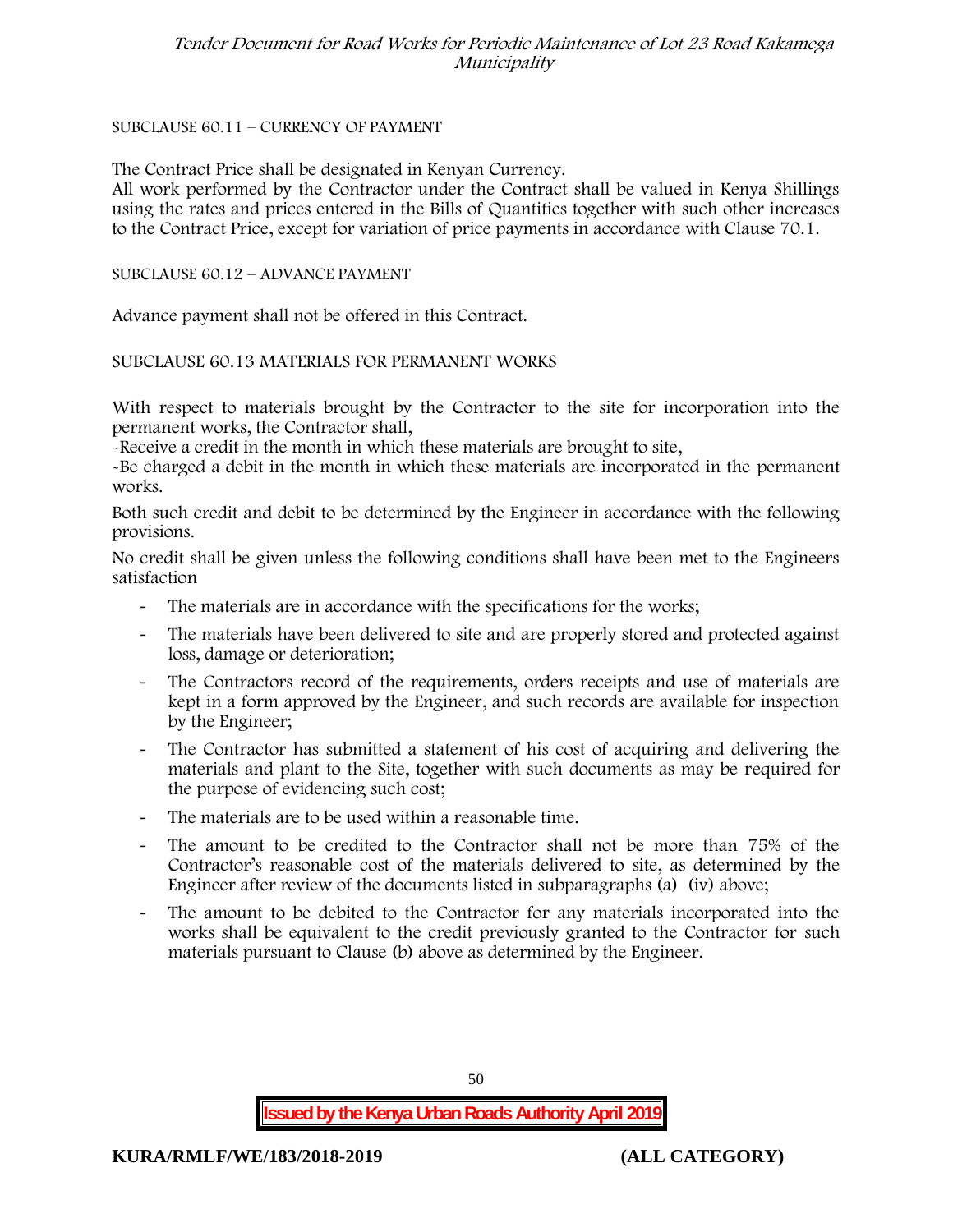# SUBCLAUSE 63.1 – DEFAULT OF THE CONTRACTOR

### SUBCLAUSE 67.1 – ENGINEER'S DECISION

Delete the entire Sub clause 67.1 and add the following;

"If a dispute of any kind whatsoever arises between the Employer and the Contractor in any connection with, or arising out of, the Contract or the execution of the works, whether during the execution of the works or after their completion and whether before or after repudiation or other termination of the Contract including any dispute as to any opinion, instruction, determination, certificate or valuation of the Engineer, the matter in dispute shall, in the first place, be referred in writing to the Engineer, with a copy to the other party. Such reference shall state it is made pursuant to this clause. No later than 28 (twenty eight) day after the day on which he received such reference the Engineer shall give notice of his decision to the Employer and the Contractor. Such decision shall state it is made pursuant to this clause.

Unless the Contract has already been repudiated or terminated, the Contractor shall, in every case, continue to proceed with the works with all due diligence and the Contractor and the Employer shall give effect forthwith to every such decision of the Engineer unless and until the same shall be revised, as hereinafter provided, in an Amicable Settlement, Adjudicator's or Arbitrator's award.

If either the Employer or the Contractor be dissatisfied with the any decision of the Engineer, or if the Engineer fails to give notice of his decision on or before the 28th (twenty eighth) after the day on which he received the reference, then either the Employer or the Contractor may, on or before the 28th (twenty eighth) day after the day the day on which he received notice of such decision, or on or before the 28th (twenty eighth) day after the day the day on which the said period of 28 days expired, as the case may be, give notice to the other party, with a copy for information to the Engineer, of his intention to commence Adjudication, as hereinafter provided, as to the matter in dispute. Such notice shall establish the entitlement of the party giving the same to commence Adjudication, as hereinafter provided, as to such dispute; no adjudication in respect thereof may be commenced unless such notice is given.

If the Engineer has given notice of his decision as to a matter in dispute to the Employer and the Contractor and no notice of intention to commence adjudication as to such dispute has been given by either the Employer or the Contractor on or before the twenty eighth day after the day on which the parties received notice as to such decision from the Engineer, the said decision shall become final and binding upon the Employer and the Contractor. "

SUBCLAUSE 67.2 – AMICABLE SETTLEMENT

Delete the entire subclause 67.2 and add the following;

"Where notice to of intention to commence adjudication as to a dispute has been in accordance with subclause 67.1, the parties shall attempt to settle such dispute in amicably before the commencement of Adjudication; provided that, unless the parties otherwise agree, Adjudication may be commenced on or after the 14th (fourteenth) day after the day on which

51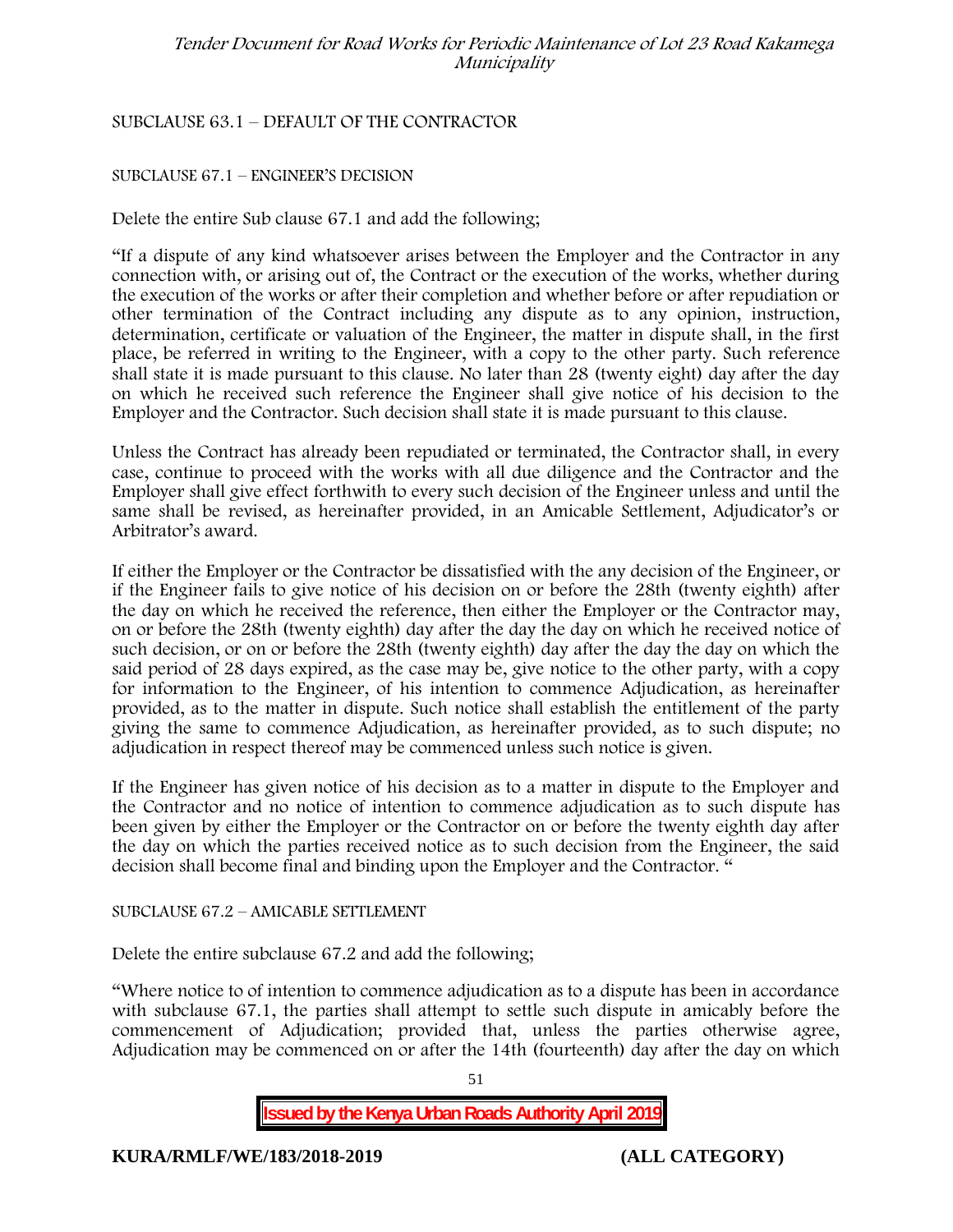notice of intention to commence adjudication of such dispute was given, even if an attempt at amicable settlement thereto has been made."

SUBCLAUSE 67.3 – ADJUDICATION

Delete the entire subclause 67.3 and add the following;

"The Adjudicator shall be appointed by the Chartered Institute of Arbitrators (Kenya) unless the appointment is agreed by the parties within 7 (seven) days of the notice to adjudication.

The adjudication process shall be conducted according to the Laws of Kenya and the Rules of the Chartered Institute of Arbitrators (Kenya)."

SUBCLAUSE 67.3 – ARBITRATION

Delete the entire subclause 67.3 and add the following;

"Any dispute in respect of which:

The decision, if any, of the Adjudicator has not become final and binding pursuant to subclause 67.1, and Amicable settlement has not been reached within the period stated in subclause 67.2,

shall be finally settled, under the Laws of Kenya and the Arbitration Rules of the Chartered Institute of Arbitrators (Kenya Branch) by one or more arbitrators appointed by the Chartered Institute of Arbitrators (Kenya Branch).

Neither party shall be limited in the in the proceedings before such arbitrator/s to the evidence or arguments put before the Adjudicator for the purpose of obtaining his said decision pursuant to subclause 67.1.

Arbitration may be commenced prior to or after completion of the works, provided that the obligations of the Employer, the Engineer and the Contractor shall not be altered by reason of the arbitration being conducted during the progress of the works.

SUBCLAUSE 68.2 – NOTICES TO EMPLOYER AND ENGINEER

Delete in Sub-Clause 68.2 the words "nominated for that purpose in Part II of these conditions".

- a. The Employer's address is: The Director General, Kenya Urban Roads Authority (KURA), P.O. Box 41727 - 00100 **NAIROBI**
- b. The Engineer's address is:

52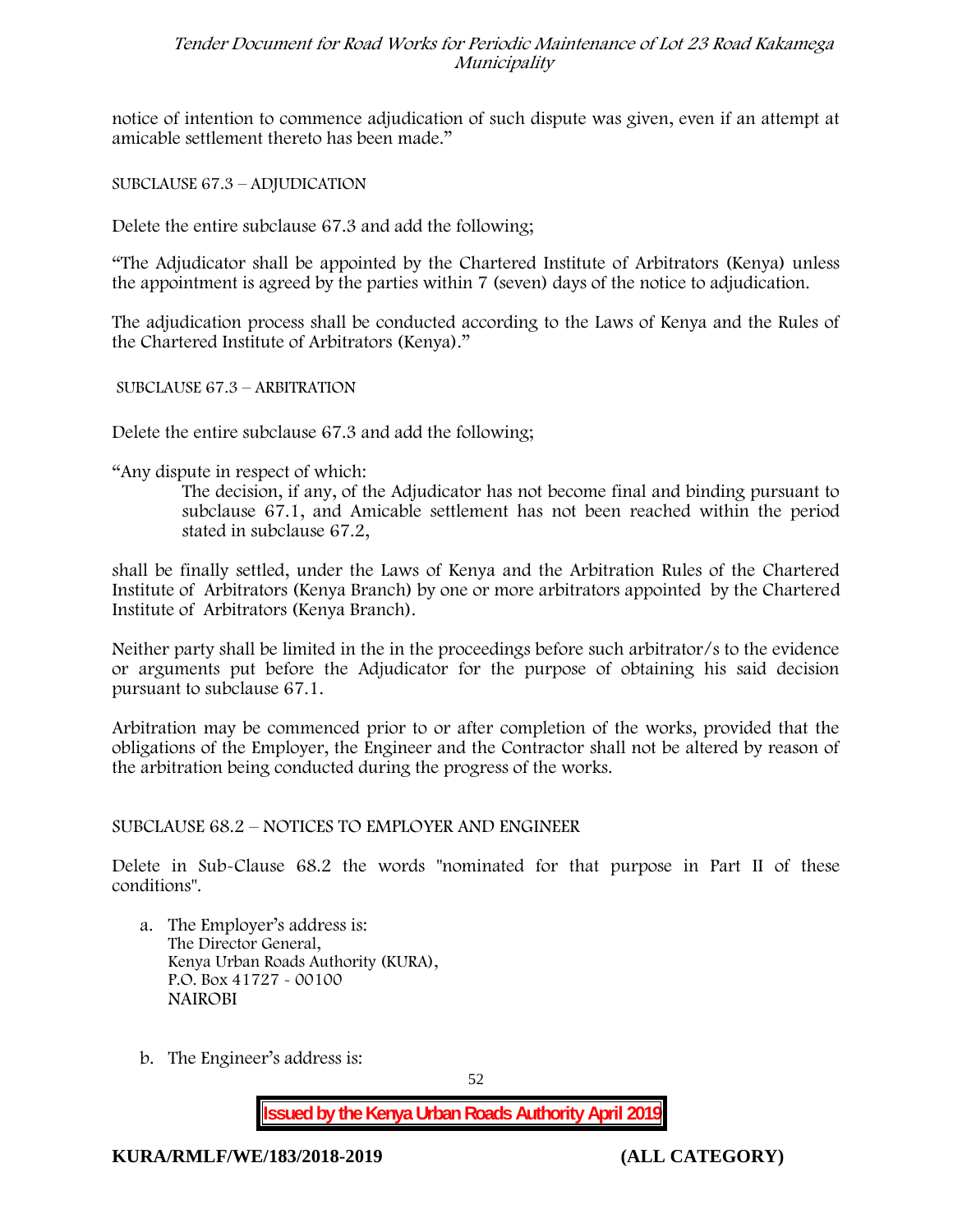General Manager (Maintenance), Kenya Urban Roads Authority (KURA), P.O. Box 41727 - 00100 **NAIROBI**

SUBCLAUSE 68.4 – All letters and notices from the Contractor to the Employer and/Engineer must be signed by the Managing Director or the person given written power of Attorney.

CLAUSE 69 – DEFAULT OF EMPLOYER

Delete Sub-Clause 69.1 (c)

In Sub-Clause 69.4 add at the end of first paragraph the following "the period of such suspension shall be as agreed upon by both parties and in any case not more than six (6) months".

In Subclause 69.4 of General Conditions of Contract Part I, insert at the end -----"The amounts of such costs which shall be added to the Contrct Price shall exclude any cost due to idle time for equipment, plant and labour."

CLAUSE 70 – CHANGES IN COST AND LEGISLATION

There shall be no claims of payments for Variation of Prices (VOP) or changes in cost for legislation.

SUBCLAUSE 70.2 – SUB-CONTRACT

(a) If the Contractor shall decide subject to Clause 4 thereof to sub-let any portion of the work he shall incorporate in the sub-contract provisions to the like effect as those contained in sub clause (1) of this Clause;

(b) If the price payable under a sub-contract as aforesaid is increased above or decreased below the price in such sub-contract by reason of the operation of the incorporated provisions of sub- clause (1) of this clause then the net amount of such increase or decrease shall as the case may be, be paid to or allowed by the Contractor under this contract.

SUBCLAUSE 70.3 – NOMINATED SUB-CONTRACTORS

This clause shall not apply in respect of work executed by any nominated sub-Contractor (fluctuation in relation to nominated sub-Contractors shall be dealt with under provisions in relation thereto which may be included in the appropriate sub-contract or contract of sale).

SUBCLAUSE 70.4 – DATE OF BID PRICING

The expression "the date of BID pricing" as used in this Clause means the date 30 days prior to the final date for submission of BIDs as determined by the Employer in the BID documents

SUBCLAUSE 70.5 – PRIME COST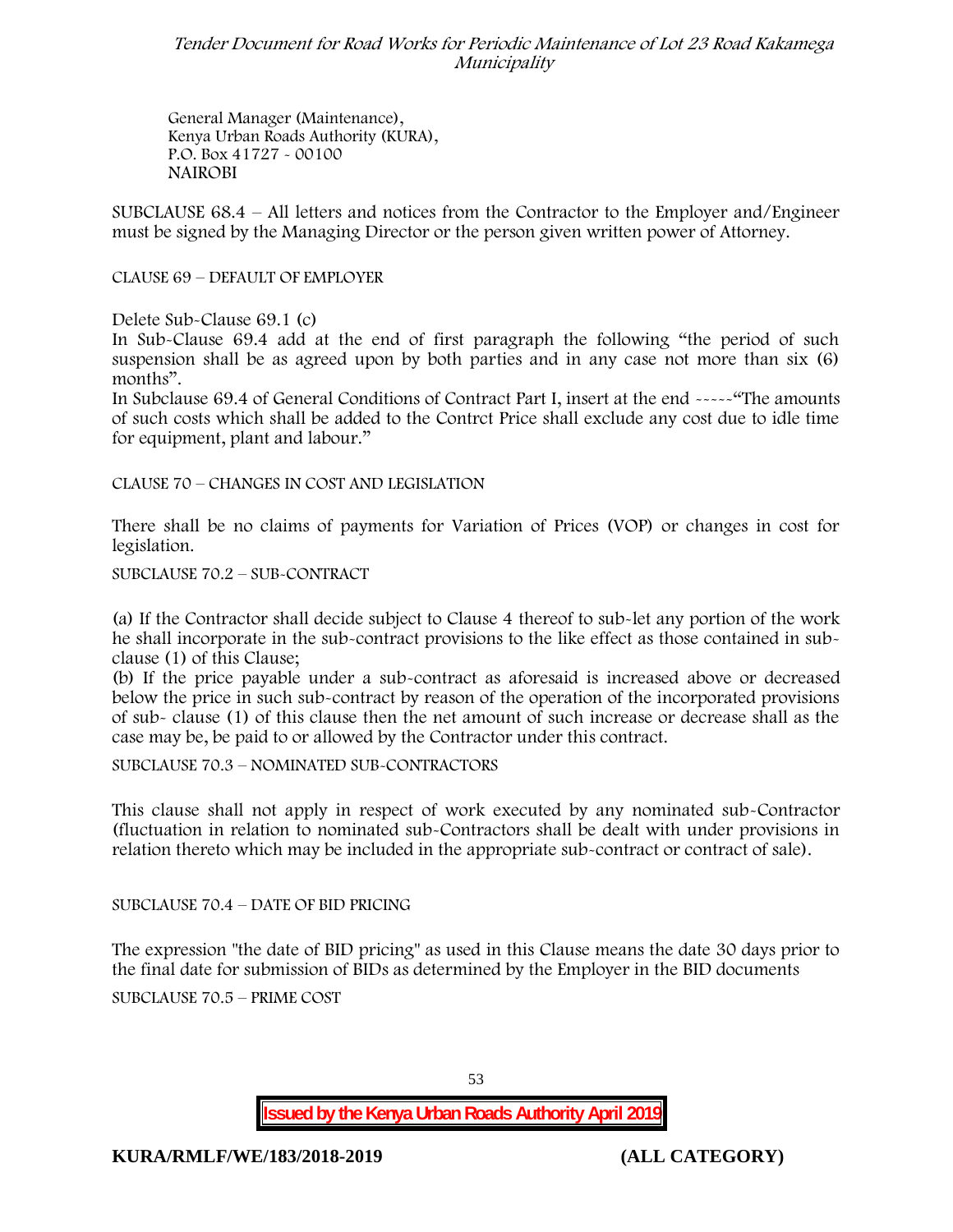For imported materials, the supplier's/ manufacturer's Prime costs shall be C.I.F. cost at point of entry by the same means of transport as determined by the Contractor's Basic Rate.

For locally produced materials, the supplier's or manufacturer's prime costs shall be at their nearest depot or the nearest railway station relevant to the works.

For materials that are subject to Government Price Control, payments for price variations will be determined from the difference between the control price in force at a date 30 days prior to the final date for submission of BIDs and the price in force on the date of purchase.

SUBCLAUSE 70.11 – SUBSEQUENT LEGISLATION

No payment shall be paid for changes in the prices of the materials and labour.

SUBCLAUSE 70.8 – CONTRACTORS HEAD OFFICE EXPENSES

No payments will be made for price variation related to expenses incurred by the Contractor in his Head Office in Kenya, or overseas.

SUBCLAUSE 70.9 – CURRENCY OF PAYMENTS UNDER CLAUSE 70

All payments made pursuant to Clause 70 shall be in Kenya Shillings.

SUBCLAUSE 70.11 – SUBSEQUENT LEGISLATION

Renumber sub-clause 70(2) of part I as sub-clause 70.11 and add the following:

"Notwithstanding the foregoing, such additional or reduced cost shall not be separately paid or credited as aforesaid if the same shall already have been taken into account in accordance with the provisions of sub-clause 70.1 through 70.10 of this clause.

CLAUSE 72 – RATES OF EXCHANGE COST

Delete clause 72 in its entirety and substitute the following: The currency of BID and payment is Kenya Shillings and rates of exchange requirements are not applicable.

CLAUSE 73 – BRIBERY AND COLLUSION

Add new Clause 73.1:

"The Contractor shall not:

(a) Offer or give or agree to give to any person in the service of the Government of Kenya any gift or consideration or any kind as an inducement or reward for doing or forbearing to do or for having done or forborne to do any act in relation to the obtaining or execution of this or any other contract to which the Government of Kenya is a party or for showing or forbearing

54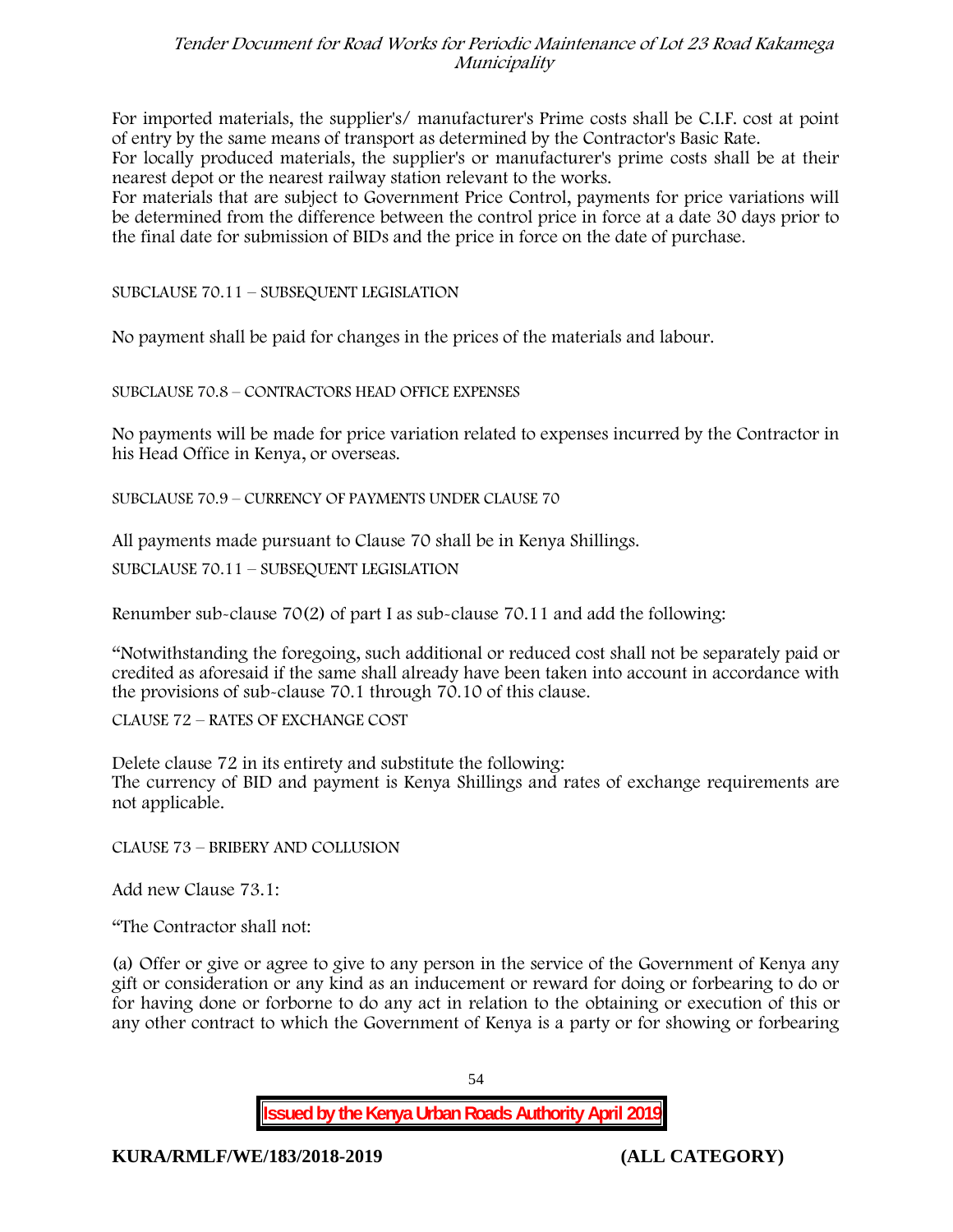to show favour or disfavour to any person in relation to this or any other contract for the Government of Kenya.

(b) Enter into this or any other contract with the Government of Kenya in connection with which commission has been paid or agreed to be paid by or on his behalf or to his knowledge, unless before the contract is made particulars of any such commission and of the terms and conditions of any agreement for the payment thereof have been disclosed in writing to the Employer.

Any breach of this condition by the Contractor or by anyone employed by him or acting on his behalf (whether with or without the knowledge of the Contractor) or the commission of any offence by the Contractor or by anyone employed by him or acting on his behalf in relation to this or any other contract to which the Government of Kenya is a party shall entitle the Employer to determine the Contract (See Condition 63 hereof) and/ or to recover from the Contractor the amount or value of any such gift, consideration or commission.

Any dispute or difference of opinion arising in respect of either the interpretation, effect or application of this condition or of the amount recoverable hereunder by the Employer from the Contractor shall be decided by the Employer, whose decision shall be final and conclusive.

### CLAUSE 74 – CONTRACT CONFIDENTIAL

Add new Clause 74.1:

The Contractor shall treat the details of this Contract as Private and Confidential and shall not publish or disclose the same or any particulars thereof in any trade or technical paper or elsewhere (save in so far as may be necessary for the purpose thereof) without the previous consent in writing of the Government. If any dispute arises as to the necessity of any publication or disclosures for the purposes of this Contract the same shall be referred to the decision of the Engineer mentioned in the said Conditions of Contract whose award shall be final.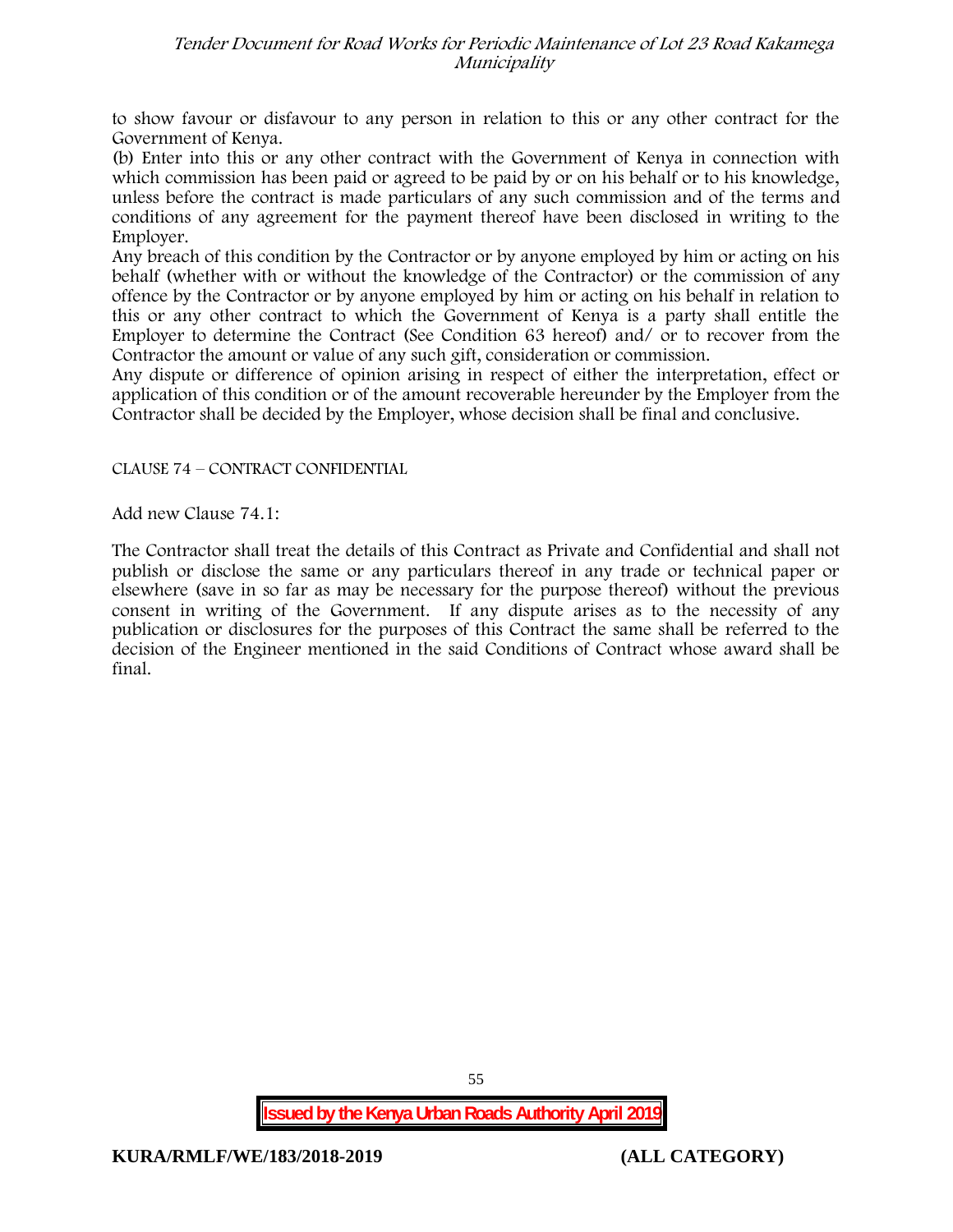# **SECTION V: SPECIAL SPECIFICATIONS**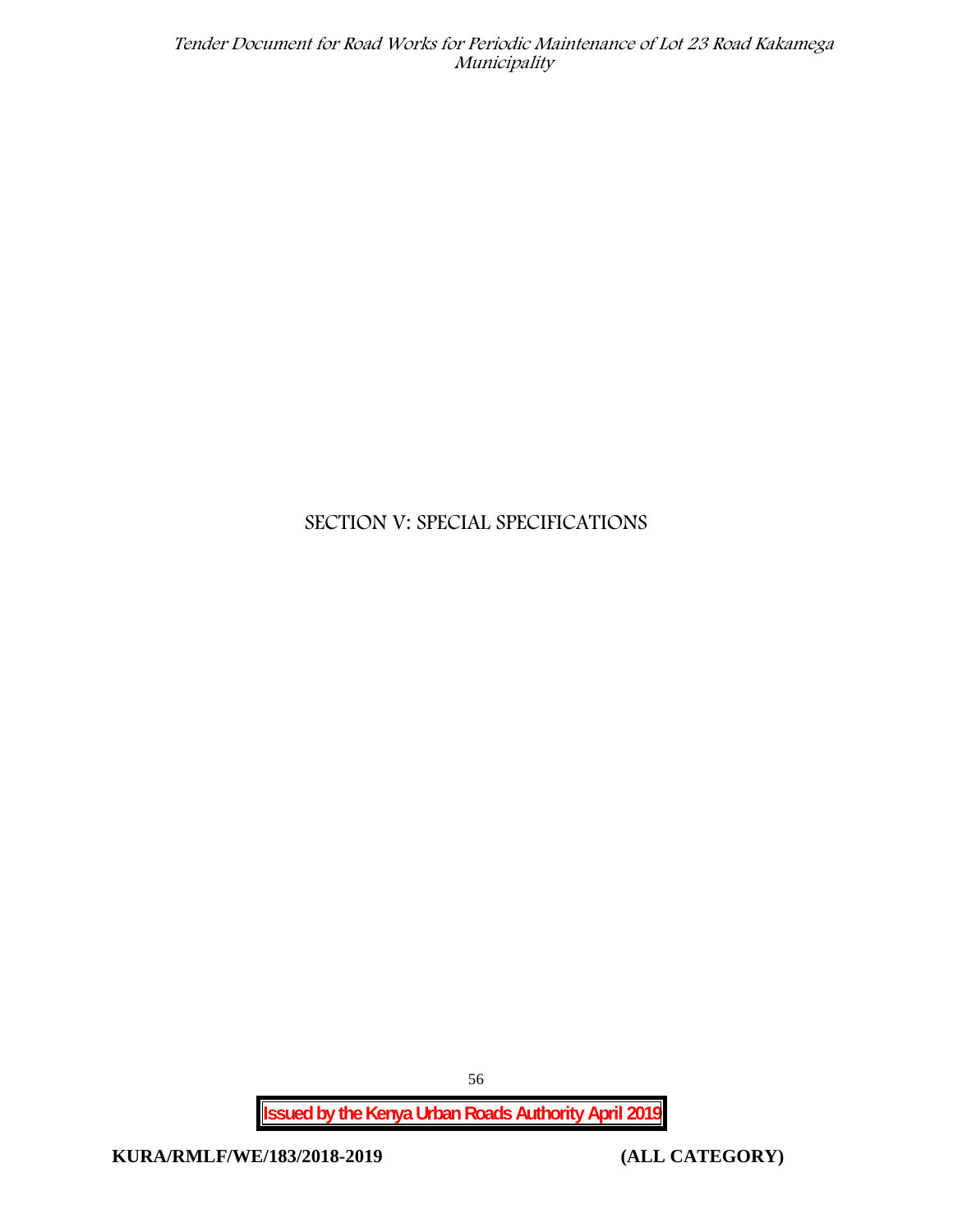# **SPECIAL SPECIFICATIONS**

**SECTION 1 – GENERAL**

# **101 SPECIAL SPECIFICATIONS**

Special specification is supplementary to the Standard Specifications and the two must be read in conjunction. In any case where there appears to be conflict between the two then the Special Specifications will take precedence.

### **102 LOCATION OF CONTRACT.**

The works are located in Western Region within Kakamega Municipality.

The roads contained in LOT 23 are as detailed below:

| S/no | Road                    | Length KM |  |
|------|-------------------------|-----------|--|
|      | Kakamega-Rosterman Road | 4.80      |  |

The length of the roads is approximately 4.80 km

### **103 EXTENT OF CONTRACT**

The works to be executed under the Contract comprise mainly of but not limited to the following:-

- **1. Road Works**
- Clearance of road reserve
- Cut to spoil/fill
- Earthworks and general road formation.
- Pavement layers installation using stabilised gravel material
- Laying of AC Type 1 to carriageway and walkway on both sides. (0.8 km)
- Installation of Channels and road kerbs.
- **2. Drainage Works**
- Excavation/cleaning of drains and culverts
- Installation/repair of culverts
- Culvert cleaning
- Protection works: Stone pitching etc.
- **3. Maintenance of passage of traffic through and around the works.**
- **4. Relocation of services.**
- **5. Maintenance of works during Contract Period – Defect Liability Period shall be 2 month.**

57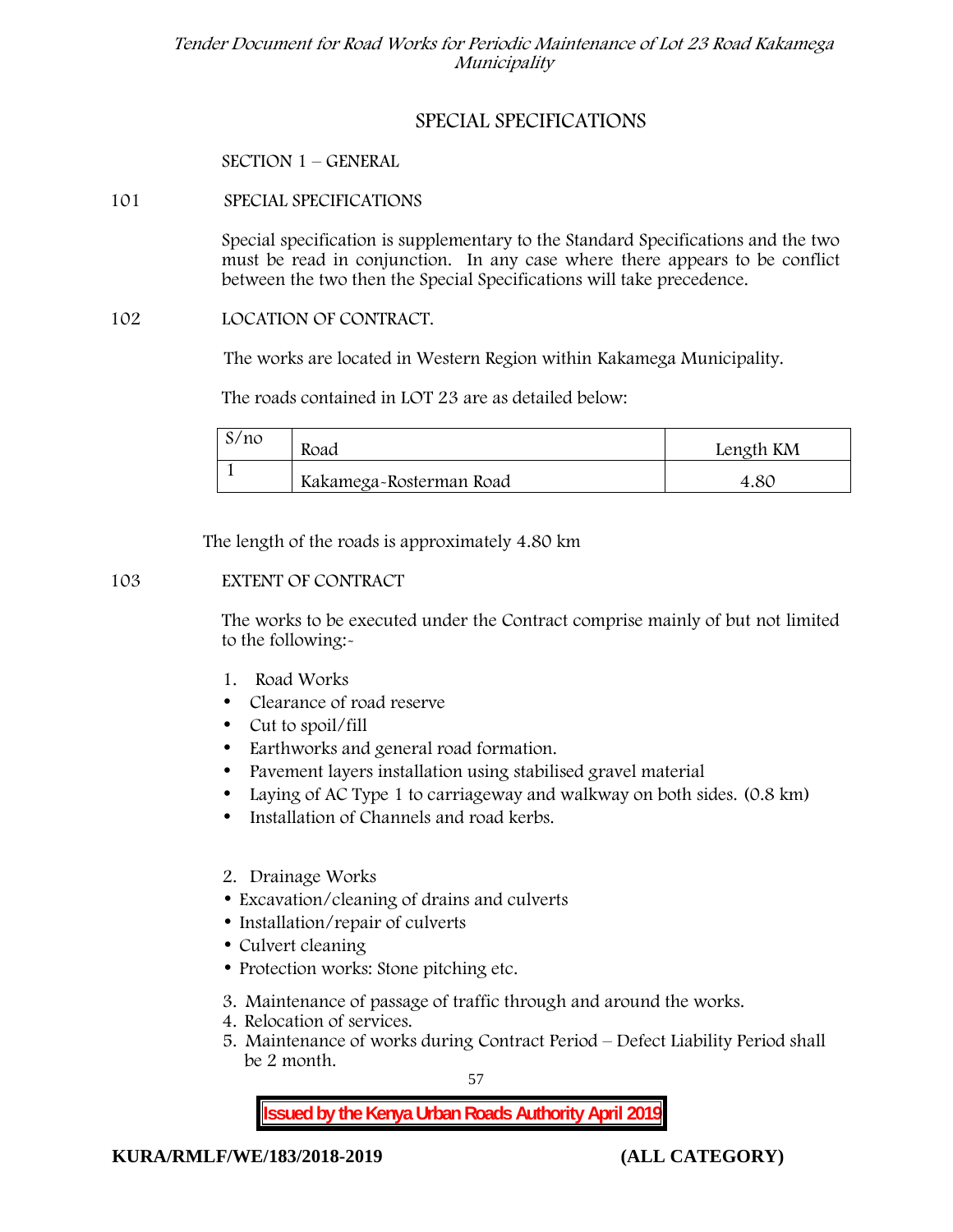Any other activity not listed above in either category but deemed to be necessary by the Engineer, shall be subject to the Engineer's formal instructions within the mode of payment stipulated either by day works or on a measured basis.

### **105 ORDER OF EXECUTION OF WORKS**

In addition to Clause 105 of the Standard Specification the Contractor shall carry out the Works such that a continuous and consecutive output of fully completed work is achieved.

### **107 TAKING OVER CERTIFICATE**

The minimum length of the road for which a certificate will be issued under clause 48 of the conditions of Contract shall be the whole length of each section of the road substantially completed.

### **109 NOTICE OF OPERATIONS**

Add the following sub- Clause.

### Notification Terms

It shall be the Contractor's responsibility to notify the Engineer when any item of works scheduled are completed and ready for approval, and the contractor shall give sufficient notice to allow control tests to be performed.

### Explosive and Blasting

- (a) The requirements of the Laws of Kenya governing explosives and other requirements and regulations of Government of Kenya and other authorities shall be complied with.
- (b) No explosives of any kind shall be used without prior written consent of the Engineer.

The Contractor shall be solely responsible for the provision, handling, storage and transporting of all explosives, ancillary materials and all other items of related kind whatsoever required for blasting.

# **117 HEALTH, SAFETY AND ACCIDENTS**

Add the following:

In addition to providing, equipping and maintaining adequate first aid stations throughout the works in accordance with the laws of Kenya, the contractor shall provide and maintain on site during the duration of the Contract, a fully equipped dispensary. This shall be with a qualified Clinical Officer / Nurse who shall offer the necessary medical advice on HIV and related diseases to the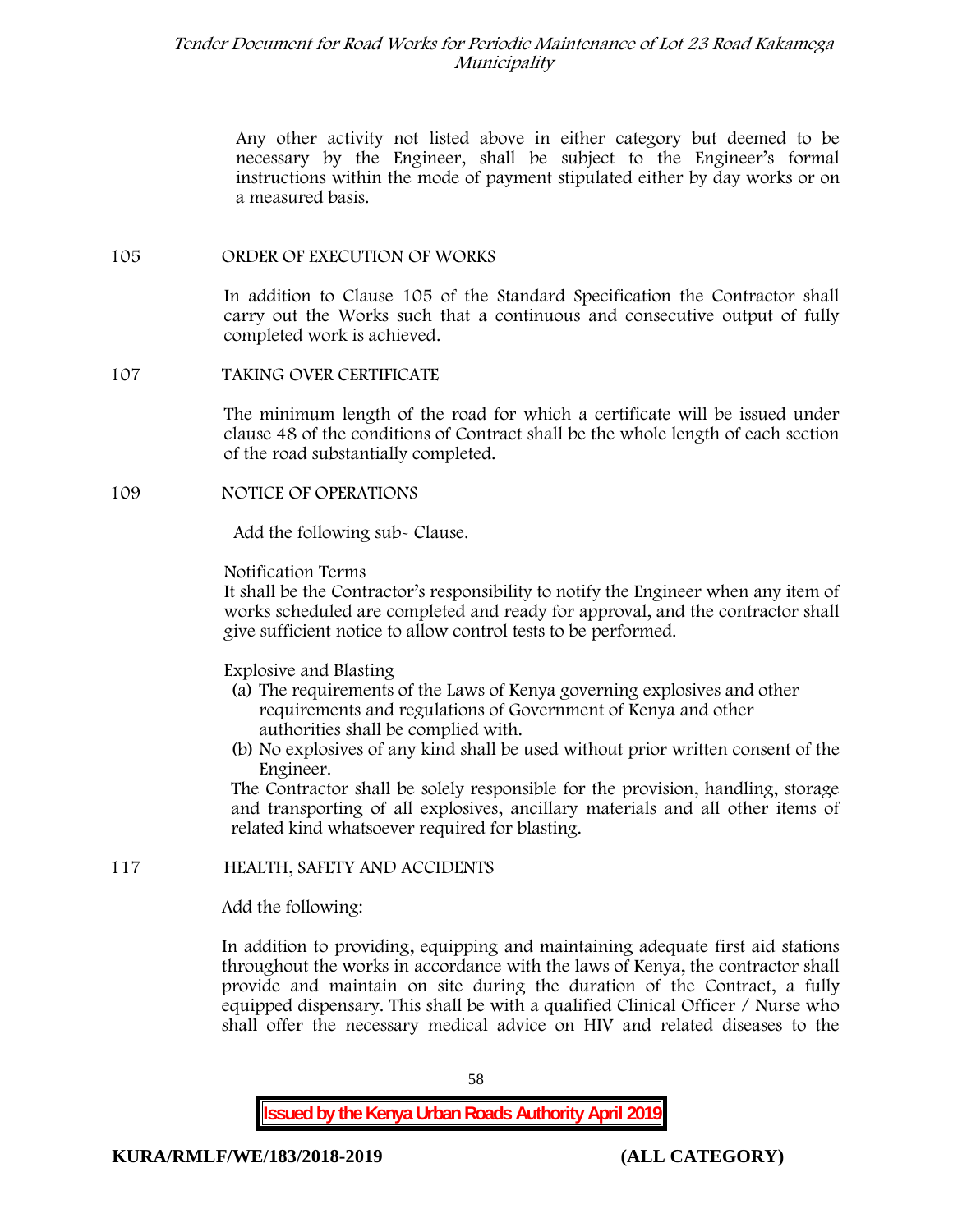Engineer's and Contractor's Site staff. The Contractor shall allow for this in the rates and be responsible for all site welfare arrangements at his own cost.

### **120 PROTECTION OF EXISTING WORKS AND SERVICES**

The Contractor shall acquaint himself with the position of all existing services such as sewers, water drains, cables for electricity and telephone, lighting and telephone poles, water mains, etc., before commencing any excavation or other work likely to affect the existing services.

The cost of all plant, equipment and materials, labour, technical and professional staff, transport and the like necessary for determining the locations of existing services, including the making good of any damage caused to such services all to the satisfaction of the Engineer, shall be deemed to be included in the tender rates. No other payment shall be made for the costs of such operations, nor for the making good of damage caused thereby to the existing services.

The Contractor shall be held responsible for injury to existing structures, works or services and shall indemnify and keep indemnified the Employer against any claims in this respect (including consequential damages).

### **121 DIVERSION OF SERVICES**

- (a) The Contractor shall acquaint himself with the location of all existing services such as telephone lines, electricity cables, water pipes, sewers etc., before execution of any works that may affect the services. The cost of determining the location of the existing services together with making good or repairing of any damage caused all to the satisfaction of the Engineer shall be included in the BID rates.
- (b) Subject to the agreement with the Engineer, the Contractor shall be responsible for removal of alteration and relocation of existing services.
- (c) The Contractor shall indemnify the Employer against claims originating from damage to existing services or works.

### **123 LIAISON WITH GOVERNMENT AND POLICE OFFICIALS**

The Contractor shall keep in close touch with the Police and the other Government officials of the area regarding their requirements in the control of traffic or other matters, and shall provide all assistance or facilities, which may be required by such officials in the execution of their duties.

### **124 LAND FOR ALL CAMPS SITES AND FOR THE CONTRACTOR'S OWN PURPOSES, INCLUDING TEMPORARY WORKS.**

Notwithstanding Clause 124 of the Standard Specification all requirements of land for temporary works and construction purposes shall be to the approval of the Engineer but the Contractor will make all necessary arrangements with the

59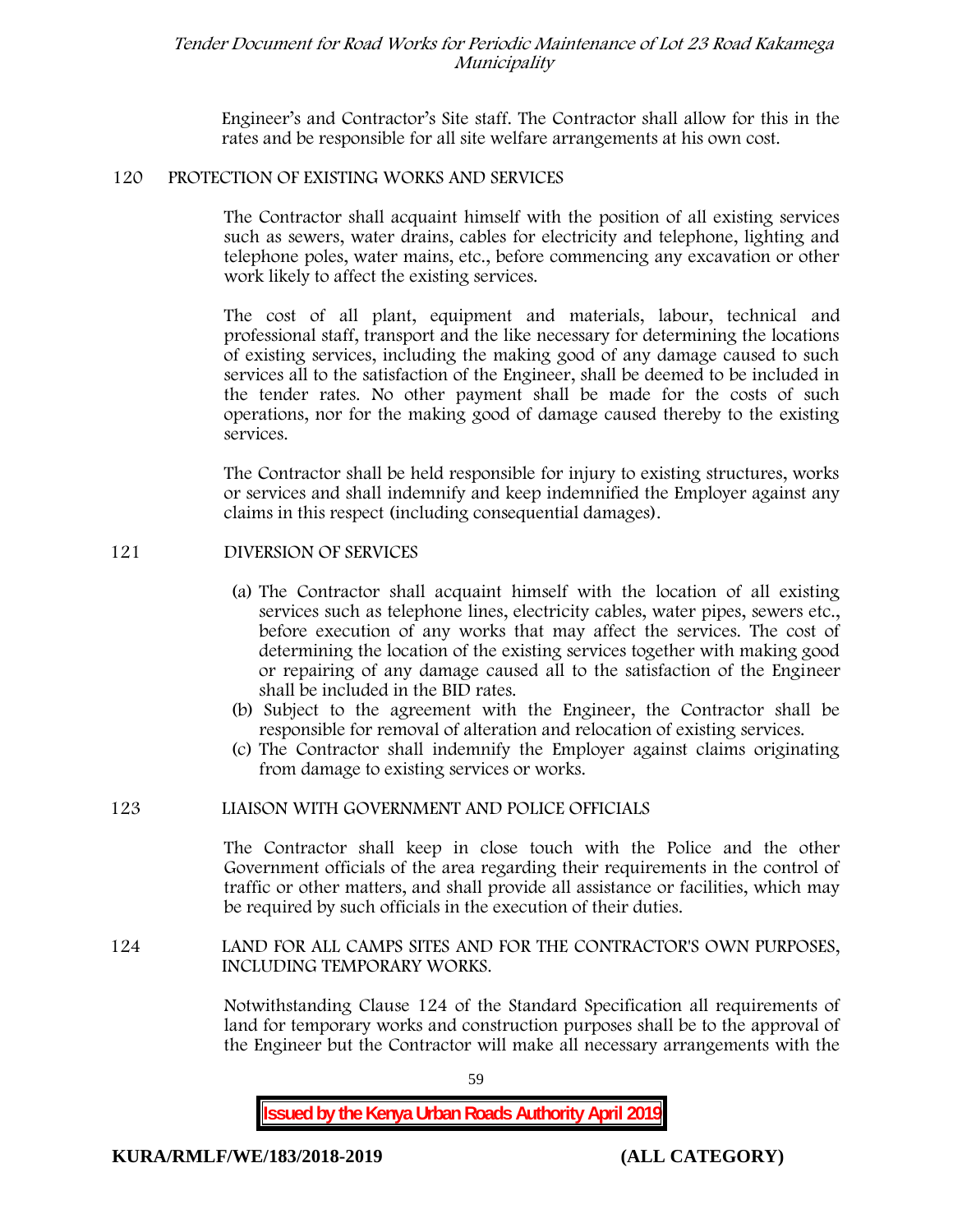property owners concerned and pay all charges arising therefrom. On or before completion of the Contract, the Contractor shall remove all temporary works and shall restore all such land to the condition in which it was immediately prior to the occupation thereof as far as is reasonable and practicable. No separate payment will be made to the Contractor on account of these items and the Contractor must make due allowance for them in his rates.

Notwithstanding Clause 120 of the Standard Specifications, the Contractor shall be required to appoint competent surveyors who will liaise with the Engineer on matters related to the demarcation of the existing road reserve, site measurements, removal and reinstatement of existing services.

### **128 STORAGE OF MATERIALS**

All materials shall be stored on Site in a manner approved by the Engineer and the Contractor shall carefully protect from the weather all work and materials which may be affected thereby.

### **129 TEST CERTIFICATES**

When instructed by the Engineer the Contractor shall submit certificates of test from the suppliers of materials and goods required in connection with the works as the Engineer may require.

Such certificates shall certify that the materials or goods concerned have been tested in accordance with the requirements of the specifications and shall give the results of all the tests carried out. The Contractor shall provide adequate means of identifying the materials and goods delivered to the site with the corresponding certificates.

### **131 SIGNBOARDS**

The Contractor shall provide and erect two (2) publicity signs on the site as directed. The Engineer shall, as shown in the Drawings, direct the minimum dimensions and thickness of the steel framework and sheet. The framework and sheet shall be prepared and painted black, while the ring at the top of the supporting frames shall be painted white. The wordings and KURA's logo shall be printed on backlit sticker paper resistant to the effects of weather using reflectorised paint or material approved by the Engineer. The sticker shall be placed on both sides of the board. The colours, fonts and heights of the letters shall be as indicated on the typical drawings and as directed by the Engineer.

### **132 OFFICE FOR THE RESIDENT ENGINEER, SURVEY EQUIPMENT AND FURNITURE**

### **132.1 ENGINEER'S REPRESENTATIVE OFFICE**

The contractor, when instructed, shall for the duration of the Contract, furnish and equip Resident engineer's office located at the KURA's Regional offices. The

60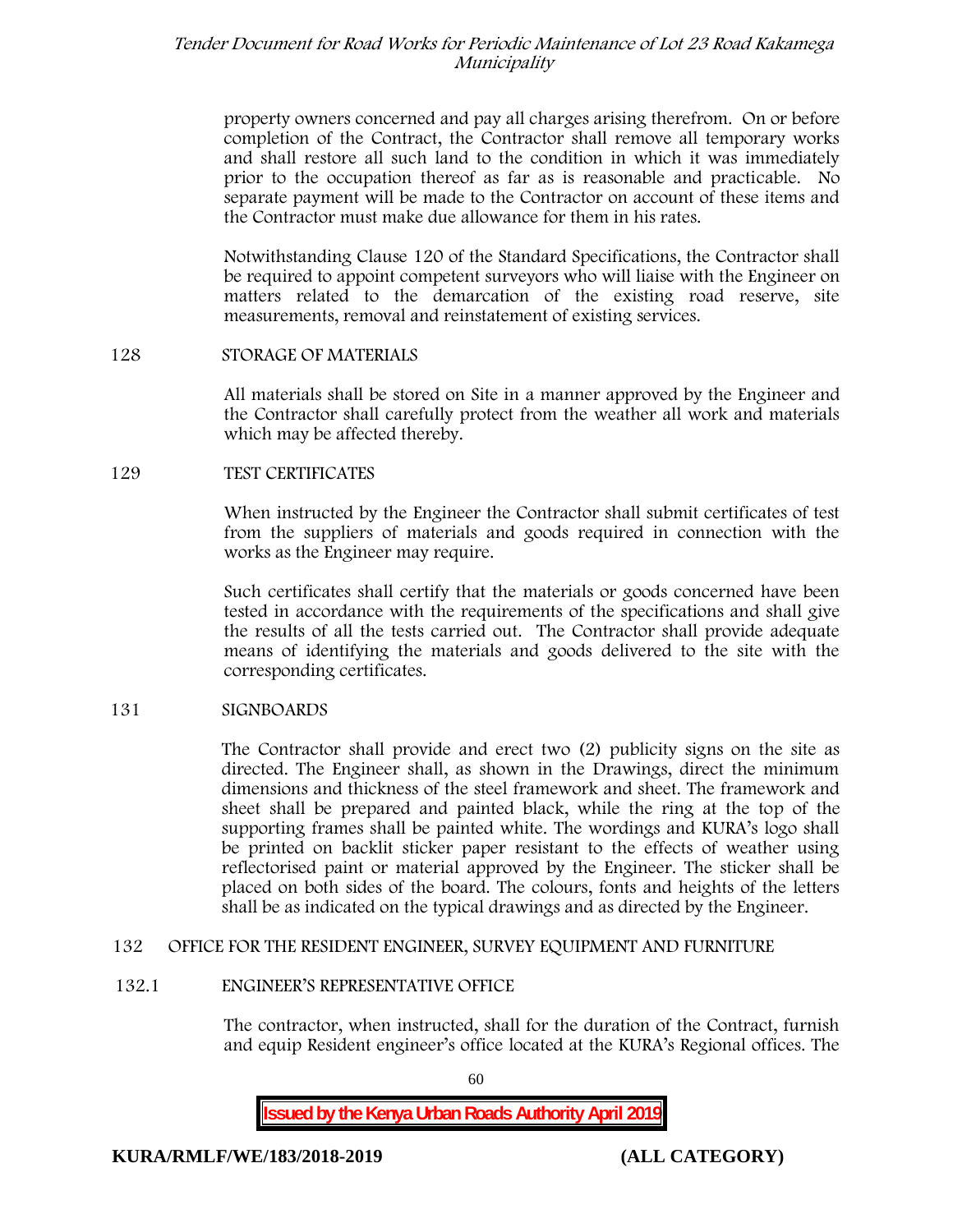room to be occupied by the Engineer's Representative and its front office shall be provided with a floor carpet to be approved by the Engineer. The windows shall be fitted with curtains and blinders.

A telephone shall also be provided for the Resident Engineer's office for his exclusive use. All the charges and fees related to the installation and maintenance of the telephone shall be deemed to have been included in the rates for providing and maintaining the Office. The Contractor will be reimbursed, separately, the cost of operating the telephone under appropriate bill item in the BoQ.

The offices shall be provided with day and night watchmen and security lights, the cost of which shall be deemed to have been included in the rates for the offices.

The Contractor may be instructed by the Engineer under clause 58 of the General Conditions of Contract to make payments of general receipted accounts for such items as stationery, stores, furniture and equipment, claims and allowances for supervision personnel and any miscellaneous claims or the Engineer may direct the Contractor to purchase or pay for the above. The Contractor will, on provision of receipts, be paid under appropriate bill items in the BoQ.

**The survey equipment to be provided would include:**

| 1. Engineer's automatic level Wild NAK 2 or similar                                                      | 2N <sub>O</sub> |
|----------------------------------------------------------------------------------------------------------|-----------------|
| 2. Total station reading 1" with tripod and setting on                                                   |                 |
| pole with datalogger and survey software to match                                                        |                 |
| Total Station Datalogger. Include data transfer program,<br>and plotting modes, setting out calculations |                 |
| and Cogo facilities                                                                                      | 1N <sub>o</sub> |
| 3. Levelling staff 5m. with levelling bubble Wild GNLE                                                   |                 |
| or similar                                                                                               | 4No             |
| 4. 50 m. steel band measuring tape                                                                       | 2N <sub>O</sub> |
| 5. 30 m. linen measuring tape                                                                            | 2No.            |
| 6. 3m. aluminium straight edge                                                                           | 2N <sub>O</sub> |
| 7. 1m. stainless steel straight edge                                                                     | 1N <sub>o</sub> |
| 8. 100m. steel band tape                                                                                 | 2No.            |
| 9. Draughtsman's stool                                                                                   | 3No.            |
| 10. Complete set of highway curves                                                                       | 1N <sub>o</sub> |
| 11. Programmable scientific calculators FX 880P or equivalent                                            | 4N <sub>o</sub> |
| 12. Survey umbrella                                                                                      | 2No.            |
| 13. Roll of tracing paper                                                                                | 10No            |
| 14. Protractor 360                                                                                       | 2N <sub>O</sub> |
| 15. Graph paper A3 size                                                                                  | 100No           |
| 16. Drawing table                                                                                        | 2No.            |
| 17. Erasing shield                                                                                       | 4No.            |
|                                                                                                          |                 |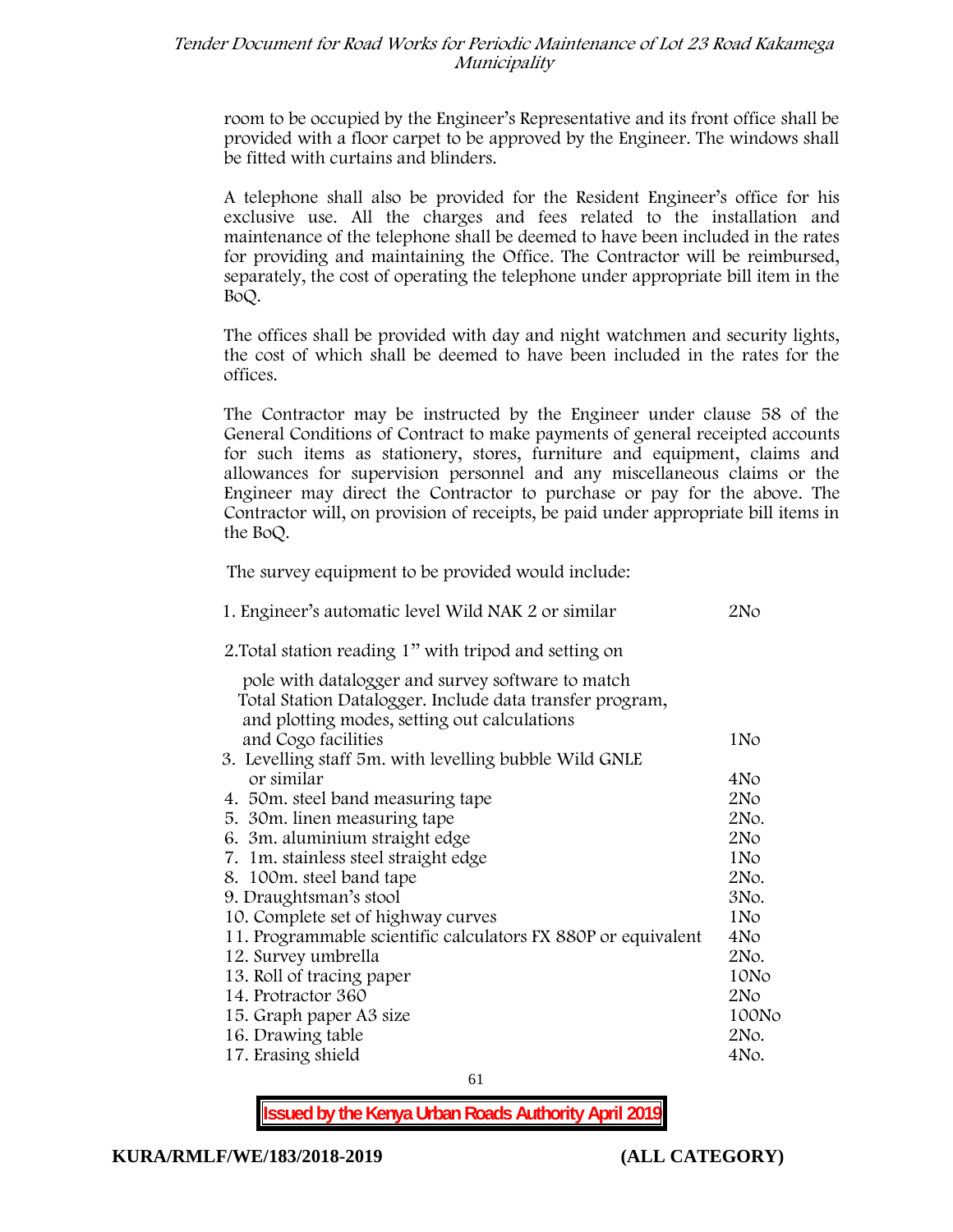| 18. 3m. ranging rods | 9N <sub>O</sub> |
|----------------------|-----------------|
| 19. Marker pens      | 30No.           |

The contractor may be directed to pay for stationery, equipment or reagents that are foresaid and also pay for servicing and repair of the laboratory equipment being used on the project.

The Contractor shall provide, install and maintain in a good state of repair, such survey and other equipment as listed for the duration of the contract.

Such equipment shall be of approved manufacture, and shall be made available to the Engineer for the Engineer's exclusive use throughout the Contract, not later than three (3) weeks after the Engineer's order to supply. All equipment shall be ready to use and complete to perform the tests. The equipment shall revert to the Employer on completion of the Contract.

Any delays to the Contractor or the Contractor's activities caused by the Engineer being unable to perform survey work, field or laboratory tests due to the contractor's failure to supply and/or maintain the said equipment shall be deemed to have been caused entirely by the Contractors own actions, and any consequences of such delays shall be interpreted as such.

The payment to comply with this requirement is provided in the Bill of Quantities and ownership of all equipment paid for as instructed above shall revert to the Employer after the completion of the Works.

Failure by the Contractor to provide or maintain the equipment shall make him responsible to bear all costs that may be incurred as a result of the Engineer's staff using alternative means of communication, including delays in supervision

and approval of Works by the Engineer.

**132.3 COMMUNICATION FOR THE ENGINEEER**

**(a) Mobile phones**

The Contractor shall provide, connect and maintain mobile phones for the exclusive use by the Engineer for the duration of the contract. The Contractor shall include for the cost of providing the mobile units complete with charger unit, "hands free" headset for each unit, connection to the network and all service charges applicable all as directed by the Engineer. The Contractor shall provide air-time with each mobile phone which shall be paid for under prime cost sum allowed for in the bills of quantities. The mobile telephones shall be WAP enabled with e-mail capabilities and integrated camera of a minimum of 3.0 mega pixels. Payment for these mobiles and associated costs is included in the Bill of Quantities, and ownership of mobile phones will revert to the Employer after completion of the Works.

**(b) Internet and e-mail services**

Where directed, the contractor shall provide 24 hours terrestrial or wireless internet connectivity with minimum throughput speed of 128kilobytes per second for the exclusive use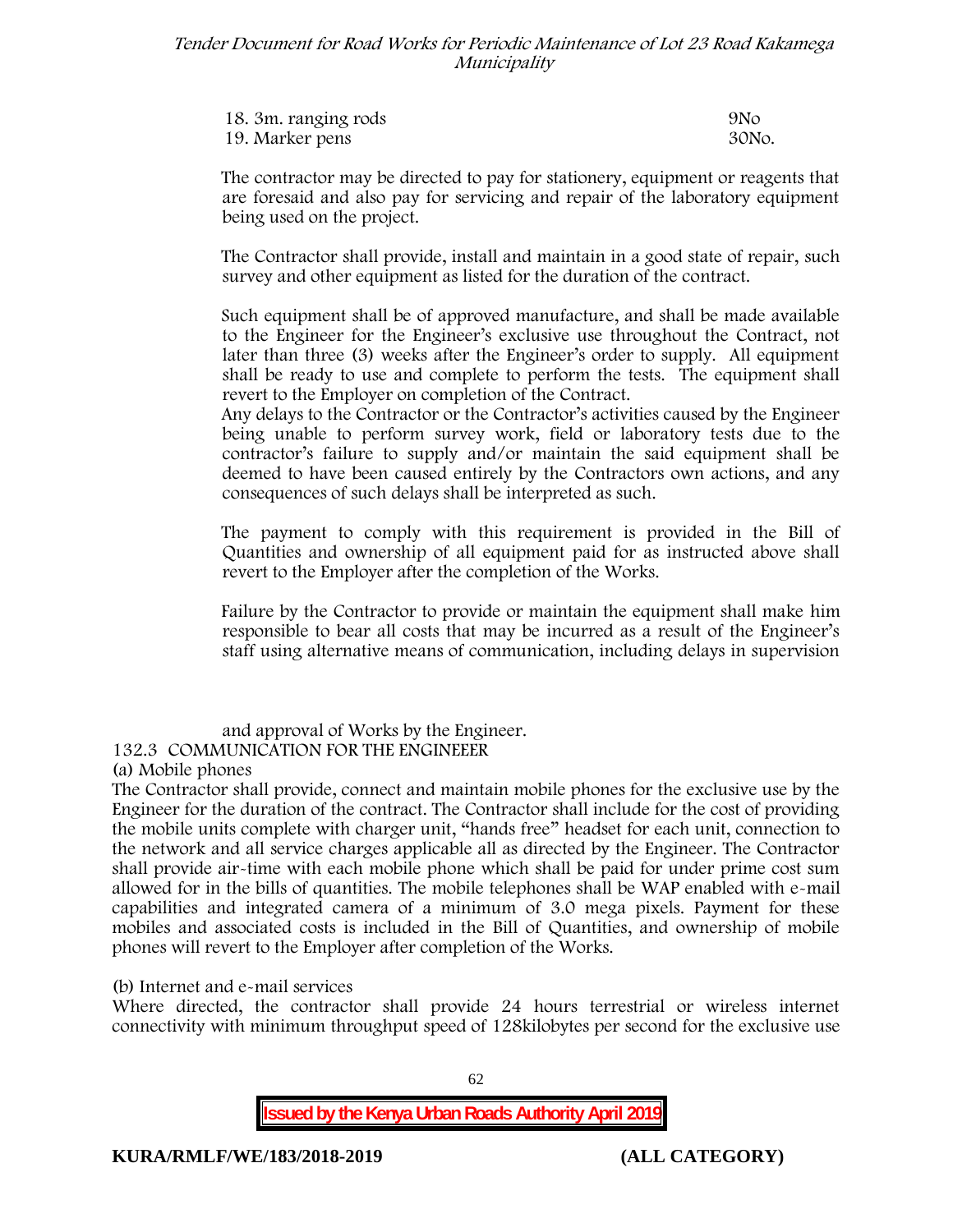by the Engineer, including all accessories and Terminal Equipment and pay for all associated installation, maintenance and usage charges throughout the duration of the contract.

The contractor shall allow for the provision and maintenance of internet connectivity and associated costs as per Appendix to item 1.17 of the Bills of Quantities.

# **137 ATTENDANCE UPON THE ENGINEER AND HIS STAFF**

In addition to the staff stated in Clause 135, the following staff will be provided for the supervision of work: 1No. Artisans, 2No. Labourers, 1No. Office assistants, 2No. Lab attendants. Additional attendant staff, as required by the Engineer, shall be paid for under Item 01-80-030 of the Bill of Quantities.

### **138 VEHICLES AND DRIVERS FOR THE ENGINEER AND HIS STAFF AND METHOD OF PAYMENT**

In addition to provisions of the Clause 138 of the Standard Specification, the Contractor shall when instructed, provide and maintain in good working condition for the exclusive use of the Engineer and his staff throughout the Contract, the following types and numbers of brand new vehicles or as specified. The Engineer shall approve the type of vehicles and confirm the number of each type to be provided. The Contractor shall insure the vehicles comprehensively for any licensed drivers and shall provide competent drivers during normal working hours and whenever required by the Engineer. The cost of provision of the vehicle shall be inclusive of the first 4,000 kilometers travelled in any month.

.Should any vehicle supplied not be in roadworthy condition, the Contractor shall provide an acceptable equivalent replacement vehicle until such a time as the original vehicle is repaired to the satisfaction of the Engineer and returned for use.

# **(a) Type 1 Vehicles (Double Cabin 4WD Pick up)**

Type 1 Vehicles should be four Wheel Drive (4WD), with power assisted steering, Double wishbone independent suspension at front axle and rigid axle with leaf springs at rear, diesel propelled engine maximum 2,500 cc. The starting mileage of the vehicles shall not exceed 60,000km odometer reading. The vehicles should be fitted with other accessories below:

- (a) Spare tyre and wheel jack;
- (b) FM radio and CD player;
- (c) Power Windows;
- (d) Full Air-conditioning;
- (e) Immobilizer and antitheft security system;
- (e) Driver and passenger SRS Airbags;
- (f) Canvas cover over the carrying deck at the back.

At the end of the contract, all type 1 vehicles shall revert to the Contractor.

### **(c) Type 2 Vehicles (station wagon/saloon)**

Specifications for Type 2 Vehicles shall be station wagon/saloon vehicles; petrol propelled engine maximum 1,800 cc. The starting mileage of the vehicles shall not exceed 60,000km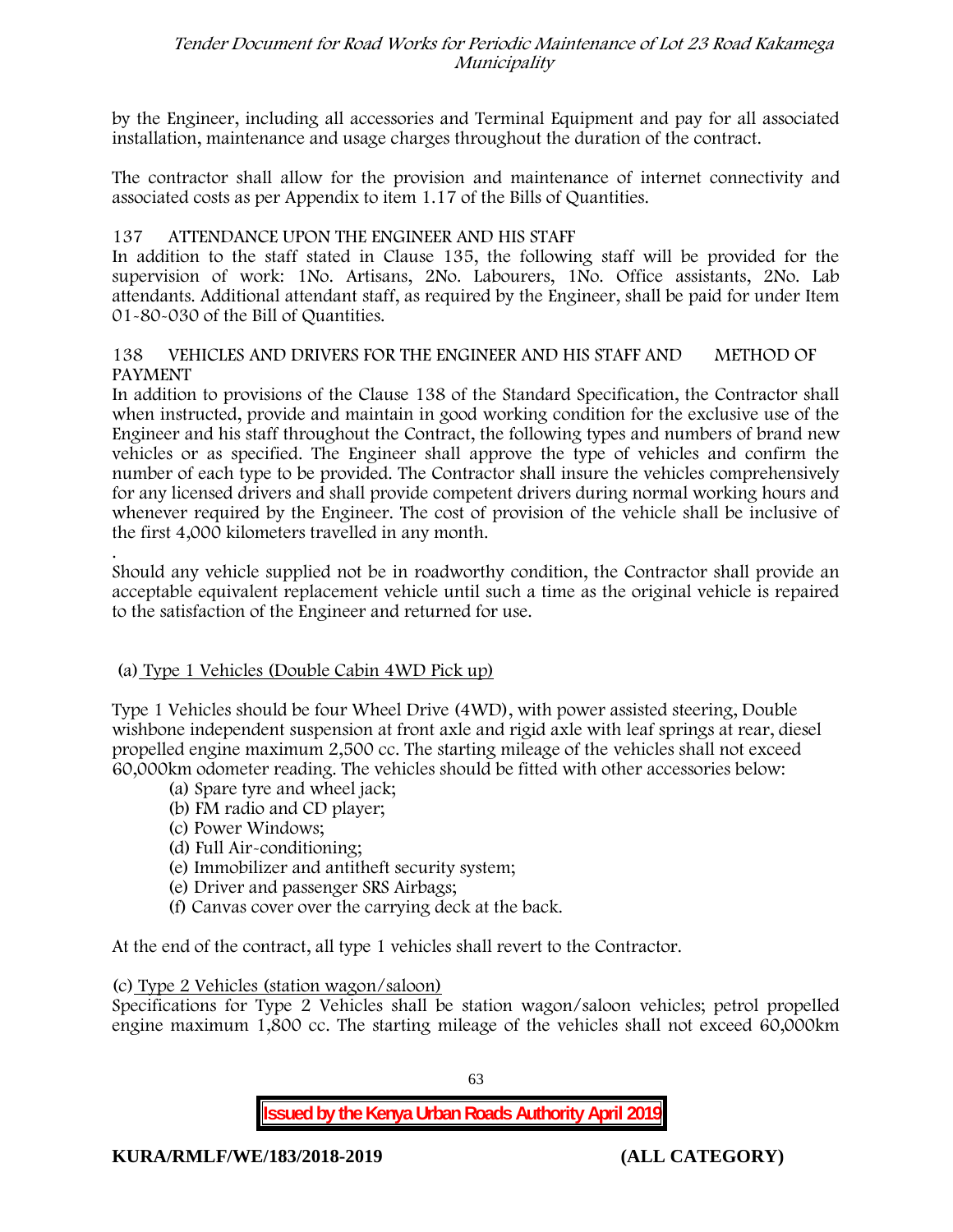odometer reading. shall in addition be fitted with a fibre glass body or similar and two columns of sitting benches on the carting deck at the back.

The Contractor shall insure comprehensively the vehicles for any licensed drivers and shall provide competent drivers during normal working hours and whenever required by the Engineer.

At the end of the contract, all type 2 vehicles shall revert to the Contractor.

Payment of vehicle shall be per vehicle month in item 01-80-017/18 of the BOQ.

# **139 MISCELLANEOUS ACCOUNTS**

The Contractor maybe instructed by the Engineer to make payments of general miscellaneous accounts for such items as stationary, stores and equipment and miscellaneous supervision personnel and claims or the Engineer may direct the Contractor to purchase or pay for the above. The Contractor will be paid on a prime cost basis plus a percentage for overheads and profits under appropriate items in the Bills of Quantities.

# **142 ENVIRONMENTAL PROTECTION**

The Contractor shall comply with the Statutory Regulations in force in Kenya regarding environmental protection and waste disposal, and shall liaise with the National Environmental Management Agency (NEMA).

The Contractor shall ensure so far as is reasonably practicable and to the satisfaction of the Engineer; that the impact of the construction on the environment shall be kept to a minimum and that appropriate measures are taken to mitigate any adverse effects during the construction.

- (a) The Contractor shall exercise care to preserve the natural landscape and shall conduct his construction operations so as to prevent any unnecessary destruction, scarring, or defacing of the natural surroundings in the vicinity of the work. Except where clearing is required for permanent works, all trees, native shrubbery, and vegetation shall be preserved and shall be protected from damage by the Contractor's construction operations and equipment. All unnecessary destruction, scarring, damage or defacing resulting from the Contractor's operations shall be repaired, replanted, reseeded or otherwise corrected as directed by the Engineer, and at the Contractor's expense.
- (b) The Contractor shall ensure that measures are in place to control soil erosion and water pollution, by use of berms, dykes, silt fences, brush barriers, dams, sediment basins, filter mats, netting, gravel, mulches, grasses, slope drains, contour banks, and other erosion control devices and methods. Temporary erosion control provisions shall be coordinated with permanent erosion control features to assure economical, effective and continuous measures throughout the period of the works. The Contractor's attention is drawn to the requirements of Clause 502, in that works need to be progressively finished so that permanent vegetation can establish quickly to mitigate soil erosion and erosion of drains.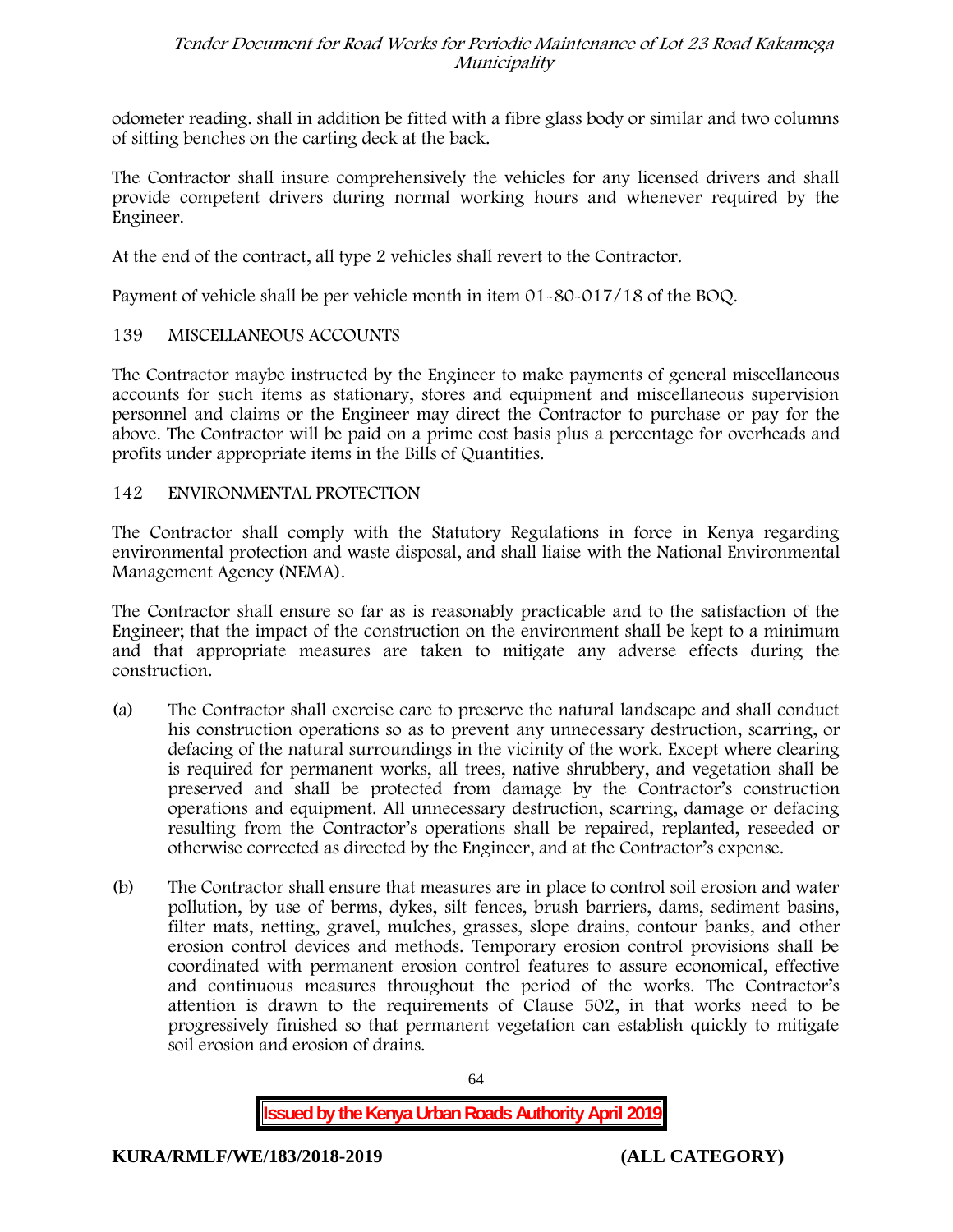- (c) The Contractor shall provide all the labour, equipment, materials, and means required and shall carry out proper and efficient measures wherever and as often as necessary to minimise the dust nuisance.
- (d) The Contractor shall comply with all applicable Kenyan laws, orders and regulations concerning the prevention, control and abatement of excessive noise. Blasting, use of jackhammers, pile driving, rock crushing, or any other activities producing highintensity impact noise may be performed at night only upon approval of the Engineer.
- (e) Immediately after extraction of materials, all borrows pits shall be backfilled to the satisfaction of the Engineer. In particular borrow pits near the project road shall be backfilled in such a way that no water collects in them.
- (f) Spilling of bitumen fuels Oils and other pollutants shall be cleared up.
- (g) The Contractor's attention is drawn to the requirements of the Standard Specification in regard to the environment and in particular to the following clauses: Clause 115: Construction Generally

| Clause 116: Protection from Water                                   |
|---------------------------------------------------------------------|
| Clause 136: Removal of Camps                                        |
| Clause 605: Safety and Public Health Requirements Clause            |
| Clause 607: Site Clearance and Removal of Topsoil and<br>Overburden |

(h) No additional payment will be made to the Contractor to cover costs arising from the requirements for this Clause and the Contractor must include these costs in the rates inserted into the Bills of Quantities.

### **143 STAFF TRAINING**

The Contractor shall allow for training of engineers, technicians and other support staff as may be instructed by the Engineer.

The payment of the allowances of such staff shall be made as instructed by the Engineer under the relevant provisions in the Bills of Quantities.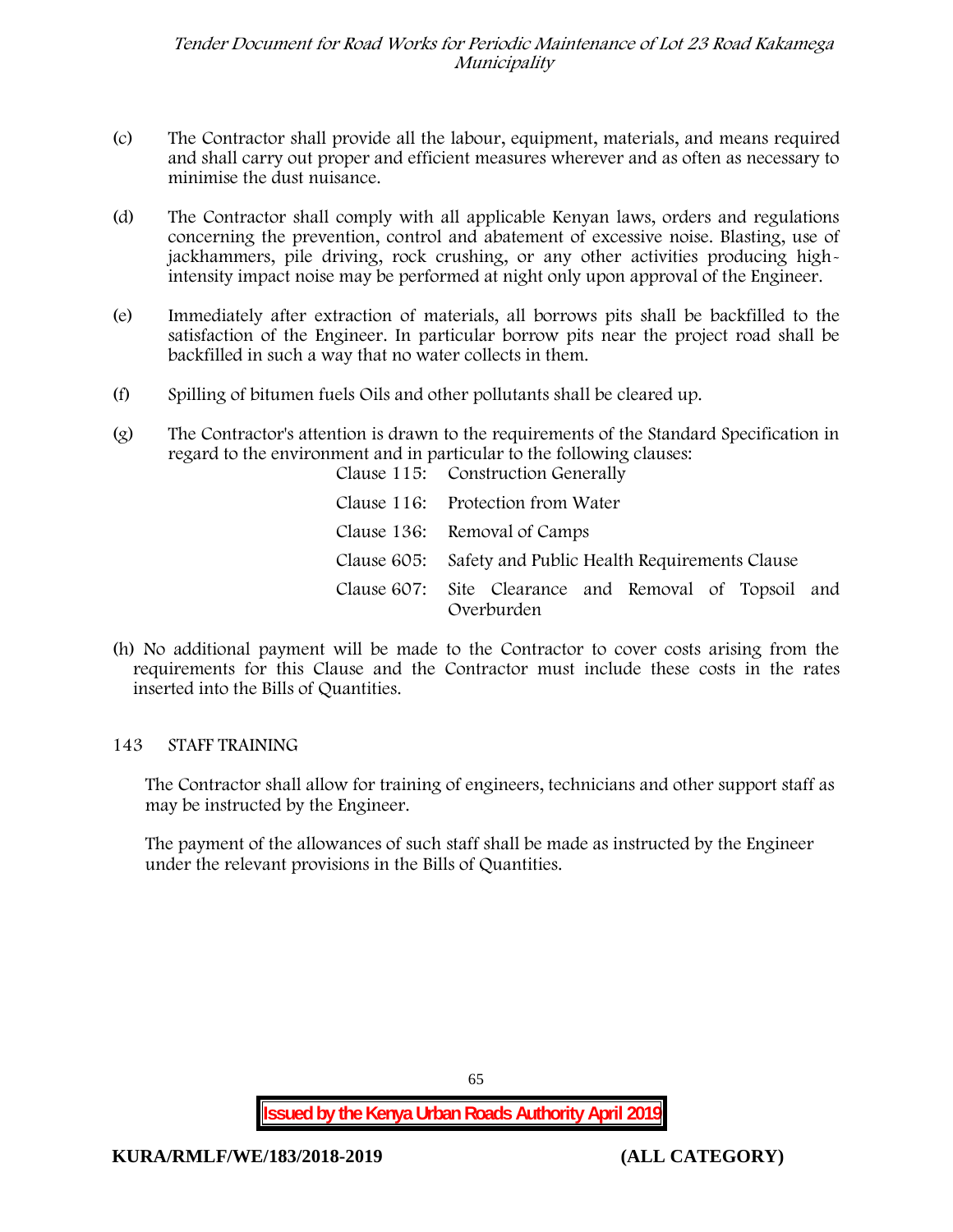### **SECTION 2 - MATERIALS AND TESTING OF MATERIALS**

All materials testing shall be in accordance with Section 2 of the Standard Specifications.

### **SECTION 3 - SETTING OUT & TOLERANCES**

- **301 SETTING OUT**
	- a) In addition to the provisions of clause 3.01(a) if the traverse points to be used for the setting out are close to the existing carriageway and interfere with construction works then the Contractor will have to relocate them to a location where they will not be disturbed. The co ordinates and heights of all traverse points so located shall be listed and provided to the Engineer for checking and/or approval. Contractor shall also monument the new centreline every 200m along straight and all salient points along curves by a pin in the concrete beacon before commencement of any works.

The road reserve boundary posts shall have 12mm diameter steel pins embedded in concrete, 200mm long with 25mm exposed to the air, sticking out form its top surface. This pin shall be co-ordinated and heighted and result of the same shall be provided to the Engineer for approval. Cost of these works shall be included in the rates as no separate item has been provided.

Commencement of the works shall not be permitted until this basic survey data has been provided and approved by the Engineer for at least 2 Kms of the road.

### b) Detailed Setting Out

Reference pegs shall be 50mm by 50mm in section 600mm long driven 400mm firmly into ground and painted white above the ground. The offset from centre line shall be indicated by small nail 20mm to 25mm long with its head driven flush with the top of the peg.

Chainages, offset and reference elevation shall be clearly indicated to the sides of the peg to the satisfaction of the Engineer.

After cutting of benches and prior to commencement of earthworks or subgrade works, Contractor shall take cross-sections again and submit the copy of the same to Engineer for agreement. These cross-sections shall then be used as basis of measurement for all subsequent layers, unless otherwise stated.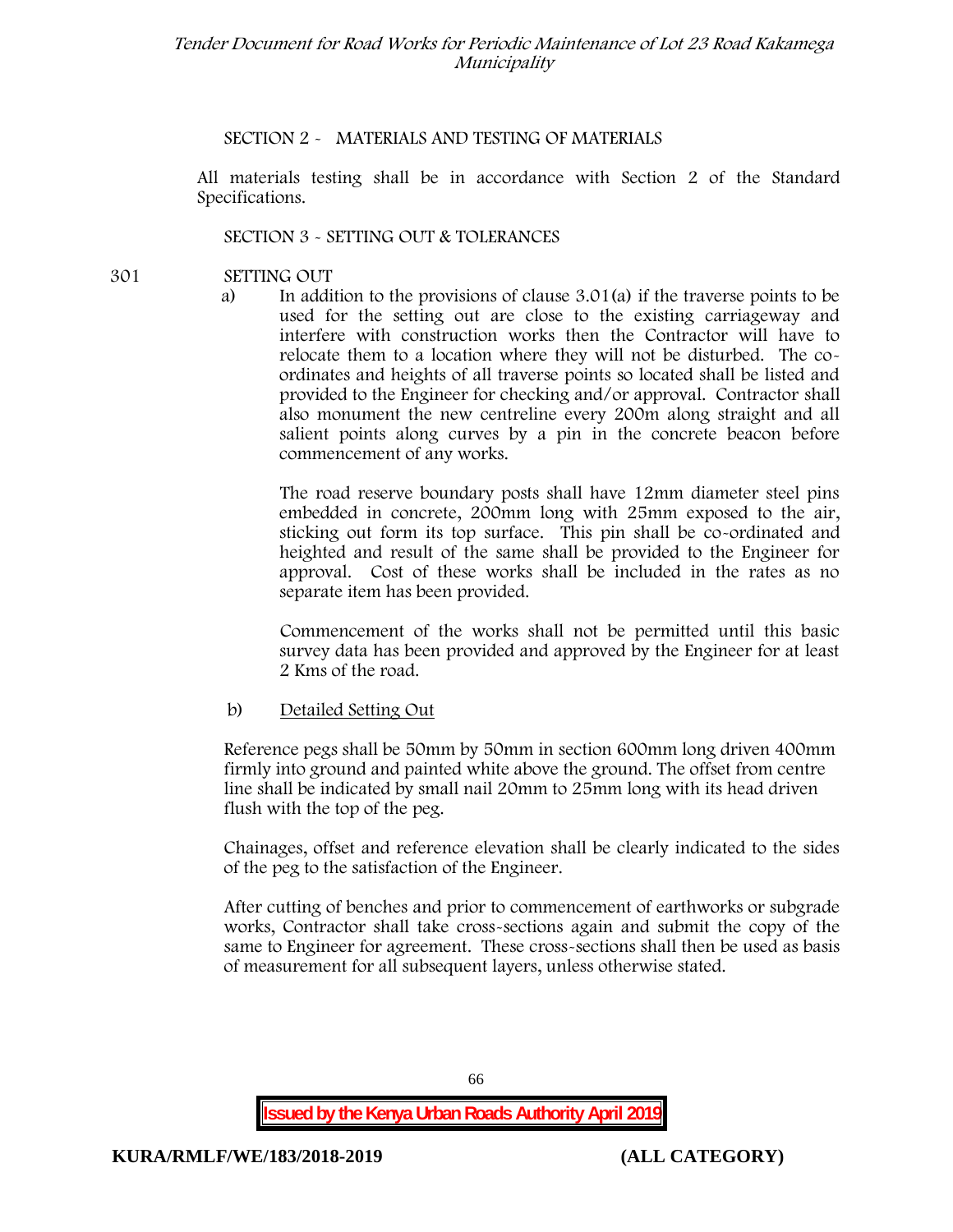**SECTION 4- SITE CLEARANCE AND TOP SOIL STRIPPING**

**401 SITE CLEARANCE**

Site Clearance shall be carried out as directed by the Engineer.

**402 REMOVAL OF TOPSOIL**

Topsoil shall include up to 200mm depth of any unsuitable material encountered in existing or newly constructed drains, drainage channels, and accesses.

**403 REMOVAL OF STRUCTURES, FENCES AND OBSTRUCTIONS**

When instructed by the Engineer, the Contractor shall demolish or remove any structure and payment for this shall be made on day works basis.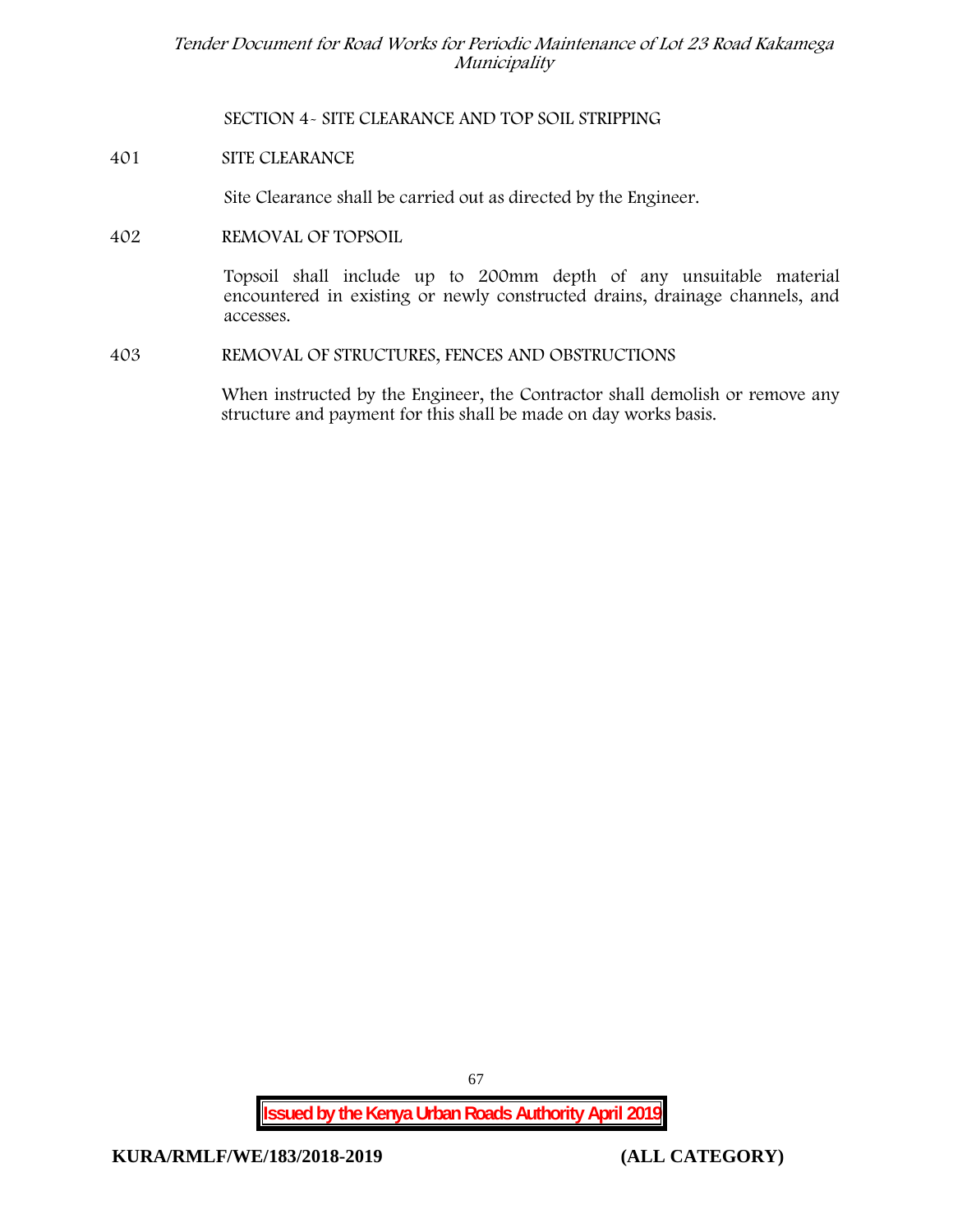# **SECTION 5 - EARTHWORKS**

### **504 PREPARATION PRIOR TO FORMING EMBANKMENT**

Where benching is required for existing pavement to accommodate earthworks subgrade or subbase for widening the road, the rate for compaction of existing ground shall be deemed to cover this activity.

Excavation in the pavement of the existing road shall be kept dry. In the event of water penetrating the underlying layer, construction of the subsequent layers shall be postponed until the underlying layers are dry enough to accommodate the construction plant without deforming or otherwise showing distress.

Step construction shall be carried out per layer at the joint where excavating both vertically and perpendicular to the direction of the travel. The step shall be 500mm perpendicular to the direction of the travel and 150mm vertical unless otherwise instructed by the Engineer.

Special care shall be taken when compacting the new material at the joint ensuring that specified density is achieved.

### **505 CONSTRUCTION OF EMBANKMENTS**

Only material approved by the Engineer shall be used for fill in embankments. Material with high swelling characteristics or high organic matter content and any other undesirable material shall not be used, unless specifically directed by the Engineer. Unsuitable material shall include:

- (i) All material containing more than 5% by weight or organic matter (such as topsoil, material from swamps, mud, logs, stumps and other perishable material)
- (ii) All material with a swell of more than 3% (such as black cotton soil)
- (iii) All clay of plasticity index exceeding 50.
- (iv) All material having moisture content greater than 105% of optimum moisture content (Standard Compaction)

Subgrade: Shall mean upper 300mm of earthworks either insitu or in fill and subgrade shall be provided for as part of earthworks operation and payment shall be made as "fill". The material for subgrade shall have a CBR of not less than 8% measured after a 4 day soak in a laboratory mix compacted to a dry density of 100% MDD (AASHTO T99) and a swell of less than 1%.

Subgrade repair: Where directed by the Engineer, any localized failure in the subgrade shall be repaired by filling in selected soft, hard or natural of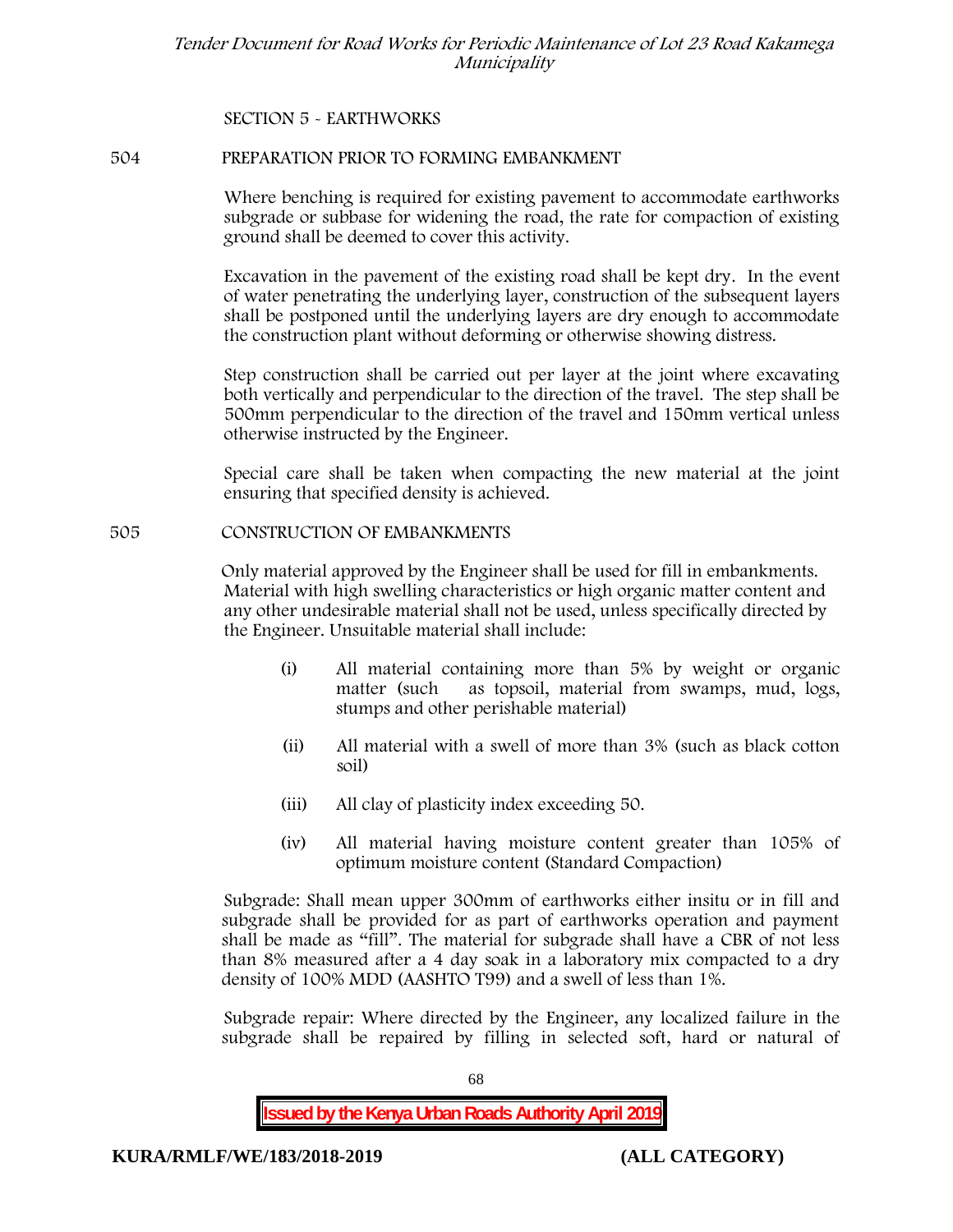minimum CBR 30% and compacted in accordance with clauses in the specifications applying to normal subgrade.

Embankment repair: Where directed by the Engineer, any localized filling in soft, hard or natural; selected material requirements shall be executed in accordance with Clause 505.

# **508 COMPACTION OF EARTHWORKS**

At pipe culverts, all fill above ground level around the culverts shall be compacted to density of 100% MDD (AASHTO T.99) up to the level of the top of the pipes or top of the surround(s), if any and for a width equal to the internal diameter of the pipe on either side of the pipe(s) or surround(s) as applicable.

At locations adjacent to structures, all fill above ground level upto the underside of the subgrade shall be compacted to density of 105% MDD (AASHTO T.99). In case of fill around box culverts this should be carried out for the full width of the fill and for a length bounded by the vertical plane passing through the ends of the wingwalls.

Notwithstanding the provision of clause 503 of the standard Specification, Compaction of subgrade material (i.e. material immediately below formation) in cut areas shall not be carried out by the contractor in areas where the formation is formed in hard material, unless specific instructions to the contrary are issued by the Engineer.

Where improved sub-grade material shall be required, this shall be compacted and finished to the same standards and tolerances as those required for normal subgrade and clauses in the specifications applying to normal subgrade shall also apply.

### **511 BORROW PITS**

The first part of the Standard Specification is amended as follows:-

Fill material which is required in addition to that provided by excavation shall be obtained from borrow pits to be located and provided by the Contractor but to the approval of the Engineer contrary to what has been stated.

### **517 MEASUREMENT AND PAYMENT**

Notwithstanding the provisions of clause 517 of the standard specifications, the rate for compaction of fill in soft material shall allow for the requirements of clause 508 of the special specification and no extra payment shall be made for compaction around pipe culverts (100% MDD AASHTO T.99).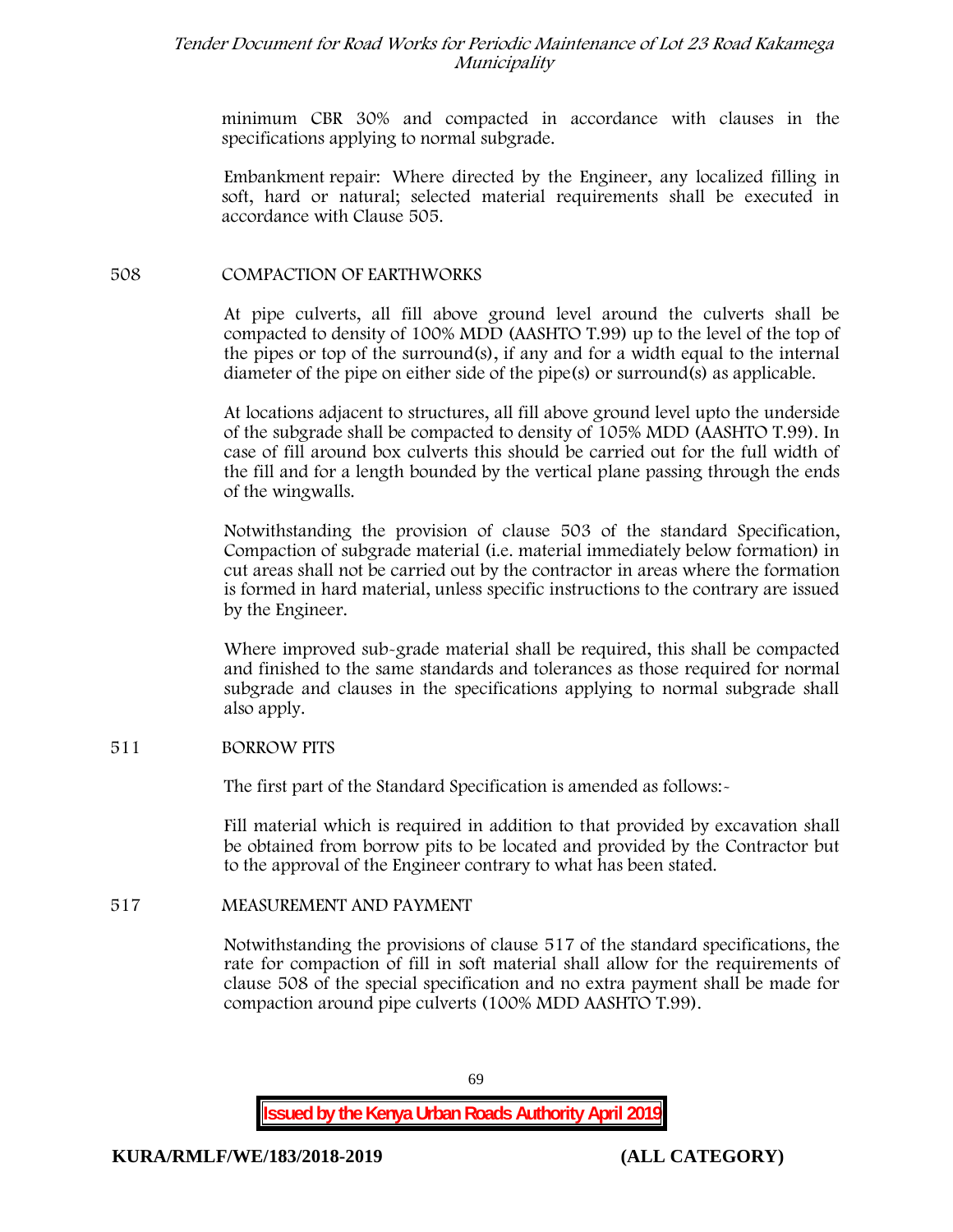### **SECTION 6 - QUARRIES, BORROW PITS, STOCKPILES AND SPOIL AREAS**

### **601 GENERAL**

Notwithstanding any indications to the contrary in the Standard specification the Engineer will not make available to the Contractor any land for quarries, borrow pits, stockpiles and spoil areas, except for those areas in road reserves specifically approved by him.

The contractor will be entirely responsible for locating suitable sources of materials complying with the Standard and Special Specifications, and for the procurement, Wining, haulage to site of these materials and all costs involved therein. Similarly the contractor will be responsible for the provision and costs involved in providing suitable areas for stockpiling materials and spoil dumps. Should there be suitable sites for spoil dumps or stockpiles within the road reserve forming the site of the works the Contractor may utilise these subject to the approval of the Engineer.

No additional payment will be made to the Contractor to cover costs arising from the requirements for this Clause and the Contractor must include these costs in the rates inserted into the Bills of Quantities.

### **602 MATERIAL SITES**

The information on possible material sites is given for the general guidance of bidders. Bidders are however advised to conduct their own investigation as the information contained therein is neither guaranteed nor warranted

### **603 PROVISION OF LAND**

Notwithstanding any indications to the contrary in the Standard specification the Engineer will not make available to the Contractor any land for quarries, borrow pits, stockpiles and spoil areas, except for those areas in road reserves specifically approved by him.

The contractor will be entirely responsible for locating suitable sources of materials complying with the Standard and Special Specifications, and for the procurement, Wining, haulage to site of these materials and all costs involved therein. Similarly the contractor will be responsible for the provision and costs involved in providing suitable areas for stockpiling materials and spoil dumps. Should there be suitable sites for spoil dumps or stockpiles within the road reserve forming the site of the works the Contractor may utilise these subject to the approval of the Engineer.

No additional payment will be made to the Contractor to cover costs arising from the requirements for this Clause and the Contractor must include these costs in the rates inserted into the Bills of Quantities.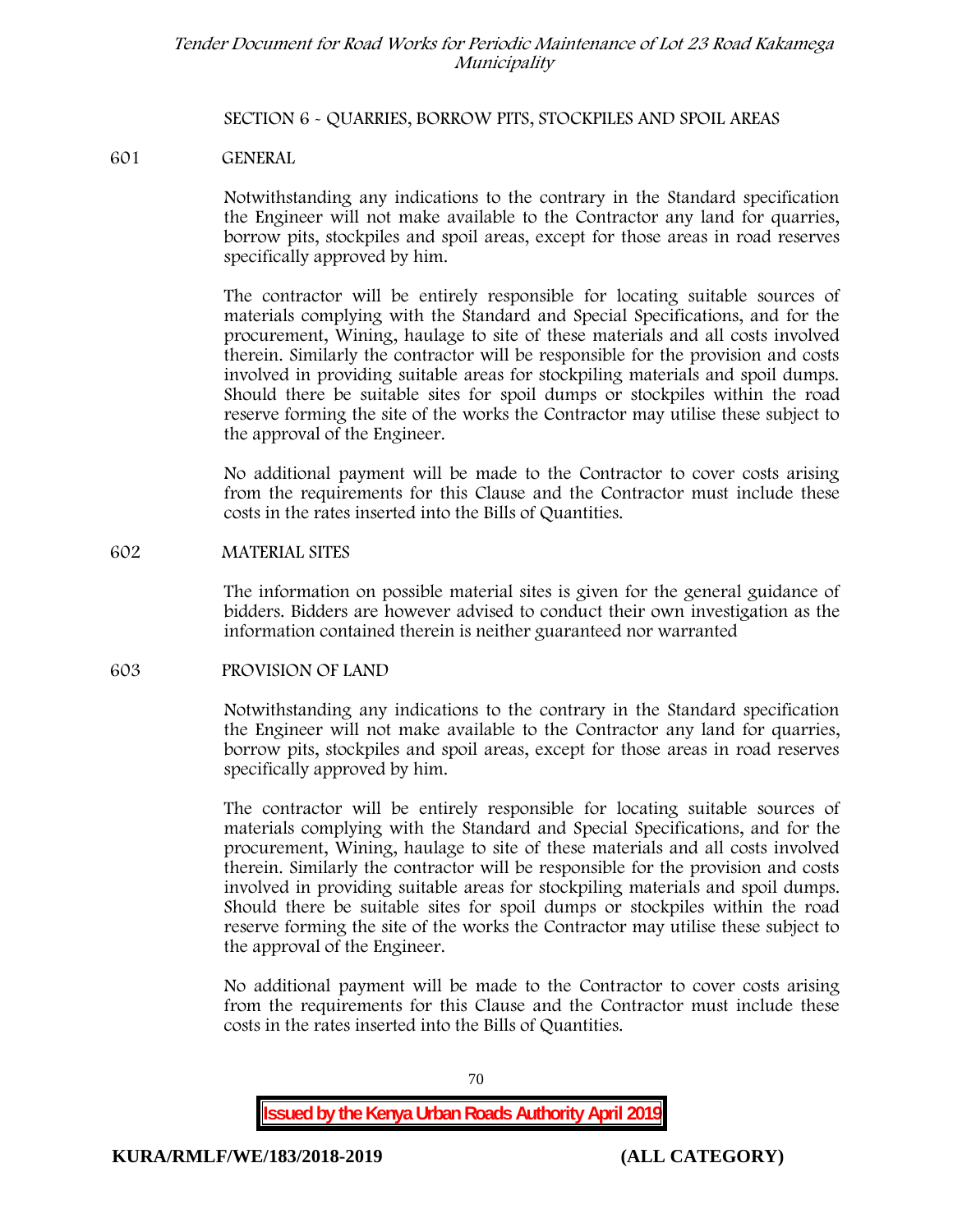# **605 SAFETY AND PUBLIC HEALTH REQUIREMENTS**

In addition to clause 605, the contractor shall allow for professionals to conduct lectures to the workers regarding the spread of HIV/Aids.

**Issued by the Kenya Urban Roads Authority April 2019**

**KURA/RMLF/WE/183/2018-2019 (ALL CATEGORY)**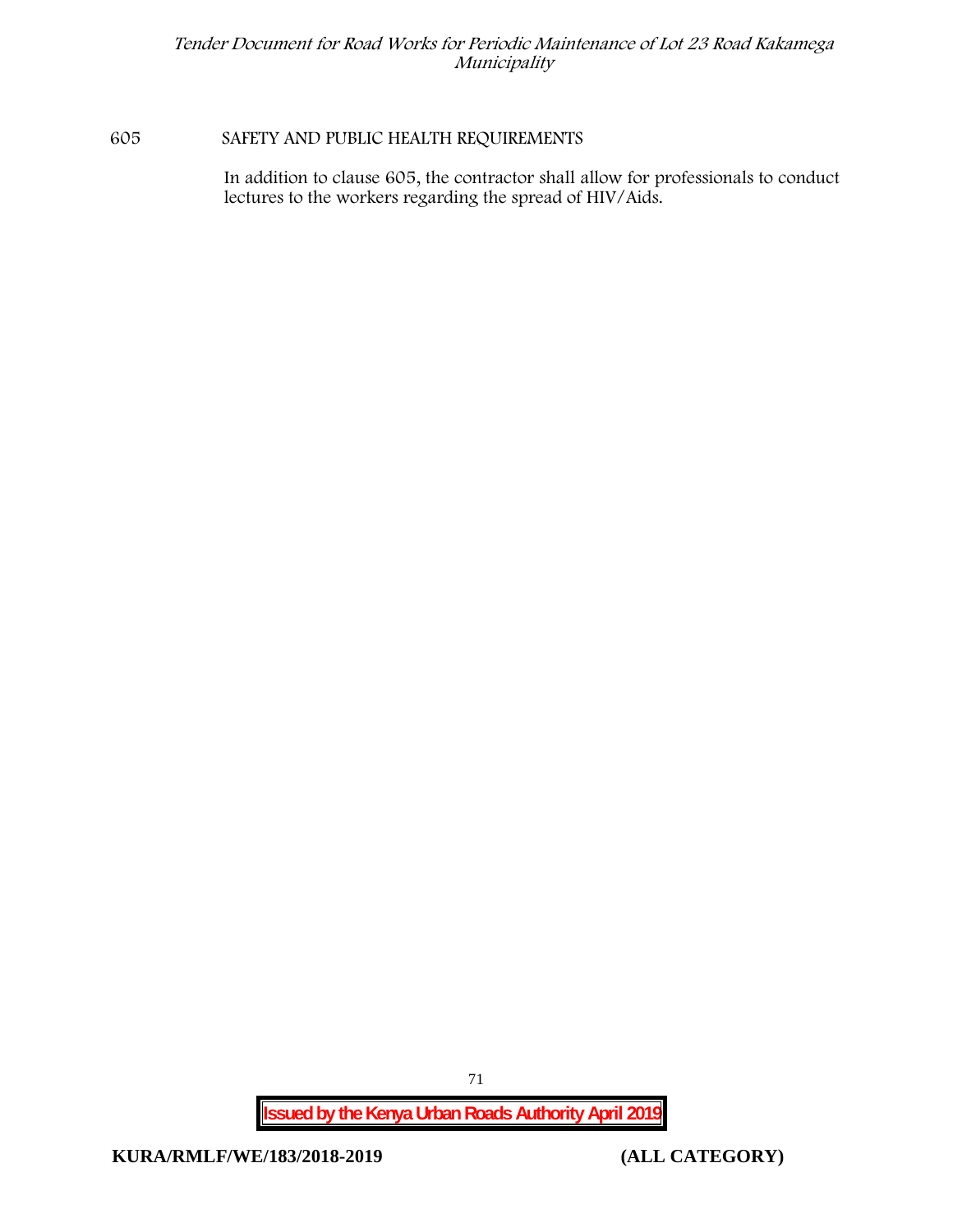# **SECTION 7 - EXCAVATION AND FILLING FOR STRUCTURES**

## **703 EXCAVATION OF FOUNDATIONS FOR STRUCTURES**

Unless otherwise instructed by the Engineer, all excavated surfaces in material other than hard material, on which foundations for structures shall be placed, shall be compacted to 100% MDD (AASHTO T.99) immediately before structures are constructed.

Paragraph 4, last line: - Replace "95%" with "100%".

# **707 BACKFILLING FOR STRUCTURES**

Unless otherwise instructed by the Engineer, all backfilling material shall be compacted to a minimum of 100% MDD (AASHTO T.99).

**709 EXCAVATIONS FOR RIVER TRAINING AND NEW WATER COURSES**

Payments for river training and establishment of new watercourses shall only be made where such work constitute permanent works. Works done for road deviation or other temporary works shall not qualify for payment.

## **710 STONE PITCHING**

Stone pitching to drains, inlets and outlets of culverts to embankments and around structure shall consist of sound unweathered rock approved by the Engineer.

The stone as dressed shall be roughly cubical in shape with minimum dimensions of 150 x 150mm for normal thickness of stone pitching.

The surface to receive the pitching shall be compacted and trimmed to slope and the stone laid, interlocked and rammed into the material to give an even finished surface.

In areas where stone pitching has been damaged, the Contractor shall identify such areas and notify the Engineer for his agreement of the extent of the Works required and his approval and instructions to proceed with the Works. Stone Pitching Repair and Reconstruction shall be carried out in accordance with Clause 710 of the Standard Specifications.

The Works shall involve removal of the damaged stone pitching and reconstruction of the said areas in accordance with Clause 710 of the Standard Specifications by use of the sound salvaged material together with any necessary additional material where all such materials shall comply with Section 7 of the Standard Specifications.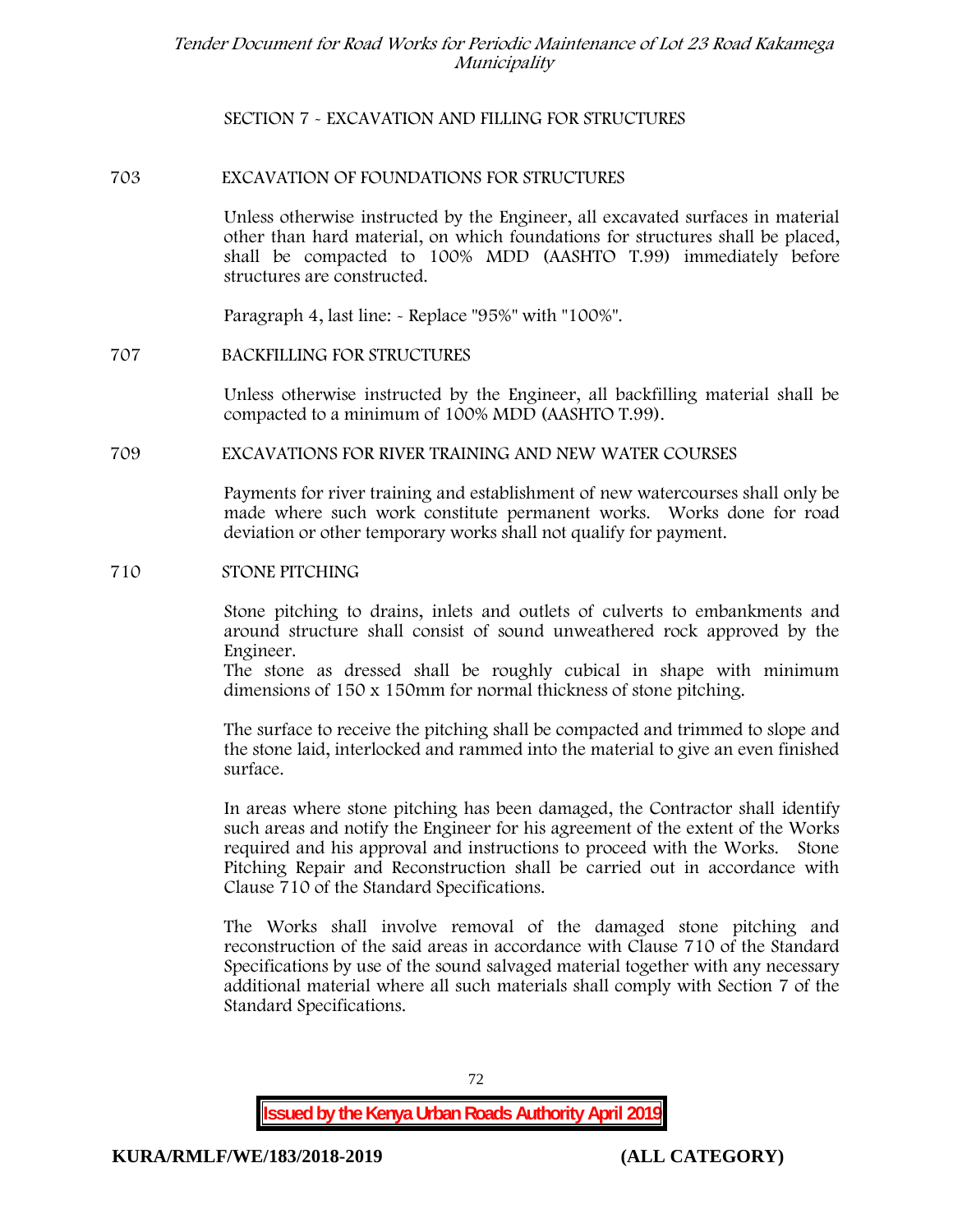Contrary to clause 713 of the standard specifications, the rates inserted for stone pitching shall allow for grouting.

#### **711 GABIONS**

Where instructed by the Engineer the Contractor will install gabions as protection works to washout areas or bridge Piers and or Abutments. Gabions shall be constructed in accordance with Clause 711 of the Standard Specification.

I n cases where existing gabions have been damaged, the Contractor shall identify them and notify the Engineer for his agreement of the extent of the Work required and his approval and instructions to proceed with the Works.

The Works shall involve removal of the damaged gabions / rocks, excavation to the correct levels and grades as directed by the Engineer, and in accordance with Clause 711 of the Standard Specifications and reconstruction with new gabions and other necessary materials as necessary. The damaged gabions shall be recovered and transported to the nearest KURA'S Yard or M.O. R &P.W Department depot.

#### **712 RIP-RAP PROTECTION WORK**

Quarry waste or similar approved material shall be used to backfill scoured and eroded side, outfall and cut-off drain. The material shall be compacted to form a flat or curved surface preparatory to stone [pitching of drainage channels, existing and new scour checks as directed by the Engineer.

The surface to receive the pitching shall be compacted and trimmed to slope and the stone hand laid, interlocked and rammed into the material to give an even finished surface. The interstices of the Pitching shall be rammed with insitu material. The insitu material immediately behind the pitching shall be compacted to minimum density of 100% MDD compaction (AASHTO T.99)

## **714 BACKFILL BELOW STRUCTRURES**

Where instructed this shall be carried out in compliance with the requirements of Clause 507 and 804 of the Standard Specification.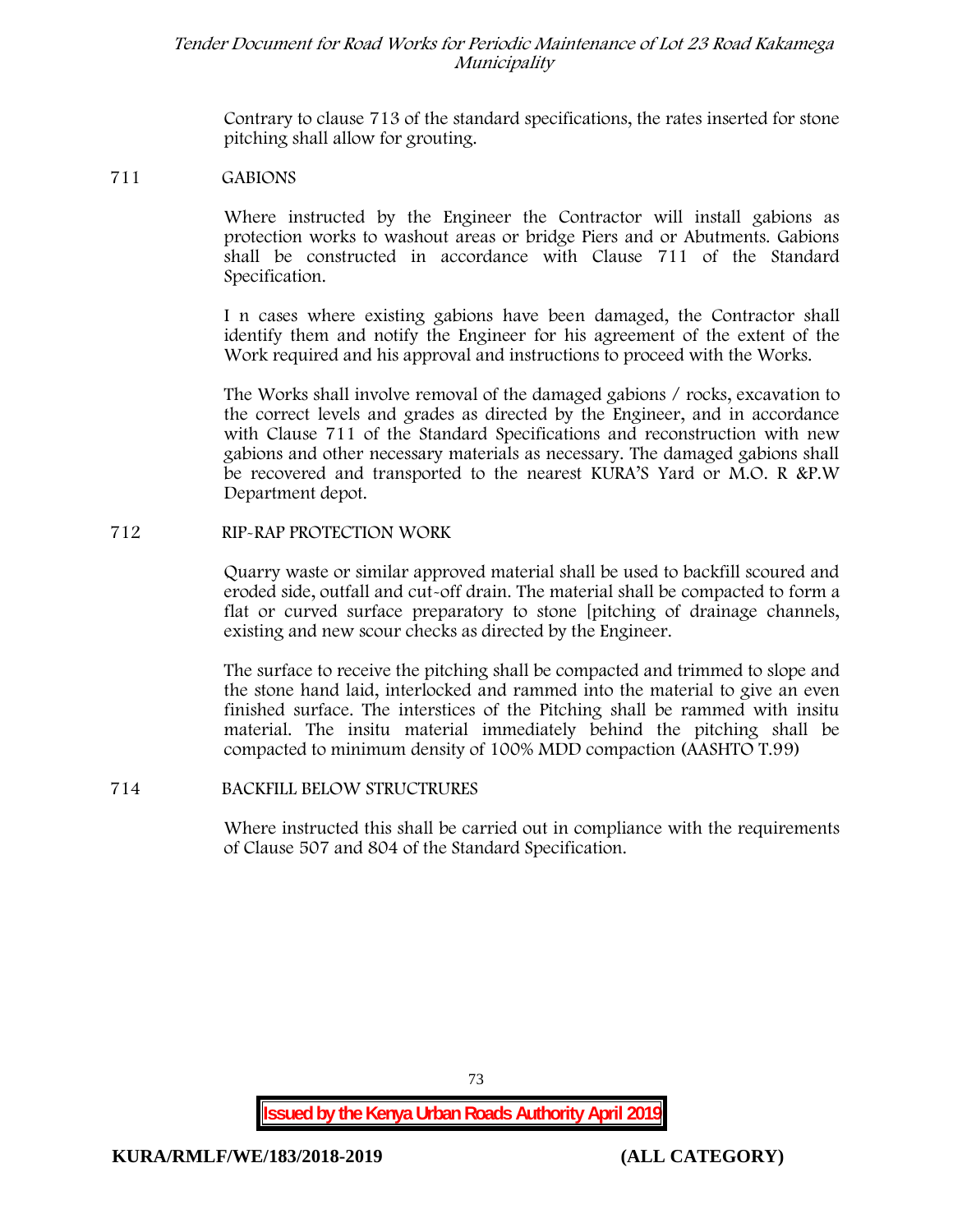# **SECTION 8 - CULVERTS AND DRAINAGE WORKS**

# **801 SCOPE OF SECTION**

The operations specified in this section apply to the installation of drainage works and reinstatement and improvement of the same.

In addition, this Section covers: -

- Extending of existing 450mm, 600mm and 900mm diameter pipes to be compatible with the increased road width or access.
- Desilting and cleaning of existing pipes and outfall drains to make them free flowing.

#### **804 EXCAVATION FOR CULVERTS AND DRAINAGE WORKS**

In the Standard Specifications, make the following amendments: -

- (a) In paragraph 6, line 3, and in paragraph 7, line 5 and in paragraph 11, line 6, delete "95%" and insert "100%".
- (b) Removal of Existing Pipe Culverts

Where instructed by the Engineer, the Contractor shall excavate and remove all existing blocked or collapsed culvert pipes of 450mm, 600mm and 900mm diameter including concrete surround, bedding, inlet and outlet structure.

The void left after removal of culvert pipes shall be widened as necessary to accommodate new concrete bedding, pipe and haunching. The payment of this work shall be per linear metre of pipes removed, and the volume in m<sup>3</sup> of inlet/outlet structure removed. The void left by removal of these pipes shall be carefully preserved in order to accommodate replacement of 450mm, 600mm or 900mm diameter pipe culverts as shall be directed by the Engineer.

- (c) Removal of Other Existing Drainage Structures When instructed by the Engineer, the Contractor shall demolish or remove any other structure and payment for this shall be made on day work basis.
- (d) Excavation for Culverts and Drainage Works The Contractor shall carry out all excavations for new culverts and drainage works to the lines, levels, inclinations, and dimensions shown on the drawings or as instructed by the Engineer.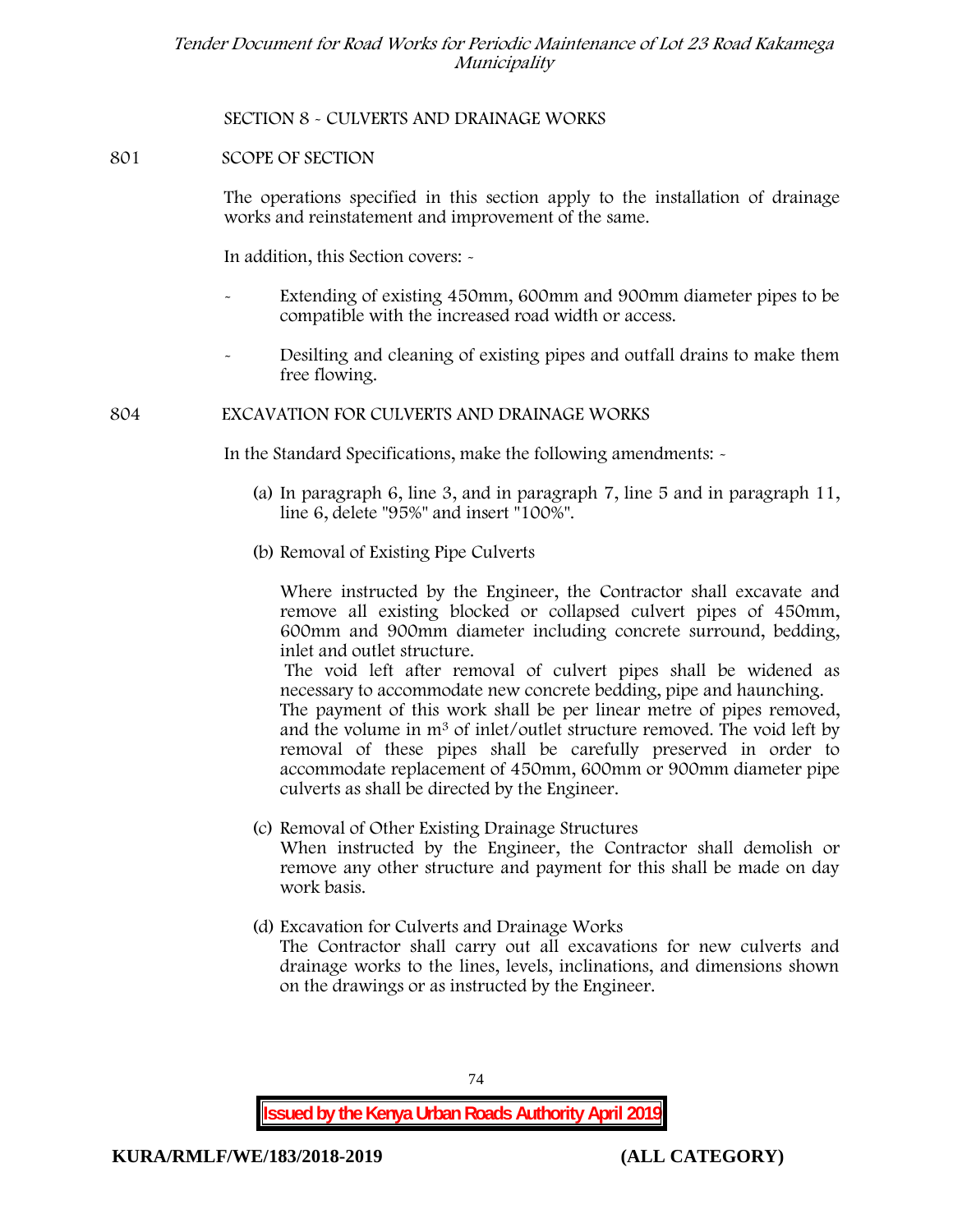## **805 EXCAVATION IN HARD MATERIAL**

In the Standard Specifications, Sub-clauses 805(a) and 805 (b) delete "95%" and insert "100%".

In sub-clause 809(a), paragraph 1, line 1, substitute "95%" with "100%".

In sub-clause 809(c), paragraph 2, line 4, between the words "compacted" and "and shaped" insert the words "to 100% MDD (AASHTO T.99)".

Hard material is material that can be excavated only after blasting with explosives or barring and wedging or the use of a mechanical breaker fitted with a rock point in good condition and operated correctly. Boulders of more than 0.2m<sup>3</sup> occurring in soft material shall be classified as hard material.

# **809 BEDDING AND LAYING OF PIPE CULVERTS**

Concrete pipes shall be laid on a 150mm thick concrete bed of class 15/20 and the pipes shall be bedded on a 1:3 cement: sand mortar at least 50mm thick, 150mm wide and extending the full length of the barrel.

The rates inserted shall allow for compaction of the bottom of excavation to 100% MDD (AASHTO T.99).

#### **810 JOINTING CONCRETE PIPES**

The concrete pipes for the culverts shall have ogee joints and will be jointed by 1:2 cement: sand mortar and provided with fillets on the outside as described in clause 810 of the Standard Specification.

#### **812 BACKFILLING OVER PIPE CULVERTS**

In the Standard Specifications, clause 812

a) Wherever the expression "dry density of 95% MDD (AASHTO T. 99)" occurs delete and replace with "dry density of 100% MDD (AASHTO T.99)".

The rates entered for laying of pipe culverts shall allow for backfilling to pipe culverts and compacting to 100% MDD (AASHTO T.99) and these works shall not be measured and paid for separately.

#### **814 SUBSOIL DRAINS**

In the event of excavation for repairs exposing local seepage, springs or unacceptably high water table, the Engineer may instruct the provision of counter fort or French drains.

75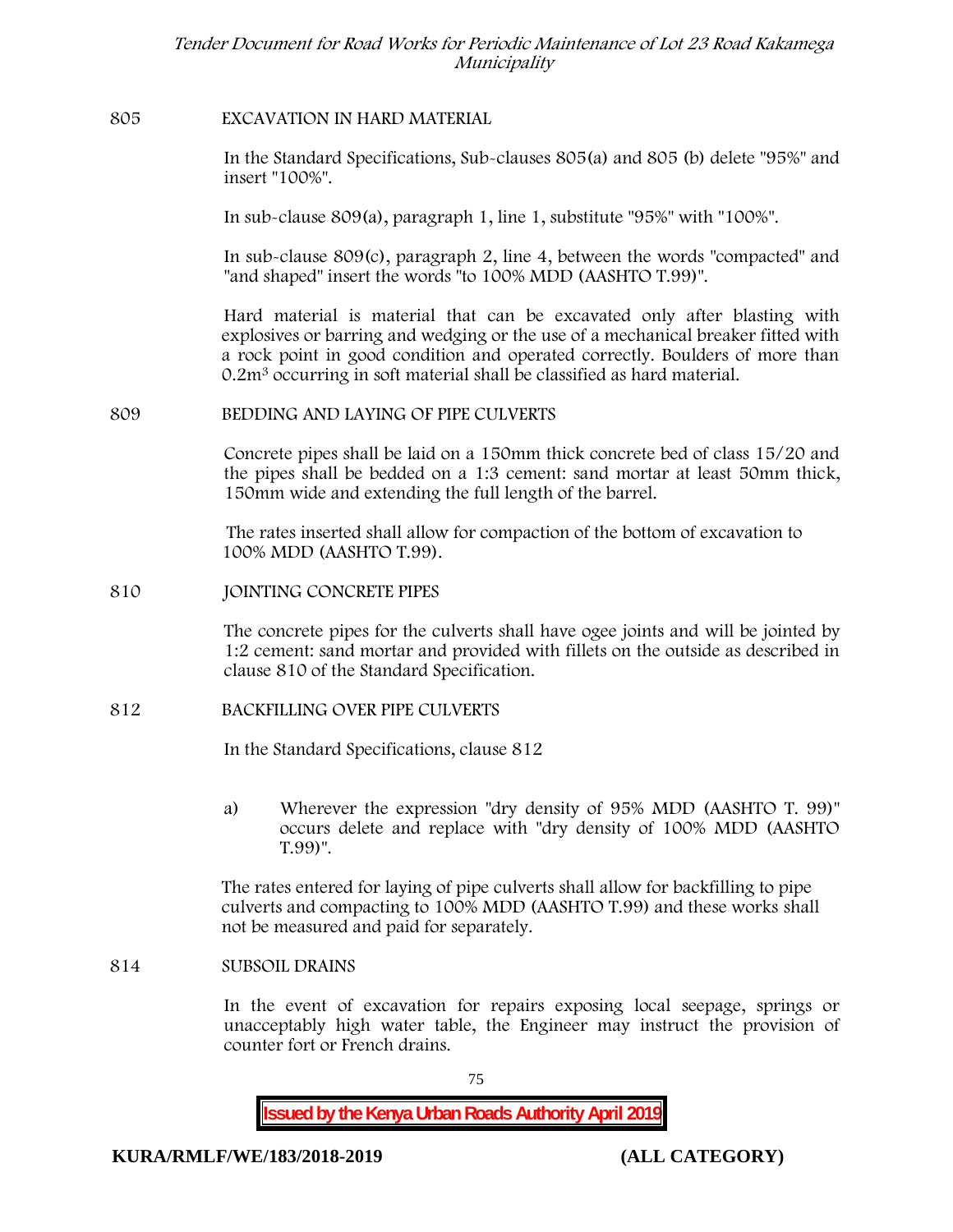These drains shall consist of a trench excavated to the alignment, width, depth and gradient instructed by the Engineer, and backfilled with approved compacted clean hard crushed rock material as specified in clause 815 of the standard specification. Where these drains lie within the carriageway the carriageway shall be reinstated with compacted stabilised gravel and surfaced with hot asphalt or a surface dressing as instructed by the Engineer.

# **815 INVERT BLOCK DRAINS AND HALF ROUND CHANNELS**

Invert Block Drains and Half Round Channels shall be constructed as shown in the drawings provided in accordance with the Standard Specifications where directed by the Engineer.

- **817 REPAIRS TO DRAINS**
- **817.1 Cleaning and Repair of Existing Drains**

In areas of existing side drains, mitre or outfall drains where such are blocked, the Engineer shall instruct the Contractor to clean and clear the drains to free flowing condition.

The work shall consist of:

- (a) Stripping and removal of any extraneous material to spoil including vegetation and roots in the drains to the satisfaction of the engineer.
- (b) Spreading of any spoil to the satisfaction of the Engineer.

Shaping the drains to free flowing condition as directed by the Engineer. Removing any broken side slabs for inverted block drains and replacing with a new removing any broken inverted block drains and replacing with a new one well jointed.

Measurement and Payment for cleaning drains shall be by linear metre of drain cleaned measured as the product of plan area and vertical depth of extraneous material instructed to be removed. No extra payment will be made for removal of vegetation and roots.

**817.2 Channels**

The Engineer may instruct that the Contractor provides open channels in place of existing subdrains where the latter may be damaged or in any other place. The rates entered by the Contractor in the bills of quantities must include for removal and disposal of any subdrain material, excavation to line and level, backfilling and compaction as directed by the engineer. The channels shall be constructed of precast class 20/20 concrete of minimum 80mm thickness and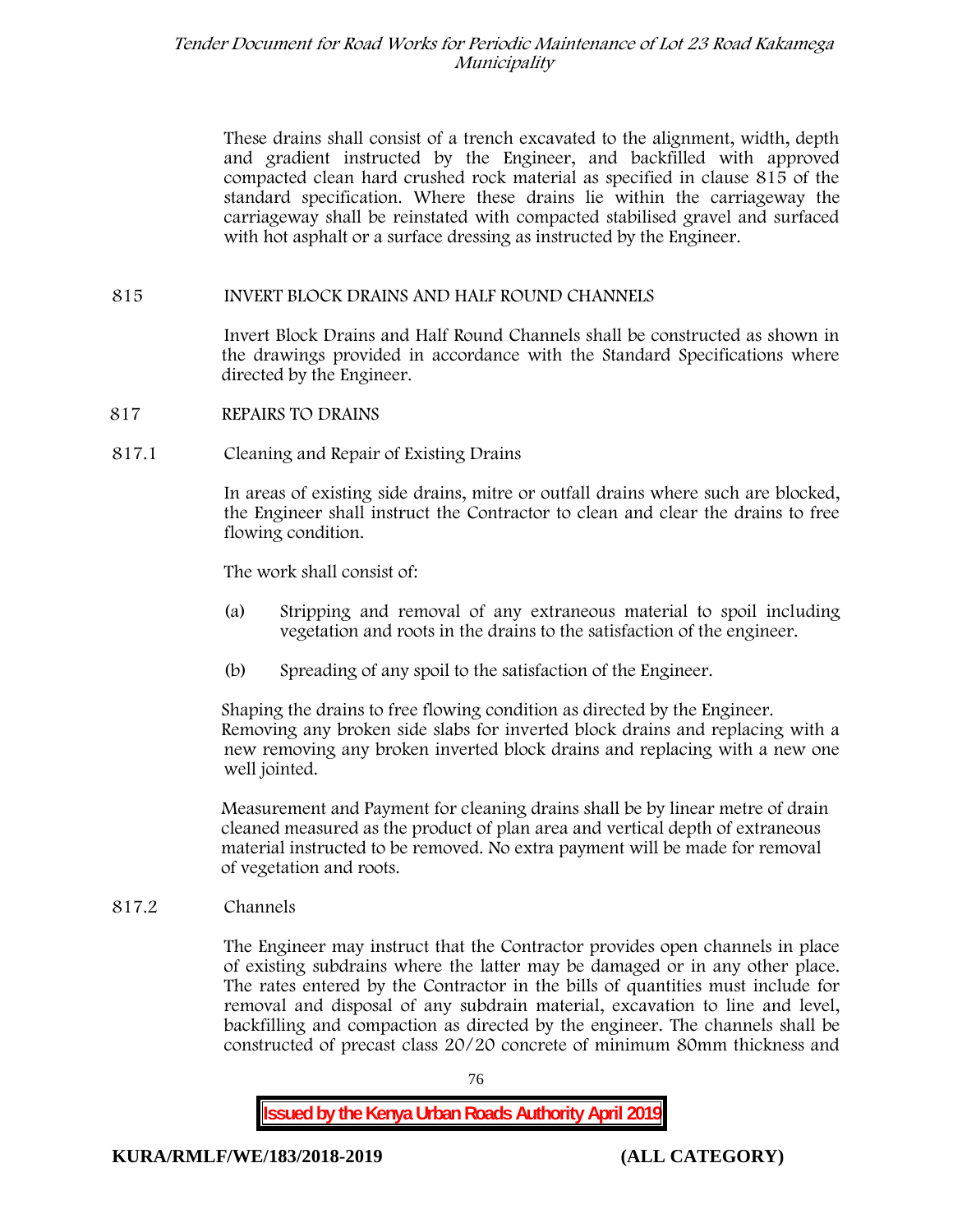lengths or widths not exceeding 1000mm. Joints shall be at least 15mm wide filled with 1:2 cement sand mortar.

**817.3 Rubble fills for protection work**

Quarry waste or similar approved material shall be used to back fill scoured and eroded side, outfall and cut-off drains. The material shall be compacted to form a flat or curved surface preparatory to stone pitching of drainage channels, existing and new scour checks as directed by the Engineer.

**817.4 Stone Pitching**

Stone pitching shall be constructed in accordance with clause 710 of the standard Specification.

**817.5 Gabions**

Gabions shall be constructed in accordance with clause 711 of the standard Specification.

**817.6 Spoil Material**

The Contractor shall be responsible for removal from site of all materials excavated in the course of undertaking works in this section of the specifications, unless suitable for re-use, and deposit of the material in a spoil dump to be approved by the Engineer.

#### **818 SCOUR CHECKS**

Scour checks are to be constructed in mass concrete in accordance with clause 818 of the standard Specifications and the drawings as shall be provided.

- **819 CLEANING AND MAINTENANCE**
- **819.1 Desilting of Pipe Culverts**

Where instructed, Contractor shall desilt the existing pipe culverts by removing all the material from the pipe to make them clean and free flowing.

Measurement and payment shall be by the linear metres of pipes de-silted, regardless of diameter size.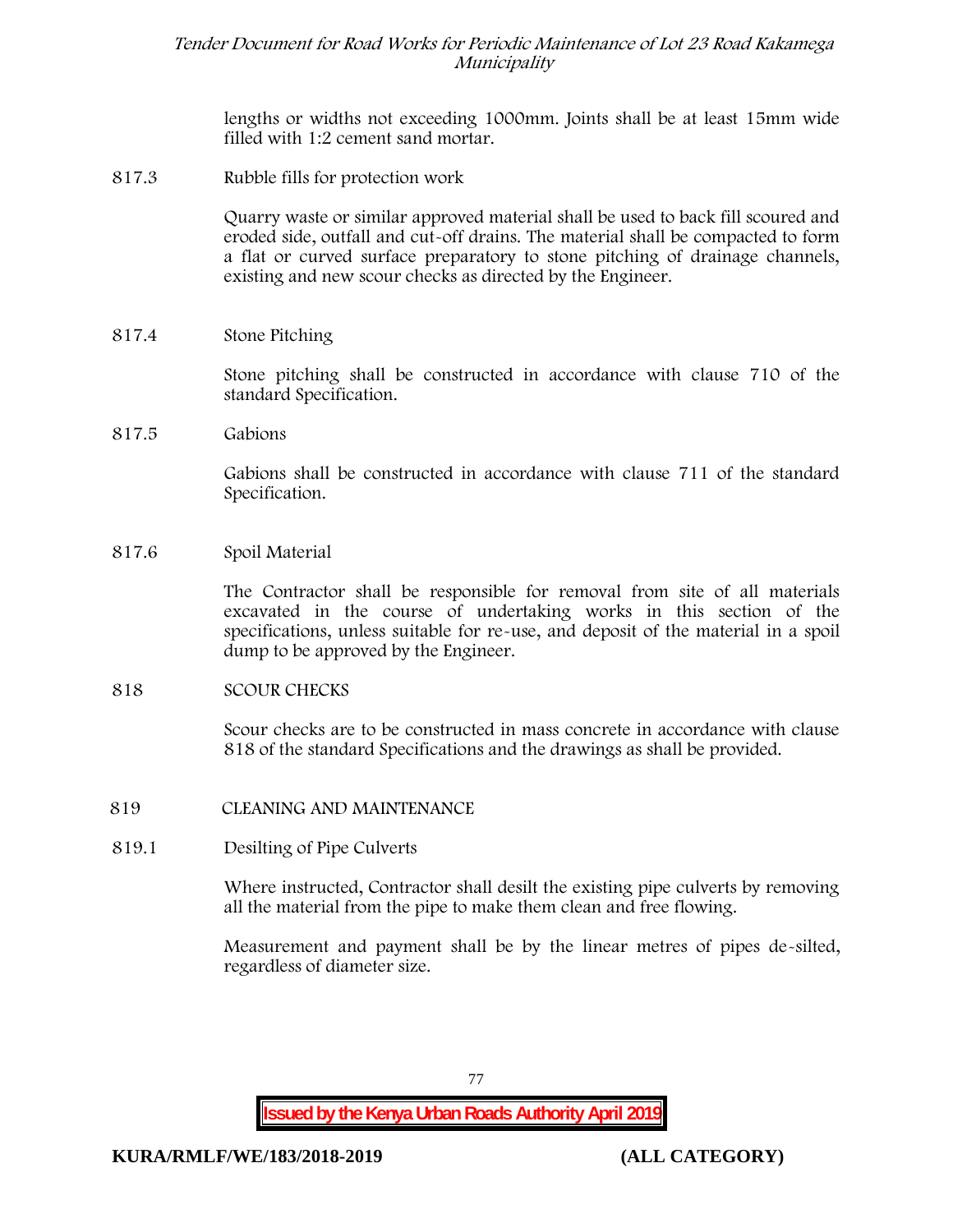## **SECTION 9 - PASSAGE OF TRAFFIC**

# **901 SCOPE OF THE SECTION**

The Contractor shall so arrange his work to ensure the safe passage of the Traffic at all times and if necessary construct and maintain an adequate diversion for traffic complete with all the necessary road traffic signs.

The contractor shall provide to the satisfaction of the Engineer adequate warning signs, temporary restriction signs, advance warning signs, barriers, temporary bumps and any other device and personnel equipped with two way radios to ensure the safe passage of traffic through the works.

When carrying out the Works the Contractor shall have full regard for the safety of all road users.

The Contractor shall also provide sign posts and maintain to the satisfaction of the Engineer all deviations necessary to complete the works. The contractor should allow for the costs of complying with the requirements of this clause in his rates.

The contractor will be deemed to have inspected the site and satisfied himself as to the adequacy of his bid for these works and no additional payments will be made to the contractor for any expenditure on traffic control or the provision of deviations. The employer shall not be liable for inadequate prior investigations of this nature by the contractor.

## **903 MAINTENANCE OF EXISTING ROADS**

The Contractor shall when instructed, maintain the existing project road ahead of works using compacted asphalt concrete type I in accordance with the provisions in clause 1601B – 1607B of the Special Specifications or gravel material depending on the nature of the wearing course surface.

#### **904 CONSTRUCTION OF DEVIATIONS**

(a) **General**

In addition to requirement of this clause, the Contractor shall when instructed construct and complete deviations to the satisfaction of the Engineer before commencing any permanent work on the existing road. Also during these works the contractor is supposed to provide a detour of adequate pipe culverts for pedestrian and traffic crossing where there is bridge works.

Subject to the approval by the Employer, the Contractor may maintain and use existing roads for deviation. Payment for this, made in accordance with clause 912 (a) (i), shall be by the Kilometre used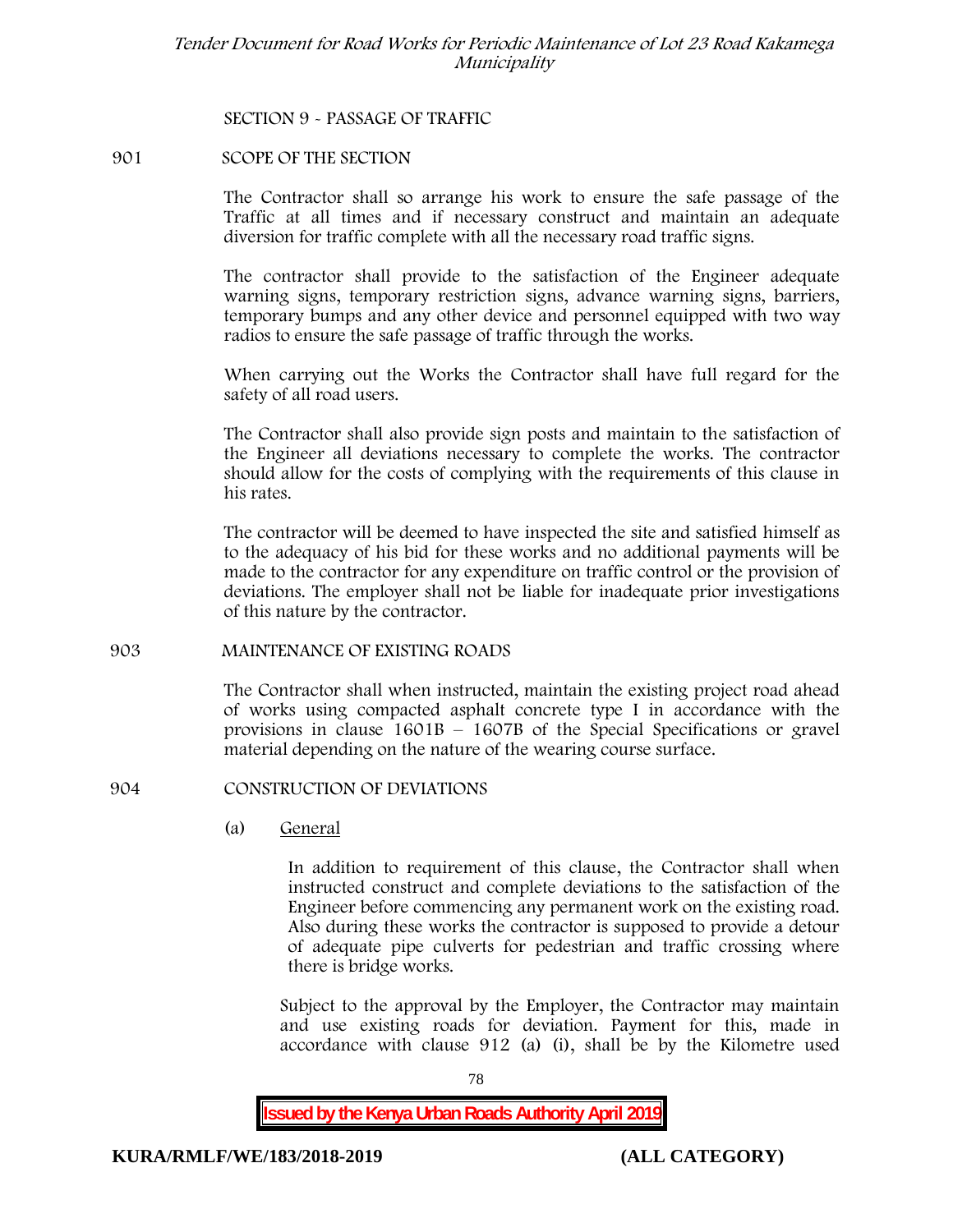depending on the type of road used, whether bituminous or earth/gravel. The rates shall include for the provision of materials and the works involved.

#### b) **Geometry**

The carriageway width of the deviations shall not be less than 6m wide and suitable for 2-way lorry traffic unless otherwise specified.

#### c) **Construction**

Unless otherwise instructed gravel wearing course for the deviation shall be 150mm compacted thickness complying with section 10 of the Standard Specification. The Contractor shall allow in his rate for removal of any unsuitable material before placing of gravel wearing course, as this will not be paid for separately.

In addition to provision of this clause, Contractor is required to sprinkle water at least 4 times a day at the rate of  $1$  to  $1.4$  litres/ $M<sup>2</sup>$  in regular interval to minimise the effects of dust. Latest sprinkling time shall be one hour before the sunset.

Where existing neighbouring roads are used as deviation, Contractor shall carry out repairs and maintenance in parent materials used for the existing base and surfacing of the road being used.

#### **906 PASSAGE OF TRAFFIC THROUGH THE WORKS**

The Contractor shall arrange for passage of traffic through the works during construction whenever it is not practicable to make deviations.

Any damage caused by passing traffic through the works shall be made good at the contractor's own cost.

**907 SIGNS, BARRIERS AND LIGHTS**

Contractor shall provide signs, barriers and lights as shown in the drawing in Book of Drawings at the locations where the traffic is being carried off the existing road to the deviation and back again to existing road. The Contractor shall provide ramps and carry out any other measures as instructed by the Engineer to safely carry traffic from the road to deviation.

Contrary to what has been specified in this clause the road signs provided shall be fully reflectorised and in conformity with clause 9.1 of the "Manual for Traffic Signs in Kenya Part II".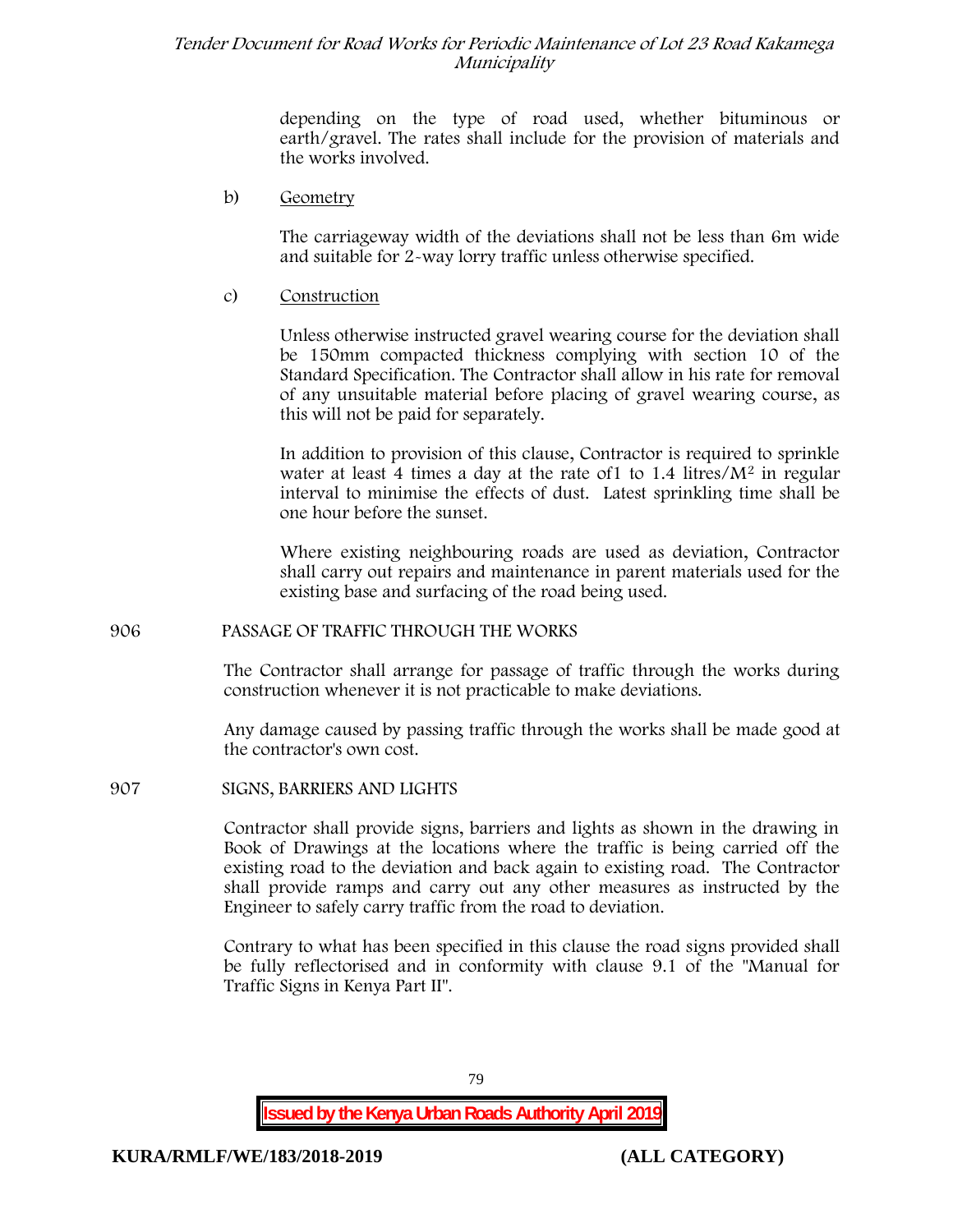#### **909 ASSISTANCE TO PUBLIC**

In addition to provision of clause 909, Contractor shall maintain close liaison with the relevant authorities to clear any broken down or accident vehicles from the deviations and the main road, in order to maintain smooth and safe flow of the traffic. Further, the Contractor shall provide a traffic management plan to be approved by the Engineer before the commencement of any construction works and execute the same, to the satisfaction of the Engineer, during the entire period of project implementation. A draft traffic management plan shall be submitted with Bid.

#### **912 MEASUREMENT AND PAYMENT**

#### **Construct Deviation**

#### **Road Deviation**

The Contractor shall be paid only 50% of the rate for this when he completes deviation road to the satisfaction of the Engineer. The balance shall be paid in equal monthly instalments over the contract period, as he satisfactorily maintains the deviation (as per clause 904 and 905 above) when it is in operation.

Where existing neighbouring road has been used as deviation, payment shall be by the kilometre rate and shall include the cost of repairs and maintenance of the road carried out in parent base and subbase materials.

#### **Deviation using Pipe Culverts**

The Contractor shall be paid only 50% of the rate for this when he completes deviation to the satisfaction of the Engineer. The balance shall be paid in equal monthly instalments over the contract period, as he satisfactorily maintains the deviation when it is in operation. The Contractor shall be paid full amount when the bridge under construction will be in use.

#### **Maintain existing road**

Asphalt Concrete or gravel for maintaining the existing road shall be measured by the cubic metre placed and compacted upon the road

#### **Passage of traffic through the works**

Payment shall be made on Lump Sum basis.

#### **Assistance to Public**

The Contractor will be deemed to have included cost of this item in other items and no separate payment shall be made.

80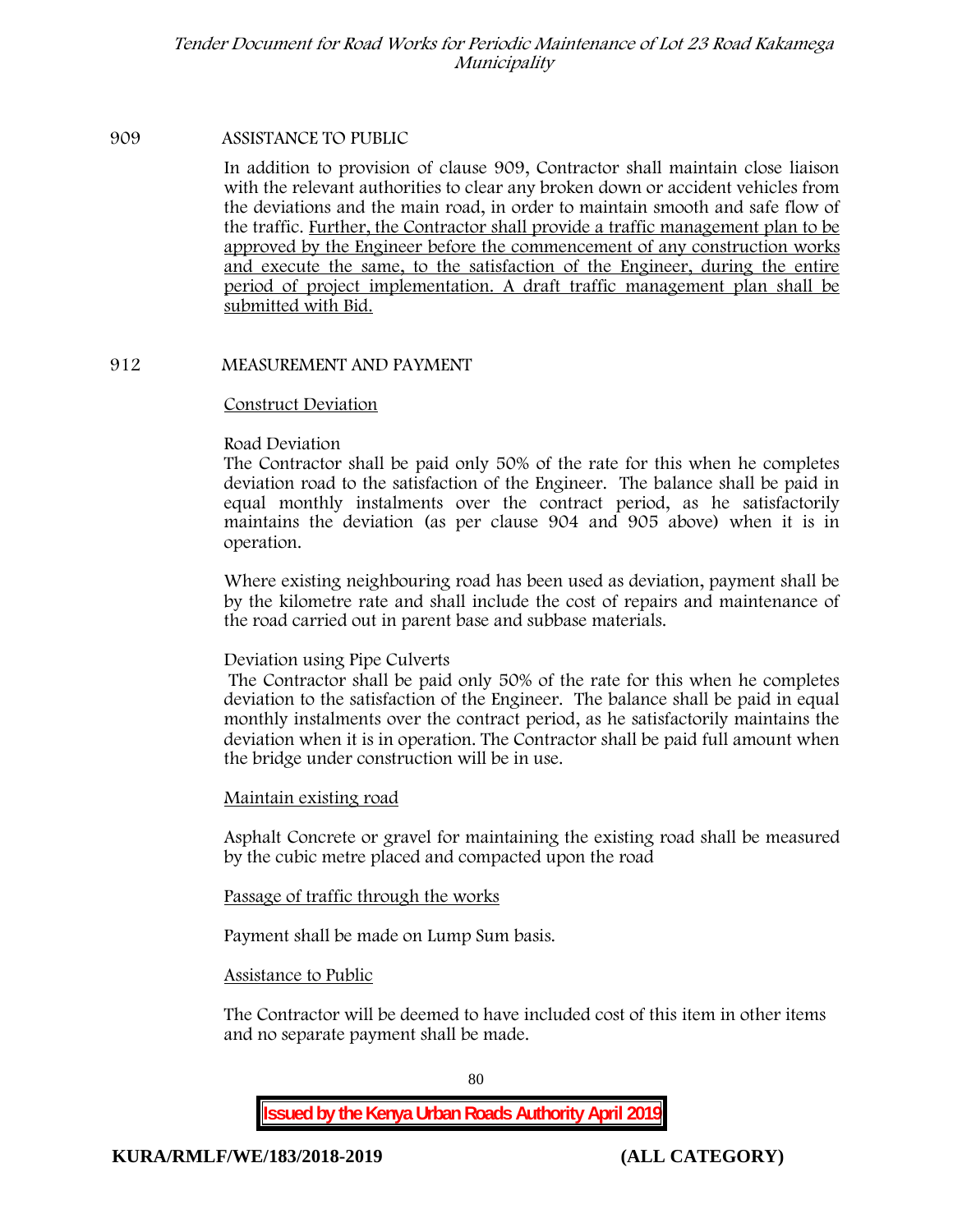# **SECTION 10 – GRADING AND GRAVELLING**

#### **1001 GENERAL**

Grading covers the works involved in the reinstatement of the road carriageway to the camber by removing the high points and filling up gullies, corrugations and wheel ruts to restore smooth running surface. Gravelling consists of excavation, loading, hauling, spreading, watering and compaction of gravel or softstone wearing course material on the formation of the road carriageway.

#### Ditch and Shoulder grading

The activity consists of cutting of a  $V$  – ditch and reinstating or reforming of the shoulders of road using either Towed or Motor grader.

#### Carriageway grading

#### **(i) Light grading**

This consists of trimming of the carriageway to control roughness and corrugations using either a towed grader or a motorized grader.

#### **(ii) Heavy grading**

This consists of scarifying the existing carriageway surface, cutting high spots and moving materials to fill potholes, corrugations and wheel ruts and reshaping of the surface to the specified camber, using either a towed grader or a motorized grader. All loose rocks, roots, grasses shall be removed and disposed well clear off the drains.

Heavy grading will be considered if 70% of the road has potholes, corrugations and wheel ruts of over 200mm deep.

The material shall be bladed toward the center of the road starting from both edges until the specified camber is achieved.

## **1002 MATERIALS**

Gravel shall include lateritic gravel, quartzitic gravel, calcareous gravel, decomposed rock, softstone/quarry waste material, clayey sand and crushed rock.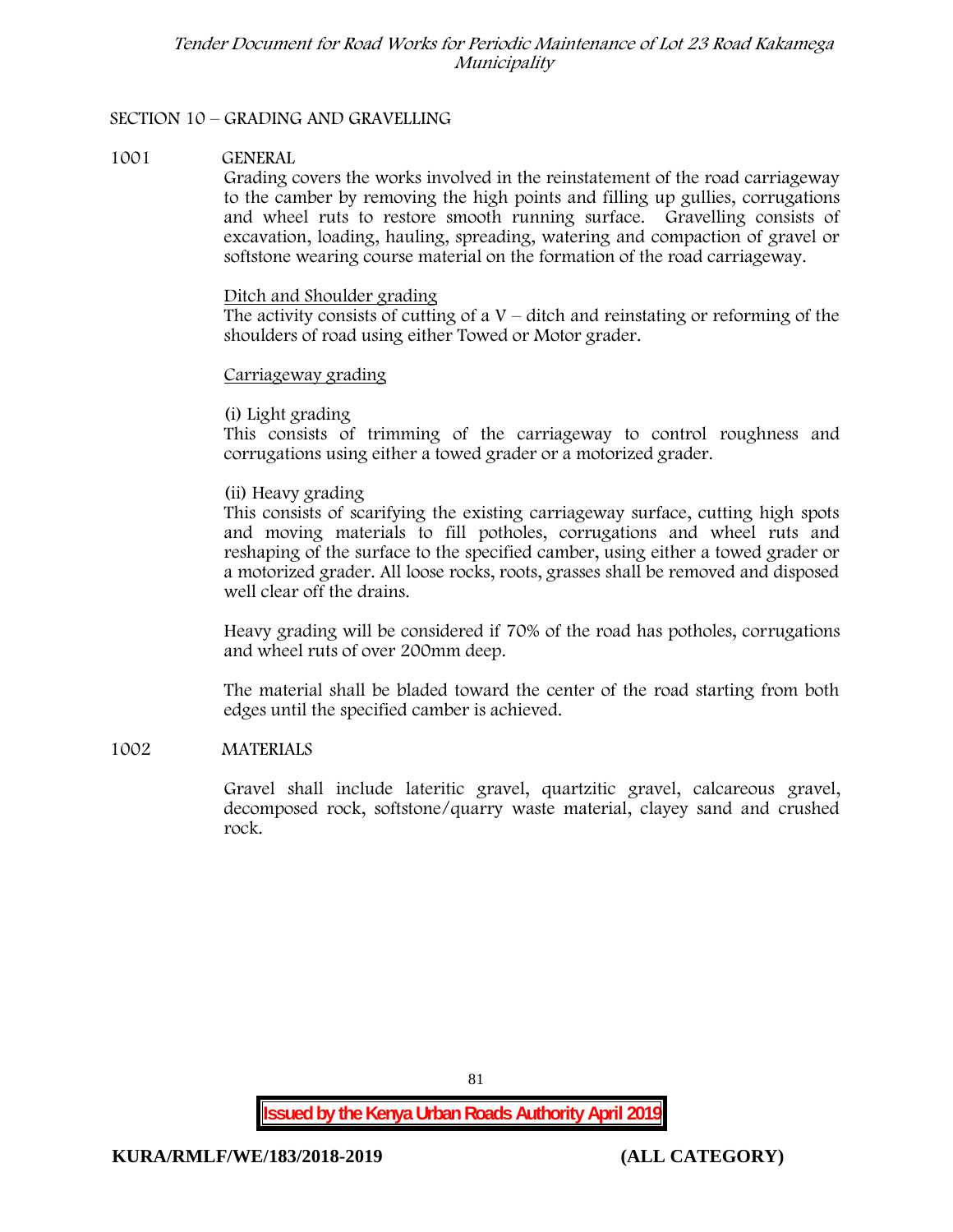# **1003 MATERIAL REQUIREMENTS**

Gravel material shall conform to the requirements given below:

| <b>GRADING REQUIREMENTS</b>      |     |  |  |
|----------------------------------|-----|--|--|
| <b>AFTER COMPACTION</b>          |     |  |  |
| % by weight                      |     |  |  |
| passing                          |     |  |  |
| 100                              |     |  |  |
| $95 - 100$                       |     |  |  |
| $85 - 100$                       |     |  |  |
| $65 - 100$                       |     |  |  |
| $55 - 100$                       |     |  |  |
| $35 - 92$                        |     |  |  |
| $23 - 77$                        |     |  |  |
| $18 - 62$                        |     |  |  |
| $14 - 50$                        |     |  |  |
| $10 - 40$                        |     |  |  |
| PLASTICITY INDEX REQUIREMENTS PI |     |  |  |
| Min                              | Max |  |  |
| 5                                | 15  |  |  |
| 10                               | 25  |  |  |
|                                  |     |  |  |

| BEARING STRENGTH REQUIREMENTS                   |                                    |                |  |  |  |
|-------------------------------------------------|------------------------------------|----------------|--|--|--|
| Traffic                                         | <b>CBR</b>                         | DCP Equivalent |  |  |  |
| Commercial                                      |                                    | mm/Blow        |  |  |  |
| VPD                                             |                                    |                |  |  |  |
| Greater than                                    | 20                                 | 11             |  |  |  |
| 15                                              |                                    |                |  |  |  |
| Less than 15                                    | 15                                 | 14             |  |  |  |
| CBR at 95% at MDD, Modified AASHTO and 4        |                                    |                |  |  |  |
| days soak                                       |                                    |                |  |  |  |
| Lower quality material (CBR 15) may be accepted |                                    |                |  |  |  |
|                                                 | if no better material can be found |                |  |  |  |

NB: Wet Zone – mean annual rainfall greater than 500mm Dry Zone – mean annual rainfall less than 500mm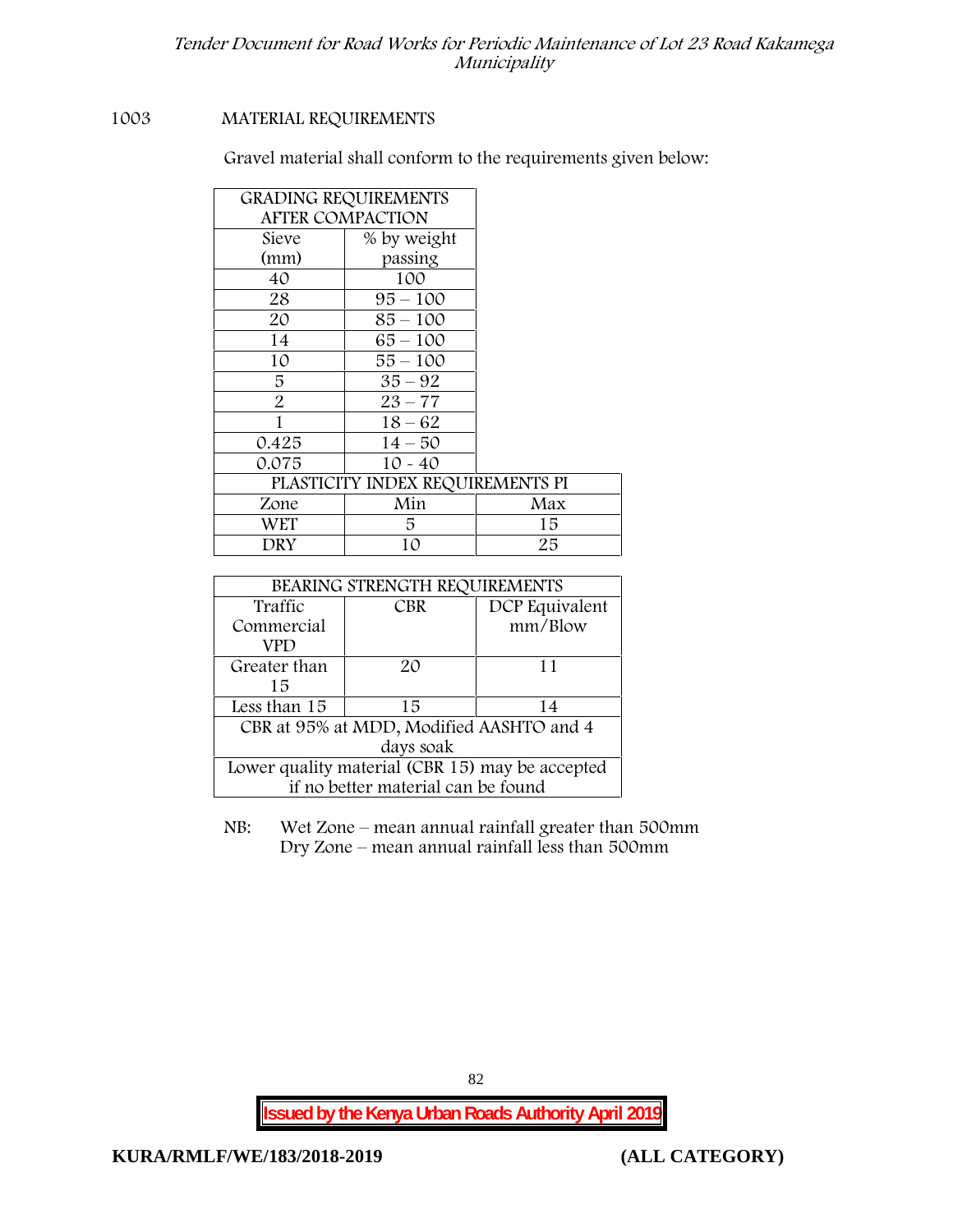# **SECTION 11 – SHOULDERS TO PAVEMENT**

# **1101 GENERAL**

Shoulders shall be constructed in accordance with guidelines given in 1102 and as directed by the Engineer.

For sections where shoulders are extremely low and requires fill material before the shoulder is reconstructed, the construction of fill embankment shall be in accordance with Section 5 of this specification.

#### **1102 MATERIAL FOR CONSTRUCTION OF SHOULDERS**

The shoulders shall be 1.0m wide both sides and shall be formed of 150mm thick well compacted soft stone material and topsoiled with red coffee soil and planted with grass.

Low shoulder shall be reconstructed by cutting benches, filling and compacting approved fill material to form the formation to the shoulders.

Shoulder reconstruction shall be same in all sections including the slip roads.

# **1105 SURFACE TREATMENT OF SHOULDERS**

The shoulders shall be planted with creeping type kikuyu grass.

# **1106 MEASUREMENT AND PAYMENT**

Payment for shoulder construction shall be in accordance with the relevant clauses in sections 11, 12, 14, 15 and 23 of the relevant Specifications. Payment for fill material on shoulder shall be in accordance with Section 5 of this specification.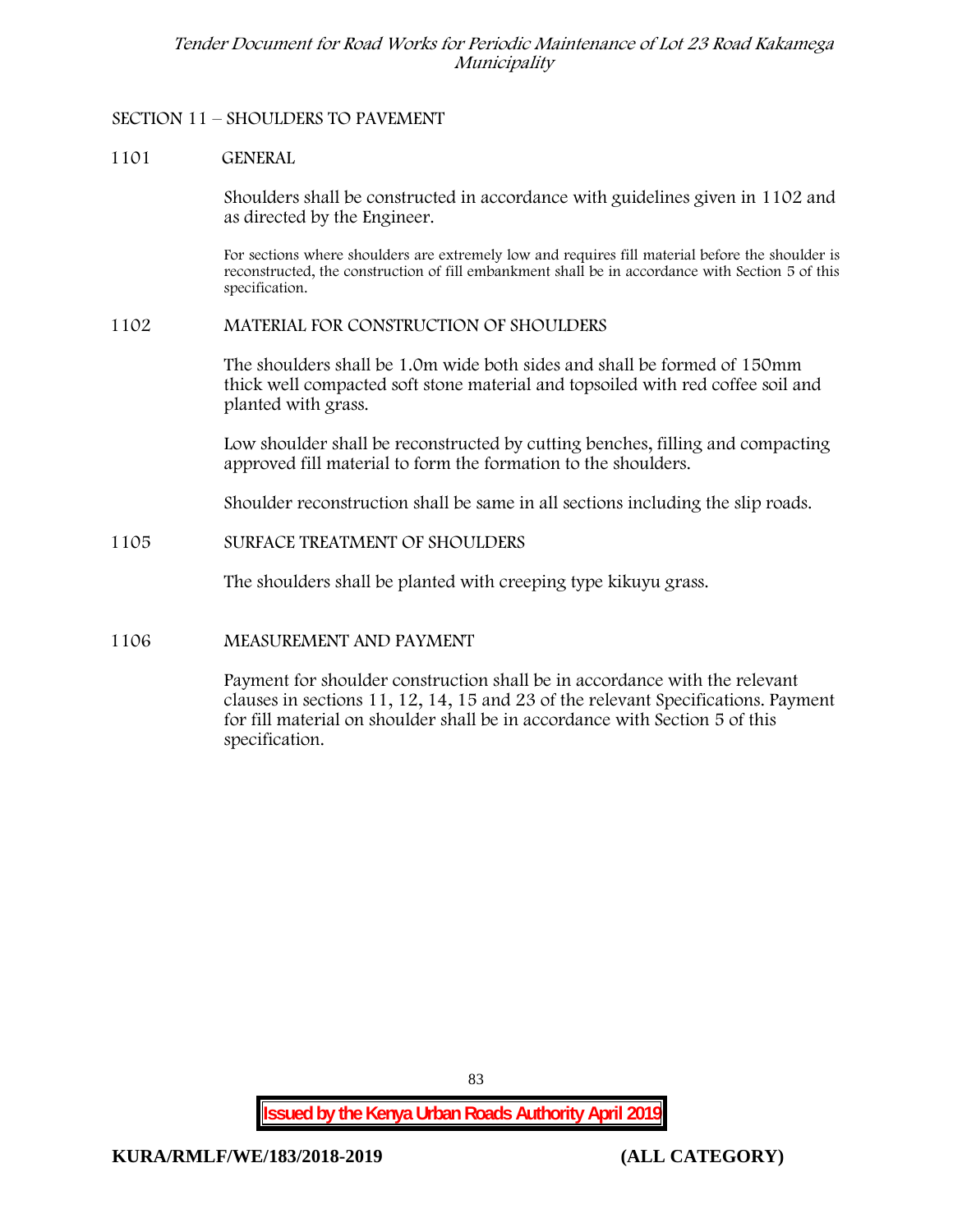# **SECTION 12 - NATURAL MATERIAL SUBBASE AND BASE**

## **1201 GENERAL**

Where instructed by the Engineer, the Contractor shall undertake repairs, widening and reprocessing to the existing carriageway and shoulders in accordance with sections 12 and 14 of the Special Specifications.

**a) Areas to be scarified and reprocessed**

The contractor will scarify, add new material and reprocess sections as determined by the Engineer.

**b) Pavement repairs**

The Contractor will carry out repairs to base and subbase as directed by the Engineer and according to Specifications given in Sections 12 and 14 of the Standard Specifications.

**c) Pavement widening**

The Contractor shall, as directed by the Engineer, bench and compact the subgrade to 100% MDD (AASHTO T99), provide lay and compact material for subbase and base as directed by the Engineer and in accordance with Sections 5 and 12 of the Standard Specifications.

#### **1203 MATERIAL REQUIREMENTS**

Natural materials for base and subbase shall conform to the specifications given in Section 12 of the Standard Specifications for Road and Bridge Construction for cement and lime improved base and subbase.

#### **1209 MEASUREMENT AND PAYMENT**

Natural material for subbase and base shall be measured by the cubic metre placed and compacted upon the road calculated as the product of the compacted sectional area laid and the length.

#### **1210 HAND PACKED STONE**

Hand packed stone base is a layer of hand laid stone of defined size and durable in nature, laid in a manner such that when proof rolled and compacted it forms a stable and dense matrix as a road base.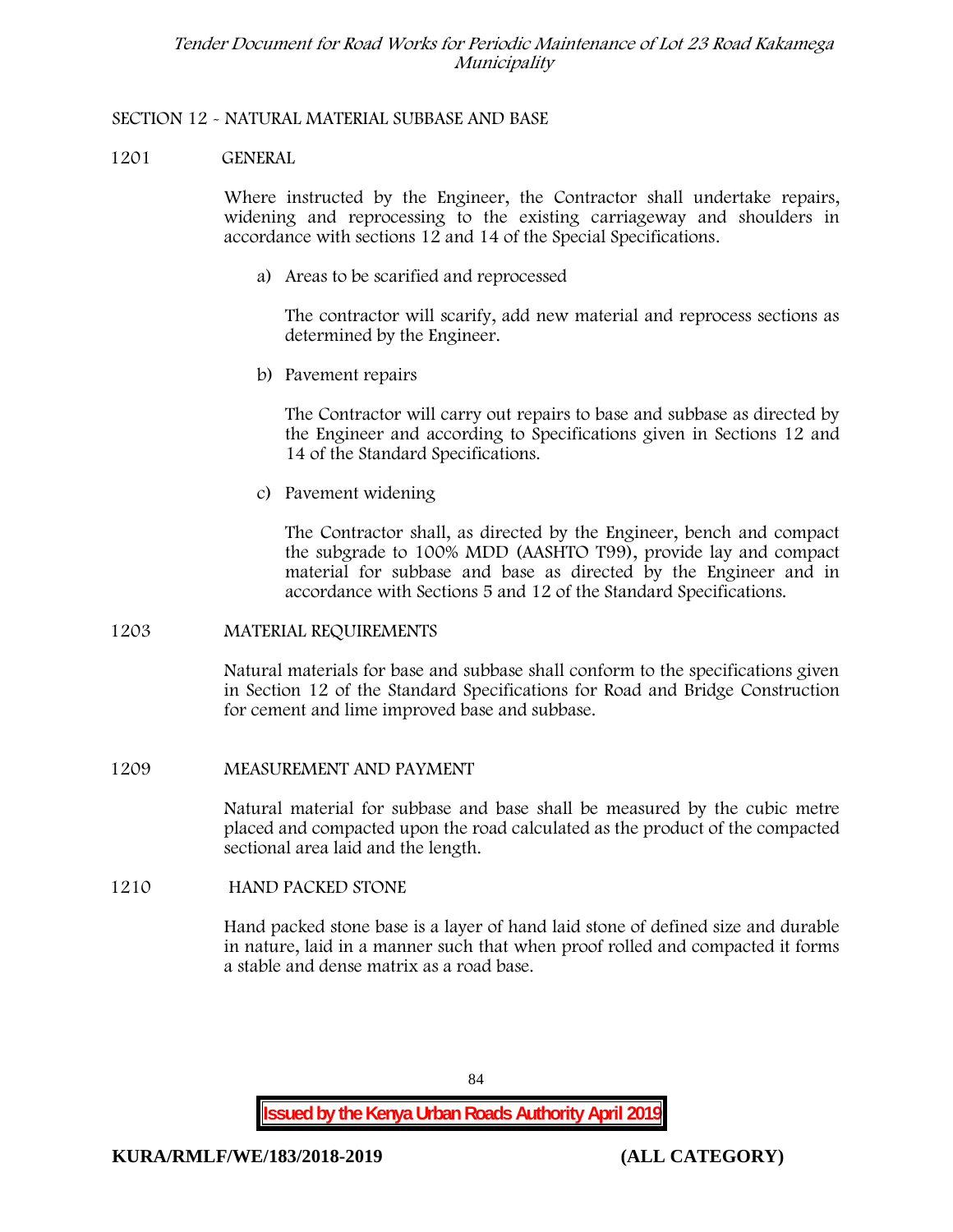# **a) Material for Hand Packed Stone Base**

This shall consist of durable stone with nominal base dimensions of 75 mm square and minimum height of 150 mm or when compacted to give a layer of 150 mm. The stone shall be class C with the following requirements:

| LAA 45 max |         |
|------------|---------|
| ACV        | 32 max  |
| <b>SSS</b> | 12 max  |
| -FI        | 30 max  |
| CR.        | 60 min. |

It shall be free from foreign matter. The fines passing 0.425 mm sieve shall be **NONPLASTIC**

#### **b) Laying**

The stone shall be laid by hand closely together. The stone shall be carefully bedded and tightly wedged with suitable spalls. The base of the stone shall alternate with the apex in all directions or as directed by the Engineer. The layer shall be proof rolled with a loaded scrapper or truck with a minimum axle load of 8 tonnes in the presence of the Engineer who shall approve of its stability before compaction.

# **c) Compaction**

This shall be by a steel wheeled roller of at least five tonnes per metre width of roll. It shall consist of four static runs or until there is no movement under the roller. There shall follow vibratory compaction until an average dry density of 85% minimum of specific gravity of stone has been achieved. No result shall be below 82% of specific gravity. The surface of the compacted layer shall then be levelled by quarry dust (0/6 mm). The dust shall have the following specifications:

| Oraung         |            |  |  |  |  |
|----------------|------------|--|--|--|--|
| Sieve Size     | % Passing  |  |  |  |  |
| 10             | 100        |  |  |  |  |
| 6.3            | $90 - 100$ |  |  |  |  |
| 4              | 75-95      |  |  |  |  |
| $\overline{2}$ | $50 - 70$  |  |  |  |  |
|                | $33 - 50$  |  |  |  |  |
| 0.425          | $20 - 33$  |  |  |  |  |
| 0.300          | $16 - 28$  |  |  |  |  |
| 0.150          | $10 - 20$  |  |  |  |  |
| 0.075          | $6 - 12$   |  |  |  |  |

The stone shall be class C

**Grading**

The dust shall be free from foreign matter and fines passing 0.425 mm sieve shall be **NON-PLASTIC**. The maximum layer shall be 40 mm or as directed by the Engineer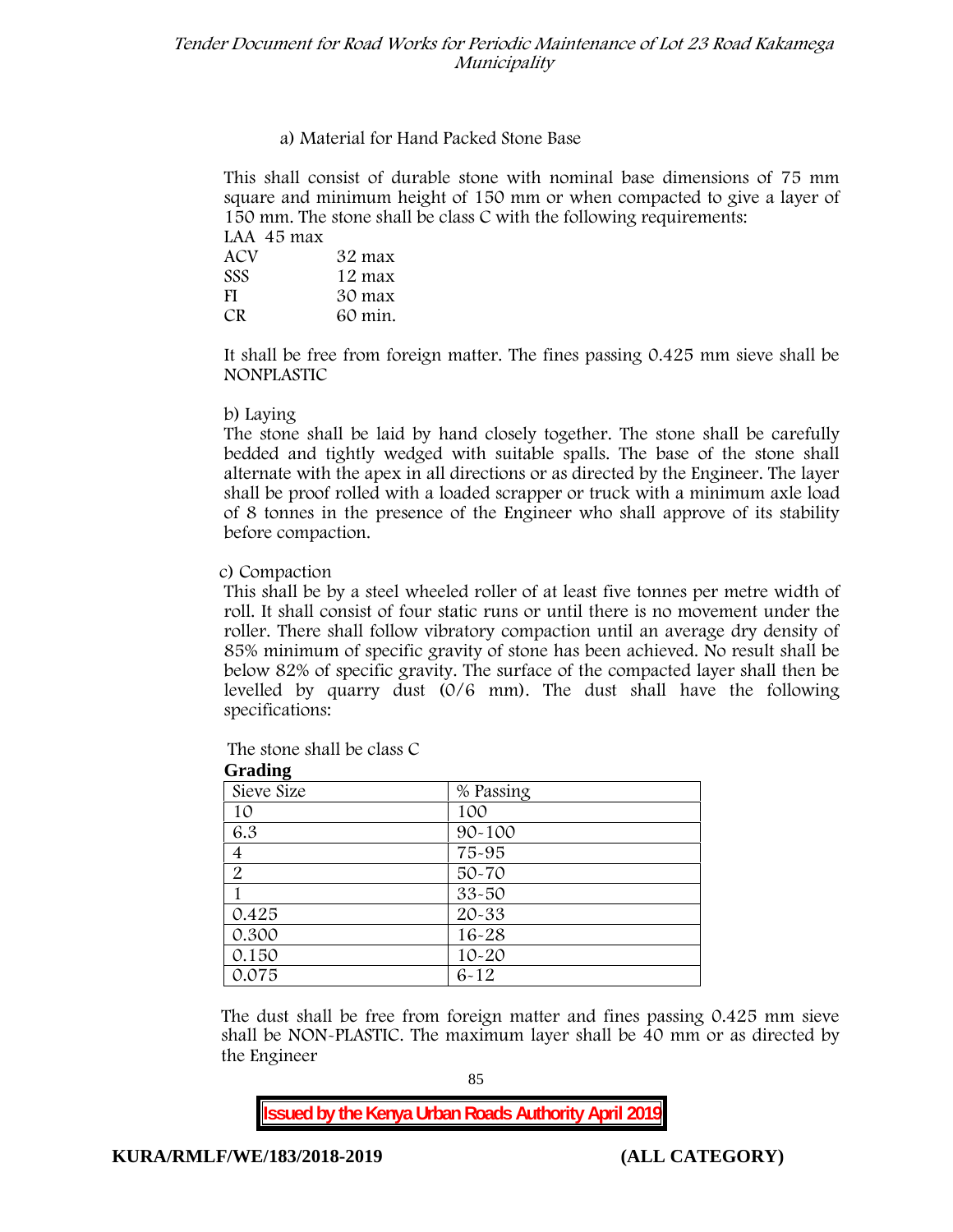# **d) Measurement and Payment**

Payment shall be by the cubic metre laid  $(m<sup>3</sup>)$ . Measurement of volume shall be determined as the product of length and compacted thickness laid. The rate quoted for this item should include the cost for laying the levelling quarry dust layer, as no extra payment shall be made for this layer.

# **1211 REPROCESSING EXISTING PAVEMENT LAYERS**

# **(b) General**

The existing surfacing and the base shall be reprocessed with additional material and the composite mixture shall be compacted to form the subbase layer.

Before commencement of the work the Contractor shall propose plants and equipments he proposes to use for this activity.

The Contractor after approval of his proposal shall carry out test section in accordance with Section 3 of the Standard Specifications.

- (c) The existing surfacing and base course shall be broken up to specified depth and reprocessed in place, where required. The underlying layers shall not be damaged, and material from one layer may normally not be mixed with that of another layer. Where unauthorized mixing occurs or where the material is contaminated in any way by the actions of the Contractor, and the contaminated material does not meet the specified requirements of for the particular layer, he shall remove such material and replace it with other approved material, all at his own expense.
- (d) Any mixture composition of the new layer must not contain more than 30% of the bituminous material by volume. The mixture must not contain pieces of bound bituminous material larger than 37.5mm, and any such material shall be removed at the Contractor's cost.
- (e) The requirements for imported material used in the respective pavement layers shall comply with the limitations, norms, sizes and strengths specified in the Standard Specifications clause 1203(b) and (d) and shall be worked as per Section 14 of the Standard Specification.
- (f) Material reworked in-situ or that obtained from existing pavement is not expected to comply with the material requirements but the reworking should achieve the specified requirements.

86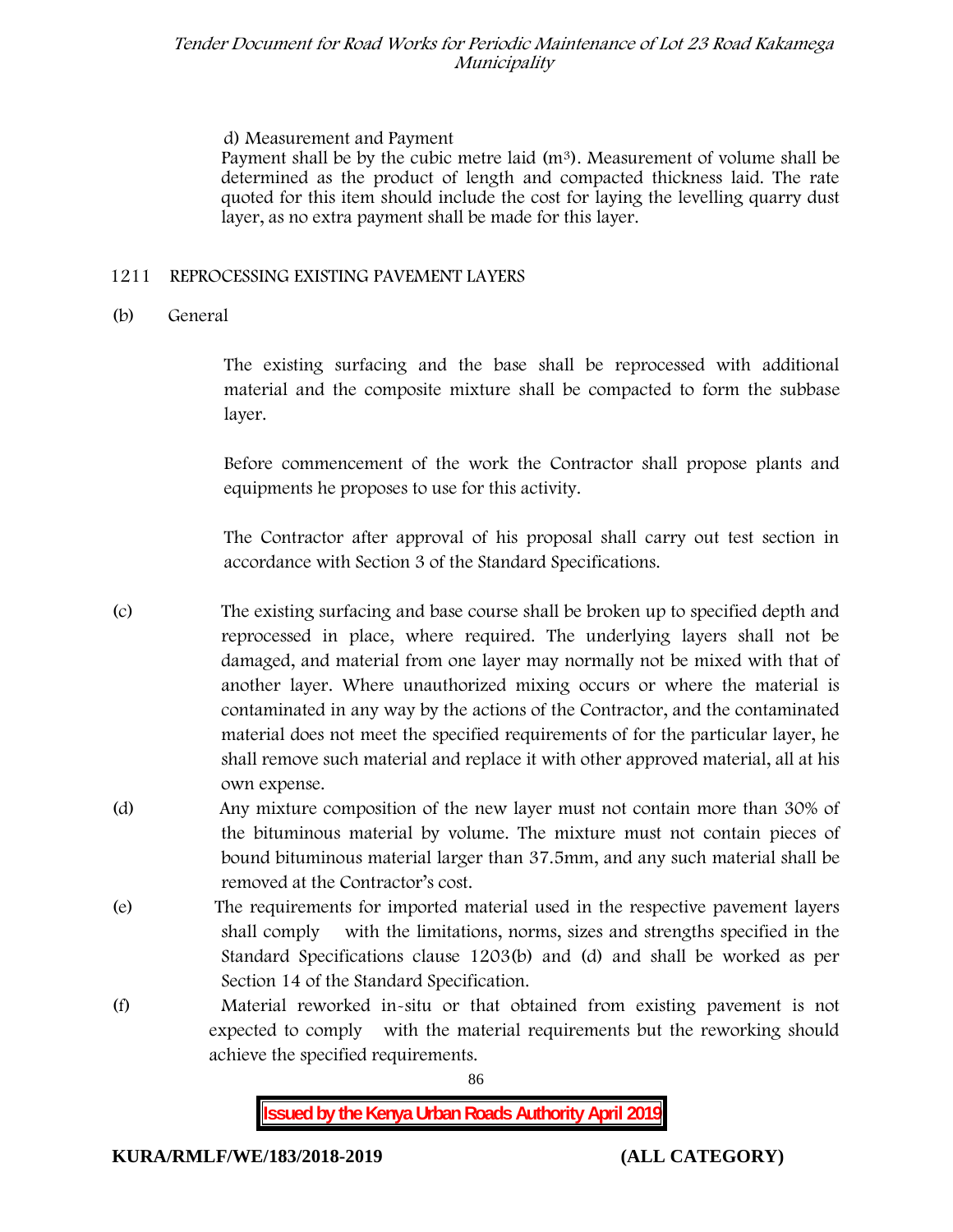(g) Where the thickness of any existing pavement layer requires to be supplemented within reprocessing and the thickness of the additional material after compaction will be less than 100mm, the existing layer shall be scarified to a depth that will give a layer thickness of at least 100mm after compacting the loosened existing and the additional material.

# **Controlling the Reworked Depth**

The Contractor shall submit a proven method to method to control the depth of excavation, or layer to be reworked, to the Engineer for approval. The Engineer may order a trial section to be reprocessed before any major length of the road is rehabilitated.

# **Excavations**

Excavations in the pavement shall be kept dry. In the event of water penetrating the underlying layers, construction of the consecutive layers shall be postponed until the underlying layers are dry enough to accommodate the construction plant without deforming or otherwise showing distress.

Step construction shall be carried out per layer at the joint when excavating, both longitudinally (if appropriate) and perpendicular to the direction of travel. The step width shall be 500mm perpendicular to the direction of travel, and 150mm long longitudinally, unless otherwise instructed by the Engineer.

Special care shall be taken when compacting the new material at the joint, ensuring that the specified density is achieved.

**Measurement and Payment**

(a) Item: In-situ reprocessing of existing pavement layers as subbase compacted to specified density (95% MDD AASHTO T180) and thickness.

# Unit: M<sup>3</sup>

The tendered rate shall include full compensation for breaking up the existing pavement layer to specified depth, breaking down and preparing the material and the spreading and mixing in of any additional material

(b)Item: The addition of extra gravel to subbase.

Unit: M<sup>3</sup>

The tendered rate shall include full compensation for procuring and addition of the material to the in-situ scarified layers and the transportation of the material over unlimited free-haul distance. The tendered rates will also include full compensation for prospecting for materials and any payments necessary to acquire the specified quality material.

(c) Excavation of existing bituminous pavement materials including unlimited free-haul.

Unit: M<sup>3</sup>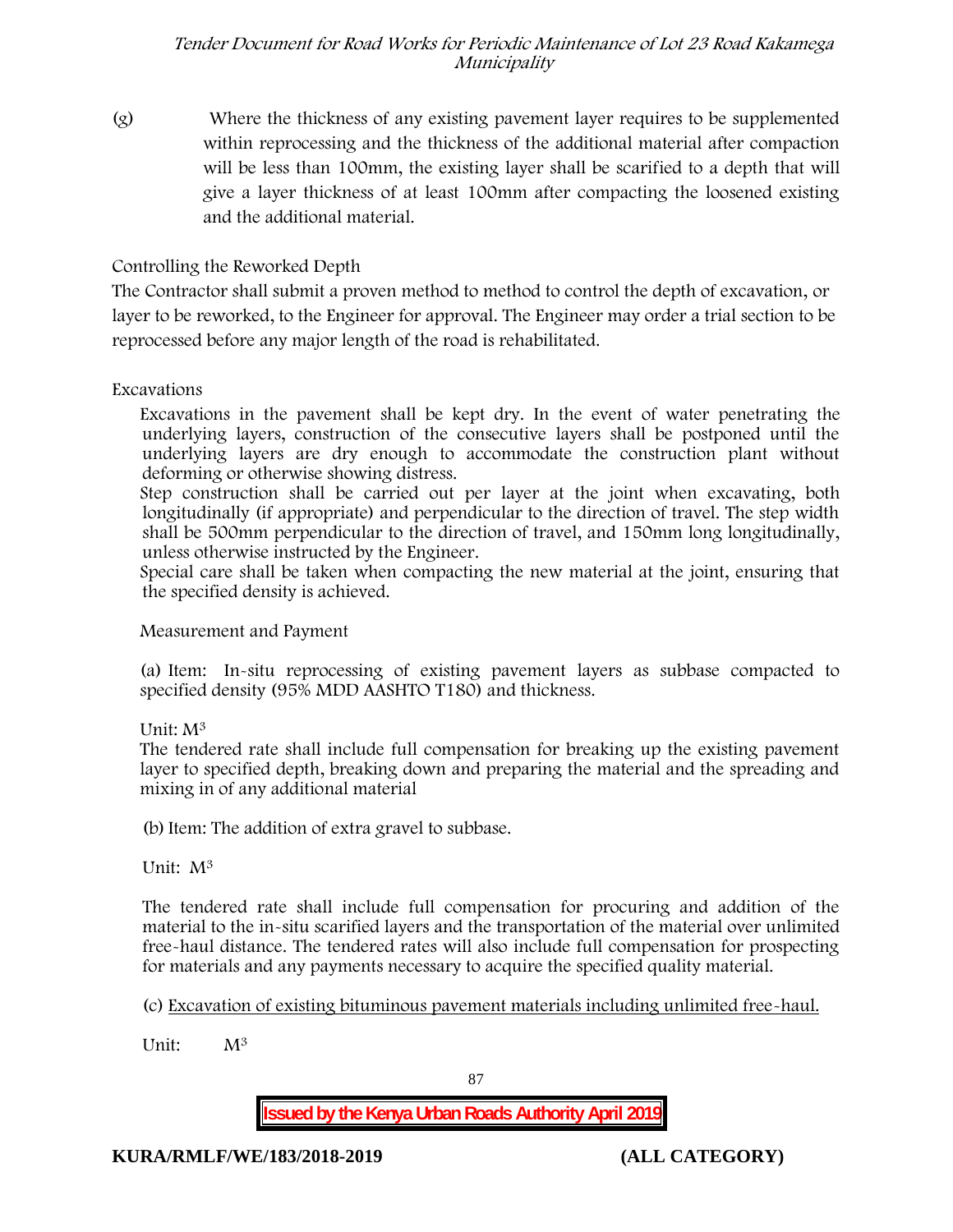The tendered rates shall include full compensation for excavating the existing bituminous material from the pavement layers and for loading, transporting the material for unlimited free-haul, off-loading and disposing of the materials as specified.

# (d) Excavation of the existing pavement

# Unit:  $M^3$

The tendered rate shall include full compensation for excavating the existing material from the pavement layers and for loading, transporting the material for unlimited free-haul distance, off-loading and disposing of the material as specified.

Payment will only be made for breaking up and excavating existing pavement layers to the specified depth if the material is to be removed to spoil.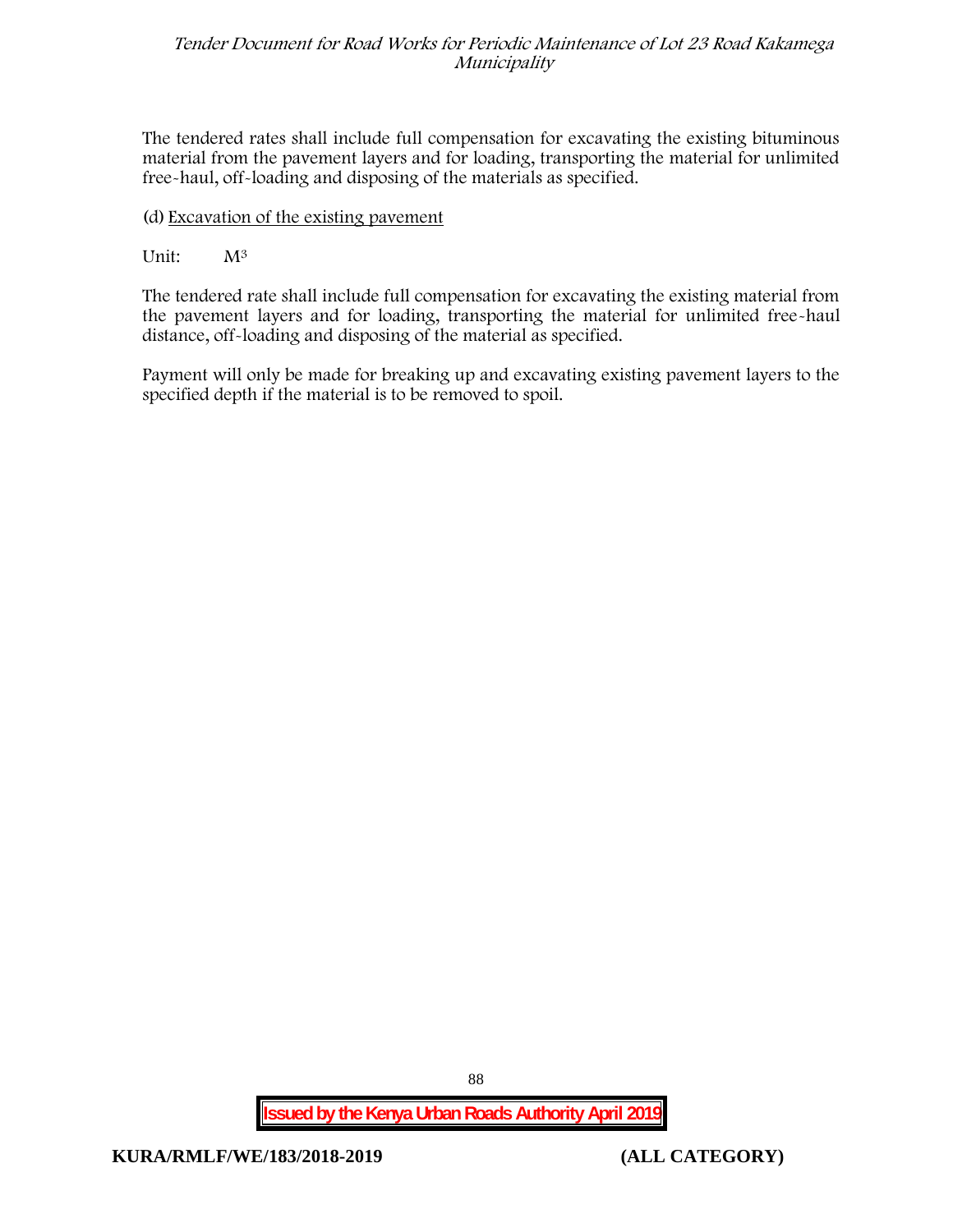# **SECTION 15 - BITUMINOUS SURFACE TREATMENTS**

# **1501B PREPARATION OF SURFACE**

In addition to requirements of Clause 1503B of the Standard Specifications, the contractor shall prepare and Repair Cracks, Edges, Potholes and Other Failures as follows: **-**

a) **Cracks 3.0mm or less in width**

The entire crack area shall be cleaned by brushing with a wire brush and then blowing with a compressed air jet and the crack sealed with 80/100 cutback bitumen using a pouring pot or pressure lance and hand squeegee. The surface shall then de dusted with sand or crushed dust.

b) **Cracks greater than 3.0mm in width**

Before these cracks are filled a steel wire brush or router shall be used to clean them and then a compressed air jet shall be used to clean and remove any foreign or lose material in the crack until the entire crack area is clean.

When the crack and surrounding area have been thoroughly cleaned, dry sand shall be forced into the crack until it is sealed in the manner specified for cracks less than 3.0mm width.

c) **Potholes, edges and other repair areas**

Where instructed, the Contractor shall prepare areas for the repair of potholes, road edges and other repair areas by excavating off unsuitable or failed material and debris, trimming off excavated edges, cleaning and compacting the resulting surfaces and applying MC 30 or MC 70 cut-back bitumen prime coat at a rate of 0.8-1.2 litres/m2, all as directed by the Engineer. Measurement and payment shall be made under the relevant item of Bill No 15. Where the surface repair on potholes and edges are to be carried out, Asphalt Concrete Type I (0/14gradation) shall be used. Bituminous material for repair of failures and other repair areas shall be paid for under the relevant item of Bill No 16

# **PART B - PRIME COAT**

# **1502B MATERIALS FOR PRIME COAT AND TACK COAT.**

For prime coat, the binder shall be a medium-curing cutback MC 70 unless otherwise directed by the Engineer.

The rate of spray of bituminous prime coat refers to the gross volume of the cutback bitumen, that is to say the volume of the bitumen plus dilatants.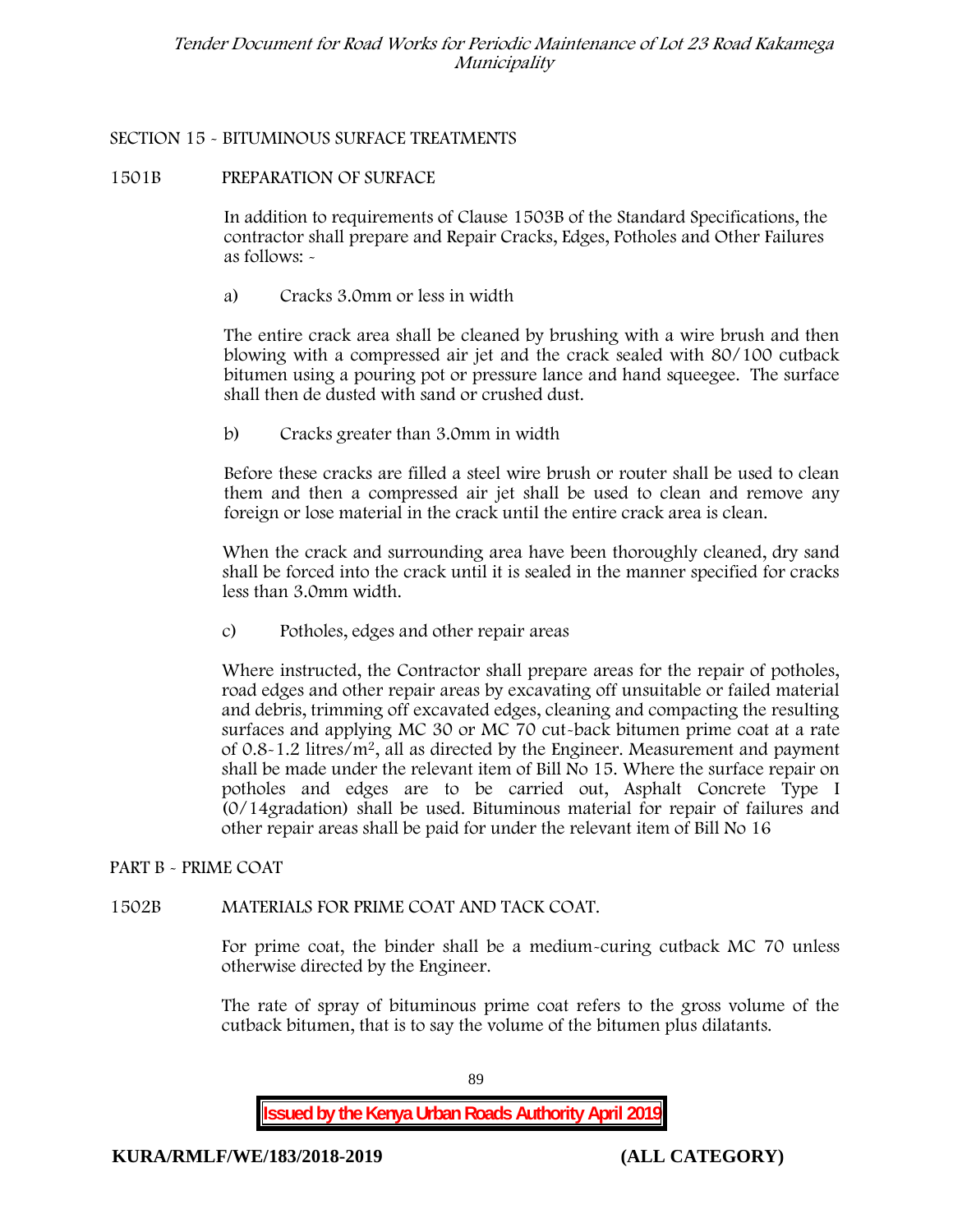Prime coat shall be applied to gravel areas that are to receive bituminous mixes as directed by the Engineer.

The tack coat shall consist of bitumen emulsion KI-60 unless otherwise directed by the Engineer.

The rates of spray of the binder shall be as instructed by the Engineer and shall generally be within the range 0.8-1.2 litres/square metre.

# **1511C MEASUREMENT AND PAYMENT**

(a) Seal coat

Seal coats shall be measured by the litre, for each type of bituminous binder for each seal coat, calculated as the product of the area in square metres sprayed and the rate of application in litres/square metres, corrected to 15.6  $\circ$  C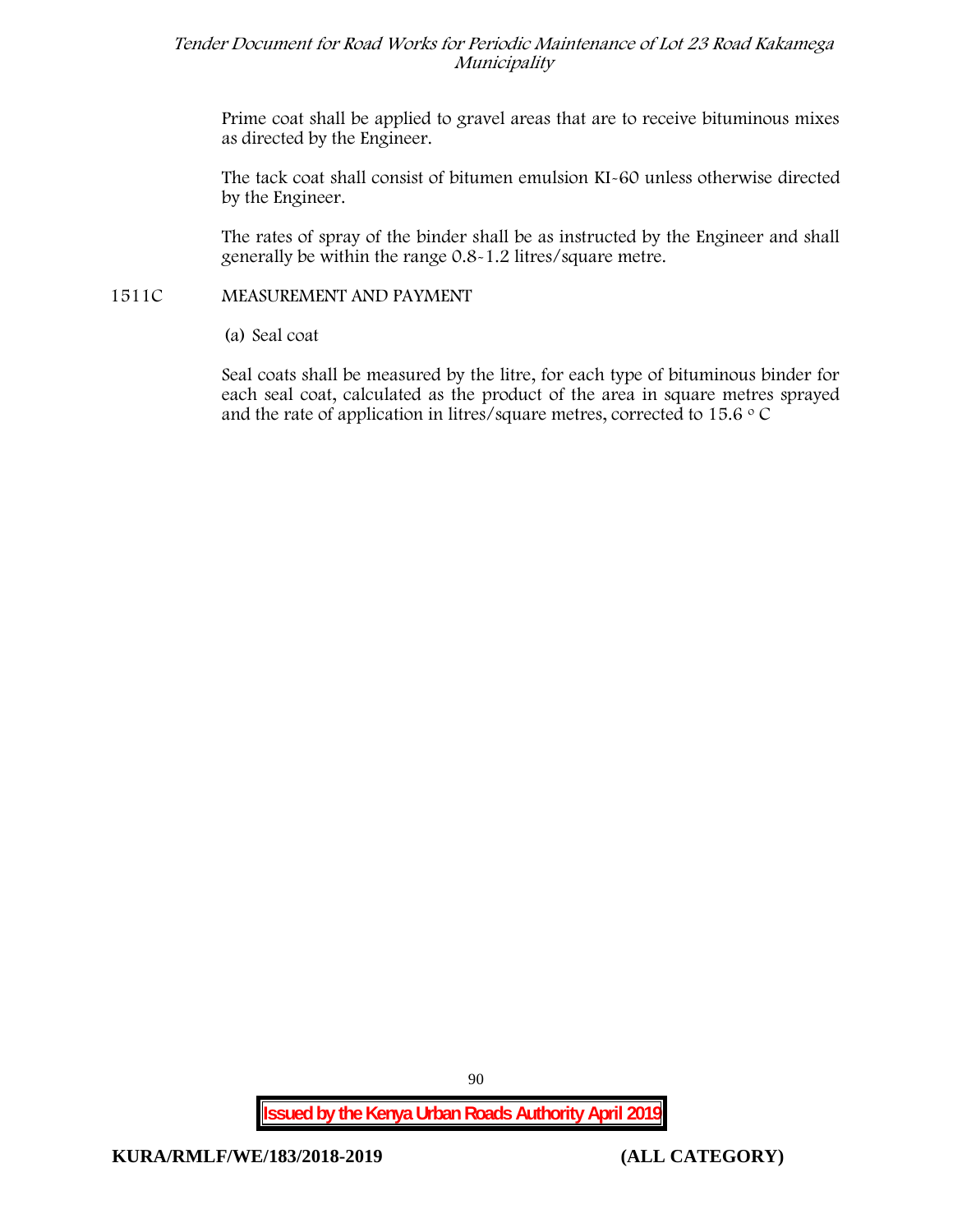**SECTION 16 - BITUMINOUS MIX BASES, BINDER COURSES AND WEARING COURSES**

This section covers different types of bituminous mixes for base and surface (wearing and binder courses) and is divided into the following parts: -

Part A General

Part B Asphalt Concrete for carriageway

# **PART A –GENERAL**

# **1601A SCOPE OF PART A**

Part A comprises all the general requirements for bituminous mixes, which apply to Part B as well.

#### **1602A REQUIREMENTS FROM OTHER SECTIONS**

The following sections of this Specification apply to Part B of this section and shall be read in conjunction therewith:-

| Section 2  | Materials and Testing of Materials                 |
|------------|----------------------------------------------------|
| Section 3  | Setting Out and Tolerances                         |
| Section 6  | Quarries, Borrow Pits, Stockpile and Spoil Areas   |
| Section 15 | Bituminous Surface Treatments and Surface Dressing |

#### **1603A CONSTRUCTION PLANT**

(a) **General**

The Contractor shall submit to the Engineer in accordance with Section 1 of its Specification, full details of the construction plant he proposes to use and the procedures he proposes to adopt for carrying out the permanent Works.

The Engineer shall have access at all times to construction plant for the purposes of inspection. The Contractor shall carry out regular calibration checks in the presence of the Engineer and shall correct forthwith any faults that are found.

All construction plant used in the mixing, laying and compacting of bituminous mixes shall be of adequate rated capacity, in good working condition, and shall be acceptable to the Engineer. Obsolete or worn-out plant will not be allowed on the work.

(b) **Mixing Plant**

Bituminous materials shall be mixed in a plant complying with ASTM Designation D995 and shall be located on the Site unless otherwise agreed by the Engineer. It shall be equipped with at least three bins for the storage of

91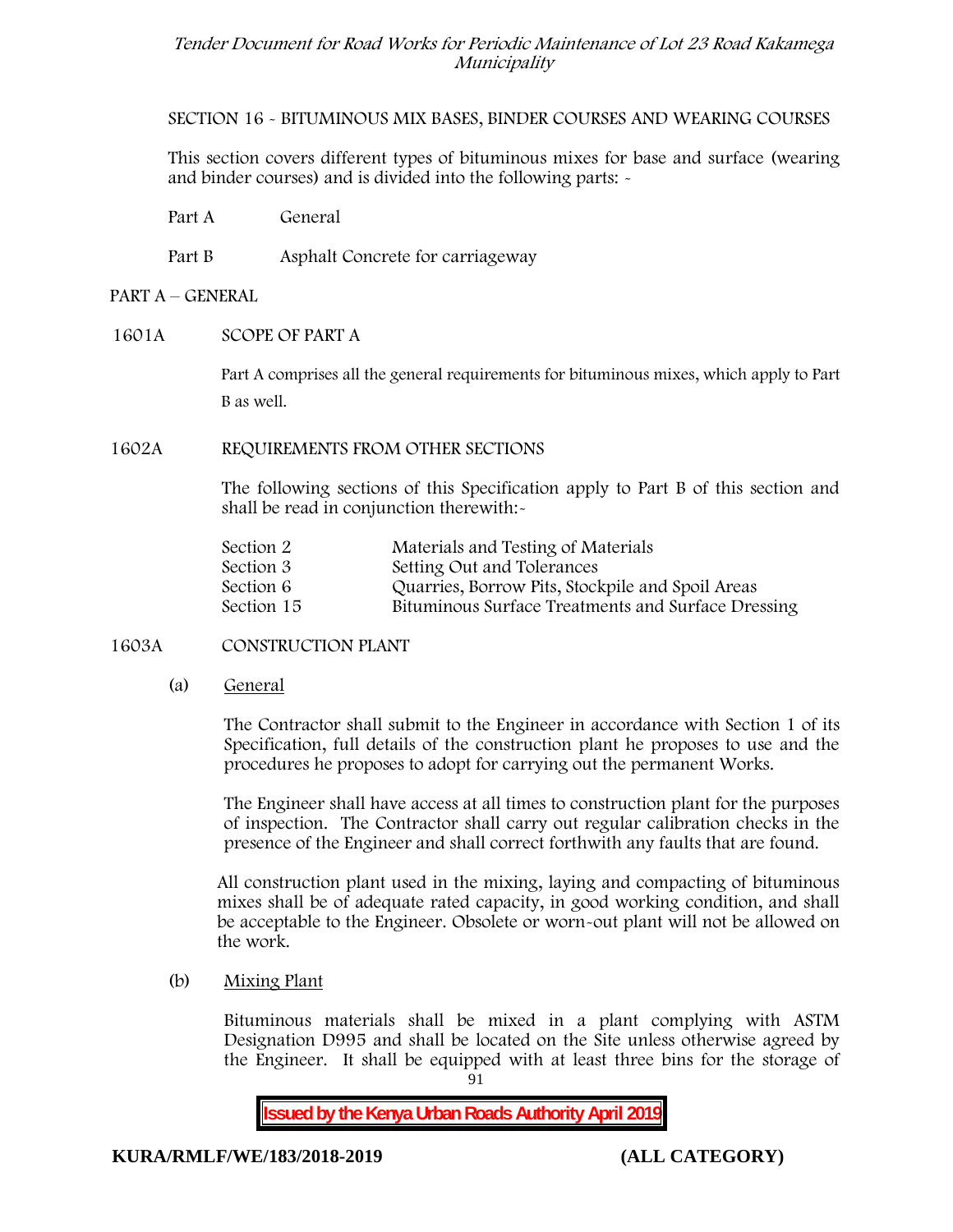heated aggregates and a separate bin for filler. All bins shall be covered to prevent the ingress of moisture.

The plant may be either the batch-mix type or the continuous-mix type and shall be capable of regulating the composition of the mixture to within the tolerances specified in Clause 1614A of this Specification.

The bitumen tank shall be capable of maintaining its contents at the specified temperature within a tolerance of  $5^{\circ}$ C and a fixed thermometer easily read from outside the tank. Any bitumen that has been heated above  $180^{\circ}$ C or has suffered carbonisation from prolonged heating shall be removed from the plant and disposed of.

# (c) **Laying Plant**

Bituminous materials shall be laid by a self-propelled spreader finisher equipped with a hopper, delivery augers and a heated adjustable vibrating screed. It shall be capable of laying bituminous materials with no segregation, dragging, burning or other defects and within the specified level and surface regularity tolerance. Delivery augers shall terminate not more than 200mm from the edge plates.

# (d) **Compaction Plant**

The Contractor shall provide sufficient rollers of adequate size and weight to achieve the specified compaction. Prior to commencing the laying of bituminous mixes in the permanent Works the Contractor shall carry out site trials in accordance with Section 2 of this Specification to demonstrate the adequacy of his plant and to determine the optimum method of use and sequence of operation of the rollers.

It is important to achieve as high a density as possible at the time of construction and it is expected that vibrating rollers will be required to produce the best results. However, it is essential that thorough pre-construction trials are carried out to ensure that:-

- (a) The roller is set up to have the optimum amplitude and frequency of vibration for the particular material being laid
- (b) That the roller does not cause breakdown of the aggregate particles.
- (b) That the optimum compaction temperatures are established which allow compaction without causing ripple effects or other distortions of the surfacing.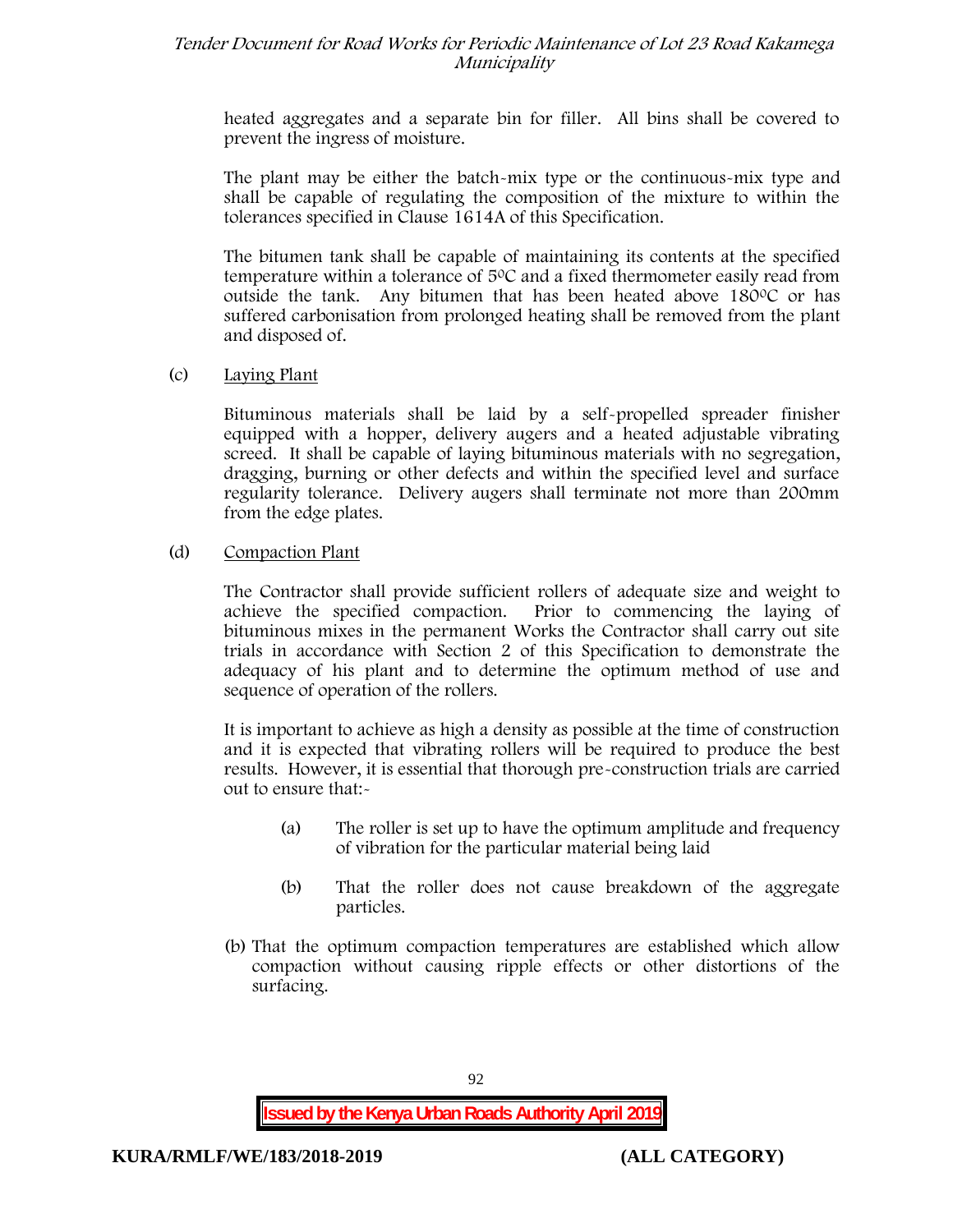#### **1604A PREPARATION OF SURFACE**

Immediately before placing the bituminous mix in the pavement, the existing surface shall be cleaned of all material and foreign matter with mechanical brooms or by other approved methods. The debris shall be deposited well clear of the surface to be covered.

Any defect of the surface shall be made good and no bituminous mix shall be laid until the Engineer has approved the surface.

A tack coat shall be applied in accordance with Section 15 of this Specification. If the Engineer considers a tack coat is required prior to laying the bituminous mix or between layers of the bituminous mix, due solely to the

Contractor's method of working, then such tack coat shall be at the Contractor's expense.

#### **1605A DESIGN AND WORKING MIXES**

At least two months prior to commencing work using a bituminous mix, the Contractor shall, having demonstrated that he can produce aggregates meeting the grading requirements of the Specification, submit samples of each constituent of the mix to the Engineer. The Engineer will then carry out laboratory tests in order to decide upon the proportion of each constituent of the initial design mix or mixes to be used for site trials to be carried out in accordance with Clause 1606A of this Specification.

Should the Engineer conclude from the site trials that the mix proportion or aggregate grading are to be changed, the Contractor shall submit further samples of the constituents and carry out further site trials all as directed by the Engineer.

The Engineer may instruct the alteration of the composition of the -75 micron fraction of the aggregates by the addition or substitution of mineral filler. The Engineer may also instruct the alteration of all or part of the -6.3mm fraction of the aggregates by the addition or substitution of natural sand.

The Contractor shall make the necessary adjustments to his plant to enable the revised mix to be produced.

Following laboratory and site trials the Engineer will determine the proportions of the working mix and the Contractor shall maintain this composition within the tolerances given in Clause 1614A.

Should any changes occur in the nature or source of the constituent materials, the Contractor shall advise the Engineer accordingly. The procedure set out above shall be followed in establishing the new mix design.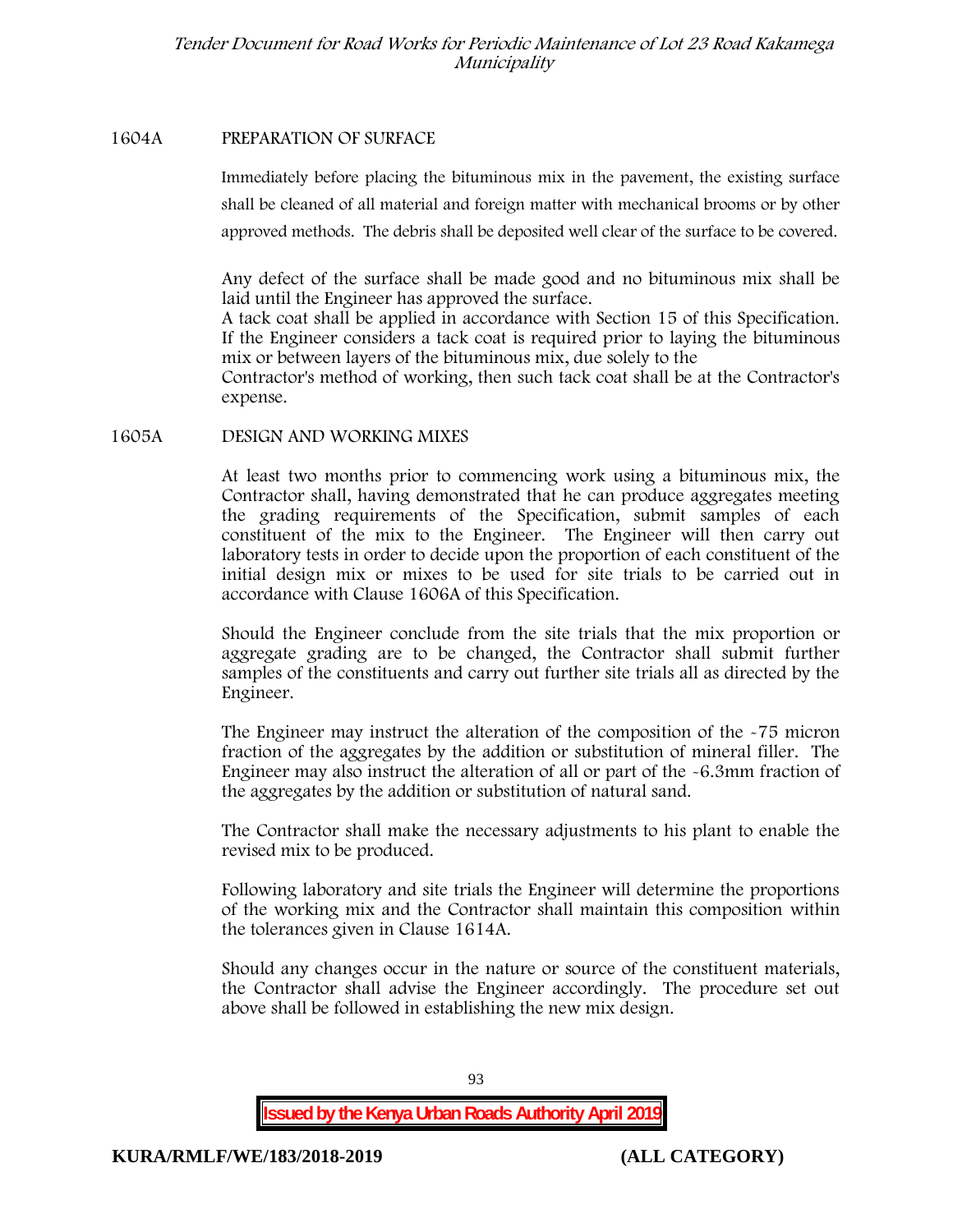## **1606A SITE TRIALS**

Full scale laying and compaction site trials shall be carried out by the Contractor on all asphalt pavement materials proposed for the Works using the construction plant and methods proposed by the Contractor for constructing the Works. The trials shall be carried out with the agreement, and in the presence of the Engineer, at a location approved by the Engineer.

The trials shall be carried out to: -

- a) Test materials, designed in the laboratory, so that a workable mix that satisfies the specification requirements can be selected.
- b) To enable the Contractor to demonstrate the suitability of his mixing and compaction equipment to provide and compact the material to the specified density and to confirm that the other specified requirements of the completed asphalt pavement layer can be achieved.

Each trial area shall be at least 100 metres long and to the full construction width and depth for the material. It may form part of the Works provided it complies with this Specification. Any areas that do not comply with this Specification shall be removed.

The Contractor shall allow in his programme for conducting site trials and for carrying out the appropriate tests on them. The trial on any pavement layer shall be undertaken at least 21 days ahead of the Contractor proposing to commence full-scale work on that layer.

The Contractor shall compact each section of trial over the range of compactive effort the Contractor is proposing and the following data shall be recorded for each level of compactive effort at each site trial:  $\sim$ 

- i. The composition and grading of the material including the bitumen content and type and grade of bitumen used.
- ii. The moisture content of aggregate in the asphalt plant hot bins.
- iii. The temperature of the bitumen and aggregate immediately prior to entering the mixer, the temperature of the mix on discharge from the mixer and the temperature of the mix on commencement of laying, on commencement of compaction and on completion of compaction. The temperature of the mixture is to be measured in accordance with BS 598, Part 3, Appendix A.
- iv. The type, size, mass, width of roll, number of wheels, wheel load, tyre pressures, frequency of vibration and the number of passes of the compaction equipment, as appropriate for the type of roller.
- v. The target voids and other target properties of the mix together with the results of the laboratory tests on the mix.
- vi. The density and voids achieved.
- vii. The compacted thickness of the layer.
- viii. Any other relevant information as directed by the Engineer.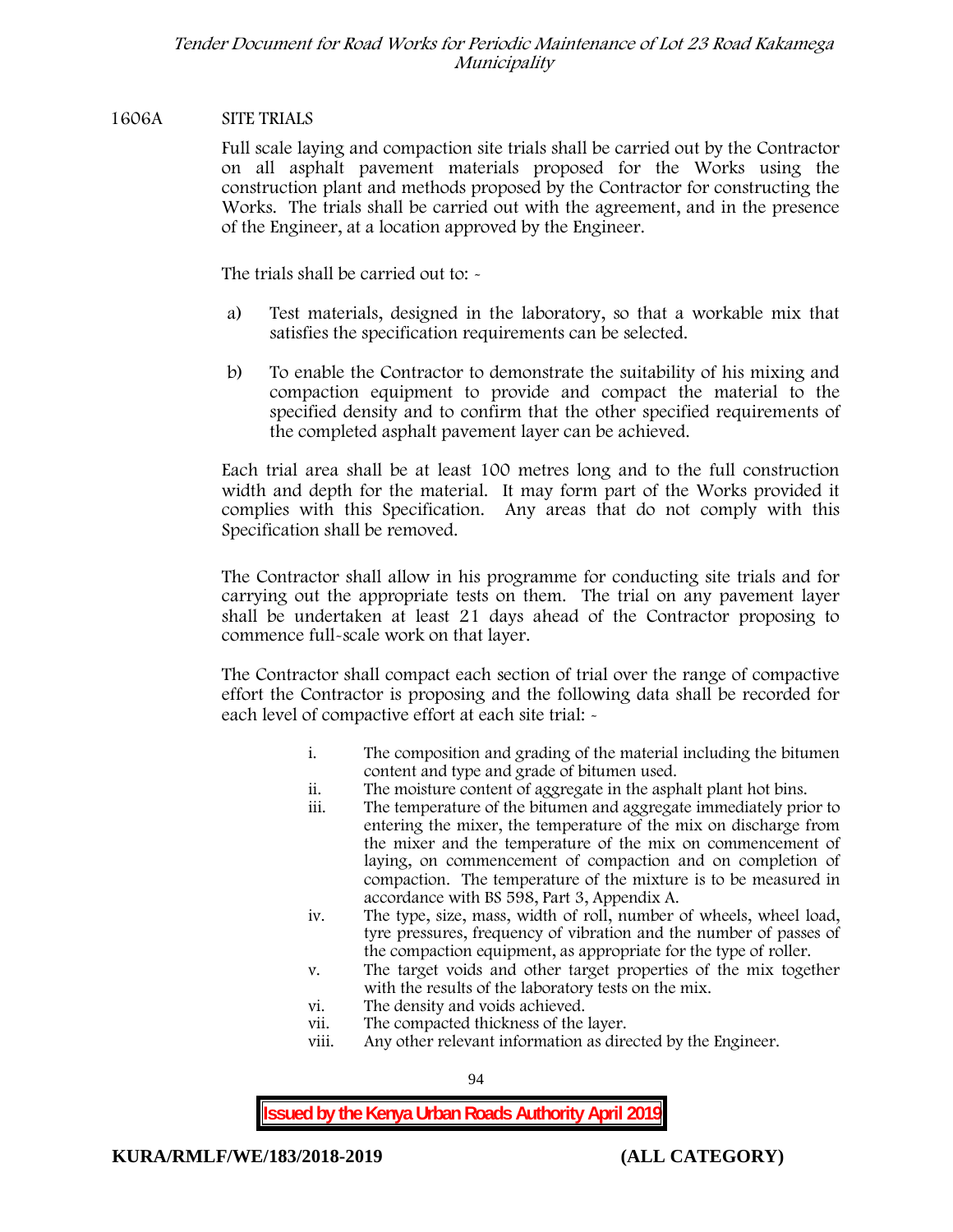At least eight sets of tests shall be made by the Contractor and the Engineer on each 100 metres of trial for each level of compactive effort and provided all eight sets of results over

the range of compactive effort proposed by the Contractor meet the specified requirements for the material then the site trial shall be deemed successful. The above data recorded in the trial shall become the agreed basis on which the particular material shall be provided and processed to achieve the specified requirements.

# **1607A MIXING OF AGGREGATES AND BITUMEN**

The bitumen shall be heated so that it can be distributed uniformly and care shall be taken not to overheat it. The temperature shall never exceed 170 $\degree$ C for 80/100-penetration grade bitumen.

The aggregates shall be dried and heated so that they are mixed at the following temperatures: -

125-1650C when 80/100 bitumen is used

The dried aggregates shall be combined in the mixer in the amount of each fraction instructed by the Engineer and the bitumen shall then be introduced into the mixer in the amount specified. The materials shall then be mixed until a complete and uniform coating of the aggregate is obtained.

The mixing time shall be the shortest required to obtain a uniform mix and thorough coating. The wet mixing time shall be determined by the Contractor and agreed by the Engineer for each plant and for each type of aggregate used. It shall normally not exceed 60 seconds.

**1608A TRANSPORTING THE MIXTURE**

The bituminous mix shall be kept free of contamination and segregation during transportation. Each load shall be covered with canvas or similar covering to protect it from the weather and dust.

# **1609A LAYING THE MIXTURE**

Immediately after the surface has been prepared and approved, the mixture shall be spread to line and level by the laying plant without segregation and dragging.

The mixture shall be placed in widths of one traffic lane at a time, unless otherwise agreed by the Engineer. The compacted thickness of any layer shall be at least 2.5 times the maximum size of the aggregate for wearing course and at least 2 times for binder course. The minimum thickness shall be 25mm.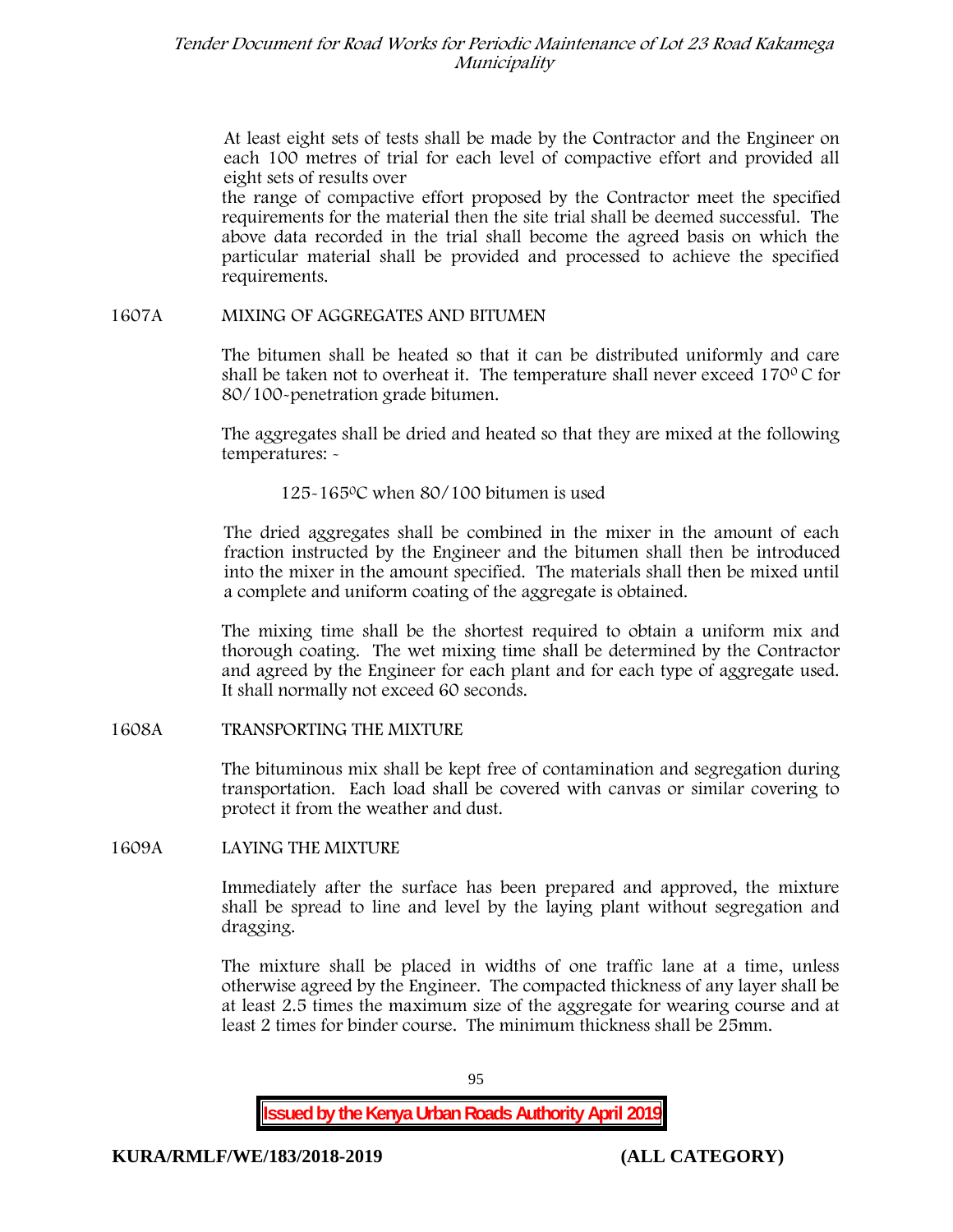Only on areas where irregularities or unavoidable obstacles make the use of mechanical laying impracticable, may the mixture be spread and compacted by hand.

#### **1610A COMPACTION**

Immediately after the bituminous mixture has been spread, it shall be thoroughly and uniformly compacted by rolling.

The layer shall be rolled when the mixture is in such a condition that rolling does not cause undue displacement or shoving.

The number, weight and type of rollers furnished shall be sufficient to obtain the required compaction while the mixture is in a workable condition. The sequence of rolling operations shall be as agreed with the Engineer and proved during site trials. Initial rolling

with steel tandem or three-wheeled roller shall follow the laying plant as closely as possible. The rollers shall be operated with the drive roll nearest the laying plant, at a slow and uniform speed (not exceeding 5 Km/Hr).

Rolling shall normally commence from the outer edge and proceed longitudinally parallel to the centreline, each trip overlapping one half of the roller width. On super elevated curves, rolling shall begin at the low side and progress to the high side. Where laying is carried out in lanes care must be taken to prevent water entrapment.

Intermediate rolling with a pneumatic-tyred or vibratory roller shall follow immediately. Final rolling with a steel-wheeled roller shall be used to eliminate marks from previous rolling.

To prevent adhesion of the mixture to the rollers, the wheels shall be kept lightly moistened with water.

In areas too small for the roller, a vibrating plate compactor or a hand tamper shall be used to achieve the specified compaction.

#### **1611A FINISHING, JOINTS AND EDGES**

Any mixture that becomes loose and broken, mixed with dirt or foreign matter or is in any way defective, shall be removed and replaced with fresh hot mixture, which shall be compacted to conform to the surrounding area.

Spreading of the mixture shall be as continuous as possible. Transverse joints shall be formed by cutting neatly in a straight line across the previous run to expose the full depth of the course. The vertical face so formed shall be painted lightly with hot 80/100 penetration grade bitumen just before the additional mixture is placed against it.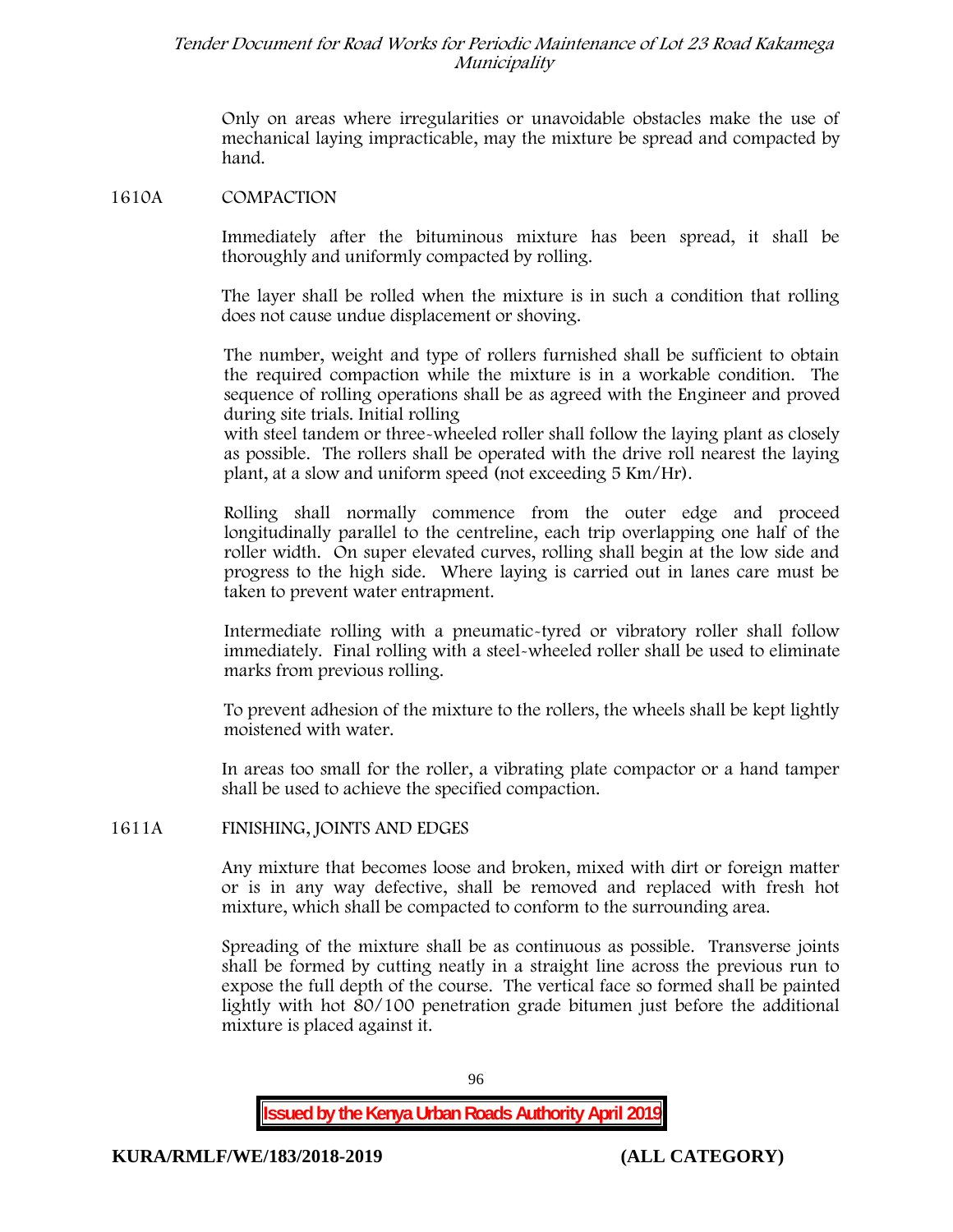Longitudinal joints shall be rolled directly behind the paving operation. The first lane shall be placed true to line and level and have an approximately vertical face. The mixture placed in the abutting lane shall then be tightly crowded against the face of the previously placed lane. The paver shall be positioned to spread material overlapping the joint face by 20-30mm. Before rolling, the excess mixture shall be raked off and discarded.

When the abutting lane is not placed in the same day, or the joint is destroyed by traffic, the edge of the lane shall be cut back as necessary, trimmed to line and painted lightly with hot 80/100 penetration grade bitumen just before the abutting lane is placed.

Any fresh mixture spread accidentally on the existing work at a joint shall be carefully removed by brooming it back on to uncompacted work, so as to avoid formation of irregularities at the joint. The finish at joints shall comply with the surface requirements and shall present the same uniformity of finish, texture and density as other sections of the work.

The edges of the course shall be rolled concurrently with or immediately after the longitudinal joint. In rolling the edges, roller wheels shall extend 50 to 100mm beyond the edge.

# **1612A SAMPLING AND TESTING OF BITUMINOUS MIXTURES**

The sampling of bituminous mixtures shall be carried out in accordance with AASHTO T168 (ASTM Designation D979).

#### **1613A QUALITY CONTROL TESTING**

During mixing and laying of bituminous mixtures, control tests on the constituents and on the mixed material shall be carried out in accordance with Clause 1612A and Section 2 of this Specification.

If the results of any tests show that any of the constituent materials fail to comply with this Specification, the Contractor shall carry out whatever changes may be necessary to the materials or the source of supply to ensure compliance.

If the results of more than one test in ten on the mixed material show that the material fails to comply with this Specification, laying shall forthwith cease until the reason for the failure has been found and corrected. The Contractor shall remove any faulty material laid and replace it with material complying with this Specification all at his own expense.

#### **1614A TOLERANCES**

Surfacing courses and base shall be constructed within the geometric tolerances specified in Section 3 of this Specification.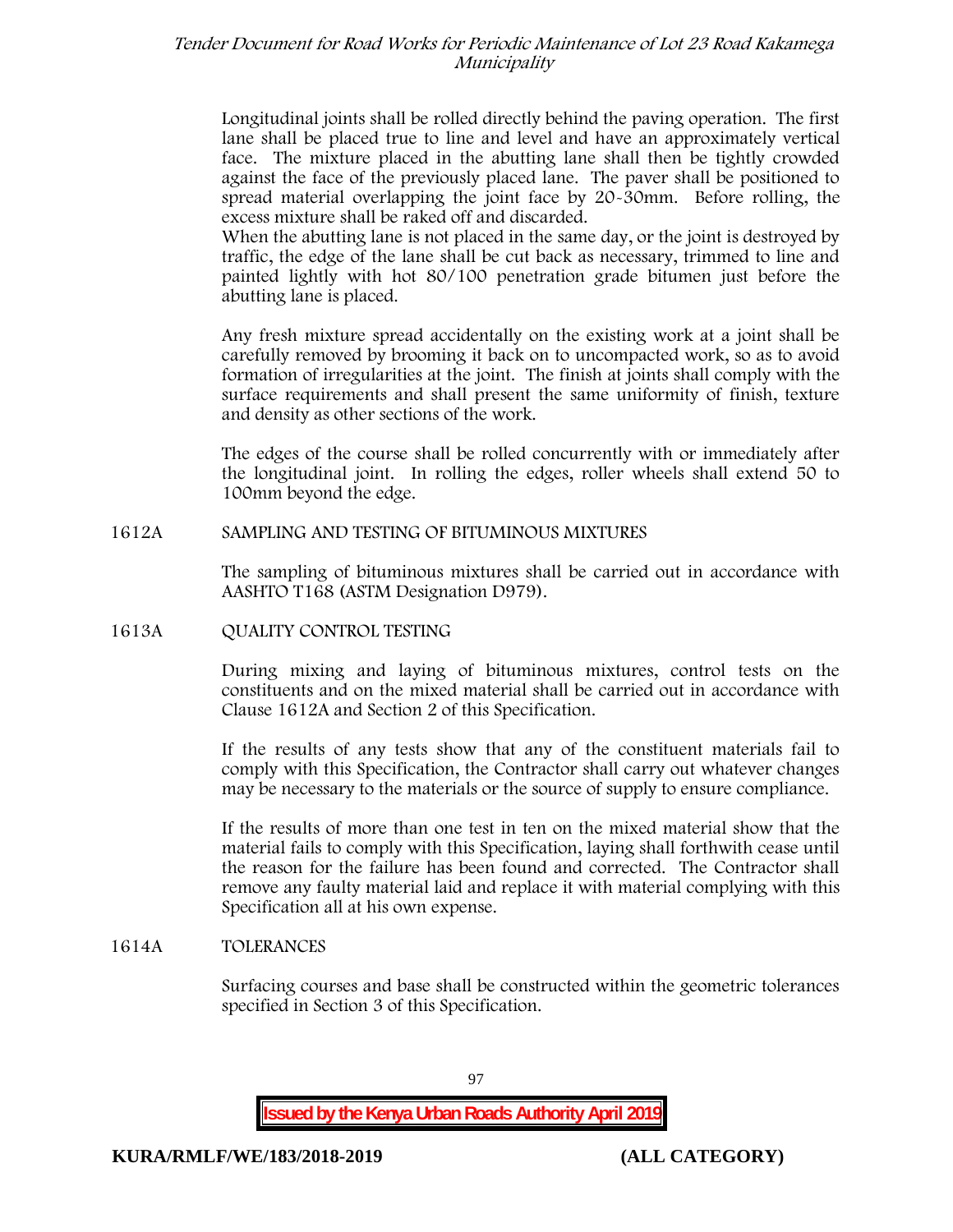The Contractor shall maintain the composition of the mixture as determined from the laboratory and site trials within the following tolerances, per single test: -

| Bitumen Content         | 0.3% (by total weight of total mix)                               |
|-------------------------|-------------------------------------------------------------------|
| Passing 10mm sieve      | 6% (by total weight of dry aggregate                              |
| and larger sieves       | including mineral filler)                                         |
| Passing sieves between  | 4% (by total weight of dry aggregate                              |
| 10mm and 1.0mm sieves   | including mineral filler)                                         |
| Passing sieves between  | 3% (by total weight of dry aggregate                              |
| 1.0mm and 0.075mm sieve | including mineral filler)                                         |
| Passing 0.075mm sieve   | 2% (by total weight of dry aggregate<br>including mineral filler) |

The average amount of bitumen in any length of any layer, calculated as the product of the bitumen contents obtained from single tests and the weight of mixture represented by each test, shall not be less than the amount ordered.

The average amount of bitumen for each day's production calculated from the checked weights of mixes shall not be less than the amount ordered. The average amount of bitumen in any length of any layer, calculated as the

product of the bitumen contents obtained from single tests and the weight of mixture represented by each test, shall not be less than the amount ordered.

The average amount of bitumen for each day's production calculated from the checked weights of mixes shall not be less than the amount ordered.

The final average overall width of the upper surface of a bituminous mix layer measured at six equidistant points over a length of 100m shall be at least equal to the width specified. At no point shall the distance between the centreline of the road and the edge of the upper surface of a bituminous mix layer be narrower than that specified by more than 13mm.

#### **1615A MEASUREMENT AND PAYMENT**

No separate measurement and payment shall be made for complying with the requirements of Clauses 1601A to 1614A inclusive and the Contractor shall be deemed to have allowed in his rates in Parts B and C of Section 16 of this Specification for the costs of complying with the requirements of Part A of Section 16 of this Specification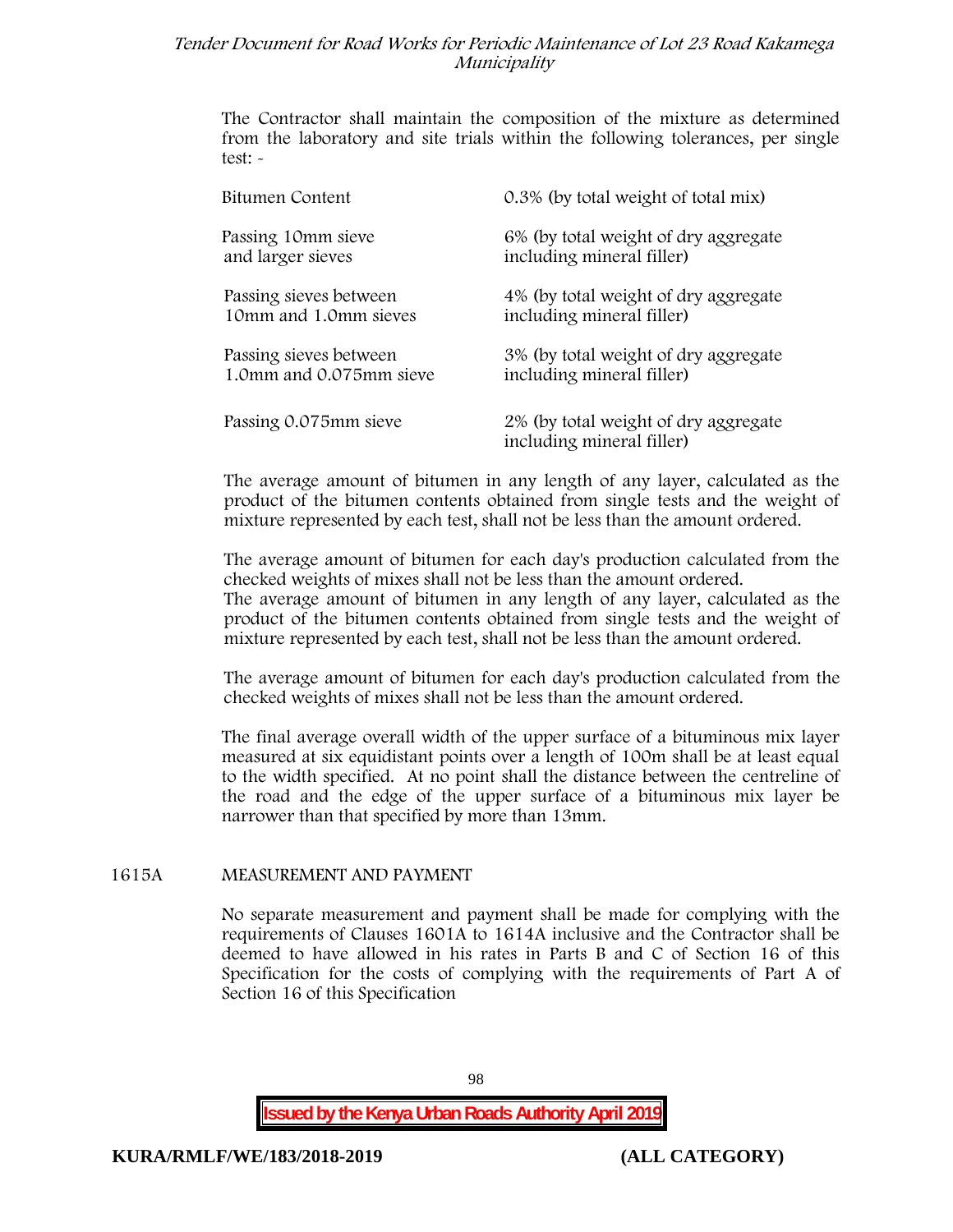# **PART B - ASPHALT CONCRETE FOR SURFACING**

## **1601B DEFINITION**

Asphalt concrete means a thoroughly controlled, hot-mixed, hot-laid, plant mixture of well-graded dried aggregate and penetration grade bitumen, which, when compacted forms a dense material.

A distinction is drawn between asphalt concrete Type I (High Stability) and asphalt concrete Type II (Flexible). The asphalt concrete type to be used will be Type I.

#### **1602B MATERIALS FOR ASPHALT CONCRETE TYPE 1**

a) **Type of bituminous material**

The type of material to be used on severe sites will be of the continuously graded type similar to Asphaltic Concrete or Close Graded Macadam. It is essential that these materials are sealed with a single or double surface dressing or a Cape seal.

b) **Penetration Grade Bitumen**

Bitumen shall be 80/100 penetration grade since material is being laid at an altitude of more than 2,500m.

c) **Aggregate**

Coarse aggregate (retained on a 6.3mm sieve) shall consist of crushed stone free from clay, silt, organic matter and other deleterious substances. The aggregate class will be specified in the Special Specification and it shall comply with the requirements given in Table 16B-1(b). The grading for 0/20 mm for carriageway and 0/14mm for shoulders for binder course is as specified below:

| <b>Sieve size</b> | 0/20       | 0/14       |  |  |
|-------------------|------------|------------|--|--|
| 28                | 100        |            |  |  |
| 20                | $90 - 100$ | 100        |  |  |
| 14                | 75-95      | $90 - 100$ |  |  |
| 10                | 60-82      | 70-90      |  |  |
| 6.3               | $47 - 68$  | $52 - 75$  |  |  |
| 4                 | $37 - 57$  | $40 - 60$  |  |  |
| $\overline{2}$    | $25 - 43$  | $30 - 45$  |  |  |
|                   | 18-32      | $20 - 35$  |  |  |
| 0.425             | $11 - 22$  | $12 - 24$  |  |  |
| 0.300             | $9 - 17$   | $10 - 20$  |  |  |
| 0.150             | $5 - 12$   | $6 - 14$   |  |  |
| 0.075             | $3 - 7$    | $4 - 8$    |  |  |

99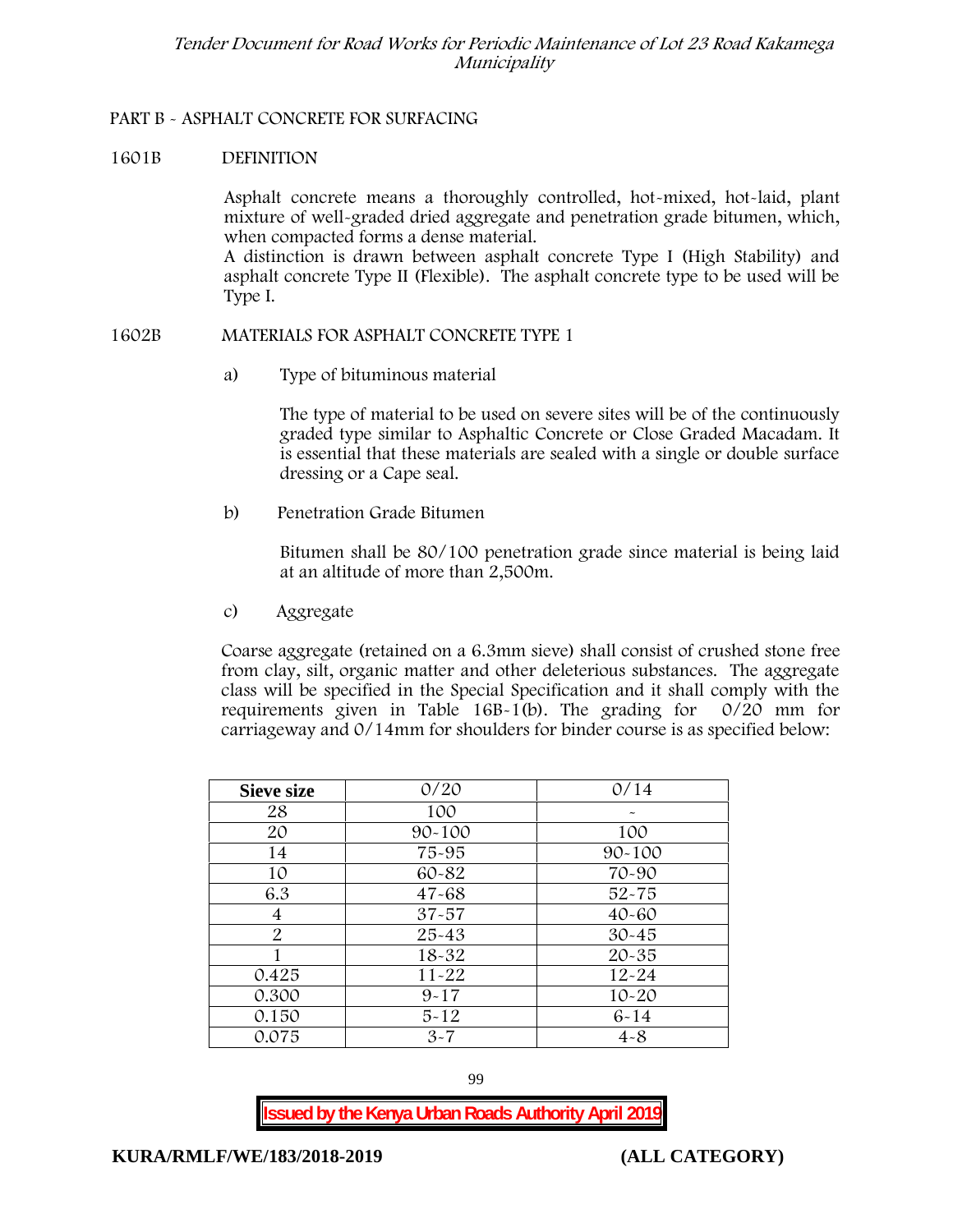# **TABLE 16B-1(b) - REQUIREMENTS FOR COARSE AGGREGATE**

| Coarse Aggregate<br>(Retained on a 6.3mm Sieve) |                      |  |  |  |
|-------------------------------------------------|----------------------|--|--|--|
| Test                                            | Maximum Value        |  |  |  |
| LAA<br><b>ACV</b><br>SSS                        | 30<br>25<br>12<br>25 |  |  |  |

Fine aggregate (passing a 6.3mm sieve) shall be free from clay, silt, organic and other deleterious matter and shall be non-plastic. Unless otherwise specified in the Special Specification it shall consist of entirely crushed rock produced from stone having a Los Angeles Abrasion of not more than 40. The Sand Equivalent of the fine aggregate shall not be less than 40 and the SSS not more than 12.

# **b) Mineral Filler**

Mineral Filler shall consist of ordinary Portland Cement 42.5 Grade

# **1603B GRADING REQUIREMENTS**

The grading of the mixture of coarse and fine aggregate shall be within and approximately parallel to the grading envelopes given in Table 16B-1(b), for 0/14mm as specified for binder course, as described below.

#### **GRADING REQUIREMENTS**

To arrive at a suitable design it is necessary to investigate a number of gradings so that a workable mix, which also retains a minimum of 3 % voids at refusal density, is identified.

The largest particle size used should not be more than 25mm so that the requirements of the Marshall test method can be complied with.

Although the complete range of nominal maximum particle sizes is shown in the Tables, the total thickness of material laid should not be more than 75mm.

# **1604B REQUIREMENTS FOR ASPHALT CONCRETE TYPE 1**

The mixture shall comply with the requirements given in Table 16B-2 as specified in the Specification. In addition, minimum Marshall Stability for 2 x 75 blows shall be 9 kN and maximum 18 kN and at compaction to refusal shall have 3% VIM.

100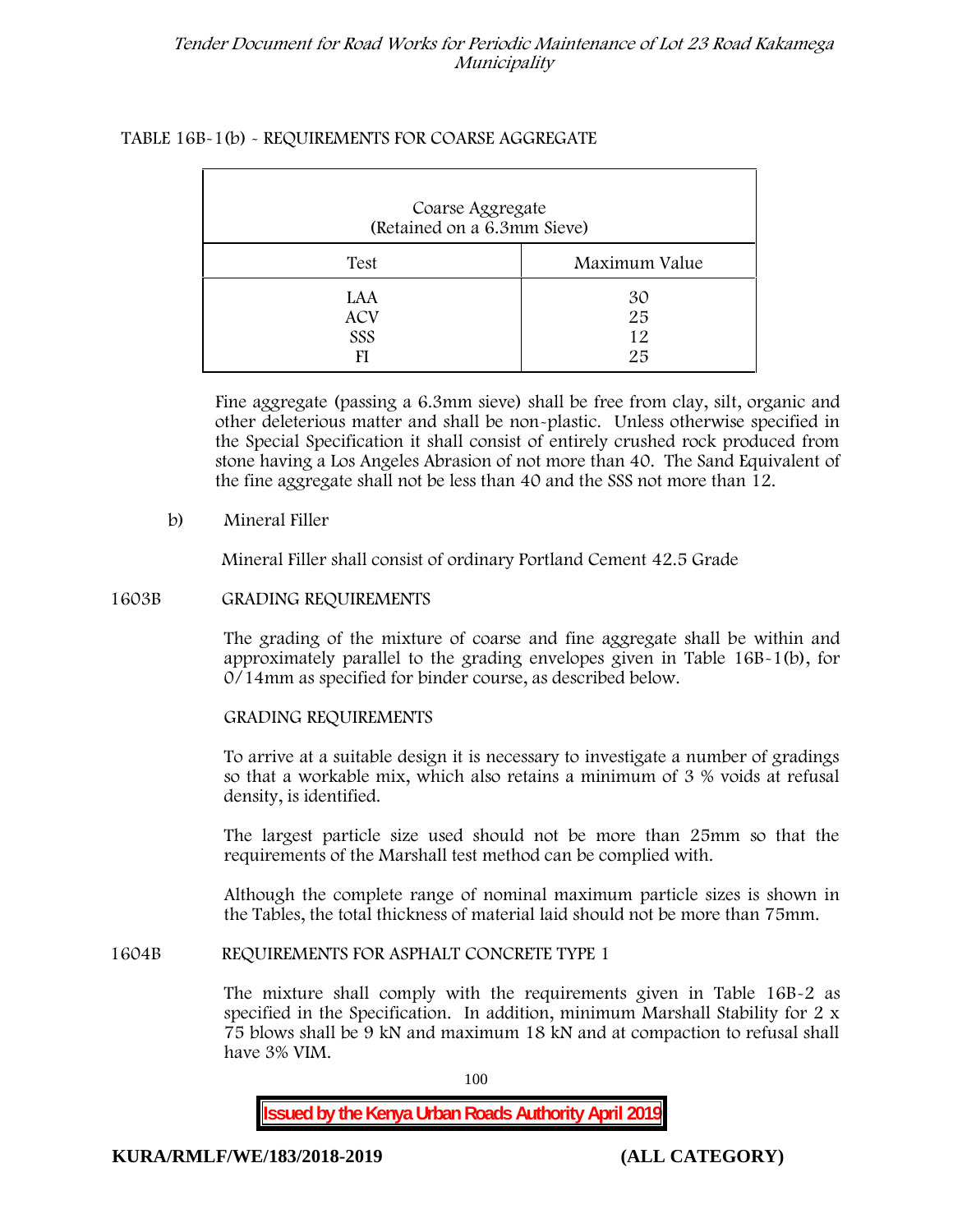The proportion, by weight of total mixture, of bitumen shall be  $5.0 - 6.5\%$  for  $0/14$  mm and  $4.5 - 6.5$  % for  $0/20$ mm. This shall be termed the nominal binder content. The binder content of the working mix will be instructed by the Engineer following laboratory and site trials.

In order to determine the suitability of a coarse aggregate source a Marshall test programme shall be carried out. It will be advantageous to use a crushed rock which is known from past experience to give good results in this test procedure. A grading conforming to the Type I Binder Course detailed in Table 16B-1(a) 0/20 of this Specification should be tested (but with 100% passing the 25mm sieve) and it shall meet the requirements of Table 16B-2 of this Specification.

Having established the suitability of the aggregate source several grading shall be tested in the laboratory, including that used for the Marshall test, to establish relationships between bitumen content and VIM at refusal density. For each mix, samples will be made up to a range of bitumen contents and compacted to refusal using a gyratory compactor and a vibratory hammer in accordance with the procedure described in BS 598 (Part 104 : 1989), with one revision.

It should first be confirmed that compaction on one face of the sample gives the same refusal density as when the same compaction cycle is applied to both faces of the same sample. The procedure, which gives the highest density, must be used.

From the bitumen content-VIM relationship it will be possible to identify a bitumen content which corresponds to a VIM of 3 - 7%. If it is considered that the workability of the mix may be difficult then compaction trials should be undertaken. It is advisable to establish two or more gradings for compaction trials.

The mixes identified for compaction trials should be manufactured to the laboratory design bitumen content and to two other bitumen contents of +0.5% and +1% additional bitumen. Cores will be cut to determine the density of the compacted material, having completed this the core will then be reheated to  $145+/5$  C in the appropriate mould and compacted to refusal in the vibrating hammer test. To be acceptable the cores cut from the compaction trial must have a density equivalent to at least 95% of refusal density.

The compaction trials will identify a workable mix which can be made to a bitumen content which gives 3% VIM at refusal density.

#### **1605B MIXING AND LAYING HEAVY DUTY ASPHALT**

The temperature of the bitumen and aggregates when mixed shall be 110+/- 3C above the softening point (R&B) of the bitumen.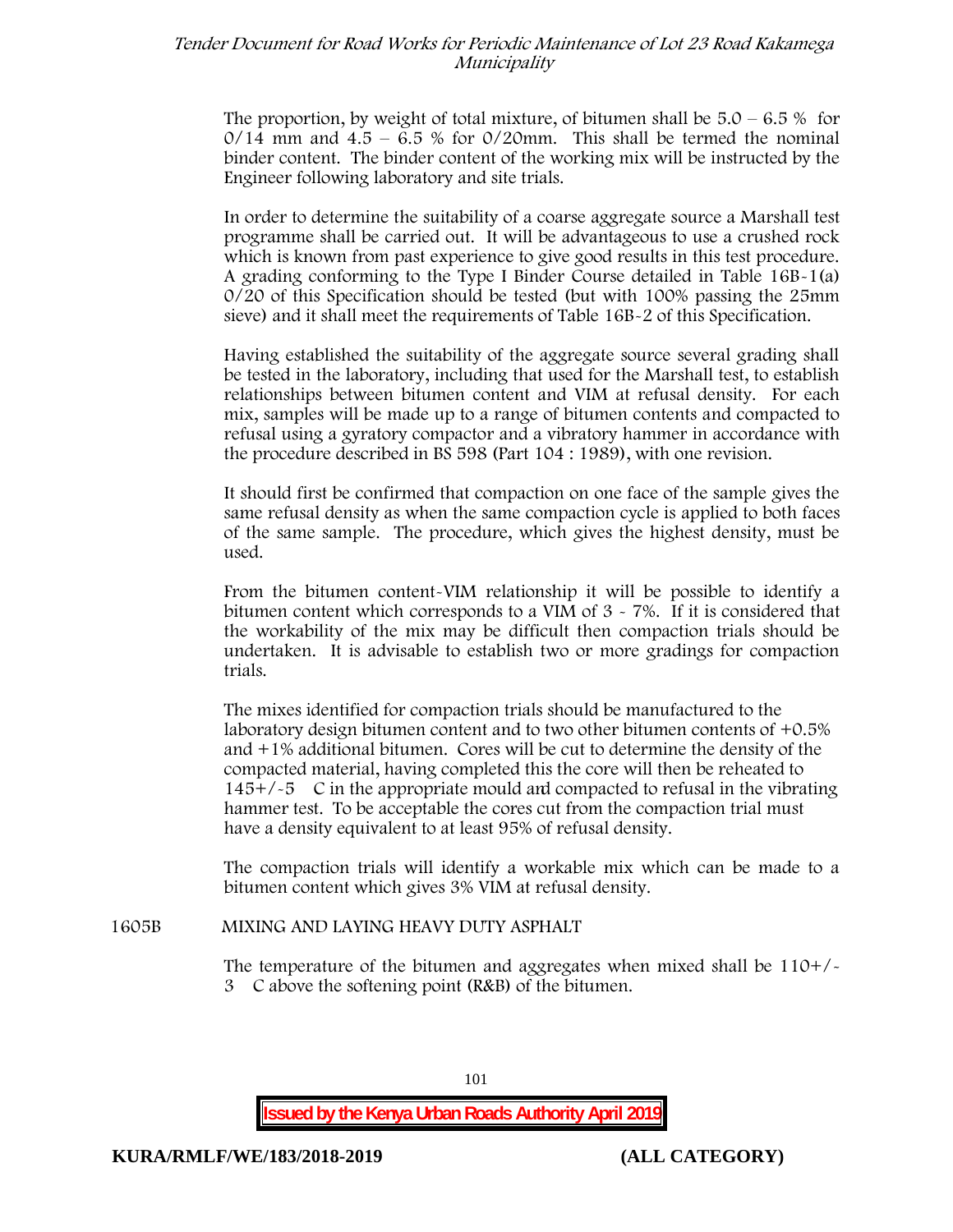Compaction should commence as soon as the mix can support the roller without undue displacement of material and completed before the temperature of the mix falls below 900C.

The minimum thickness of individual layers should be as follows:-

| a)            | For the 37.5mm mix | 65mm |  |
|---------------|--------------------|------|--|
| $\mathbf{b}$  | For the 25.0mm mix | 60mm |  |
| $\mathcal{C}$ | For the 19.0mm mix | 50mm |  |
| d)            | For the 12.5mm mix | 40mm |  |

## **1606B COMPACTION**

Rolling shall be continued until the voids measured in the completed layer are in accordance with the requirement for a minimum density of 98% of Marshall optimum, or, a minimum mean value of 95% of refusal density (no value less than 93%) as appropriate.

# **1607B MEASUREMENT AND PAYMENT**

- a) Item : Asphalt Concrete
	- Unit : m<sup>3</sup> of Asphalt Concrete Used

Asphalt concrete shall be measured by the cubic metre compacted on the road calculated as the product of the length instructed to be laid an the compacted cross-sectional area shown on the Drawings or instructed by the Engineer.

The rate for asphalt concrete shall include for the cost of providing, transporting, laying and compacting the mix with the nominal binder content and complying with the requirements of Parts A and B of Section 16 of this Specification.

**Issued by the Kenya Urban Roads Authority April 2019**

102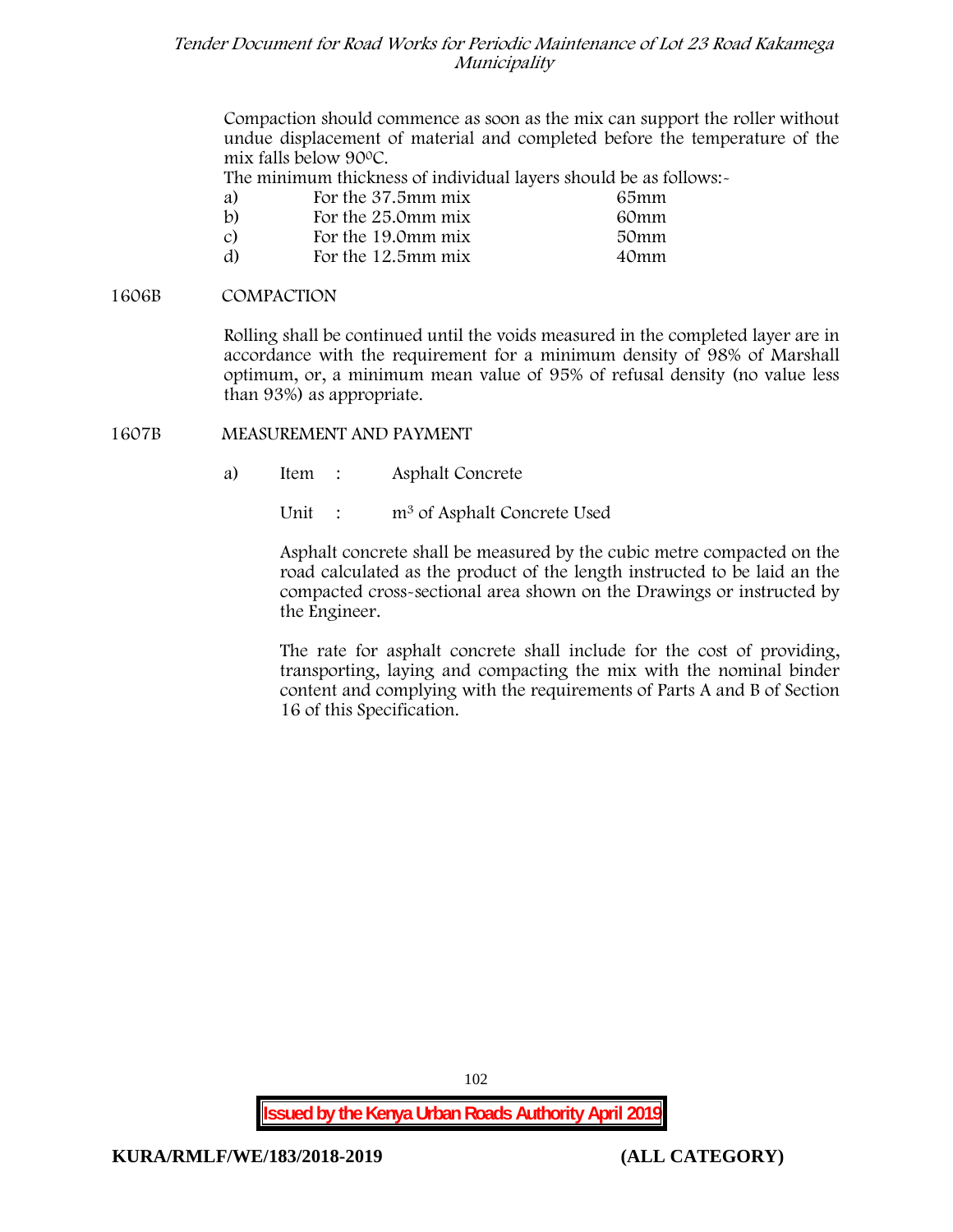# **SECTION 17 - CONCRETE WORKS**

#### **1703 MATERIALS FOR CONCRETE**

This work shall consist of placing selected approved material of 250mm minimum diameter on the foundation put after excavation to receive levelling concrete in accordance with these specifications and in conformity with the lines, grades and cross sections shown on the Drawings as directed by the Engineer.

(a) **Materials**

Selected rock: The selected rock builders to be placed for this work shall be hard, sound, durable quarry stones as approved by the Engineer. Samples of the stone to be used shall be submitted to and approved by the Engineer before any stone is placed.

The maximum size of the stone boulders shall be 300mm.

(b) **Construction Method**

After completion of the structural excavation the surface of the loose soil shall be levelled and compacted. Then the stone of the above sizes shall be placed in one layer of 250mm over the compacted bed where the bottom slab will rest. Coarse sand shall be spread to fill up the voids in the stone boulders, and compaction with vibratory compactors should be performed to make this layer dense whereon a concrete of levelling course shall be placed.

(c) **Measurement and payment**

Measurement for the bedding materials shall be made in cubic metres for the completed and accepted work, measured from the dimension shown on the Drawings, unless otherwise directed by the Engineer.

Payment for the bedding Materials for Levelling Concrete Works shall be full compensation for furnishing and placing all materials, all labour equipment, tools and all other items necessary for proper completion of the work in accordance with the Drawings and specifications and as directed by the Engineer.

**1703(A) LEVELLING CONCRETE (CLASS 15/20) FOR BOTTOM SLAB INCLUSIVE OF COST OF FORM WORKS**

> This work shall consist of placing and levelling lean concrete class 15/20 over the prepared bed of stone boulders in the foundation for bottom slab and wingwalls in accordance with these specifications and which conformity with the lines, grades, thickness and typical cross-sections shown on the drawings unless otherwise directed by the Engineer.

> > 103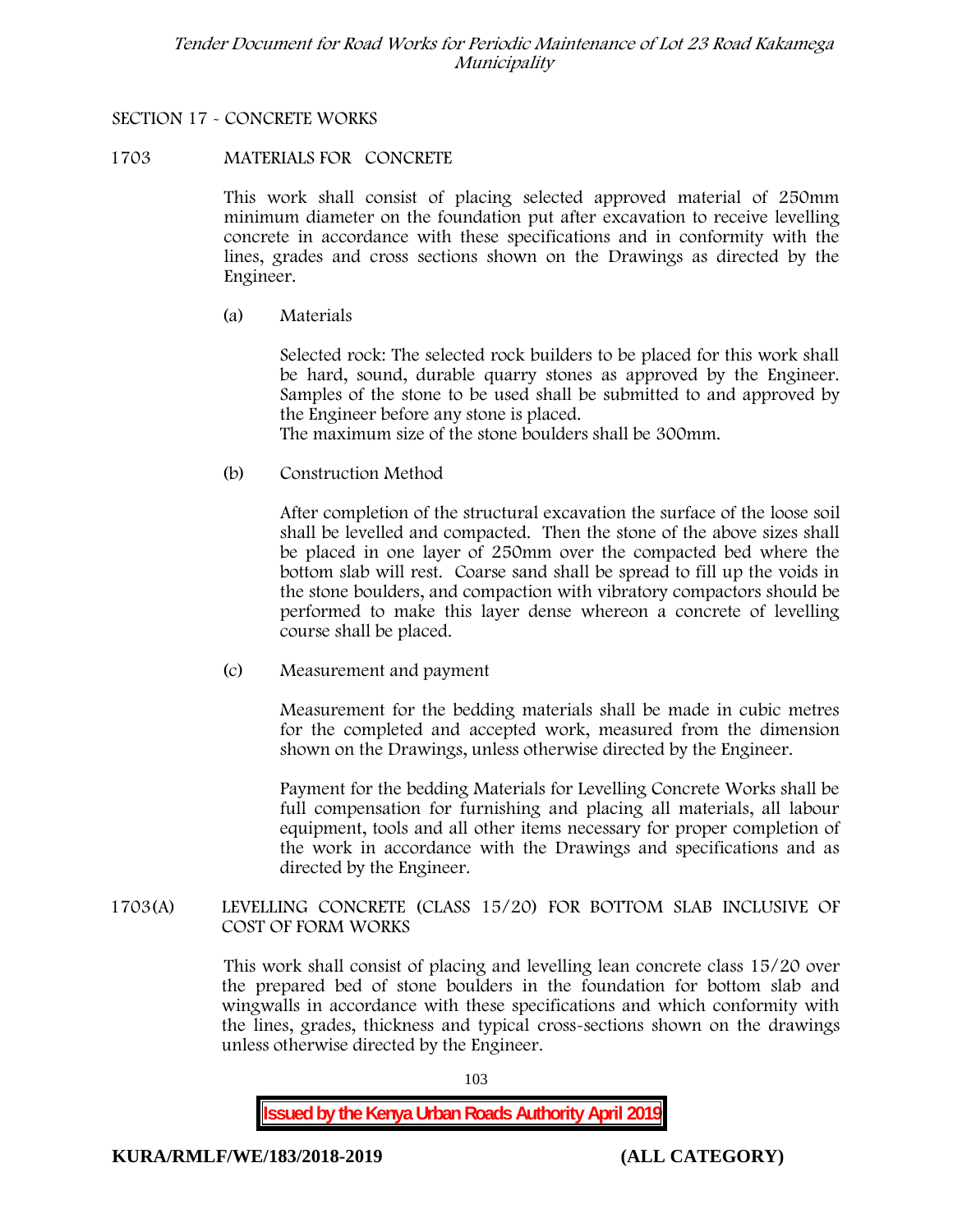# (a) **Materials for Levelling Concrete**

Requirement for the concrete class 15/20 is specified as follows:- Design compressive strength (28) days :  $15N/mm^2$ Maximum size of coarse aggregate : 20mm Maximum cement content  $: 300 \text{ kg/m}^3$ . Maximum water/cement ration of 50% with slump of 80mm.

# (b) **Construction Method**

The bed of stone boulders upon which the levelling concrete will be placed shall be smooth, compacted and true to the grades and crosssection shall be set to the required lines and grades.

# **37.2** (c) **Measurement and payment**

Measurement for levelling concrete (class 15/20) shall be made in cubic metres completed and accepted levelling concrete work measured in place which is done in accordance with the Drawings and the Specifications.

Payment for this work shall be the full compensation for furnishing and placing all materials, labour, equipment and tools, and other incidentals to Specifications and as directed by the Engineer.

Pay item No. 17/02 Levelling Concrete Works (Class 15/20) for Box Culvert and wingwalls inclusive of Cost of Form works.

# **1703 (C) FORMWORK FOR CULVERT WALLS**

This work shall consist of all temporary moulds for forming the concrete for culvert walls and slabs together with all temporary construction required for their support. Unless otherwise directed by the Engineer all formworks shall be removed on completion of the walls and slabs.

(a) **Materials**

Forms shall be made of wood or metal and shall conform to the shape, lines and dimensions shown on the Drawings.

All timber shall be free from holes, loose material, knots, cracks, splits and warps or other defects affecting the strength or appearance of the finished structure.

Release Agents – Release agents shall be either neat oils containing a surface activating agent, cream emulsions, or chemical agents to be approved by the Engineer.

104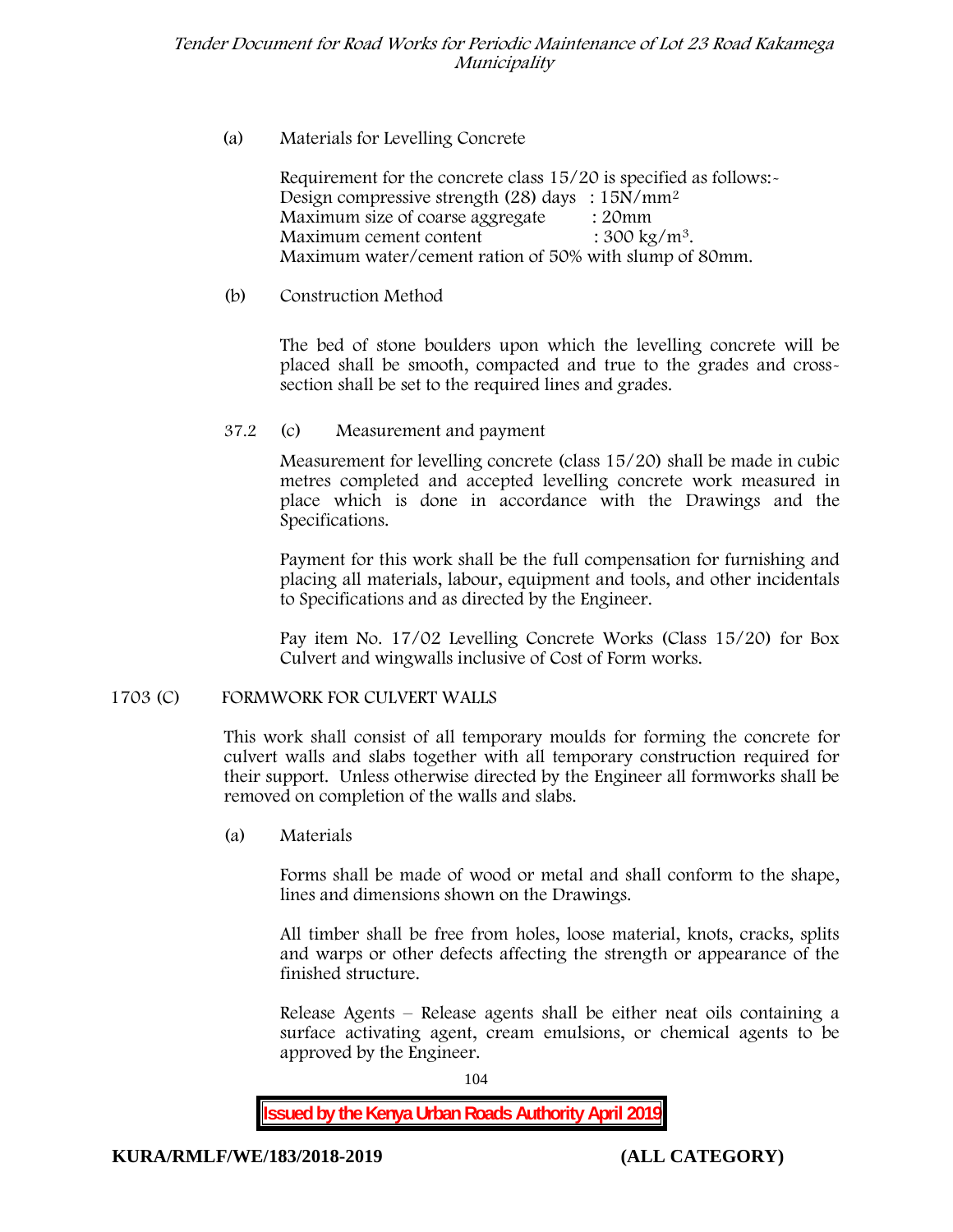- (b) **Construction Method**
	- (i) **Formworks**

Formworks shall be designed to carry the maximum loads that may be imposed, and so be rigidly constructed as to prevent deformation due to load, drying and wetting, vibration and other causes. After forms have been set in correct location, they shall be inspected and approved by the Engineer before the concrete is placed.

If requested, the contractor shall submit to the Engineer working drawings of the forms and also, if requested, calculations to certify the rigidity of the forms.

**1703(D) CONCRETE WORKS (CLASS 25/20) OF CULVERT WALLS AND SLABS** This work shall consist of furnishing, mixing, delivering and placing of the concrete for the construction of culvert walls and slabs, in accordance with these Specifications and in conformity with the requirements shown on the Drawings.

Concrete class 25/20 shall be used for Culvert walls and slabs.

**(a) Concrete Materials**

(i) Cement: Cement shall be of Portland type and shall conform to the requirements of BS 12 or equivalent.

The contractor shall select the type or brand of cement (Strictly OPC of 42.5 MPa). Changing of type or brand of cement will not be permitted without a new mix design approved by the Engineer. All cement is subject to the Engineer's approval; however, approval of cement by the Engineer shall not relieve the Contractor of the responsibility to furnish concrete of the specified compressive strength.

Conveyance of cement by jute bags shall not be permitted. Storage in the Contractor's silo or storehouse shall not exceed more than two (2) months, and age of cement after manufacture at mill shall not exceed more than four (4) months. The Contractor shall submit to the Engineer for his approval the result of quality certificate prepared by the manufacturer.

Whenever it is found out that cement have been stored too long, moist, or caked, the cement shall be rejected and removed from the project.

**(b) Aggregates**

Fine and coarse aggregates must be clean, hard, strong and durable, and free from absorbed chemicals, clay coating, or materials in amounts that could affect hydration, bonding, strength and durability of concrete. Grading of aggregates shall conform to the following requirements:

105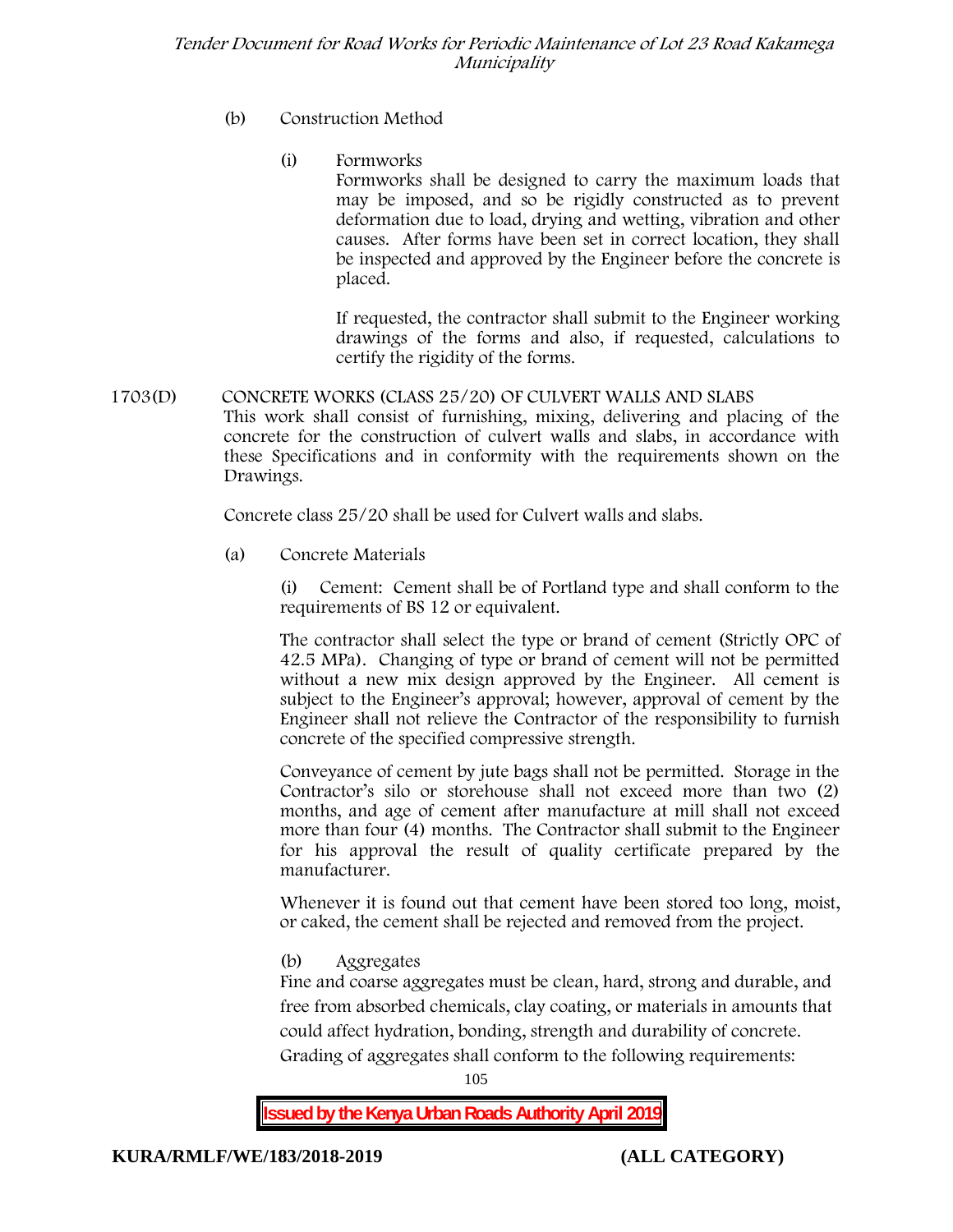# **(i) Grading of Fine Aggregates**

| <b>Sieve Size</b> | <b>Percentage by Weight Passing</b> |
|-------------------|-------------------------------------|
| 10<br>mm          | 100                                 |
| 5<br>mm           | 89-100                              |
| $2.5$ mm          | $60 - 100$                          |
| $1.2$ mm          | $30 - 100$                          |
| $0.6$ mm          | $15 - 54$                           |
| $0.3$ mm          | $5 - 40$                            |
| 0.15 mm           | $0 - 15$                            |

# **(ii) Grading of Coarse Aggregates**

| Size     |                       |                           |    | of Amounts finer than each standard sieve percentage by |    |       |          |
|----------|-----------------------|---------------------------|----|---------------------------------------------------------|----|-------|----------|
| Coarse   | weight                |                           |    |                                                         |    |       |          |
| Aggregat | 40                    | 30                        | 25 | ZO                                                      | 15 |       | 尽        |
|          | 2.5                   |                           |    |                                                         |    |       |          |
|          | 100                   | $\widetilde{\phantom{m}}$ |    | $90 - 100$                                              |    | 30-69 | $0 - 10$ |
|          | $\tilde{\phantom{a}}$ |                           |    |                                                         |    |       |          |

Other requirements for aggregates are as follows:

**(iii) Fine Aggregates**

| Fitness Modulus, AASHTO M-6                           | $: 2.3 - 3.1$         |
|-------------------------------------------------------|-----------------------|
| Sodium Sulphate Soundness, AASHTO T104: Max. 10% loss |                       |
| Content of Friable Particles AASHTO 112               | : Max $1\%$ by weight |
| Sand Equivalent, AASHTO T176                          | : Min. 75             |

**(iv) Coarse Aggregate**

Abrasion, AASGTO T96 : Max. 405 loss Soft Fragment and shale, AASHTO M80 : Max. 5% by weight Thin and elongated Pieces, AASHTO M80 : Max. 15%

**(v) Water**

All sources of water to be used with cement shall be approved by the Engineer. Water shall be free from injurious quantities of oil, alkali, vegetable matter and salt as determined by the Engineer.

**(vi) Admixture**

Only admixture, which have been tested and approved in the site laboratory through trial mixing for design proportion shall be used. Before selection of admixture, the Contractor shall submit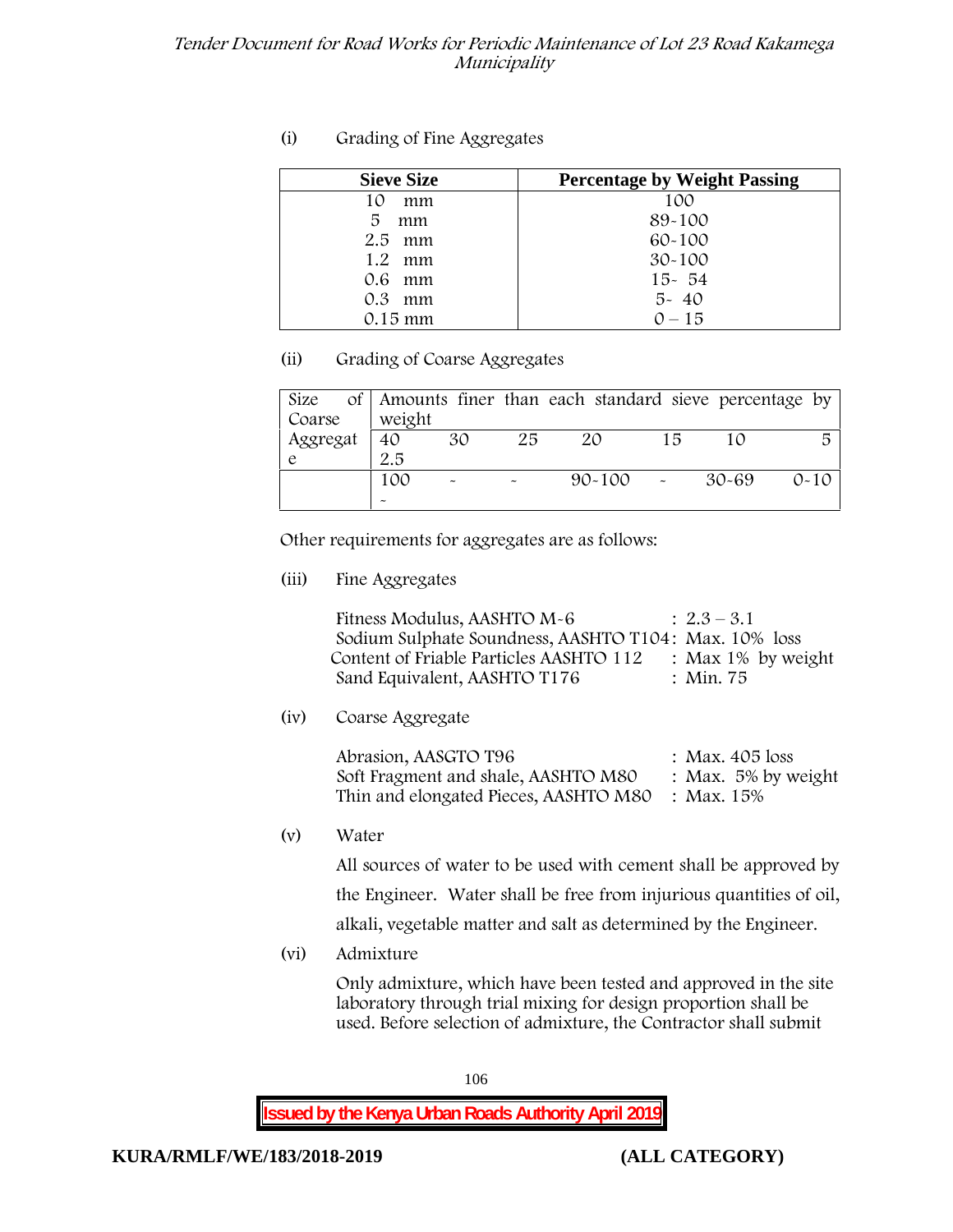to the Engineer the specific information or guarantees prepared by the admixture supplier. The contractor shall not exclude the admixture from concrete proportions.

**Concrete class 20/20**

Concrete class 25/20 shall be used for culvert walls and slabs. The requirements of Concrete class 25/20 are provided as follows unless otherwise the Engineer will designate any alteration.

Design compressive strength (28 days) : 25N/mm<sup>2</sup> Maximum size of coarse aggregates : 20mm Maximum water/cement ratio of 45% with slump of 80mm

(d) **Proportioning Concrete**

The Contractor shall consult with the Engineer as to mix proportions at least thirty (30) days prior to beginning the concrete work. The actual mix proportions of cement, aggregates, water and admixture shall be determined by the Contractor under supervision of the Engineer in the site laboratory.

The Contractor shall prepare the design proportions which has 120% of the strength requirement specified for the designated class of concrete.

No class of concrete shall be prepared or placed until its job-mix proportions have been approved by the Engineer.

- (e) **Concrete Work**
	- **(ii) Batching**

Batching shall be done by weight with accuracy of:

| Cement              | $\frac{1}{2}$ percent |
|---------------------|-----------------------|
| Aggregate           | $\frac{1}{2}$ percent |
| Water and Admixture | : 1 percent.          |

Equipment should be capable of measuring quantities within these tolerances for the smartest batch regularly used, as well as for larger batches.

The accuracy of batching equipment should be checked every month in the presence of the Engineer and adjusted when necessary.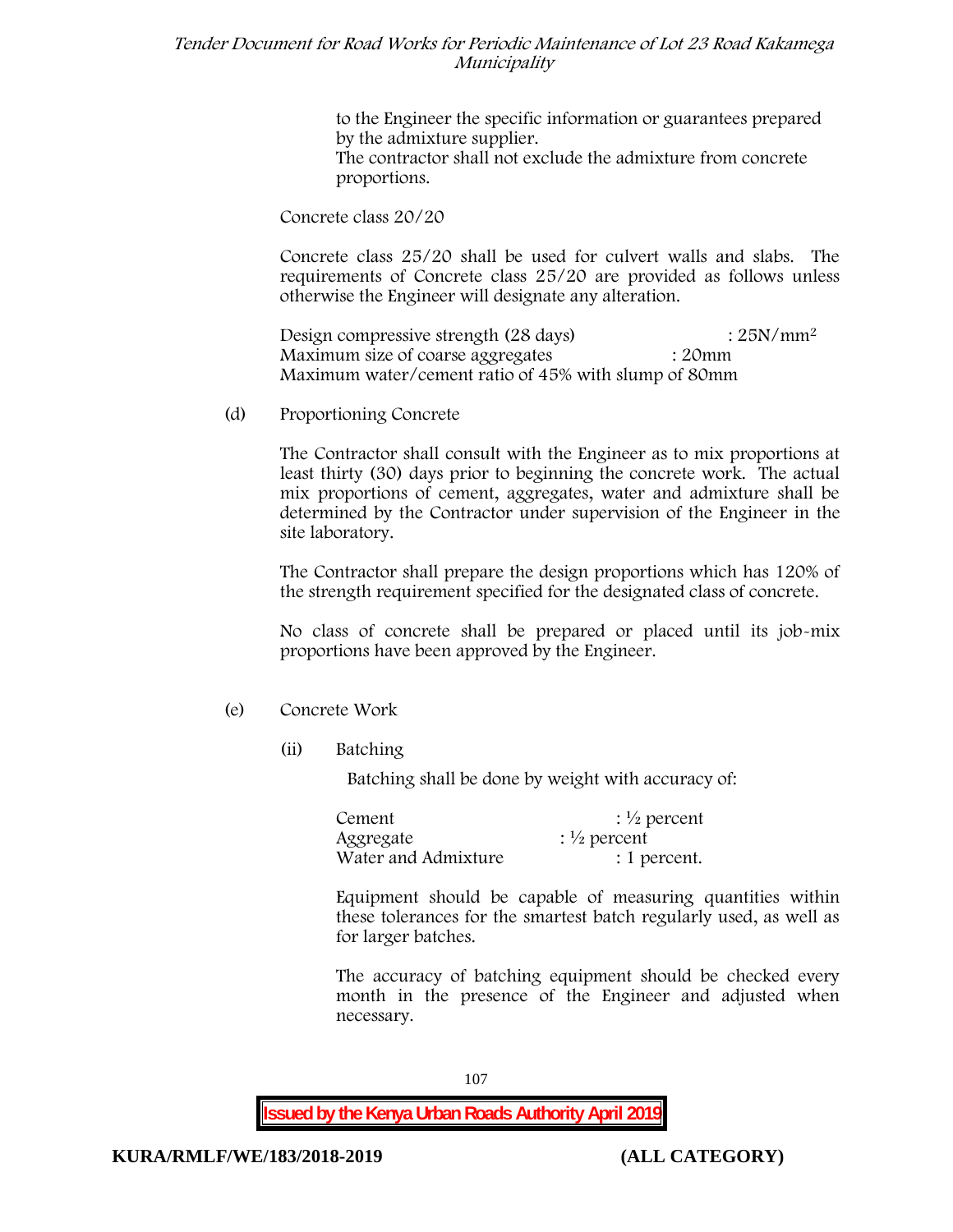**(iii) Mixing and delivery**

Slump of mixed concrete shall be checked and approved at an accuracy of +25mm against designated slump in these specifications.

**(iv) Concrete in hot weather**

No concrete shall be placed when the ambient air temperature is expected to exceed thirty three degrees celsius (330c) during placement operations).

**(v) Concreting at night**

No concrete shall be mixed, placed or finished when natural light is insufficient, unless an adequate approved artificial lighting system is operated; such night work is subject to approval by the engineer.

**(vi) Placing**

In preparation of the placing of concrete, the interior space of forms shall be cleaned and approved by the engineer prior to placing concrete. All temporary members except tie bars to support forms shall be removed entirely from the forms and not buried in the concrete. The use of open and vertical chute shall not be permitted unless otherwise directed by the engineer.

The Contractor shall provide a sufficient number of vibrators to properly compact each batch immediately after it is placed in the forms.

(f) **Measurement and Payment**

Measurements for the Concrete Works Class 20/20 of culvert walls and slabs shall be made in cubic metres for the walls and slabs actually constructed, measured from their dimensions shown on the Drawings. Payment for the Concrete Works (Class 20/20) of culvert walls and slabs shall be the full compensation for furnishing all materials of the concrete mixing, delivering, placing and curing the concrete, equipment and tools, labour and other incidental necessary for the completion of the work in accordance with the Drawings and these Specifications and as directed by the Engineer.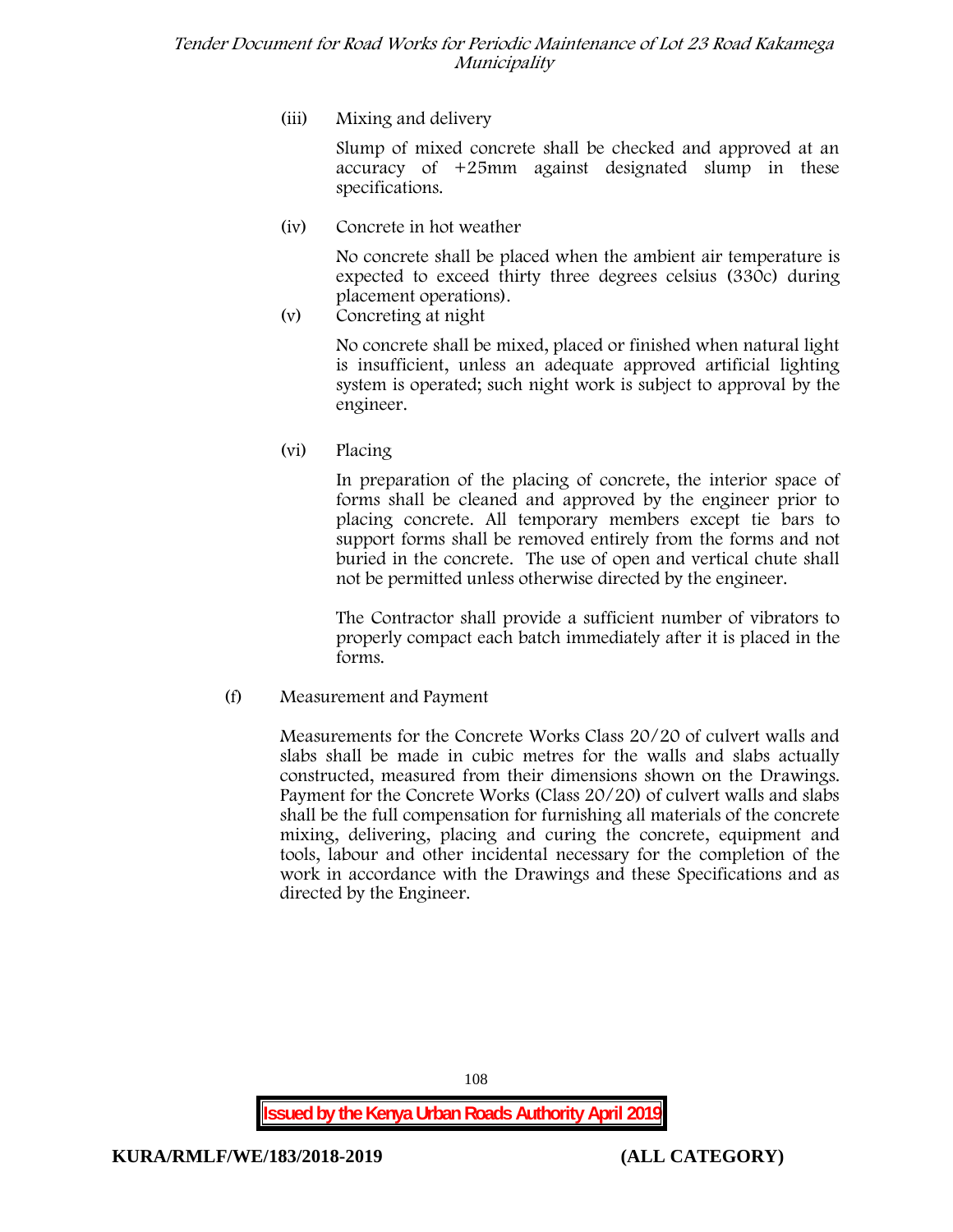## **SECTION 20 - ROAD FURNITURE**

#### **2001 ROAD RESERVE BOUNDARY POSTS**

Road reserve boundary posts shall be provided as directed by the Engineer and in compliance with Standard Specification clause 2001. They shall be placed at 50m. intervals along the boundary of the road reserve.

#### **2003 EDGE MARKER POST**

Edge marker post shall be provided as directed by the Engineer and in compliance with Standard Specification clause clause 2003

#### **2004 PERMANENT ROAD SIGNS**

Permanent Road Signs shall be provided as directed by the Engineer and in compliance with the requirements of the "Manual for Traffic Signs in Kenya" Part II and standard Specification clause 2004.

#### **2004B EXISTING ROAD SIGNS**

Where directed by the Engineer, the Contractor shall take down road signs including all posts, nuts, bolts and fittings, and remove and dispose of the concrete foundation and backfill the post holes. The signs shall be stored as directed by the Engineer.

Measurement and payment for taking down road signs shall be made by the number of signs of any type and size taken down, cleaned and stored as directed.

### **2005 ROAD MARKING**

Paint for road marking shall be internally reflectorised hot applied thermoplastic material in accordance with Clause 219 of the Standard Specification.

The rates inserted in the Bills of Quantities for road marking shall include for prior application of approved tack coat.

#### **2005A RAISED PAVEMENT MARKERS – ROAD STUDS**

#### **MATERIAL**

Road studs are moulded of acrylonitrile butadiene styrene (ABS) conforming to ASTM Specification D1788 – 68, class  $5 - 2 - 2$  shell filled with inert, thermosetting compound and filler. The lens portion of the marker of the marker is of optical monthly methacrylic.

#### **CONSTRUCTION**

The road studs shall be constructed of high impact ABS containing a multi-biconvex glass lens reflector system. It shall be of monolithic construction, and not less than 98.5.

109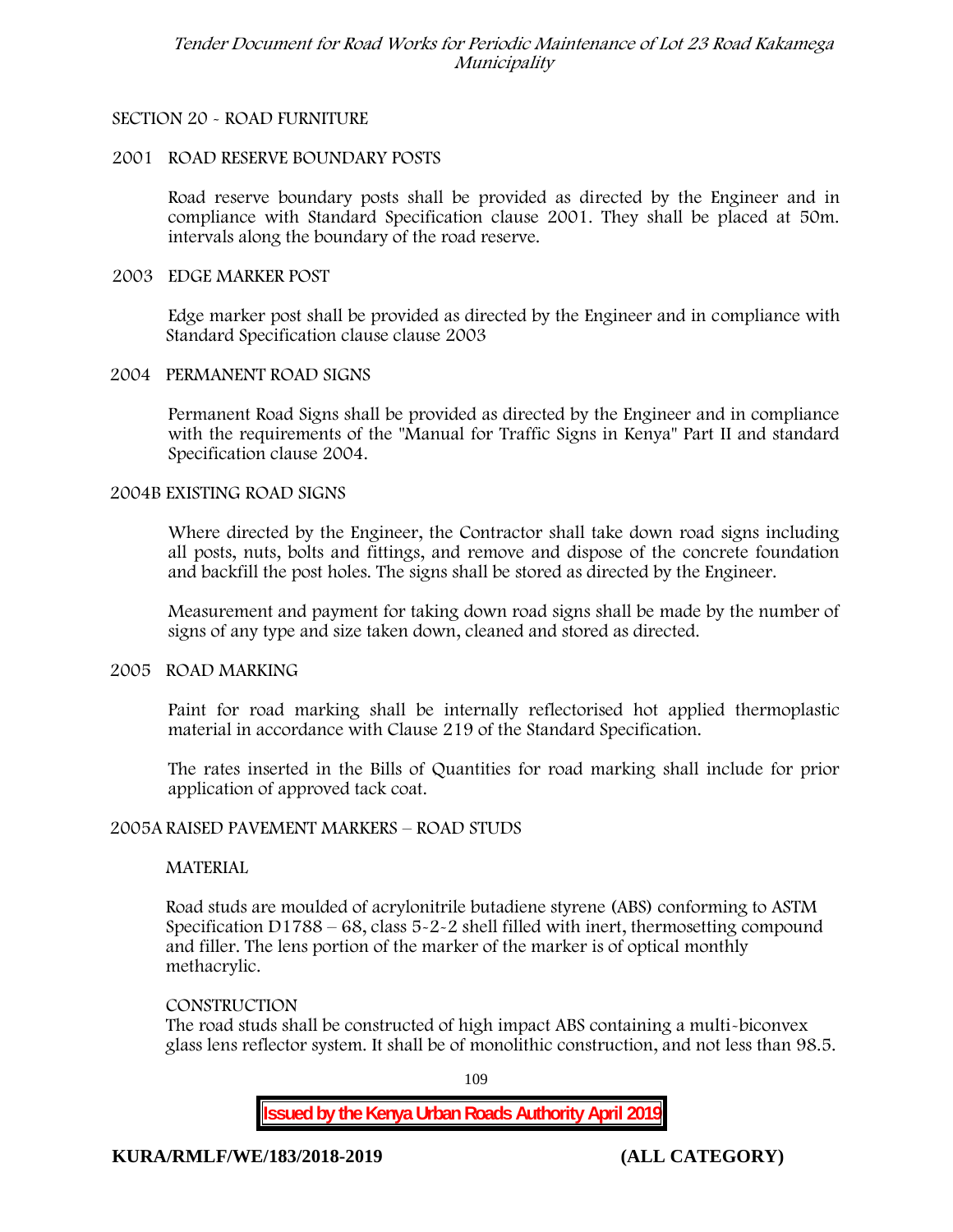m2. The height of the marker shall not exceed 17mm and the underside shall contain a non-honeycomb base (flat).

### **REQUIREMENTS**

The markers shall conform to the following requirements

#### **Colour**

Shall be white, yellow or red as specified and the Retro – reflectance values should conform to the testing procedures of ASTME 809.

#### **Impact Resistance**

The market shall not crack or break when tested using a 1000**-**gram weight from a height of 1 metre. (ASTM D 2444) or BS 3900 Part E3.

## **Resistance to Water Penetration**

Shall not have water penetration behind the lens after submerged in a water bath at 70 + 50 oF for 10 minutes. And it should still meet the reflectance Requirement. BS 998.

#### **Heat Resistance**

Shall comply with the initial brightness as per BS 873 Part IV of 1978

**Night Visibility**

The marker shall be bright as per BS 873 Part IV of 1978

**Compression Resistance**

There shall be no cracking sound at a pressure lower than 25 tones as per BS 873 Part IV of 1978.

#### **Corrosion Resistance**

After immersing a sample of Road stud in a solution containing 30g/1 of sodium chloride for 30 days, there shall not be any signs of corrosion **-**(BS998).

**NOTE**: These markers are intended for application directly to pavement surfaces and are compatible with raised pavement makers. These adhesives should be of high quality and tested for conformance to customer requirements.

## **ADHESIVES**

110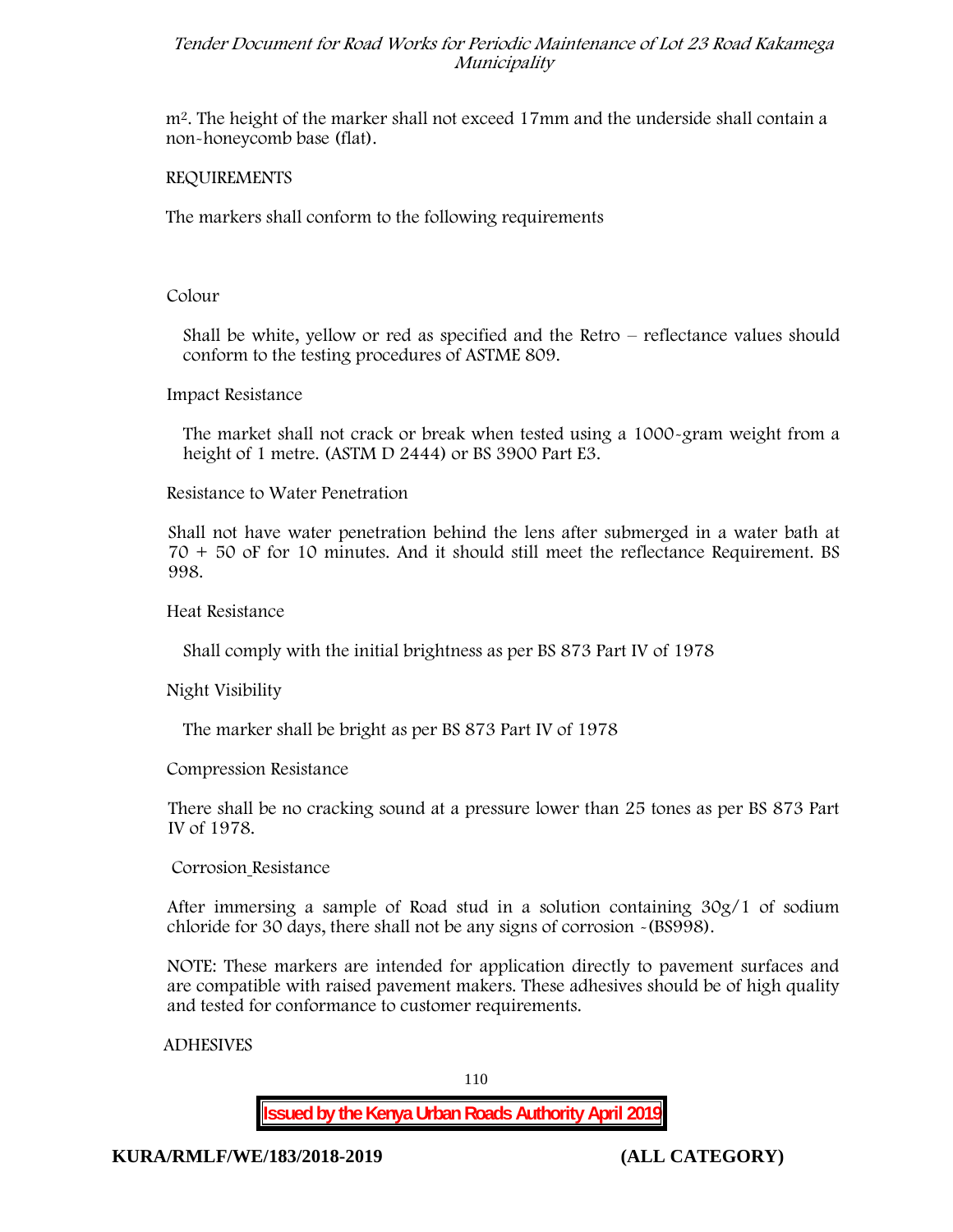They shall be of Resin Type–Epoxy of 2 different components part 1 and 2 i.e Adhesive and Reactor without any volatile solvents in both. Pot life: not less than 20 minutes at 20 °C Rotational cure time: between 20 and 30 minutes at 20 °C Hard cure: Between 40 and 60 minutes at 20 °C

#### **APPLICATION INSTRUCTION**

**Preparation of Pavements**

Make sure that the road surface is absolutely dry and free of oil and grease**.**

**Mixing of Adhesive**

Pour component B into the container of component A. Stir mixture by hand with a wooden or metal stick until uniform Grey Tint without a striae is obtained.

#### **Installation**

Pour the mixture on to the underside of the road stud. Then place the road stud firmly on the road surface. Adhesive should stand out for about 5mm to 10 mm over the edges of the stud.

**Protection from the Traffic**

Protect studs from traffic for 2 hours until the adhesive has properly hardened. Try by touching the adhesive.

**NUMBER OF STUDS NEEDED FOR LABORATORY TESTS.**

In order to approve a particular type of road stud, 4 sample road studs of each colour shall be submitted.

#### **2006 GUARDRAILS**

Contrary to the Standard Specification, guardrail posts shall be concrete 200 mm diameter set vertically at least 1.2m into the shoulder as directed by the Engineer. Spacer blocks shall also be made of concrete.

Beams for guardrails shall be "Armco Flexbeam" or similar obtained from a manufacturer approved by the Engineer.

**2007 KERBS**

a) **Vertical Joints**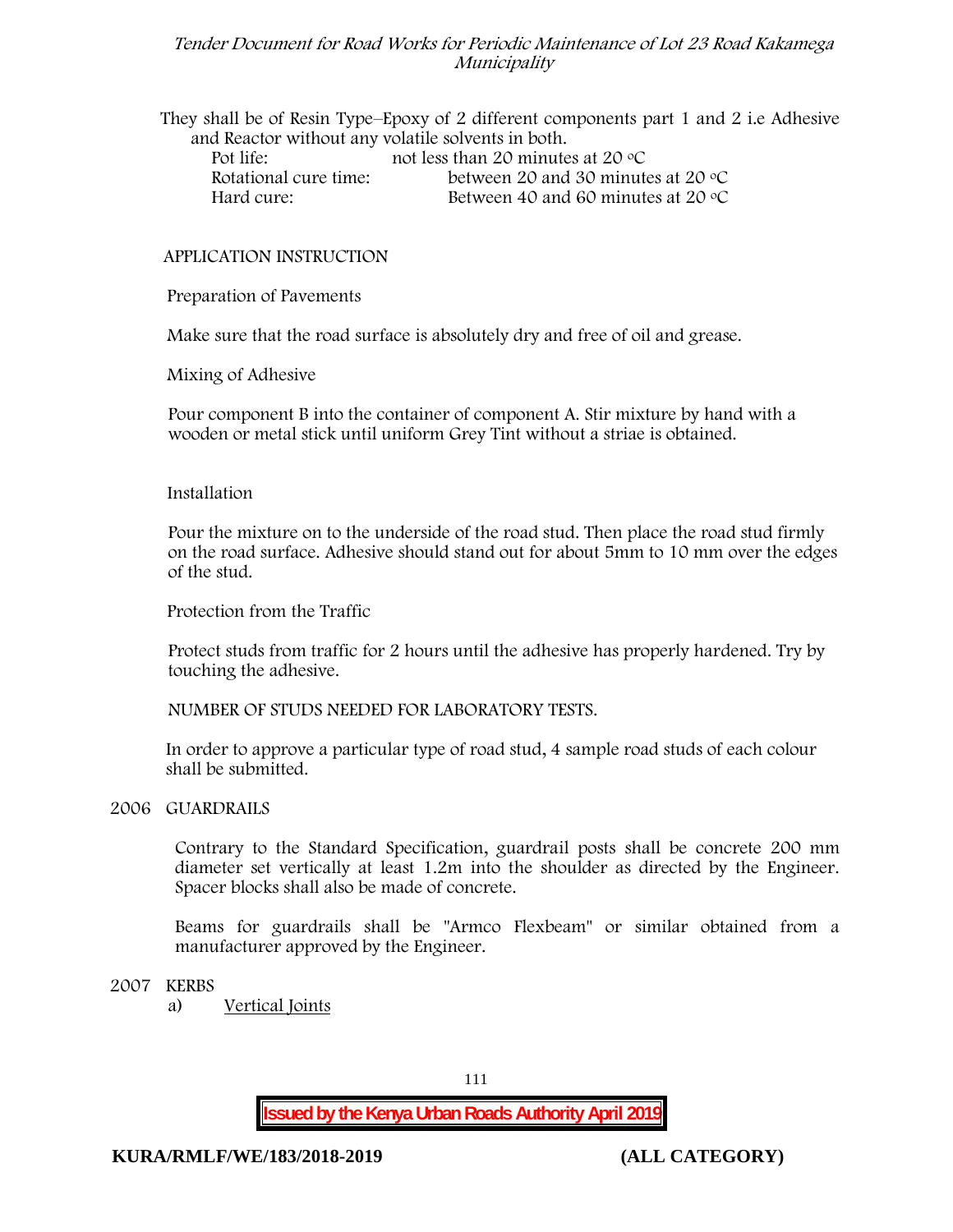Vertical joints between adjacent Kerbs shall not be greater than 5 mm in width and shall be filled with a mortar consisting of 1:3 cement: sand by volume.

## b) **Transition between flush and raised kerbs**

The transition between flush and raised kerbs (e.g. at bus bays) shall be termed as ramped kerbs. The transition between flush and raised kerbs shall occur within a length of 2.0 m.

## **2008 KILOMETRE MARKER POSTS**

Kilometre marker posts shall be provided as directed by the Engineer and in compliance with Standard Specification clause 2008.

## **2009 RUMBLE STRIPS**

Where directed by the Engineer, the Contractor shall provide, place, trim, shape and compact to line and level asphalt concrete rumble strips on the finished shoulders. This shall be done to the satisfaction of the Engineer

## **2011 MEASUREMENT AND PAYMENT**

**Road reserve boundary posts**

Road reserve boundary posts shall be measured by the number erected

#### **Permanent road signs**

Permanent road signs shall be measured by the number of each particular size erected.

#### **Road marking**

Road markings in yellow or white material shall be measured in square metres calculated as the plan area painted.

#### **Road Studs**

Road studs shall be measured by the number of each particular size erected.

#### **Guardrail**

Guardrail shall be measured by the metre as the length of the guardrail constructed.

#### **Kerbs**

Kerbs shall be measured by the metre as the length of kerb constructed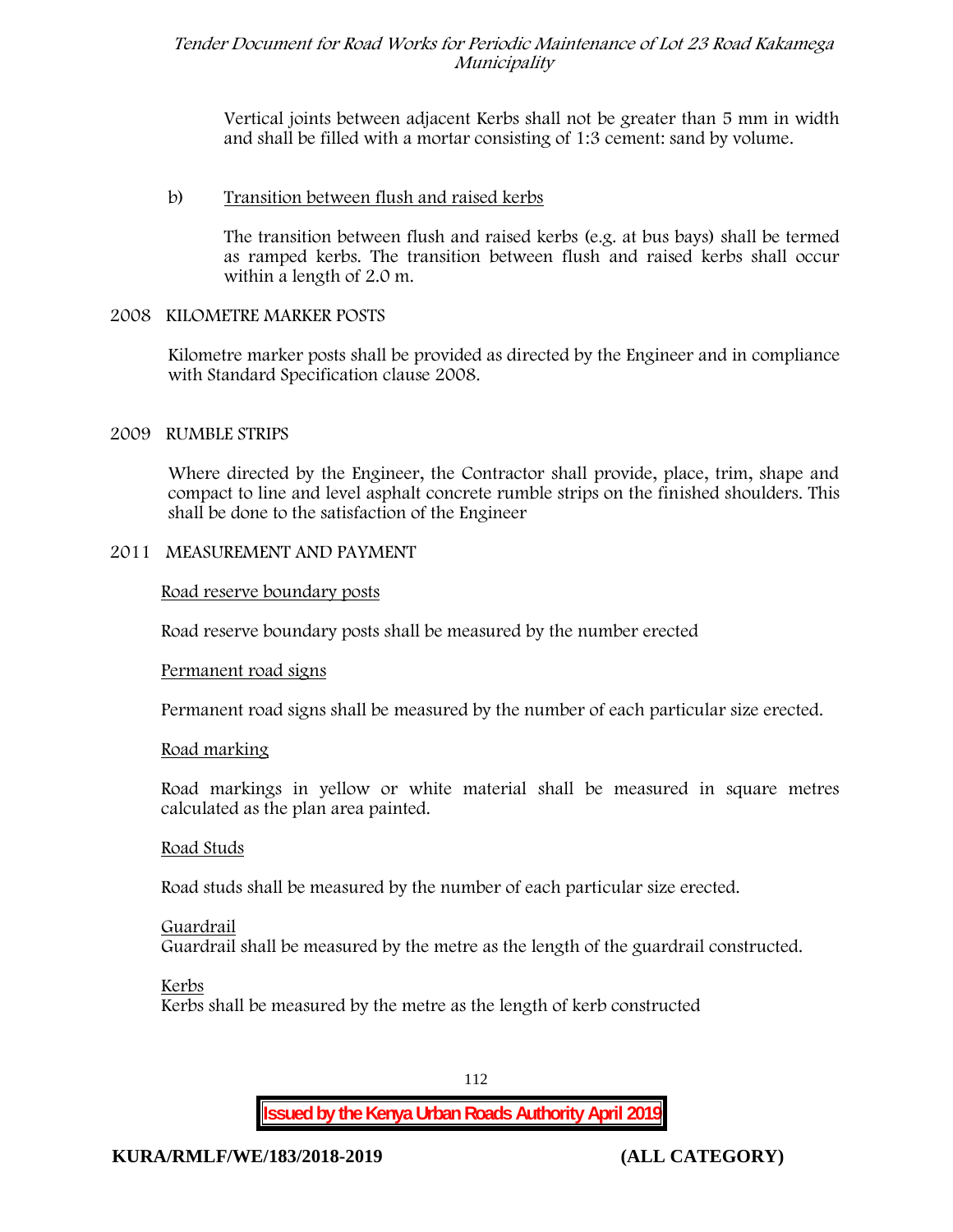## **SECTION 22-DAYWORKS**

### **2202 MEASUREMENTS AND PAYMENT**

(a) Plant

Where items of major plant listed in the schedule of Day works are specified by type (e.g. Concrete mixer etc.) the power rating if such items of plant are provided by the Contractor shall not be lower than the power ratings of such plant manufactured within the last two years prior to the date of BID. Any item of major plant employed upon Dayworks that has a power rating lower than specified above shall be paid for at rates lower than those in the schedule of Dayworks. The reduction in the rate payable shall be in proportion to the reduction in power rating below that specified above.

#### **SECTION 23: CONCRETE PAVING BLOCKS**

This works shall consist of providing, laying and fixing of concrete paving blocks and concrete paving slabs on a sand base on the driveway and walkways and other areas as directed by the Engineer.

## **a. Concrete Paving Blocks**

The paving blocks shall be of type S of any shape fitting within a 295 mm square coordinating space and a work size thickness of at least 30 mm. The blocks shall confirm to the requirements of BS 6717:Pt. 1:1986 or Kenya standard equivalent.

The laying shall be broken at intervals of 50 m by concrete ribs of class 25 concrete.

The blocks shall be laid on a 40 mm minimum sand base whose specifications are as in section (b) of this specification.

## **b. Sand For Sand Base**

Sand used as bedding for paving blocks and slabs shall be natural sand either pit or river sand. The grading shall conform and be parallel as much as possible to  $KSO2 - 95$  Parts 1 &2: 1984 for zones 1,2 or 3. The other requirements shall be as specified in section 1703 (c ) of Standard Specifications.

#### **c. Measurement and Payment**

Payment for paving blocks and paving slabs shall be by square metre laid. The rate quoted would include the cost of haulage to site of the blocks, slabs and sand, as no extra payment shall be made for haulage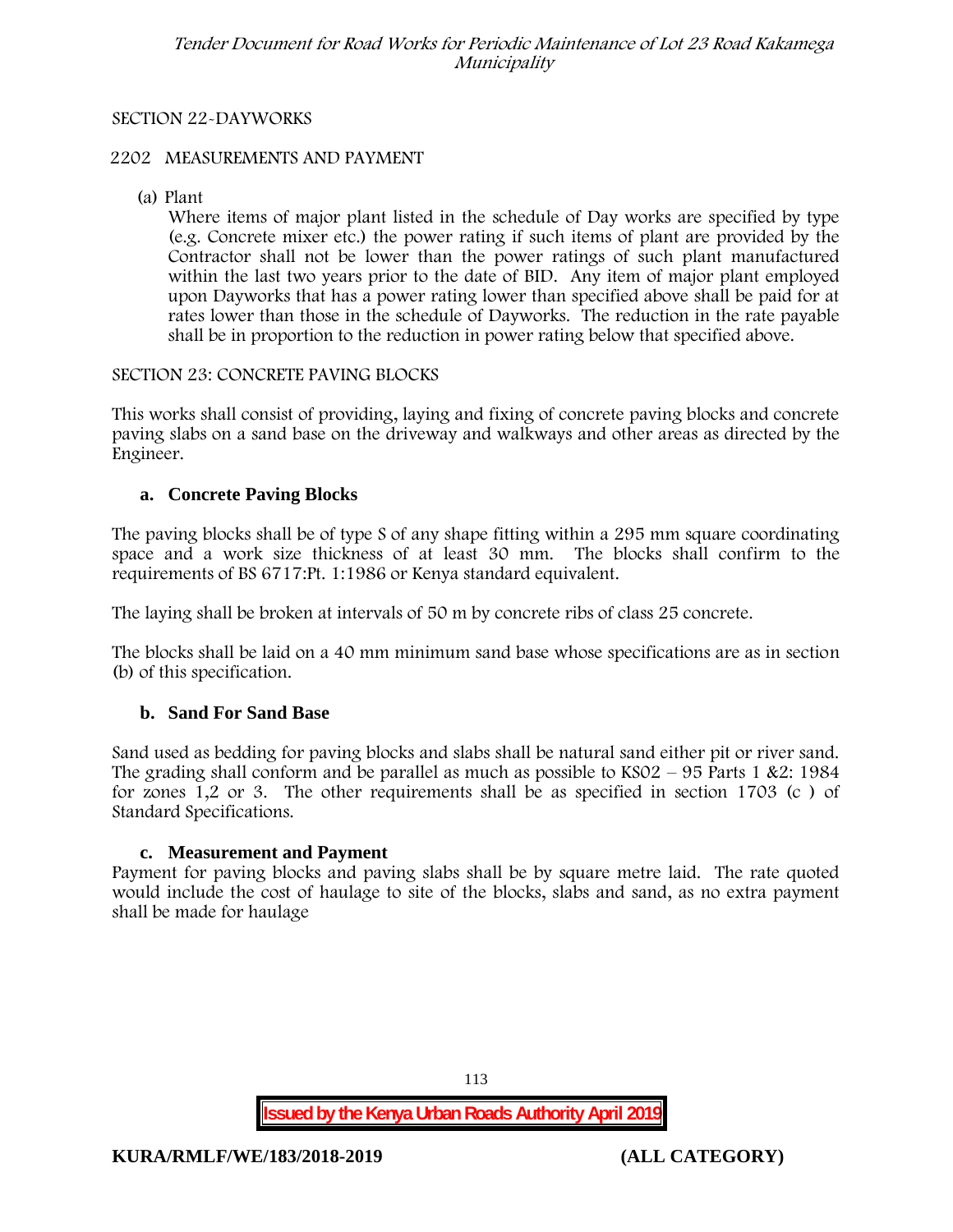## **SECTION VI: SUPERVISION AND CONTRACT EVALUATION MANUAL 2012**

The Manual refers to the Ministry of Roads 'Supervision and Contract evaluation Manual for Road Maintenance Works 2012.

**Issued by the Kenya Urban Roads Authority April 2019**

**KURA/RMLF/WE/183/2018-2019 (ALL CATEGORY)**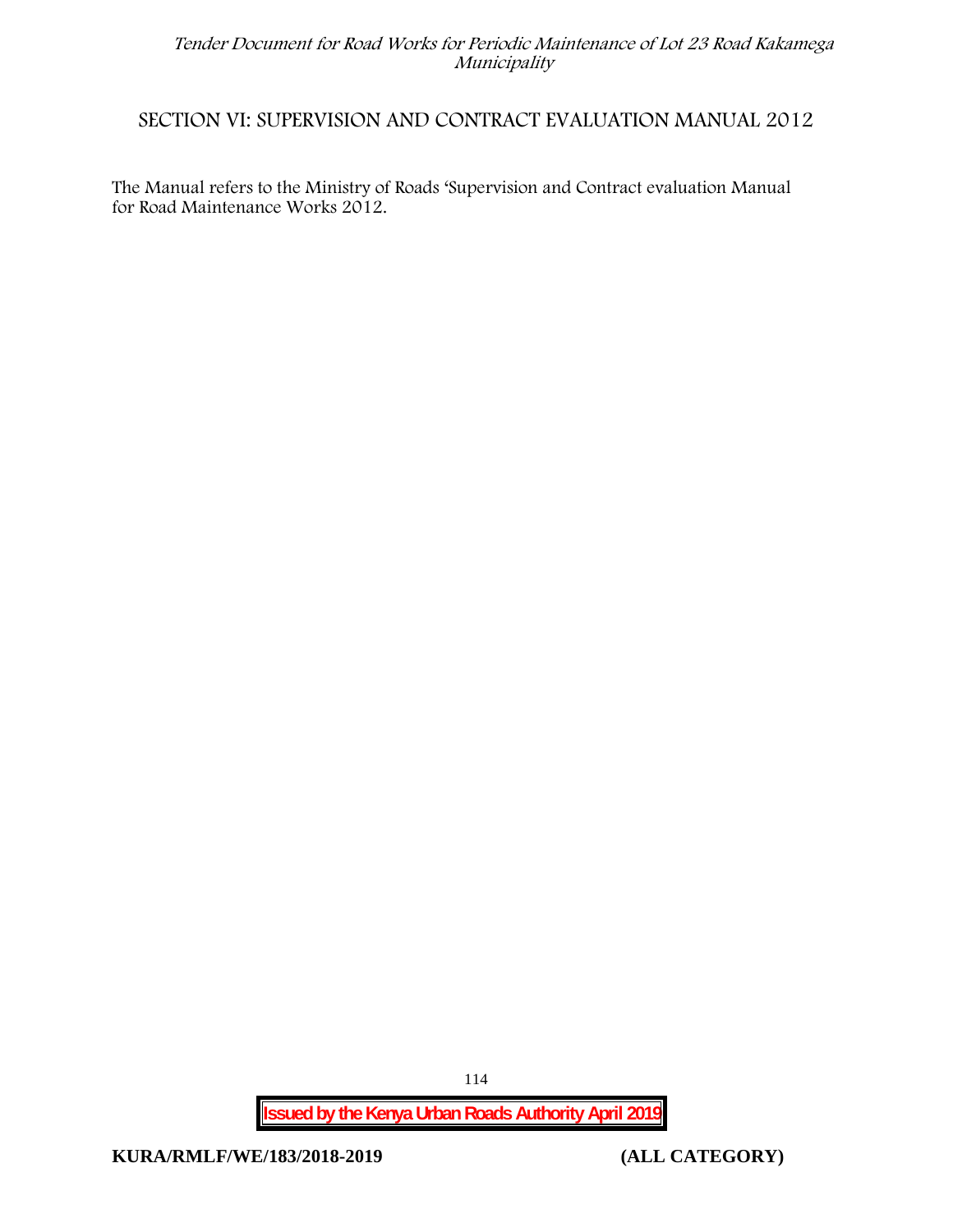## **SECTION VII: DRAWINGS**

The bidder shall provide design drawings on A3 sheets including plan and profile, typical cross-sections, layouts and standard drawings, setting out data and design reports which should include design standards used and key project features as described in section 14.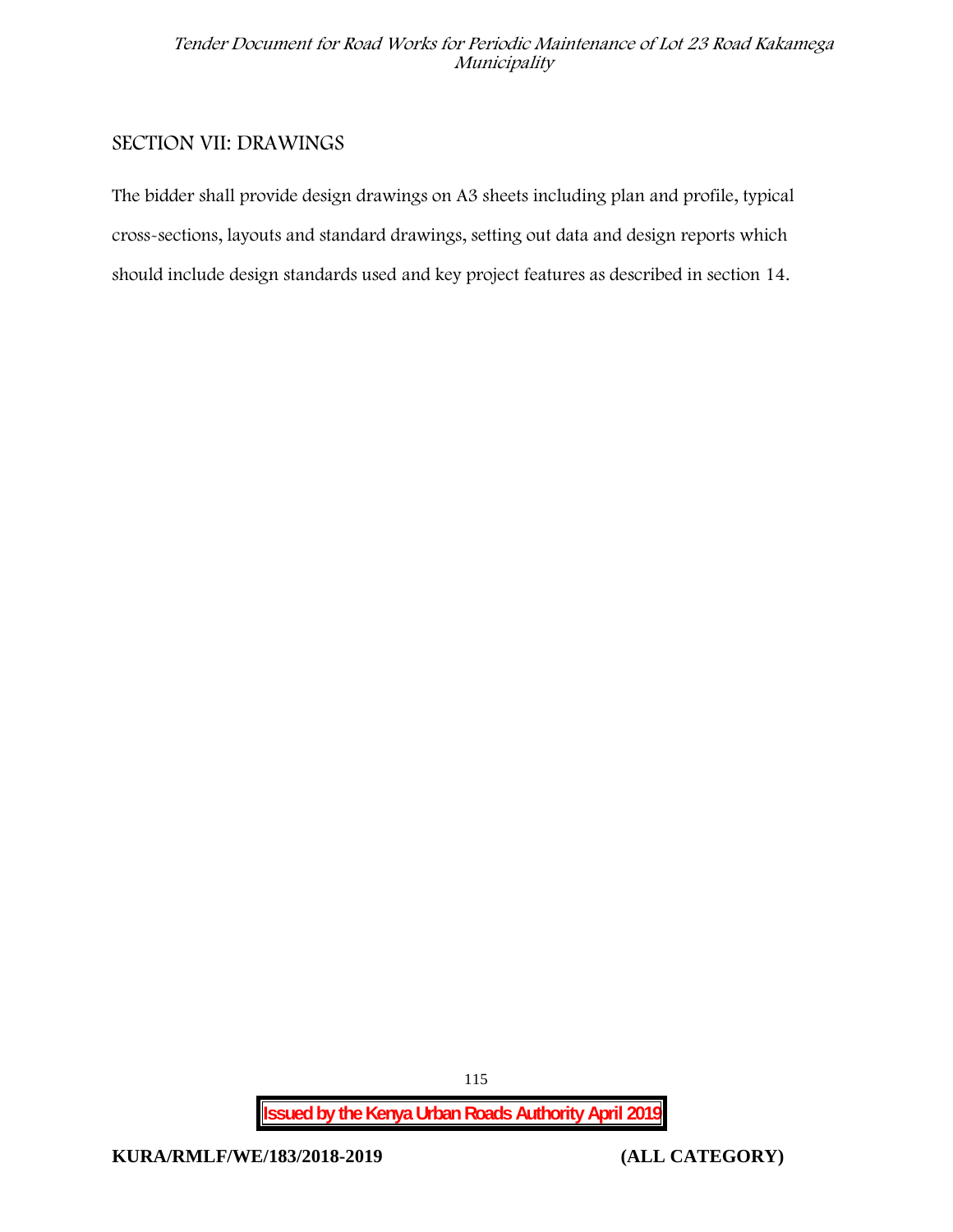## **SECTION VIII: ROAD MAINTENANCE MANUAL**

The Manual refers to the Ministry of Roads 'Road Maintenance Manual, May 2010 Edition'.

**Issued by the Kenya Urban Roads Authority April 2019**

**KURA/RMLF/WE/183/2018-2019 (ALL CATEGORY)**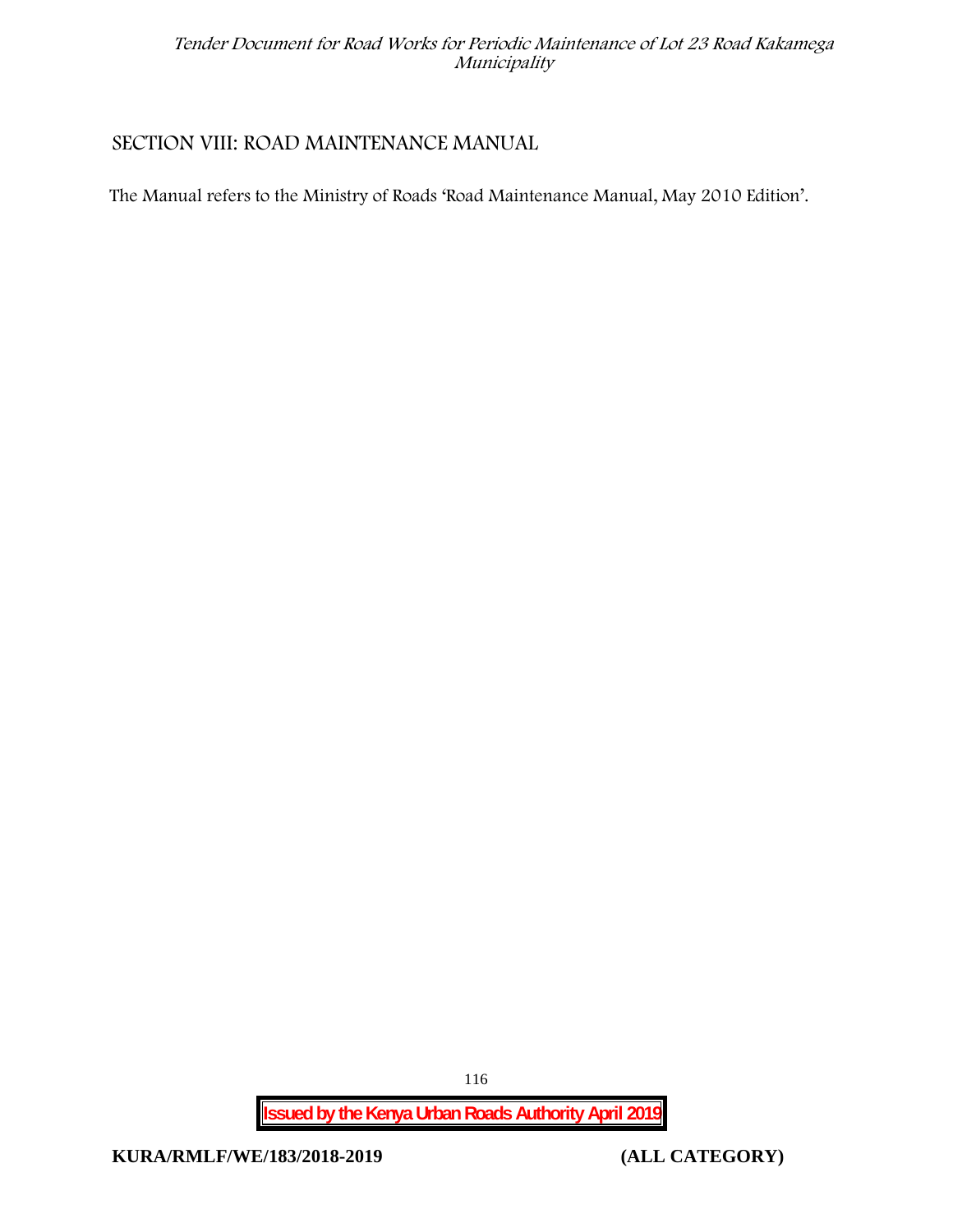## **SECTION IX: BILLS OF QUANTITIES**

117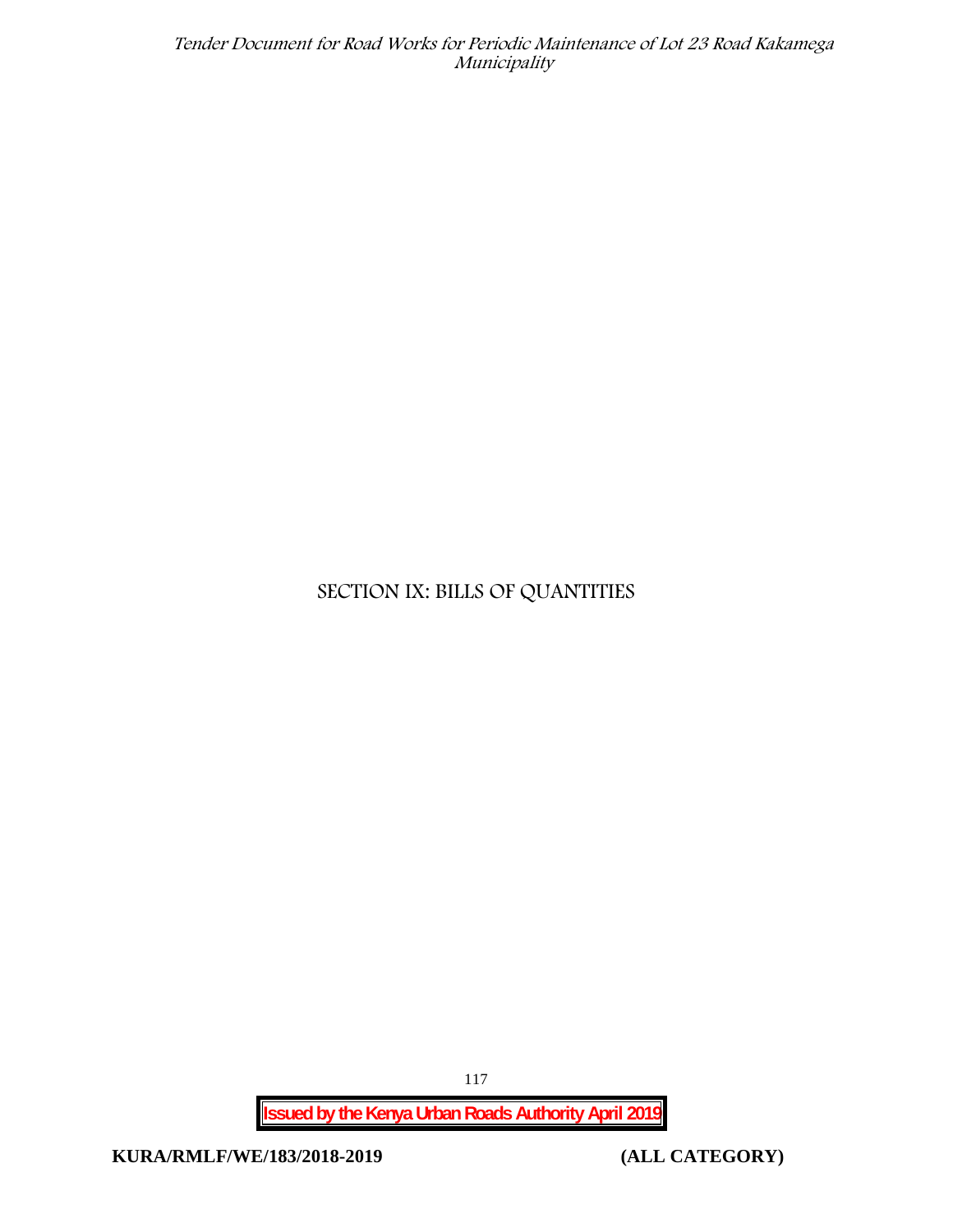## **PREAMBLE TO BILL OF QUANTITIES**

- 1. The Bills of Quantities forms part of the Contract Documents and are to be read in conjunction with the Instructions to Bidders, Conditions of Contract Parts I and II, Specifications and Drawings.
- 2. The brief description of the items in the Bills of Quantities is purely for the purpose of identification, and in no way modifies or supersedes the detailed descriptions given in the conditions of Contract and Specifications for the full direction and description of work and materials.
- 3. The Quantities set forth in the Bills of Quantities are estimated, representing substantially the work to be carried out, and are given to provide a common basis for bidding and comparing of Bids. There is no guarantee to the Contractor that he will be required to carry out all the quantities of work indicated under any one particular item or group of items in the Bill of Quantities. The basis of payment shall be the Contractor's rates and the quantities of work actually done in fulfilment of his obligation under the Contract.
- 4. The prices and rates inserted in the Bills of Quantities will be used for valuing the work executed, and the Engineer will only measure the whole of the works executed in accordance with this Contract.
- 5. The rates inserted in any road in the tender shall apply to other roads within the same lot upon written instructions to be issued by the Engineer or his representative during execution of works and shall be used only to pay for activities of similar description and nature which may not have been included in the Bills of Quantities for that road.
- 6. A price or rate shall be entered in ink against every item in the Bills of Quantities with the exception of items that already have Provisional sums affixed thereto. The bidders are reminded that no "nil" or "included" rates or "lump-sum" discounts will be accepted. The rates for various items should include discounts if any. Bidders who fail to comply will be disqualified.
- 7. Provisional sums (including Dayworks) in the Bills of Quantities shall be expended in whole or in part at the discretion of the Engineer or his representative.
- 8. Where there are no quantities against the line item especially on dayworks, the bidder shall only fill his rates
- 9. Quantified instructions shall be extracted from the main BOQ for purposes of part implementation of the works and interim measurements/payments shall be based on the quantified instructions read together with the bills of quantities.

The price and rates entered in the Bills of Quantities shall, except insofar as it is otherwise provided under the Contract, include all Constructional plant to be used, labour, insurance, supervision, compliance testing, materials, erection, maintenance of works, overheads and profits, taxes and duties together with all general risks, liabilities and obligations set out or implied in the Contract, transport, electricity and telephones, water, use and replenishment of all consumables, including those required under the contract by the Engineer and his staff.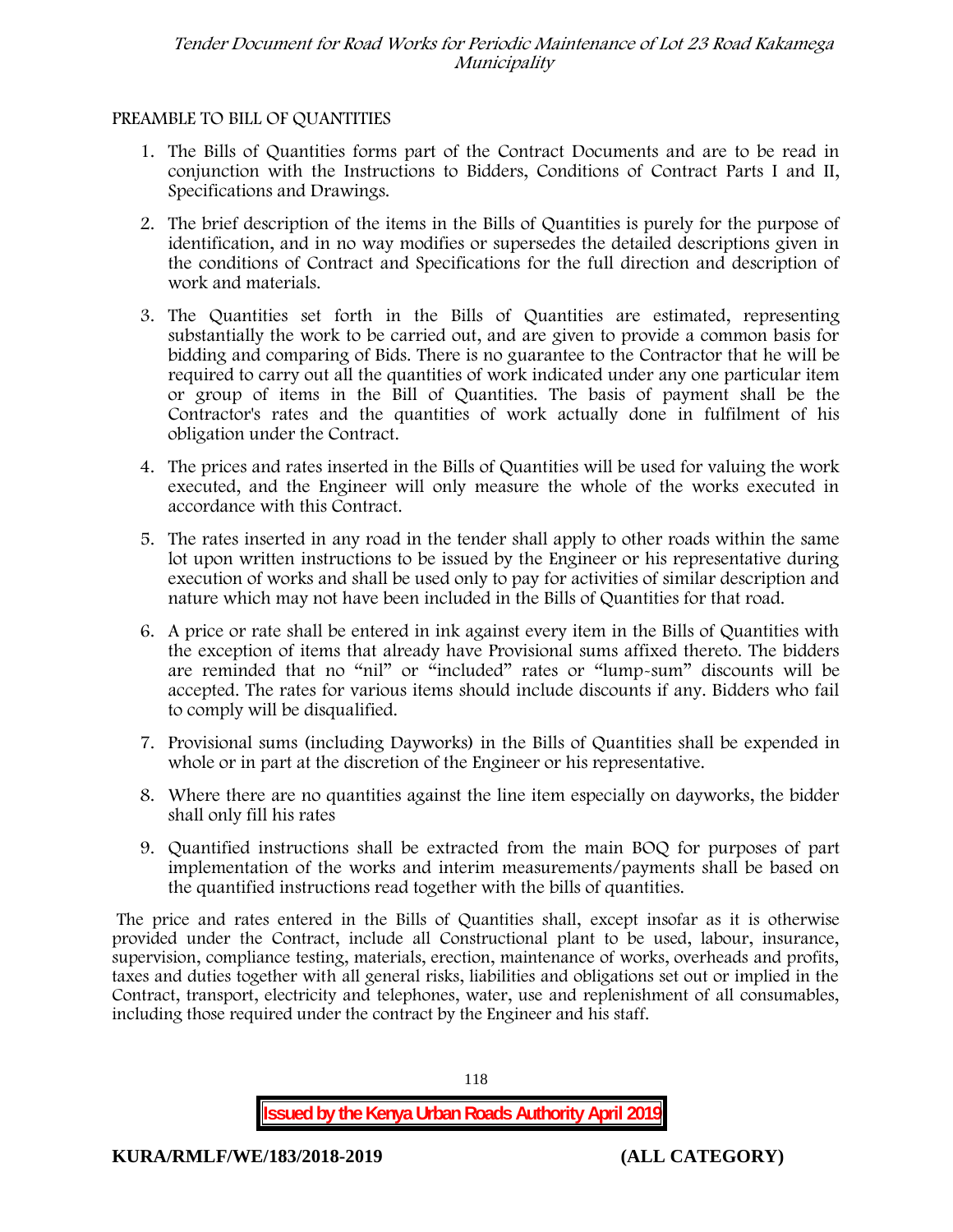Errors in the pricing of the Bills of Quantities will be corrected in accordance with Clause (29) of instructions to bidders.

| Road Name: Kakamega - Rosterman road |  |
|--------------------------------------|--|
|--------------------------------------|--|

| Bill of Quantities |                                                                                                                                                                                            |          |            |                        |            |  |
|--------------------|--------------------------------------------------------------------------------------------------------------------------------------------------------------------------------------------|----------|------------|------------------------|------------|--|
| Bill No.1          | General: Office administration and<br>overheads/Preliminaries                                                                                                                              |          |            |                        | Project:   |  |
| Item No.           | Description                                                                                                                                                                                | Units    | Quantity   | Unit Bid Rate<br>(Ksh) | Amount KSh |  |
| 01-80-010          | Provisional sum for off-site material<br>testing                                                                                                                                           | PC Sum   | 100,000.00 | 1.00                   | 100,000.00 |  |
| $01 - 80 - 011$    | Extra Over on Item 01-80-010 for the<br>Contractor's Overheads and Profit.                                                                                                                 | $\%$     | 100,000.00 |                        |            |  |
| $01 - 80 - 038$    | Provide, fuel and maintain with<br>comprehensive insurance cover and<br>driver 1 No. 2WD vehicle, (odometer<br>reading 0-100,000) of engine<br>capacity 1500-1800 cc, for the<br>exclusive | V. Month | 3.00       |                        |            |  |
| 01-80-039          | As item 01-80-038 vehicle extra over<br>4000 km mileage                                                                                                                                    | Km       | 4,000.00   |                        |            |  |
| $01 - 80 - 026$    | Prime cost sum for RE's<br>miscellaneous account                                                                                                                                           | PC Sum   | 200,000.00 | 1.00                   | 200,000.00 |  |
| 01-80-027          | Extra Over on Item 01-80-026 for the<br>Contractor's Overheads and Profit.                                                                                                                 | $\%$     | 200,000.00 |                        |            |  |
| 01-80-030a         | Prime cost sum for payment of<br>allowances for Engineer's site staff                                                                                                                      | PC Sum   | 200,000.00 | 1.00                   | 200,000.00 |  |
| $01 - 80 - 030b$   | Extra Over on Item 01-80-030a for<br>the Contractor's Overheads and<br>Profit.                                                                                                             | $\%$     | 200,000.00 |                        |            |  |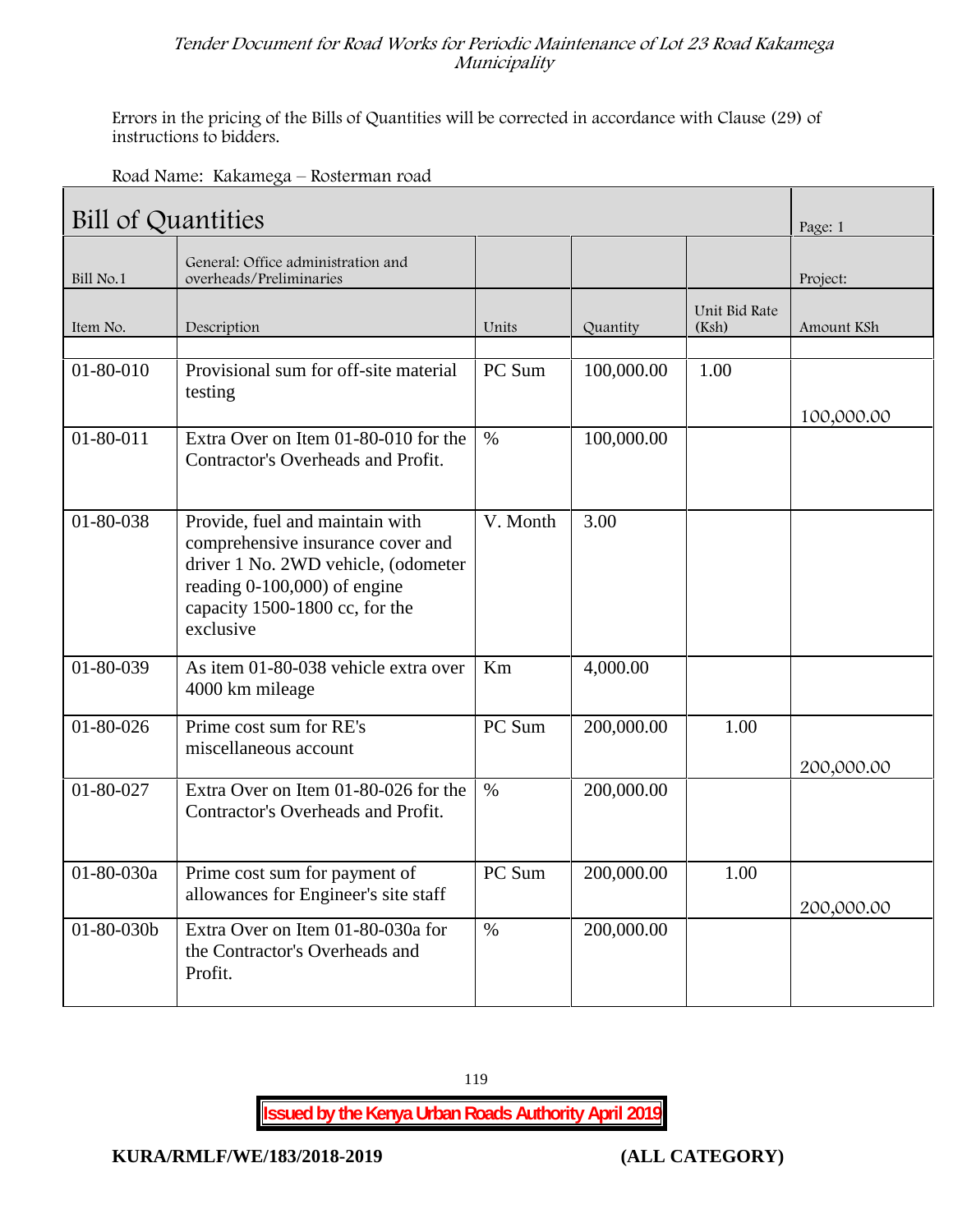| 01-80-030        | Prime cost sum for wages for RE's<br>site staff inclusive of overtime, taxes<br>and other statutory deductions | PC Sum | 500,000.00 | 1.00 |            |
|------------------|----------------------------------------------------------------------------------------------------------------|--------|------------|------|------------|
|                  |                                                                                                                |        |            |      | 500,000.00 |
| 01-80-031        | Extra Over on Item 01-80-030 for the                                                                           | $\%$   | 500,000.00 |      |            |
|                  | Contractor's Overheads and Profit.                                                                             |        |            |      |            |
| $01 - 80 - 042d$ | Allow for prime cost sum for survey                                                                            | PC Sum | 200,000.00 | 1.00 |            |
|                  | works                                                                                                          |        |            |      | 200,000.00 |
| $01 - 80 - 042e$ | Extra Over on Item 01-80-042d for                                                                              | $\%$   | 200,000.00 |      |            |
|                  | the Contractor's Overheads and                                                                                 |        |            |      |            |
|                  | Profit.                                                                                                        |        |            |      |            |
|                  | Total Carried Forward to Summary:                                                                              |        |            |      |            |

120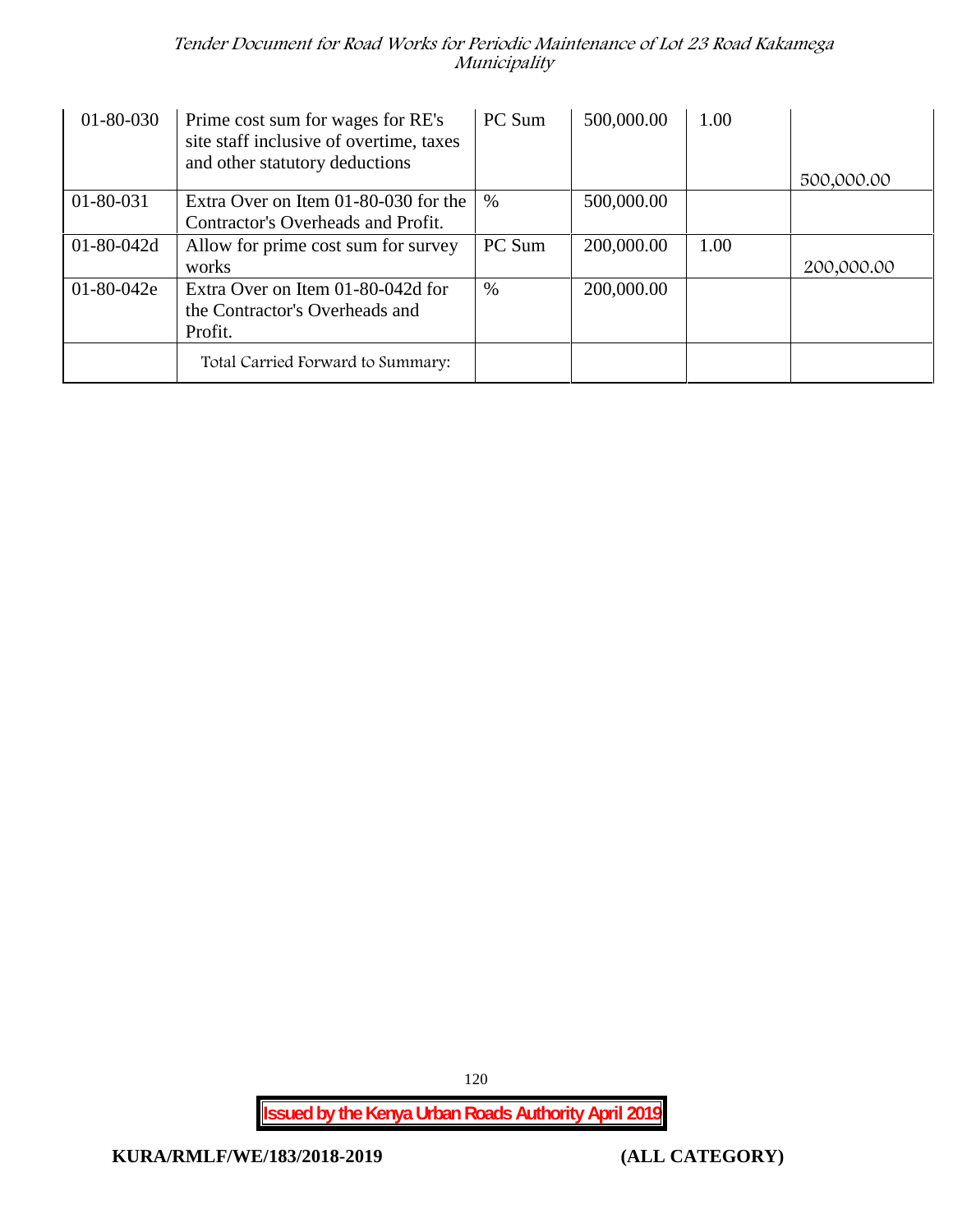| <b>Bill of Quantities</b> | Page: 2                                                                                                                                                                                        |                |                |                           |            |
|---------------------------|------------------------------------------------------------------------------------------------------------------------------------------------------------------------------------------------|----------------|----------------|---------------------------|------------|
| Bill No.4                 | Site Clearance                                                                                                                                                                                 |                |                |                           | Project:   |
| Item No.                  | Description                                                                                                                                                                                    | Units          | Quantity       | Unit Bid<br>Rate<br>(Ksh) | Amount KSh |
| 04-50-004                 | Clear site on road reserve including<br>removal of all growths, bushes,<br>hedges, trees, stumps, grub up<br>roots, and other deleterious<br>materials                                         | Ha             | $\overline{2}$ |                           |            |
| 04-60-002                 | Remove top soil to maximum depth<br>of 200mm as directed by the<br>Engineer stockpile good material for<br>later top soiling of slide slopes and<br>landscaping of quarries and borrow<br>pits | M <sup>2</sup> | 525            |                           |            |
|                           |                                                                                                                                                                                                |                |                |                           |            |
|                           |                                                                                                                                                                                                |                |                |                           |            |
|                           | Total Carried Forward to Summary:                                                                                                                                                              |                |                |                           |            |

121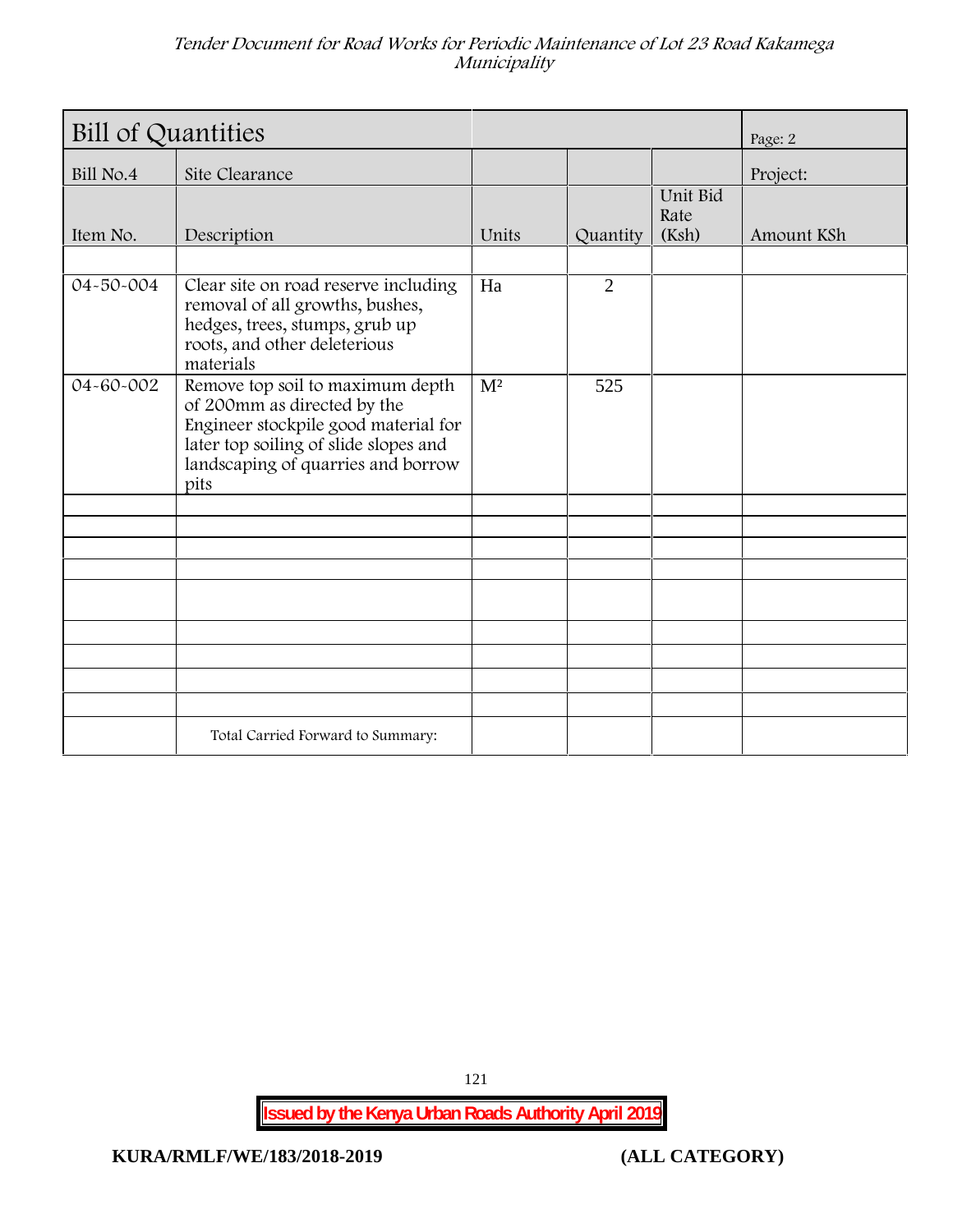| <b>Bill of Quantities</b> | Page: 3                                                                                          |                           |          |                       |            |
|---------------------------|--------------------------------------------------------------------------------------------------|---------------------------|----------|-----------------------|------------|
| Bill No.5                 | Earthworks                                                                                       |                           |          |                       | Project:   |
| Item No.                  | Description                                                                                      | Units                     | Quantity | Unit Bid<br>Rate(Ksh) | Amount KSh |
| 05-50-006                 | Fill in soft material and compact                                                                | $M^3$                     | 1,260    |                       |            |
| $05 - 50 - 007$           | Fill in hard material and compact                                                                | $\overline{\mathrm{M}^3}$ | 150      |                       |            |
| $05 - 50 - 008$           | Cut to spoil in Soft                                                                             | $\mathrm{M}^3$            | 1,050    |                       |            |
| 05-50-009                 | Cut to spoil in Hard                                                                             | $\mathrm{M}^3$            | 150      |                       |            |
| 05-50-005                 | Benching cutting, processing,<br>watering and compaction                                         | $\overline{M^3}$          | 1,125    |                       |            |
| $05 - 50 - 016$           | Scarify compact existing ground to<br>at least 95%MDD to a depth of<br>150mm below ground level. | $\overline{M^3}$          | 1,125    |                       |            |
|                           |                                                                                                  |                           |          |                       |            |
|                           |                                                                                                  |                           |          |                       |            |
|                           |                                                                                                  |                           |          |                       |            |
|                           |                                                                                                  |                           |          |                       |            |
|                           | Total Carried Forward to Summary:                                                                |                           |          |                       |            |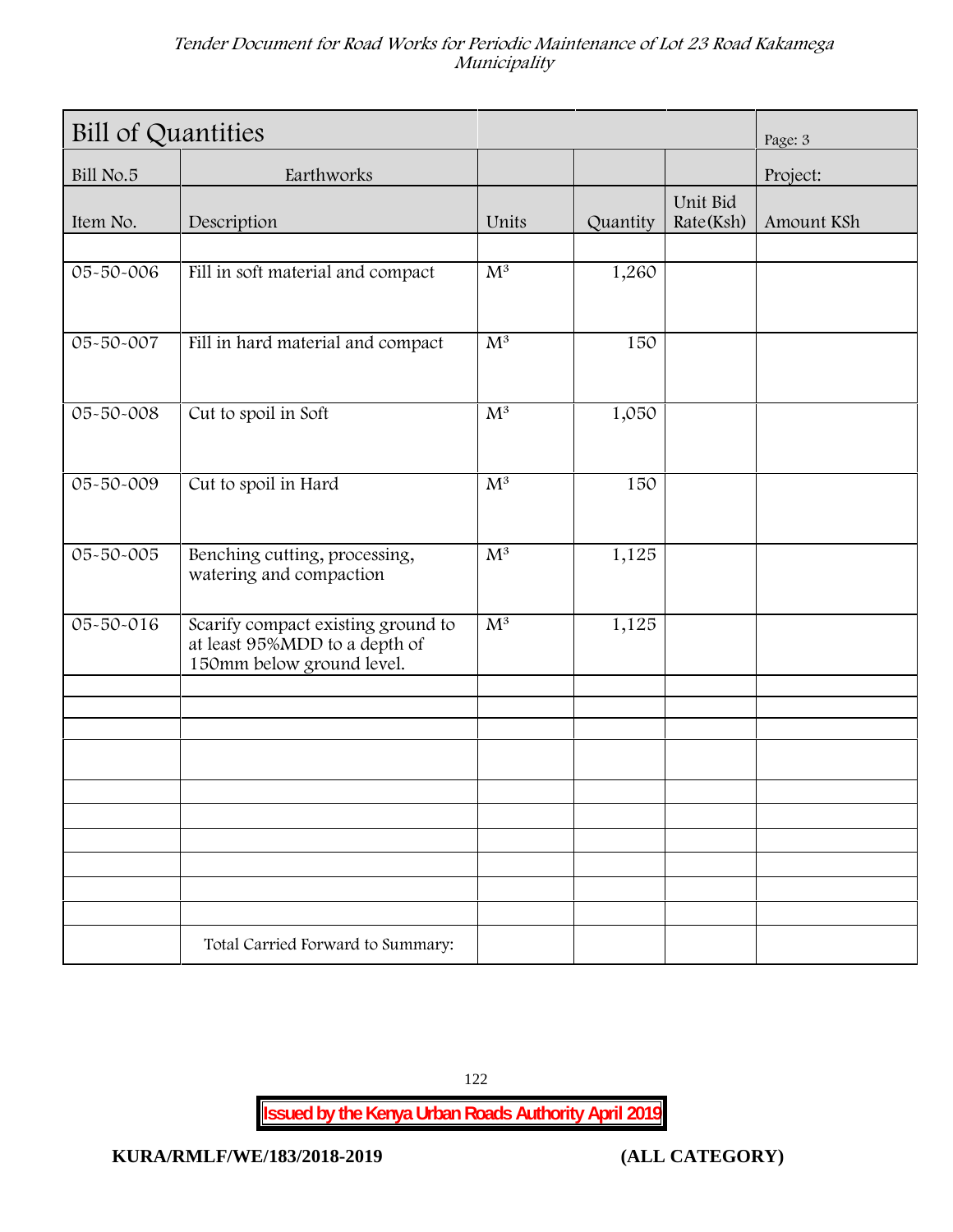| Bill of Quantities | Page: 4                                                                                                                                                      |                         |          |                        |            |
|--------------------|--------------------------------------------------------------------------------------------------------------------------------------------------------------|-------------------------|----------|------------------------|------------|
| Bill No.8          | Culvert and Drainage Works                                                                                                                                   |                         |          |                        | Project:   |
| Item No.           | Description                                                                                                                                                  | Units                   | Quantity | Unit Bid<br>Rate (Ksh) | Amount KSh |
| $08 - 50 - 005$    | Ditch Cleaning                                                                                                                                               | <b>MT</b>               | 100      |                        |            |
| 08-50-006          | Open lined drain cleaning                                                                                                                                    | MT                      | 100      |                        |            |
| 08-50-034          | Desilt and clean existing culverts to<br>free-flowing condition                                                                                              | $\mathbf{M}$            | 100      |                        |            |
| $08 - 60 - 025$    | Culvert Installation 300 mm with<br>surround                                                                                                                 | $\mathbf{M}$            | 24       |                        |            |
| 08-60-025          | Culvert Installation 600 mm with<br>surround                                                                                                                 | $\mathbf{M}$            | 80       |                        |            |
| 08-60-030          | Excavate in soft material for culverts                                                                                                                       | $M^3$                   | 19       |                        |            |
| 08-90-005          | Excavate, remove and dispose of existing<br>damaged pipe culverts as directed by the<br>Engineer                                                             | $\overline{\mathbf{M}}$ | 36       |                        |            |
| $08 - 90 - 001$    | Excavate for inlet, out fall, catch water<br>drains, mitre and cut-off drains in soft<br>material.                                                           | $\overline{M^3}$        | 1,600    |                        |            |
| 08-90-002          | Excavate for inlet, out fall, catch water<br>drains, mitre and cut-off drains in hard<br>material.                                                           | $M^3$                   | 100      |                        |            |
| $08 - 90 - 008$    | Provide and place class 15/20 concrete<br>to beds                                                                                                            | $\overline{M^3}$        | 18       |                        |            |
| 08-90-009          | Provide and place class 25/20 concrete<br>to headwalls, wing walls, aprons,<br>surrounds to walls, inlets and outlets to<br>pipe culverts including formwork | $\overline{M^3}$        | 29       |                        |            |
| 08-90-010          | Provide and place class 25/20 concrete<br>as drain cover slabs including formwork<br>and reinforcement                                                       | $M^3$                   | 5        |                        |            |
| 08-90-015          | Provide and place 200mm thick stone<br>pitching including grouting to outfall<br>drains as detailed in the drawings or as<br>directed by the Engineer        | M <sub>2</sub>          | 2,160    |                        |            |
| 8-60-002           | Provide, place and compact class 20/20<br>concrete on stone pitched drain beds as<br>instructed by the Engineer                                              | $M^3$                   | 96       |                        |            |
| 08-60-037          | Provide and place A142 fabric mesh<br>reinforcement.                                                                                                         | $\mathbf{M}2$           | 80       |                        |            |
|                    | Total Carried Forward to Summary:                                                                                                                            |                         |          |                        |            |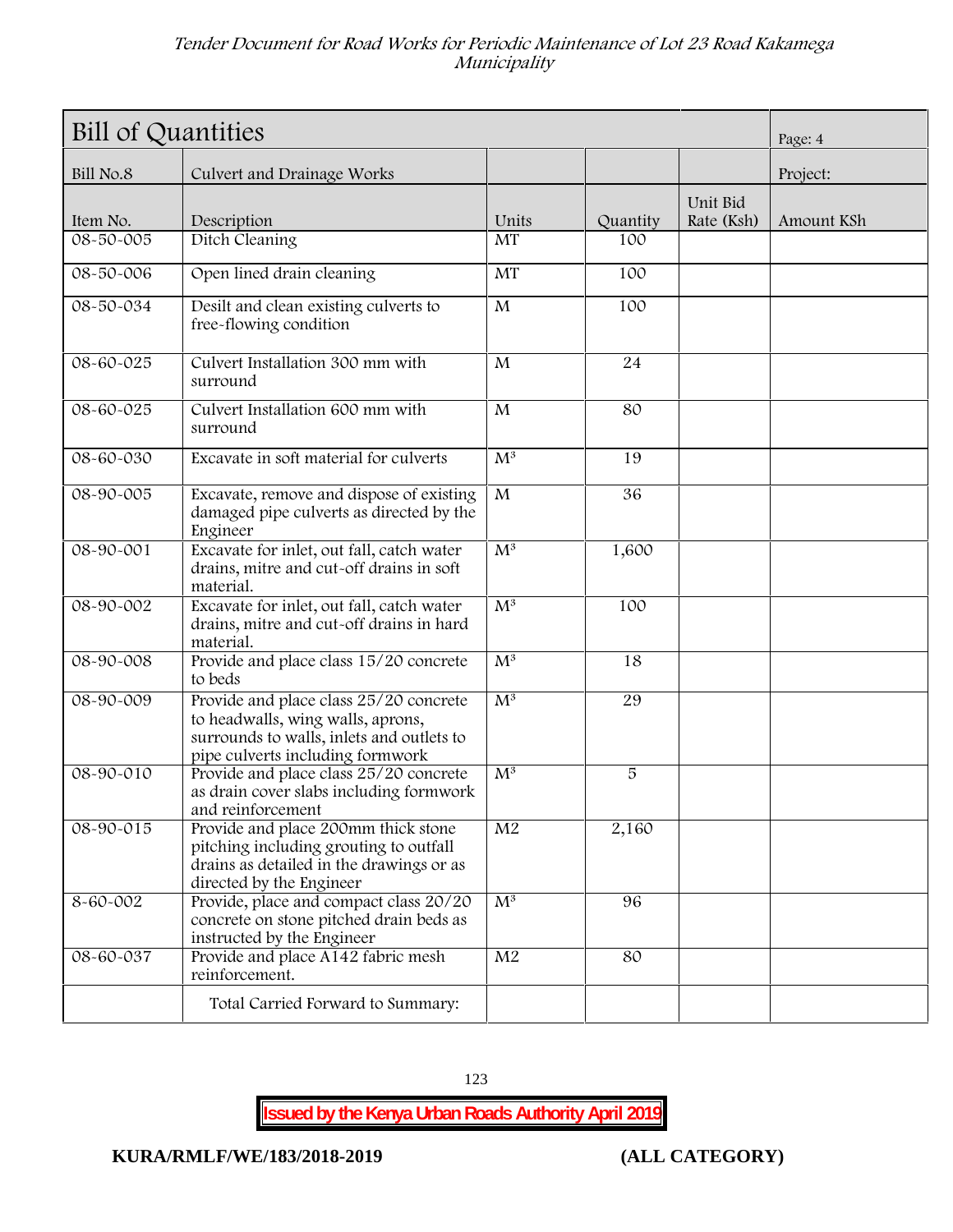| Bill of Quantities | Page: 5                                                                                          |                  |          |                           |            |
|--------------------|--------------------------------------------------------------------------------------------------|------------------|----------|---------------------------|------------|
| Bill No.10         | Grading and Gravelling                                                                           |                  |          |                           | Project:   |
| Item No.           | Description                                                                                      | Units            | Quantity | Unit Bid<br>Rate<br>(Ksh) | Amount KSh |
| 10-50-003          | Carriageway Light grading                                                                        | m2               | 7,000    |                           |            |
| 10-60-001          | Provide, gravel wearing course-<br>excavation, free haul, spread and<br>compact gravel-equipment | $\overline{M^3}$ | 450      |                           |            |
|                    |                                                                                                  |                  |          |                           |            |
|                    |                                                                                                  |                  |          |                           |            |
|                    |                                                                                                  |                  |          |                           |            |
|                    | Total Carried Forward to Summary:                                                                |                  |          |                           |            |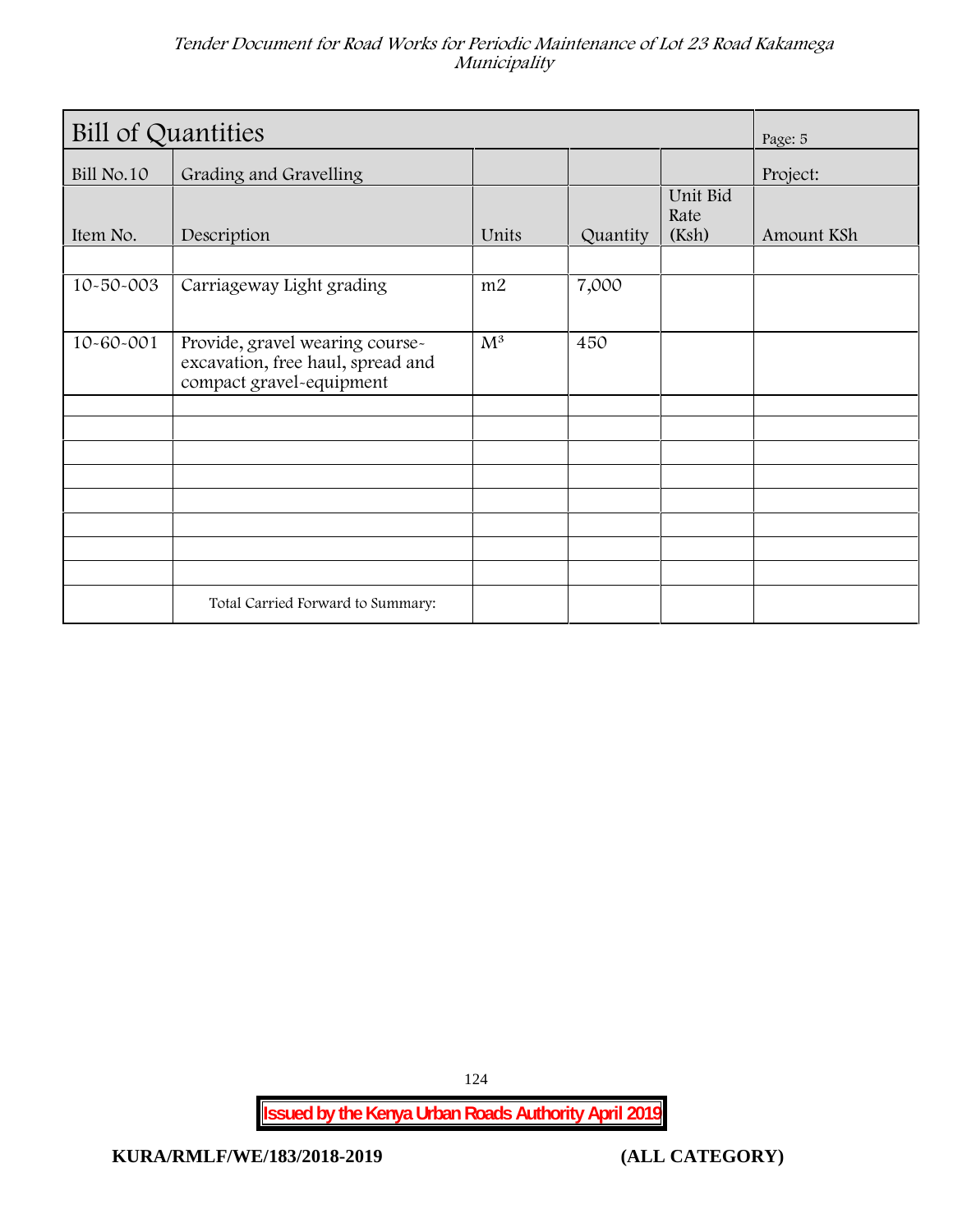| <b>Bill of Quantities</b> | Page: 5                                                          |                  |          |                       |            |
|---------------------------|------------------------------------------------------------------|------------------|----------|-----------------------|------------|
| Bill No.12                | Natural Material , Base and Sub Base                             |                  |          |                       | Project:   |
| Item No.                  | Description                                                      | Units            | Quantity | Unit Bid<br>Rate(Ksh) | Amount KSh |
|                           |                                                                  |                  |          |                       |            |
| $12 - 50 - 002$           | Provide, place, spread and compact<br>natural gravel for subbase | $\overline{M^3}$ | 1,013    |                       |            |
| $12 - 50 - 003$           | Provide, place, spread and compact<br>natural gravel for base    | $\overline{M^3}$ | 927      |                       |            |
|                           |                                                                  |                  |          |                       |            |
|                           |                                                                  |                  |          |                       |            |
|                           |                                                                  |                  |          |                       |            |
|                           |                                                                  |                  |          |                       |            |
|                           |                                                                  |                  |          |                       |            |
|                           |                                                                  |                  |          |                       |            |
|                           |                                                                  |                  |          |                       |            |
|                           |                                                                  |                  |          |                       |            |
|                           |                                                                  |                  |          |                       |            |
|                           |                                                                  |                  |          |                       |            |
|                           |                                                                  |                  |          |                       |            |
|                           |                                                                  |                  |          |                       |            |
|                           |                                                                  |                  |          |                       |            |
|                           |                                                                  |                  |          |                       |            |
|                           |                                                                  |                  |          |                       |            |
|                           | Total Carried Forward to Summary:                                |                  |          |                       |            |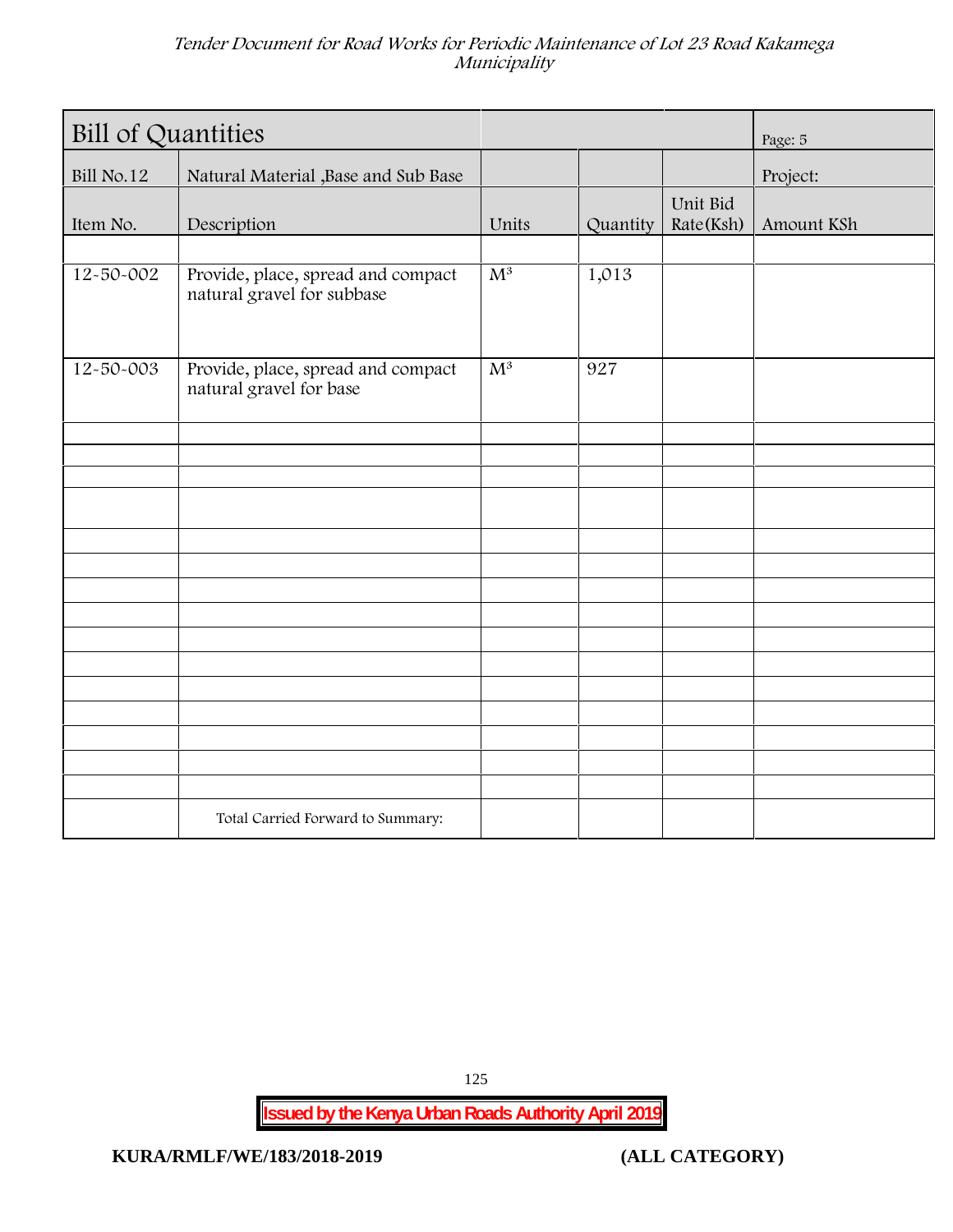| <b>Bill of Quantities</b> | Page: 6                                                                                     |                 |          |                        |            |
|---------------------------|---------------------------------------------------------------------------------------------|-----------------|----------|------------------------|------------|
| Bill No.14                | Cement and Lime Treated Material                                                            |                 |          |                        | Project:   |
| Item No.                  | Description                                                                                 | Units           | Quantity | Unit Bid<br>Rate (Ksh) | Amount KSh |
| $14 - 50 - 001$           | Provide, transport, spread, mix and<br>curing cement on natural material or<br>GCS material | <b>TON</b>      | 38       |                        |            |
| 14-50-003                 | Mixing in cement into natural gravel                                                        | $\overline{M3}$ | 670      |                        |            |
| 14-50-003                 | Curing and protection of treated<br>layers                                                  | $\overline{M2}$ | 4,650    |                        |            |
|                           |                                                                                             |                 |          |                        |            |
|                           |                                                                                             |                 |          |                        |            |
|                           |                                                                                             |                 |          |                        |            |
|                           |                                                                                             |                 |          |                        |            |
|                           |                                                                                             |                 |          |                        |            |
|                           |                                                                                             |                 |          |                        |            |
|                           |                                                                                             |                 |          |                        |            |
|                           |                                                                                             |                 |          |                        |            |
|                           |                                                                                             |                 |          |                        |            |
|                           |                                                                                             |                 |          |                        |            |
|                           |                                                                                             |                 |          |                        |            |
|                           |                                                                                             |                 |          |                        |            |
|                           | Total Carried Forward to Summary:                                                           |                 |          |                        |            |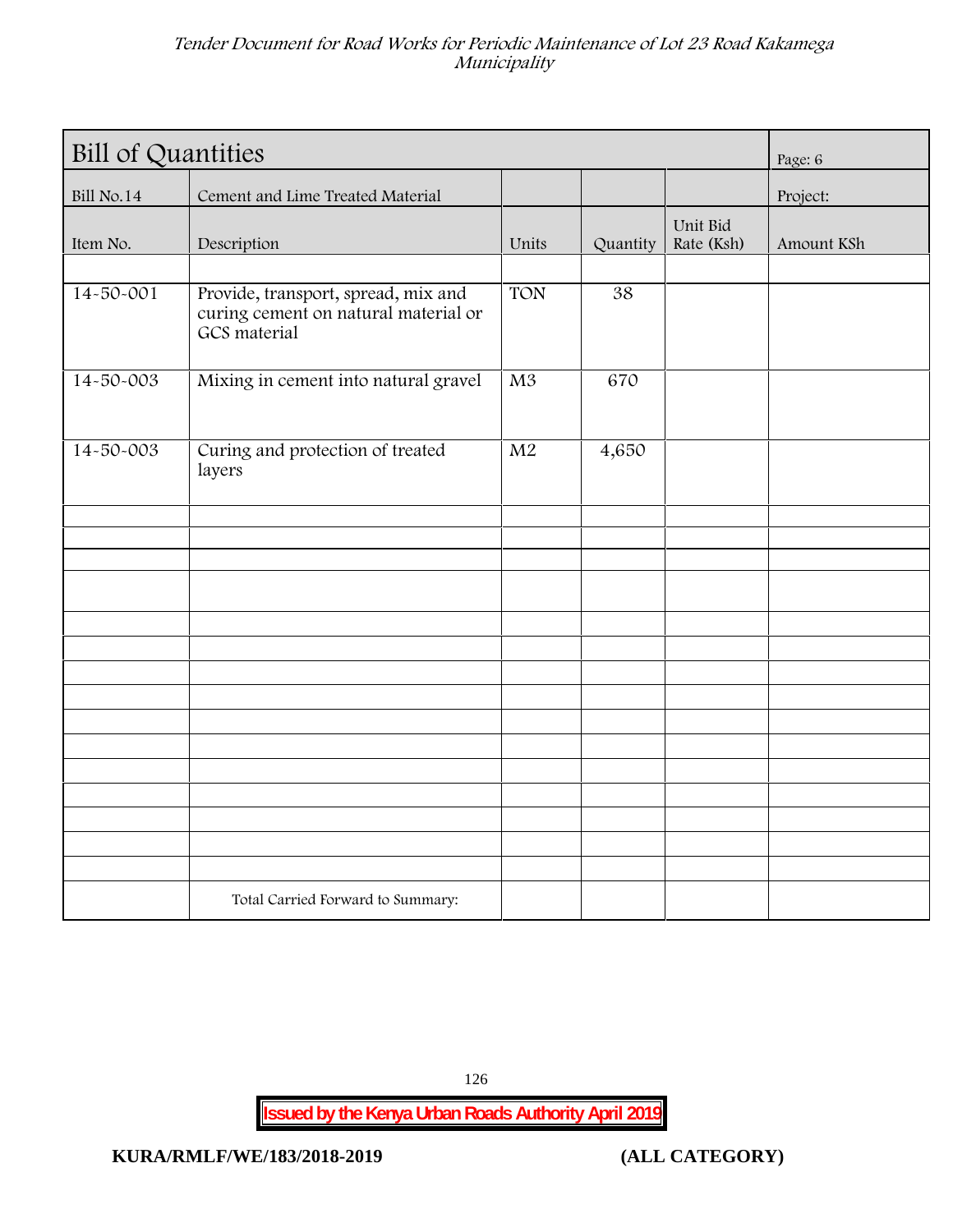| <b>Bill of Quantities</b> |                                                                                                                                                        |             |          |                  | Page: 7    |
|---------------------------|--------------------------------------------------------------------------------------------------------------------------------------------------------|-------------|----------|------------------|------------|
| Bill No.15                | Bituminous surface Treatment & S.<br>Dressing                                                                                                          |             |          |                  | Project:   |
|                           |                                                                                                                                                        |             |          | Unit Bid<br>Rate |            |
| Item No.                  | Description                                                                                                                                            | Units       | Quantity | (Ksh)            | Amount KSh |
|                           |                                                                                                                                                        |             |          |                  |            |
|                           |                                                                                                                                                        |             | 5,892    |                  |            |
| 15-50-001                 | Prepare surface to receive treatment                                                                                                                   | $M^2$       |          |                  |            |
| 15-92-001                 | Provide and Spray MC 30 cut-back<br>bitumen as prime coat to carriageway,<br>shoulders, bus bays and junctions at<br>rate 0.8-1.2 lts/m2 as prime coat | $\mathbf L$ | 5,892    |                  |            |
|                           |                                                                                                                                                        |             |          |                  |            |
|                           |                                                                                                                                                        |             |          |                  |            |
|                           |                                                                                                                                                        |             |          |                  |            |
|                           |                                                                                                                                                        |             |          |                  |            |
|                           |                                                                                                                                                        |             |          |                  |            |
|                           |                                                                                                                                                        |             |          |                  |            |
|                           |                                                                                                                                                        |             |          |                  |            |
|                           |                                                                                                                                                        |             |          |                  |            |
|                           |                                                                                                                                                        |             |          |                  |            |
|                           |                                                                                                                                                        |             |          |                  |            |
|                           |                                                                                                                                                        |             |          |                  |            |
|                           |                                                                                                                                                        |             |          |                  |            |
|                           |                                                                                                                                                        |             |          |                  |            |
|                           |                                                                                                                                                        |             |          |                  |            |
|                           |                                                                                                                                                        |             |          |                  |            |
|                           |                                                                                                                                                        |             |          |                  |            |
|                           | Total Carried Forward to Summary:                                                                                                                      |             |          |                  |            |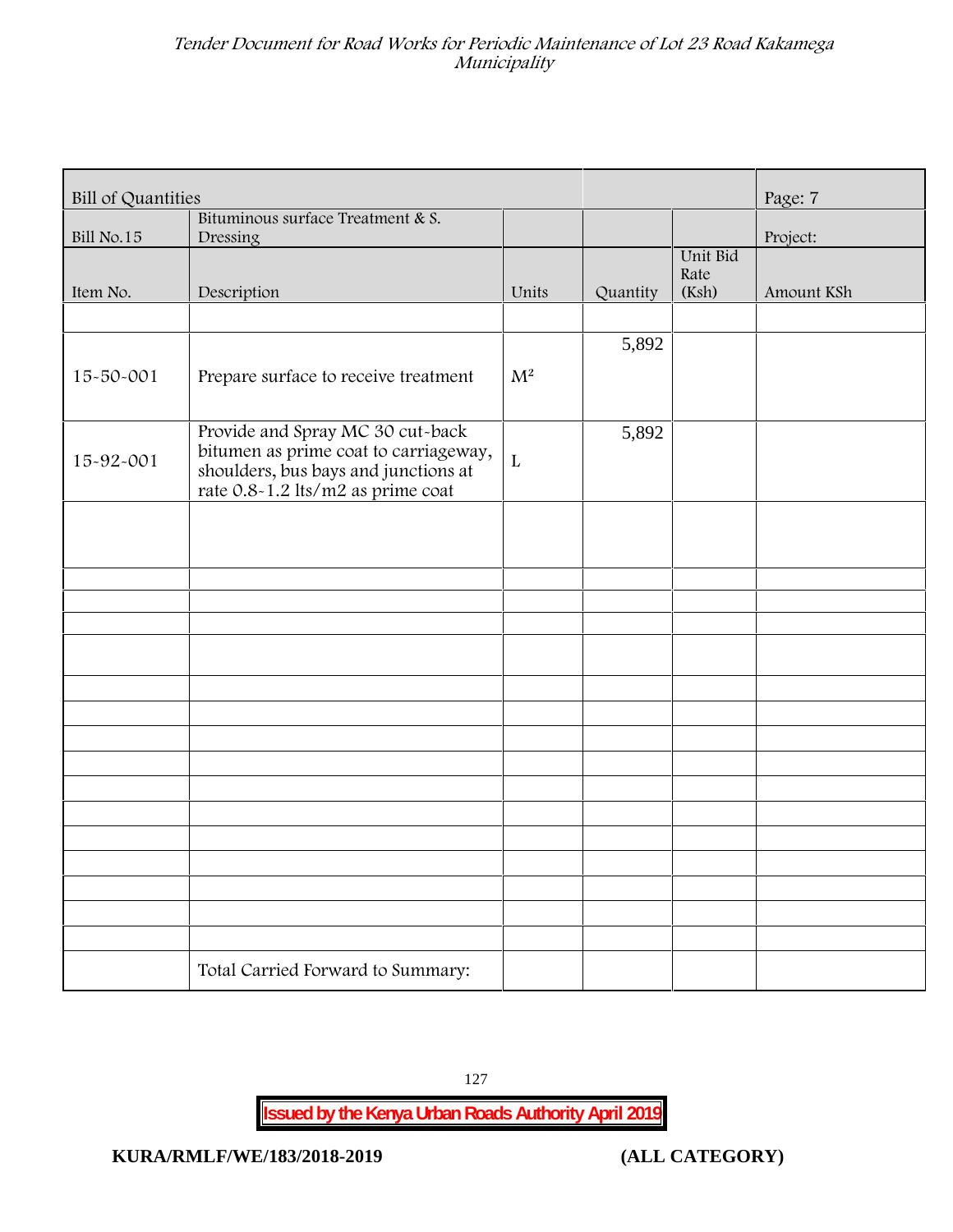| Bill of Quantities | Page: 8                                                                                                                                                                                     |                |          |                       |            |
|--------------------|---------------------------------------------------------------------------------------------------------------------------------------------------------------------------------------------|----------------|----------|-----------------------|------------|
| <b>Bill No.16</b>  | <b>Bituminous Mixes</b>                                                                                                                                                                     |                |          |                       | Project:   |
| Item No.           | Description                                                                                                                                                                                 | Units          | Quantity | Unit Bid<br>Rate(Ksh) | Amount KSh |
| 16-60-001          | Provide, place and compact asphalt<br>concrete Type 1 with 5 - 6 % nominal<br>bitumen content by weight<br>to total mix as wearing course on<br>carriageway as directed by the<br>Engineer. | $\mathbf{M}^3$ | 279      |                       |            |
| $16 - 80 - 003$    | Provide and spray K-160 as tack coat<br>at a rate of 0.8-1.0 L/sq metre as<br>directed by the Engineer                                                                                      | L              | 5,892    |                       |            |
|                    |                                                                                                                                                                                             |                |          |                       |            |
|                    |                                                                                                                                                                                             |                |          |                       |            |
|                    |                                                                                                                                                                                             |                |          |                       |            |
|                    |                                                                                                                                                                                             |                |          |                       |            |
|                    |                                                                                                                                                                                             |                |          |                       |            |
|                    |                                                                                                                                                                                             |                |          |                       |            |
|                    |                                                                                                                                                                                             |                |          |                       |            |
|                    |                                                                                                                                                                                             |                |          |                       |            |
|                    |                                                                                                                                                                                             |                |          |                       |            |
|                    |                                                                                                                                                                                             |                |          |                       |            |
|                    | Total Carried Forward to Summary:                                                                                                                                                           |                |          |                       |            |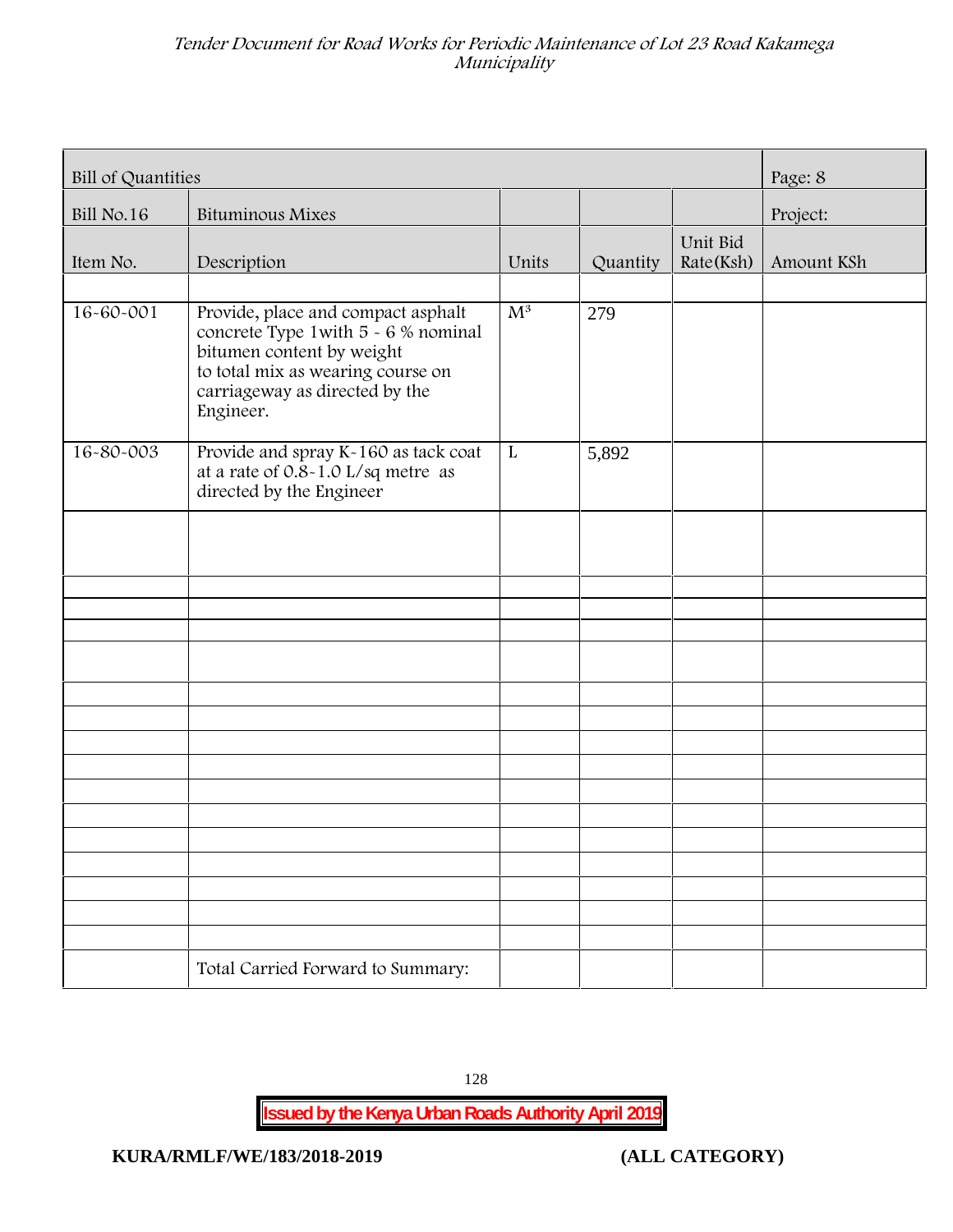| Bill of Quantities | Page: 8                                                                                                       |            |          |                        |            |
|--------------------|---------------------------------------------------------------------------------------------------------------|------------|----------|------------------------|------------|
| Bill No.20         | Road Furniture                                                                                                |            |          |                        | Project:   |
| Item No.           | Description                                                                                                   | Units      | Quantity | Unit Bid<br>Rate (Ksh) | Amount KSh |
| 20-50-005          | Permanent road signs                                                                                          | No.        | 5        |                        |            |
| 20-50-006          | Roads markings - CENTRELINE (hot<br>thermoplastic paint with reflective<br>beads) as directed by the Engineer | <b>KMS</b> | 0.72     |                        |            |
|                    | Roads markings - EDGELINE (hot<br>thermoplastic paint with reflective<br>beads) as directed by the Engineer   | <b>KMS</b> | 1.44     |                        |            |
| 20-50-012          | Install Channels complete with<br>haunching as instructed by the<br>Engineer.                                 | M          | 440      |                        |            |
| 20-70-034          | Install kerb complete with haunching<br>as instructed by the Engineer.                                        | M          | 500      |                        |            |
|                    |                                                                                                               |            |          |                        |            |
|                    |                                                                                                               |            |          |                        |            |
|                    |                                                                                                               |            |          |                        |            |
|                    |                                                                                                               |            |          |                        |            |
|                    |                                                                                                               |            |          |                        |            |
|                    |                                                                                                               |            |          |                        |            |
|                    | Total Carried Forward to Summary:                                                                             |            |          |                        |            |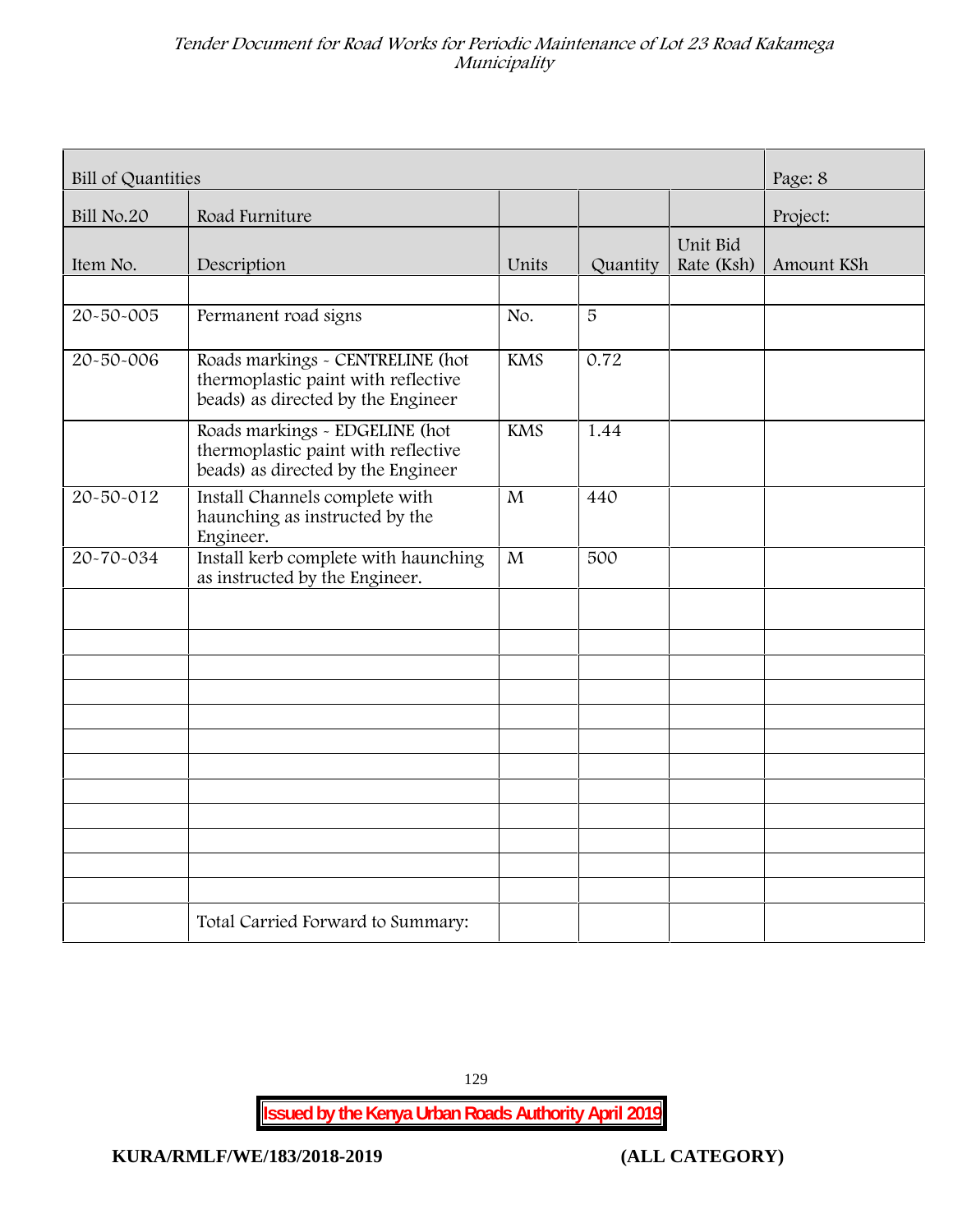| <b>Bill of Quantities</b> |                                                                                                                                                         |       |          | Page: 10               |            |
|---------------------------|---------------------------------------------------------------------------------------------------------------------------------------------------------|-------|----------|------------------------|------------|
| Bill No.25                | <b>Bituminous Mixes</b>                                                                                                                                 |       |          |                        | Project:   |
| Item No.                  | Description                                                                                                                                             | Units | Quantity | Unit Bid<br>Rate (Ksh) | Amount KSh |
| 25-50-029a                | Provide, erect, brand and maintain<br>publicity signs and return to the<br>employer upon expiry of the contract<br>period as instructed by the Engineer | No.   | 1        |                        |            |
|                           |                                                                                                                                                         |       |          |                        |            |
|                           |                                                                                                                                                         |       |          |                        |            |
|                           |                                                                                                                                                         |       |          |                        |            |
|                           |                                                                                                                                                         |       |          |                        |            |
|                           | Total Carried Forward to Summary:                                                                                                                       |       |          |                        |            |

130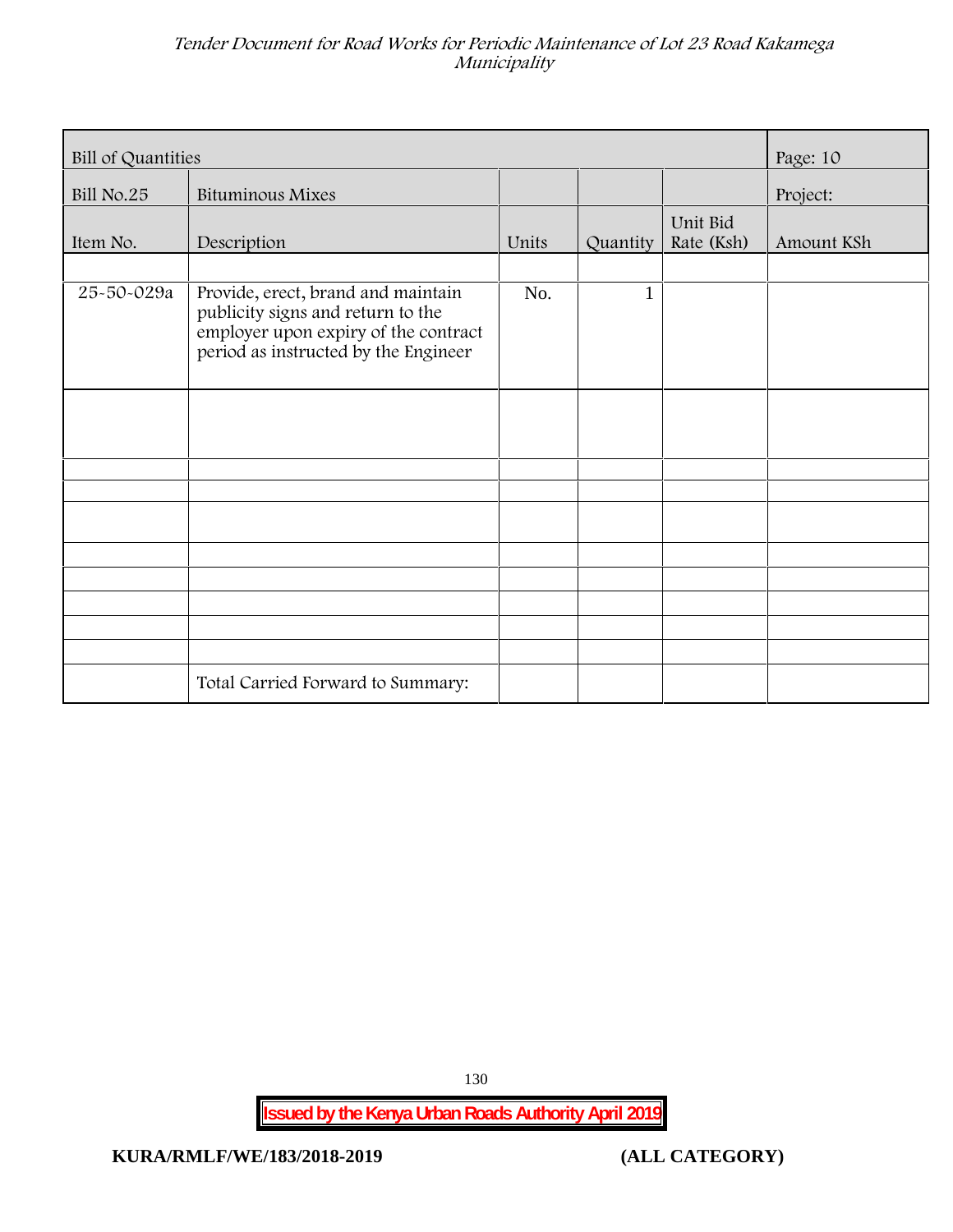| Bill of Quantities |                                                                      | Page: 11      |
|--------------------|----------------------------------------------------------------------|---------------|
|                    | Summary                                                              | Project:      |
| Item No.           | Description                                                          | Amount (KShs) |
| $\mathbf{1}$       | <b>GENERAL: OFFICE ADMINISTRATION AND</b><br>OVERHEADS/PRELIMINARIES |               |
| $\overline{4}$     | SITE CLEARANCE                                                       |               |
| 5                  | <b>EARTHWORKS</b>                                                    |               |
| 8                  | CULVERT AND DRAINAGE WORKS                                           |               |
| 10                 | <b>GRADING AND GRAVELLING</b>                                        |               |
| 12                 | NATURAL MATERIA, BASE AND SUB BASE                                   |               |
| 14                 | CEMENT AND LIME TREATED MATERIAL                                     |               |
| 15                 | BITUMINOUS SURFACE TREATMENT AND SURFACE.DRESSING                    |               |
| 16                 | <b>BITUMINOUS MIXES</b>                                              |               |
| 20                 | <b>ROAD FURNITURE</b>                                                |               |
| 25                 | CROSS CUTTING ISSUES                                                 |               |
|                    | Sub Total Carried to Summary page                                    |               |
|                    | VAT @16%                                                             |               |
|                    | Total Carried To Page On The Form Of Tender                          |               |
|                    |                                                                      |               |
|                    |                                                                      |               |
|                    |                                                                      |               |
|                    |                                                                      |               |
|                    |                                                                      |               |
|                    |                                                                      |               |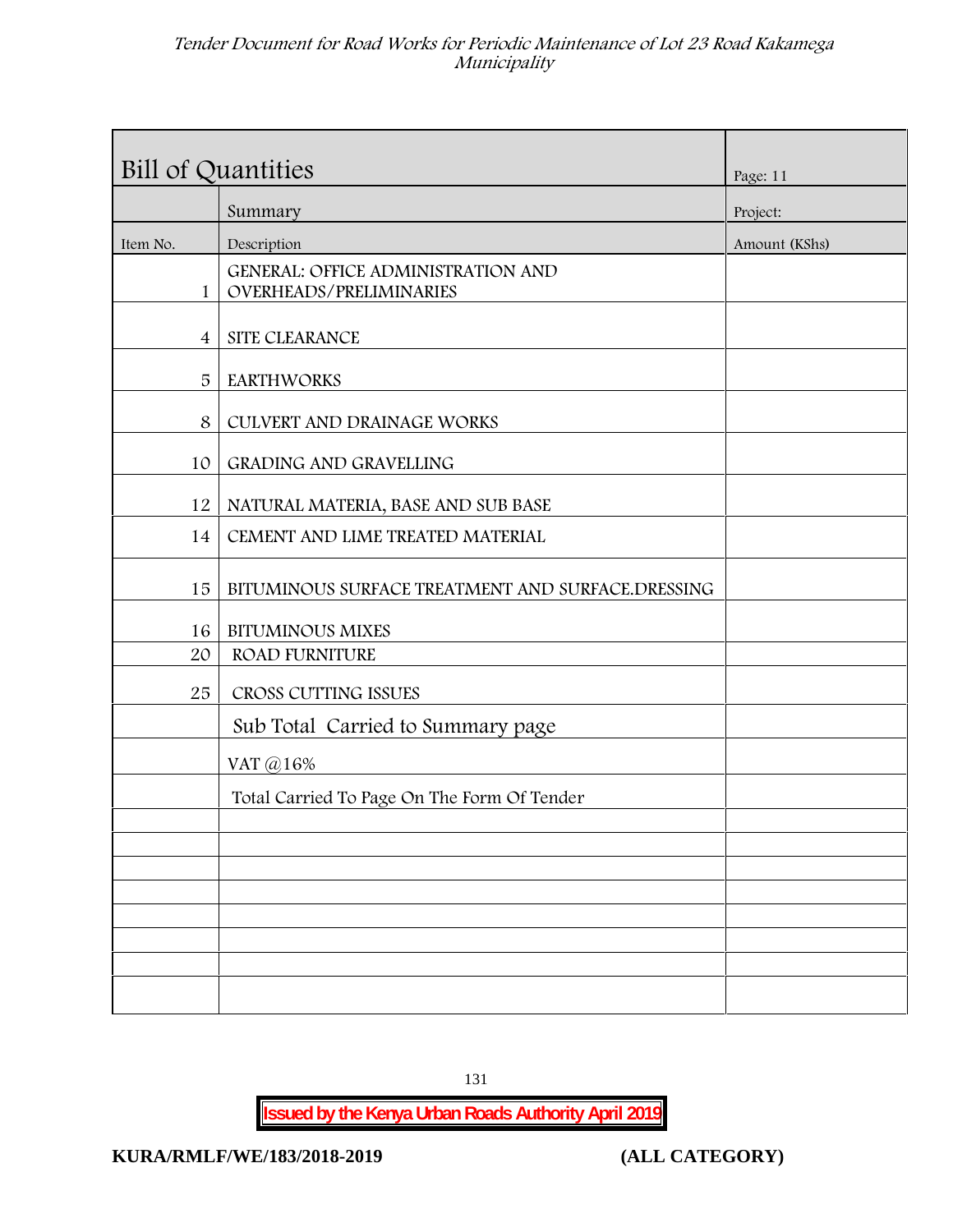## **SECTION X: STANDARD FORMS**

132

**Issued by the Kenya Urban Roads Authority April 2019**

**KURA/RMLF/WE/183/2018-2019 (ALL CATEGORY)**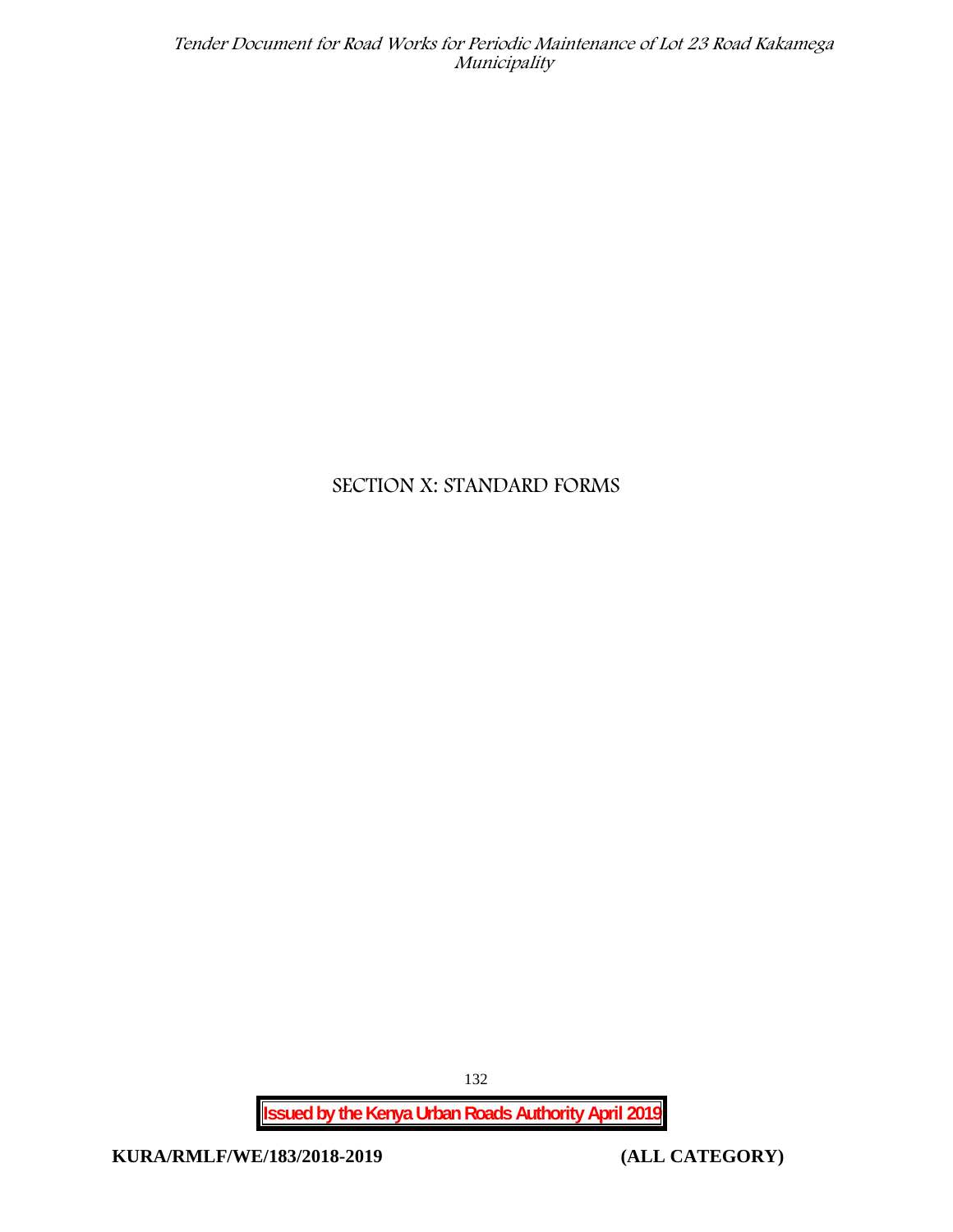## **Form of Bid**

(NOTE: The Appendix forms part of the Bid. Bidders are required to fill all the blank spaces in this form of Bid and Appendix)

**NAME OF CONTRACT:**

*PERIODIC MAINTENANCE OF LOT 23 ROAD KAKAMEGA MUNICIPALITY*

TO: Director General, Kenya Urban Roads Authority, P. O. Box 41727-00100, **NAIROBI, KENYA**

Sir,

1. Having examined the Conditions of Contract, Specifications, Bill of Quantities, and Drawings for the execution of the above-named works we, the undersigned, offer to construct and install such works and remedy any defects therein in conformity with the said Bill of Quantities, Conditions of Contract, Specifications and Drawings for the sum of

| (Insert amount in words) |  |
|--------------------------|--|
|                          |  |
|                          |  |
|                          |  |

(Insert amount in figures)…………………………………………………………………

as specified in the Appendix to Bid or such other sums as may be ascertained in accordance with the said Conditions.

- 2. We undertake, if our bid is accepted, to commence the works within fourteen (14) days of receipt of the Engineer's order to commence, and to complete and deliver the whole of the works comprised in the contract within the time stated in the Appendix to Bid.
- 3. If our bid is accepted we will, when required, obtain the guarantee of a Bank or other sureties (to be approved by you) to be jointly and severally bound with us in a sum not exceeding 5% of the above named sum for the due performance of the contract under the terms of a Bond to be approved by you.
- 4. We agree to abide by this bid for the period of 120 days from the date fixed for receiving the same and it shall remain binding upon us and may be extended at any time before the expiration of that period.

**Issued by the Kenya Urban Roads Authority March 2019**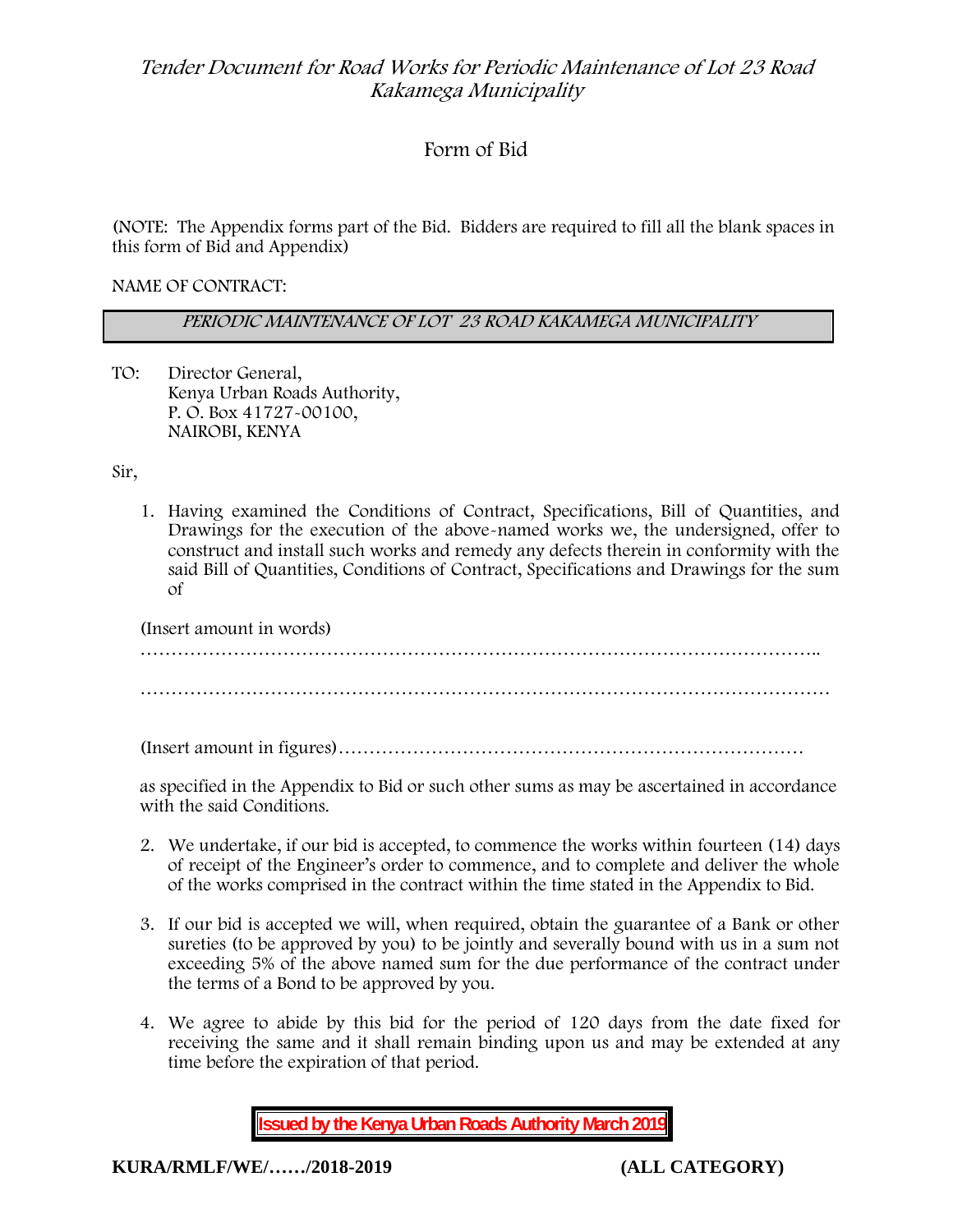- 5. We understand that you are not bound to accept the lowest or any bid you may receive.
- 6. On the basis of our previous experience we are fully experienced and competent in the type of work included in this tender and we have adequate financial resources to carry out the works described within the period for completion. We are in a position to fulfil the contract for which we have tendered.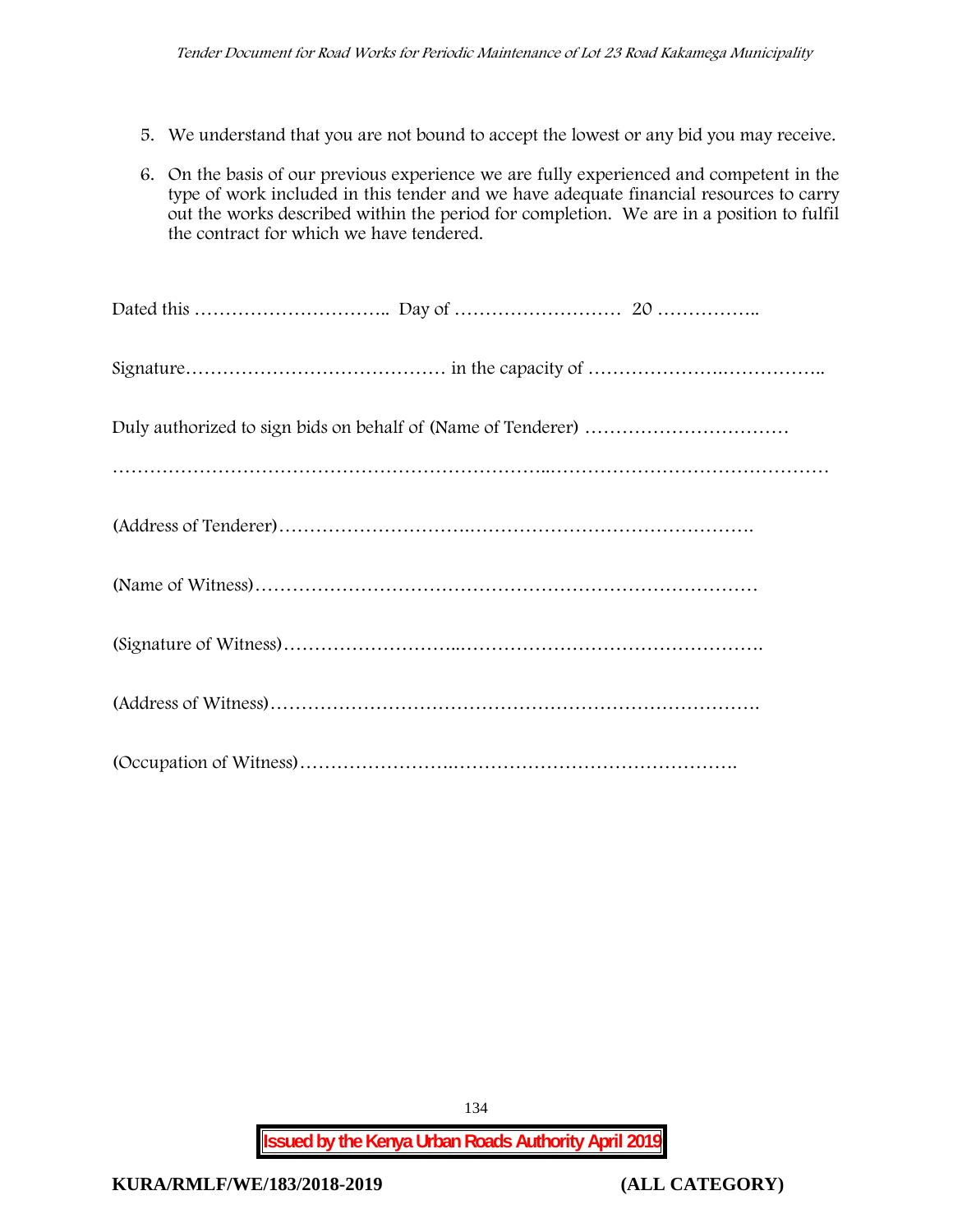**Appendix to Form of Bid**

**Issued by the Kenya Urban Roads Authority April 2019**

135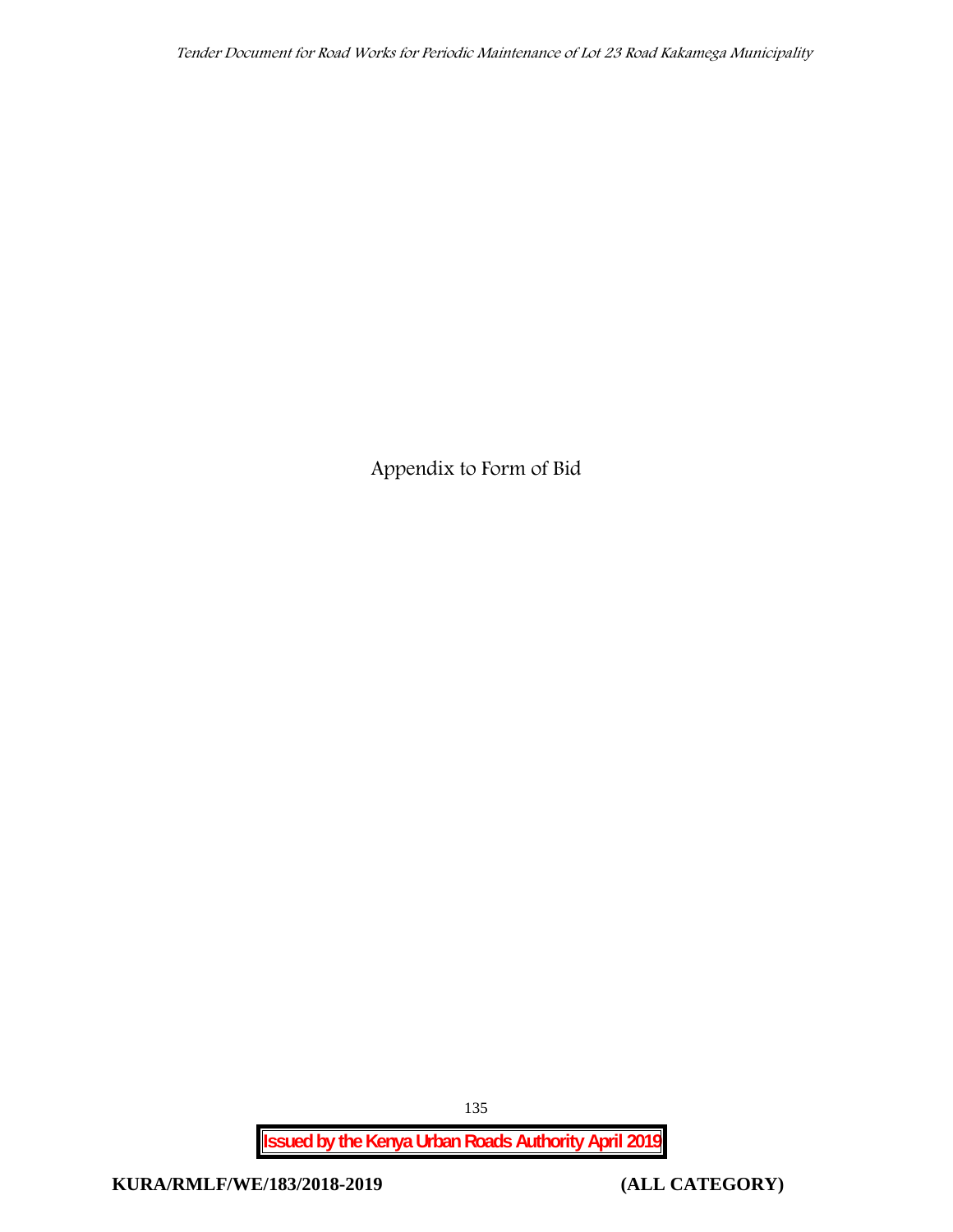| (This appendix forms part of the bid)          |               |                                         |
|------------------------------------------------|---------------|-----------------------------------------|
| CONDITIONS OF CONTRACT                         | <b>CLAUSE</b> | <b>AMOUNT</b>                           |
| Bid Security (Bank Guarantee Only)             |               | Kshs 600,000.00 (Unconditional bank     |
|                                                |               | guarantee only)                         |
| Instructions in Writing                        | 2.5           | Execution of works under site           |
|                                                |               | instructions from Resident Engineer to  |
|                                                |               | commence within three (3) days          |
| Amount of Performance Security                 | 10.1          | 5 per cent of Tender Sum in the form of |
| (Unconditional Bank Guarantee)                 |               | Unconditional Bank Guarantee            |
| Program to be submitted                        | 14.1          | Immediately after issuance of Order to  |
|                                                |               | Commence                                |
| Cash flow estimate to be submitted             | 14.3          | Immediately after issuance of Order to  |
|                                                |               | Commence                                |
| Minimum amount of Third Party Insurance        | 23.2          | 1% of the Contract Sum                  |
|                                                |               |                                         |
| Period for commencement, from Engineer's       | 41.1          | 14 days                                 |
| order to commence                              |               |                                         |
| Time for completion                            | 43.1          | 8 months                                |
| Amount of liquidated damages                   | 47.1          | 0.05% of Contract Sum per day           |
| Limit of liquidated damages                    | 47.1          | 5% of Contract Sum                      |
| Defects Liability period                       | 49.1          | 2 month                                 |
| Percentage of Retention                        | 60.3          | 5% of Interim Payment Certificate       |
|                                                |               |                                         |
| Limit of Retention Money                       | 60.3          | 5% of Contract Sum                      |
|                                                |               |                                         |
| Minimum amount of interim certificates         | 60.2          | Kshs 500,000.00                         |
|                                                |               |                                         |
| Time within which payment to be made after     | 60.10         | 28 days                                 |
| Interim Payment Certificate signed by Engineer |               |                                         |
| Time within which payment to be made after     | 60.10         | 28 days                                 |
| Final Payment Certificate signed by Engineer   |               |                                         |
| Appointer of Adjudicator                       | 67.3          | The Chartered Institute of Arbitrators  |
|                                                |               | (Kenya)                                 |
| Notice to Employer and Engineer                | 68.2          | The Employers address is:               |
|                                                |               | The Director General,                   |
|                                                |               | Kenya Urban Roads Authority (KURA),     |
|                                                |               | P.O. Box 41727 - 00100                  |
|                                                |               | <b>NAIROBI</b>                          |
|                                                |               |                                         |
|                                                |               | The Engineer's address is:              |
|                                                |               | Director~ (RACM)                        |
|                                                |               | Kenya Urban Roads Authority (KURA),     |
|                                                |               | P.O. Box 41727 - 00100                  |
|                                                |               | <b>NAIROBI</b>                          |
|                                                |               |                                         |

# **Appendix to Form of Bid**

Signature of Tenderer…………………………………….……. Date ………………………

136

**Issued by the Kenya Urban Roads Authority April 2019**

**KURA/RMLF/WE/183/2018-2019 (ALL CATEGORY)**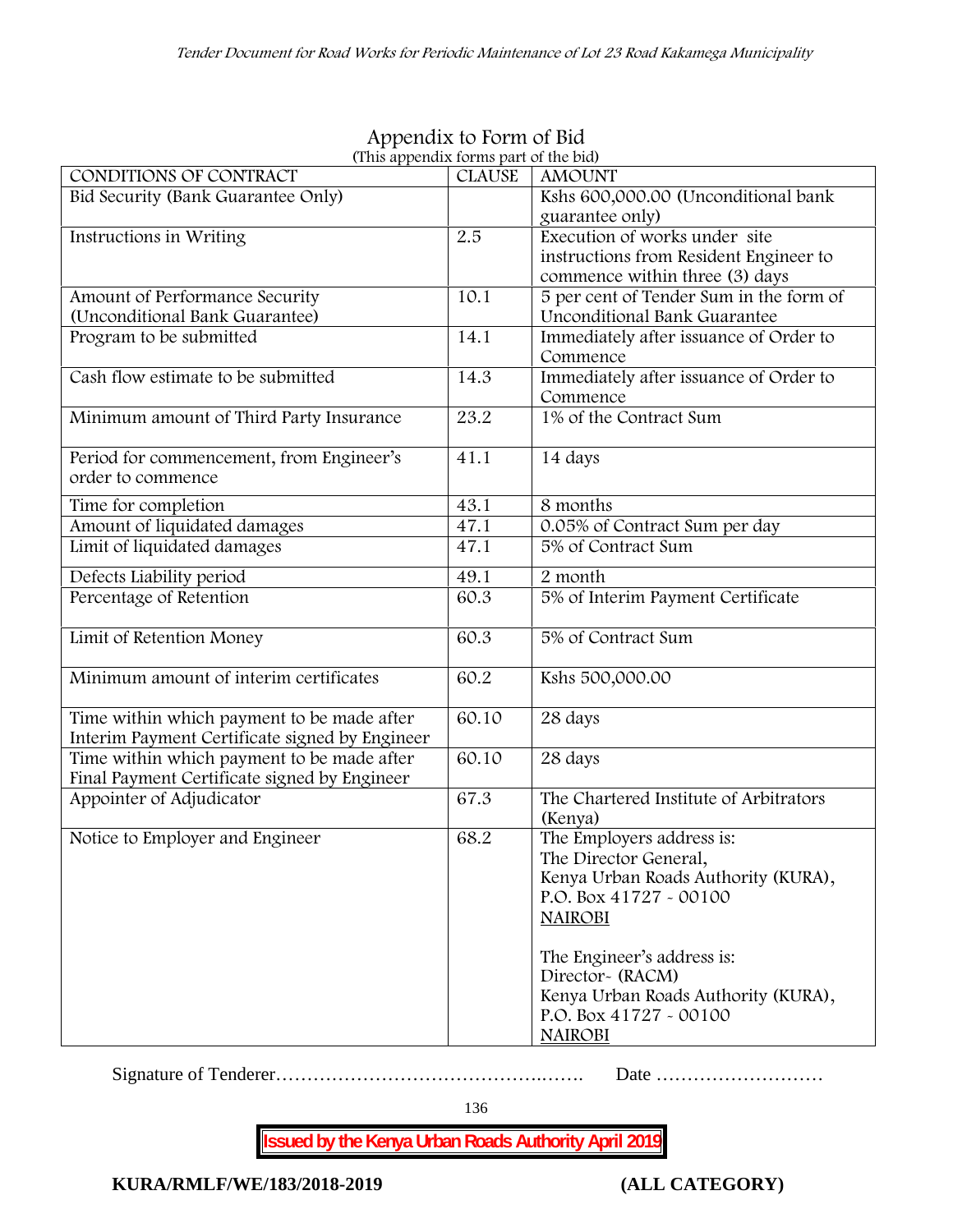**Form of Bid Security**

**Issued by the Kenya Urban Roads Authority April 2019**

137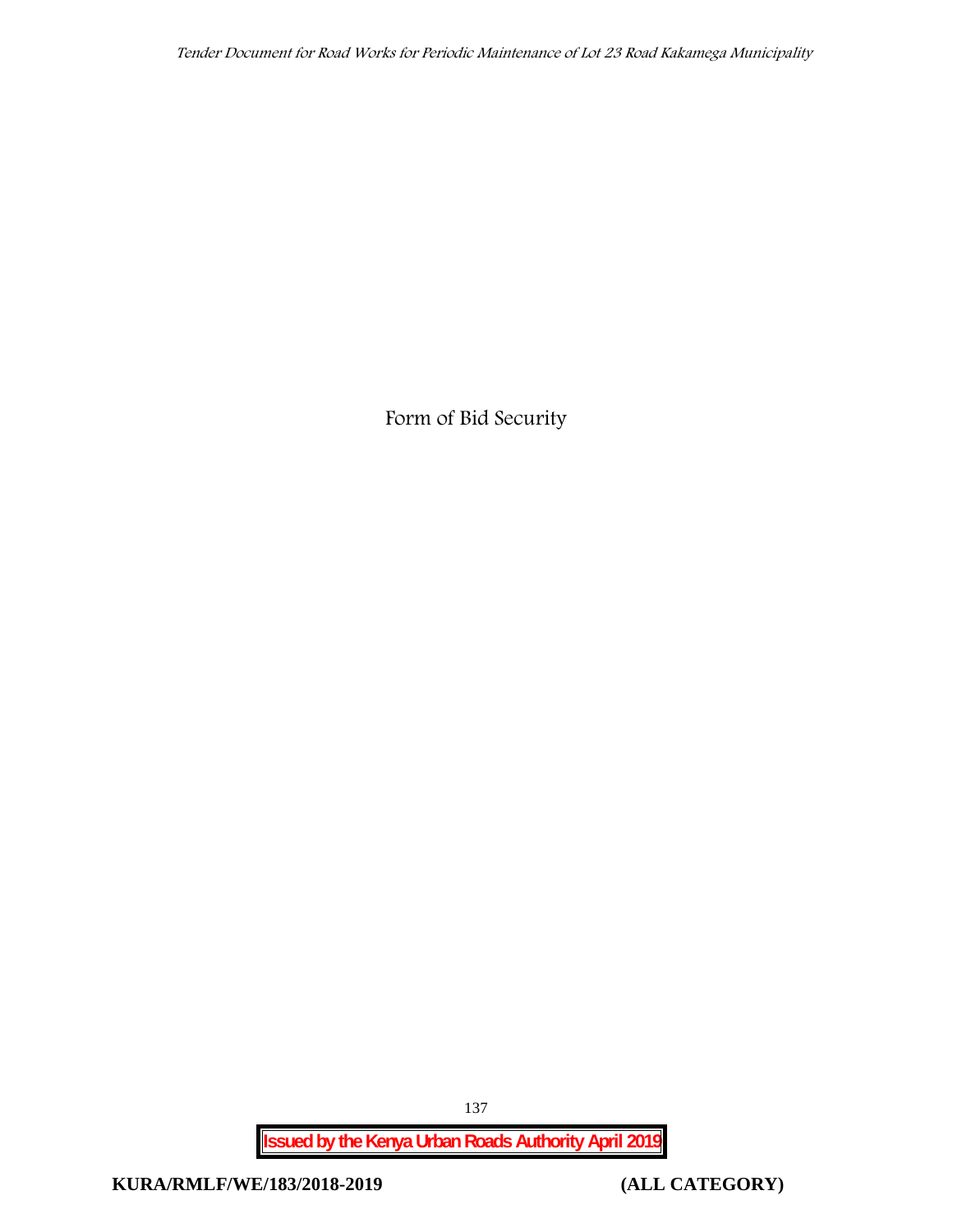#### **TENDER BANK GUARANTEE**

Note: The bidder shall complete only this form of Bank guarantee. No other Form of Bid Bond or any other forms of security will be accepted. Bidders who fail to comply with this requirement will be disqualified.

WHEREAS [*Name of bidder*]. ………………………………………………………………………………………………

………………………………………………………………………………………………

(herein after called "the Bidder") has submitted his bid dated ………….…………

**for the**

## *PERIODIC MAINTENANCE OF LOT 23 ROAD KAKAMEGA MUNICIPALITY*

, hereinafter called "the bid"

KNOW ALL MEN by these presents that we [*Name of Bank*]

………………………………………………………………………………………………………

of [Name of Country]

………………………………………………………………………………………………

having our registered offices at

………………………………………………………………………………………………

(hereinafter called the Bank) are bound unto the Director General, Kenya Urban Roads Authority, (hereinafter called "the Employer") in the sum of

(in words Kshs)………………………………………………………………………….

(In figures Kshs)……………………………………………………

for which payment will be well and truly made to the said Employer the Bank binds itself, its successors and assigns by these presents.

SEALED with the common Seal of the said Bank this ……………………… day of 20……..

138

**Issued by the Kenya Urban Roads Authority April 2019**

**KURA/RMLF/WE/183/2018-2019 (ALL CATEGORY)**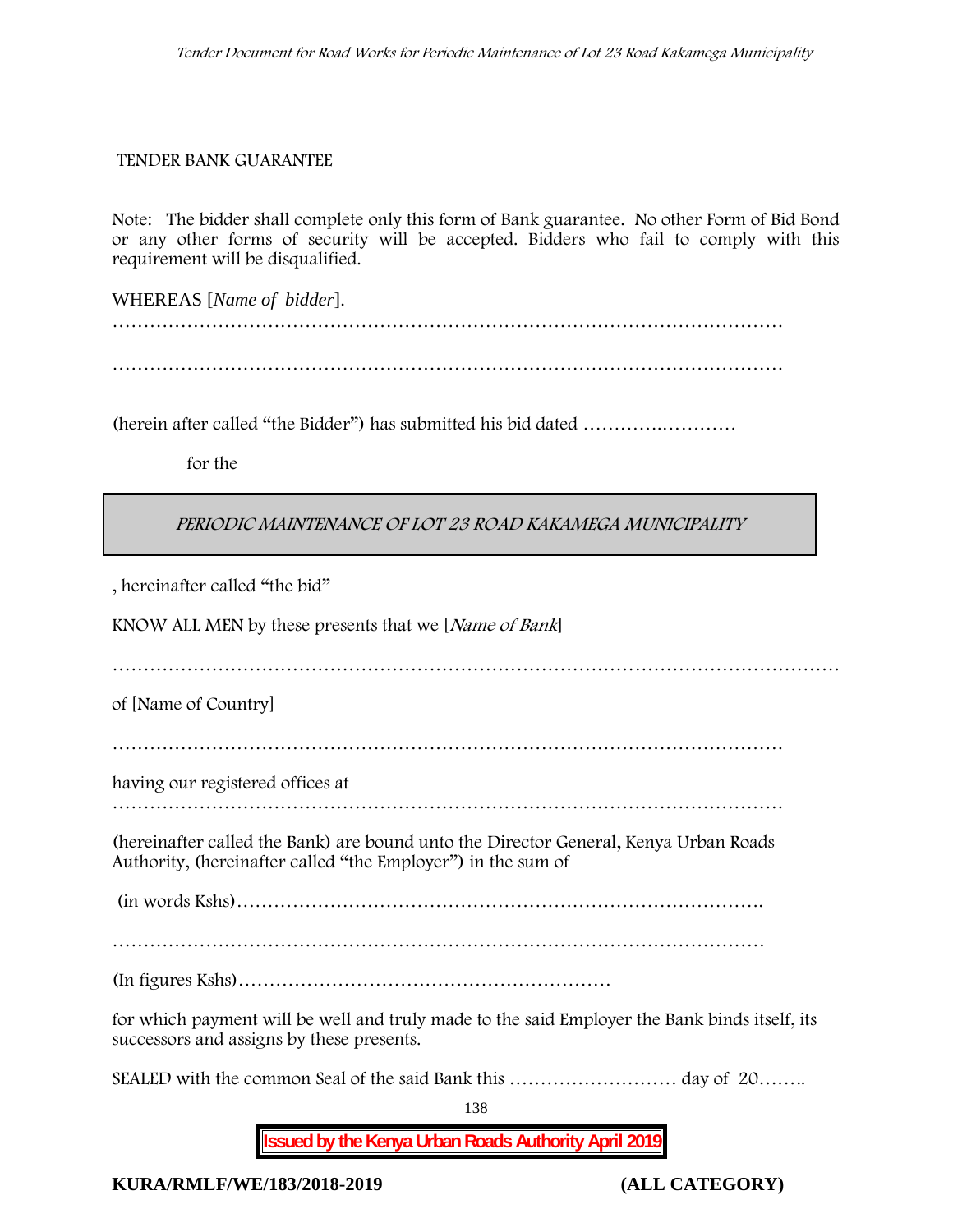THE CONDITIONS of this obligation are:

- 1. If the bidder withdraws his Bid during the period of bid validity specified by the Bidder on the Bid Form; or
- 2. If the Bidder having been notified of the acceptance of his bid by the Employer during the period of bid validity

(i) Fails or refuses to execute the Form of Agreement in accordance with the Instructions to Tenderers when required or

(ii) Fails or refuses to furnish the Performance Security, in accordance with the Instructions to Bidders.

We undertake to pay to the Employer up to the above amount upon receipt of his first written demand, without the Employer having to substantiate his demand, provided that in his demand the Employer will note that the amount claimed by him is due to him owing to the occurrence of any of the above conditions, specifying the occurred condition or conditions.

This guarantee will remain in force up to and including thirty days after the date of expiration of the bid validity, as stated in the Instructions to Bidders.

At the request of the Employer the Bid validity period may be extended by mutual agreement between the Employer and the Bidder and we undertake to extend the validity of this surety accordingly without you having to inform us of such an extension of the Bid validity period if within this period the Bidder has been notified of the acceptance of his Bid. This Surety shall remain valid up to the time the Contract Agreement has been executed.

139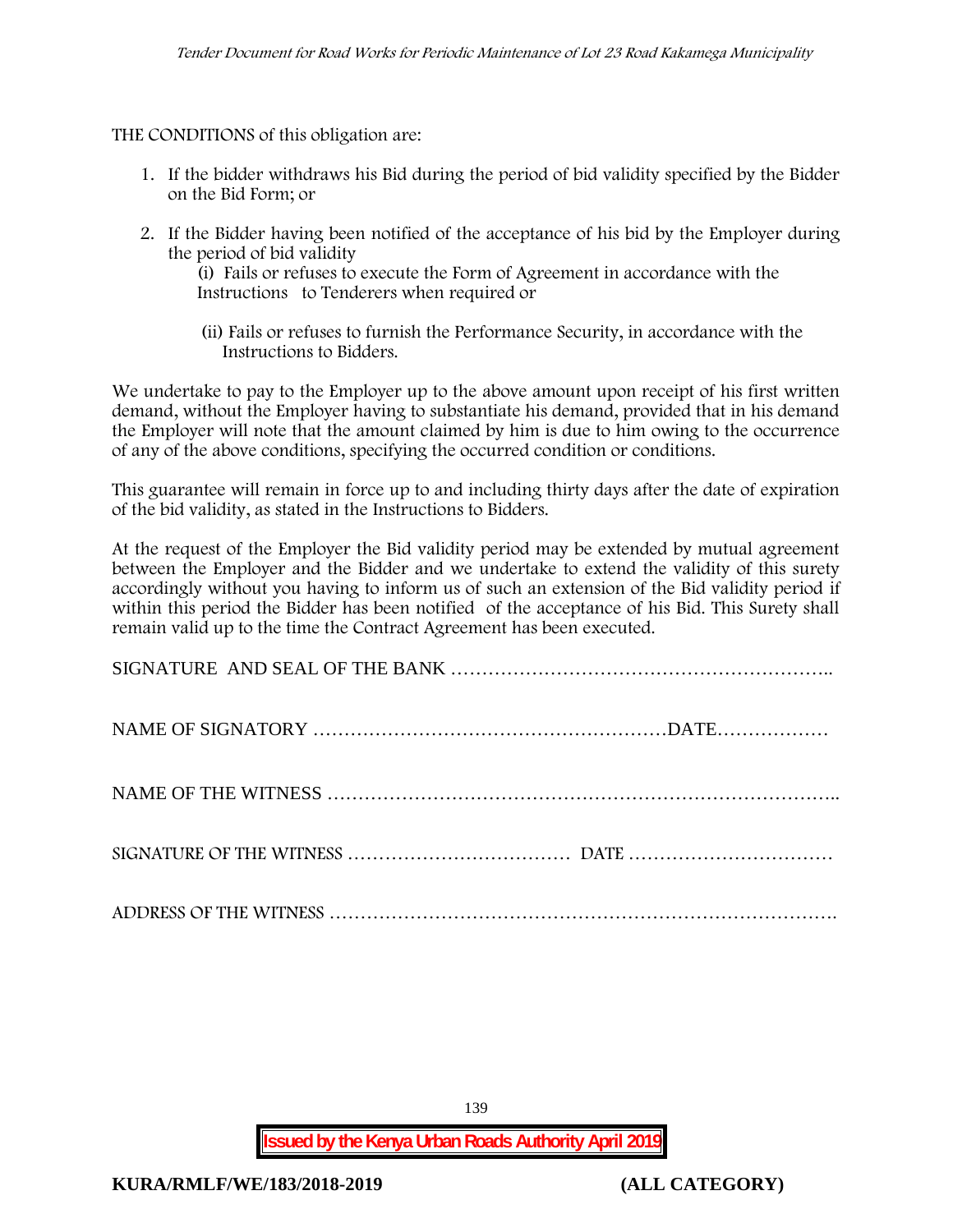## **SECTION XI: SCHEDULES OF SUPPLEMENTARY INFORMATION**

**Issued by the Kenya Urban Roads Authority April 2019**

140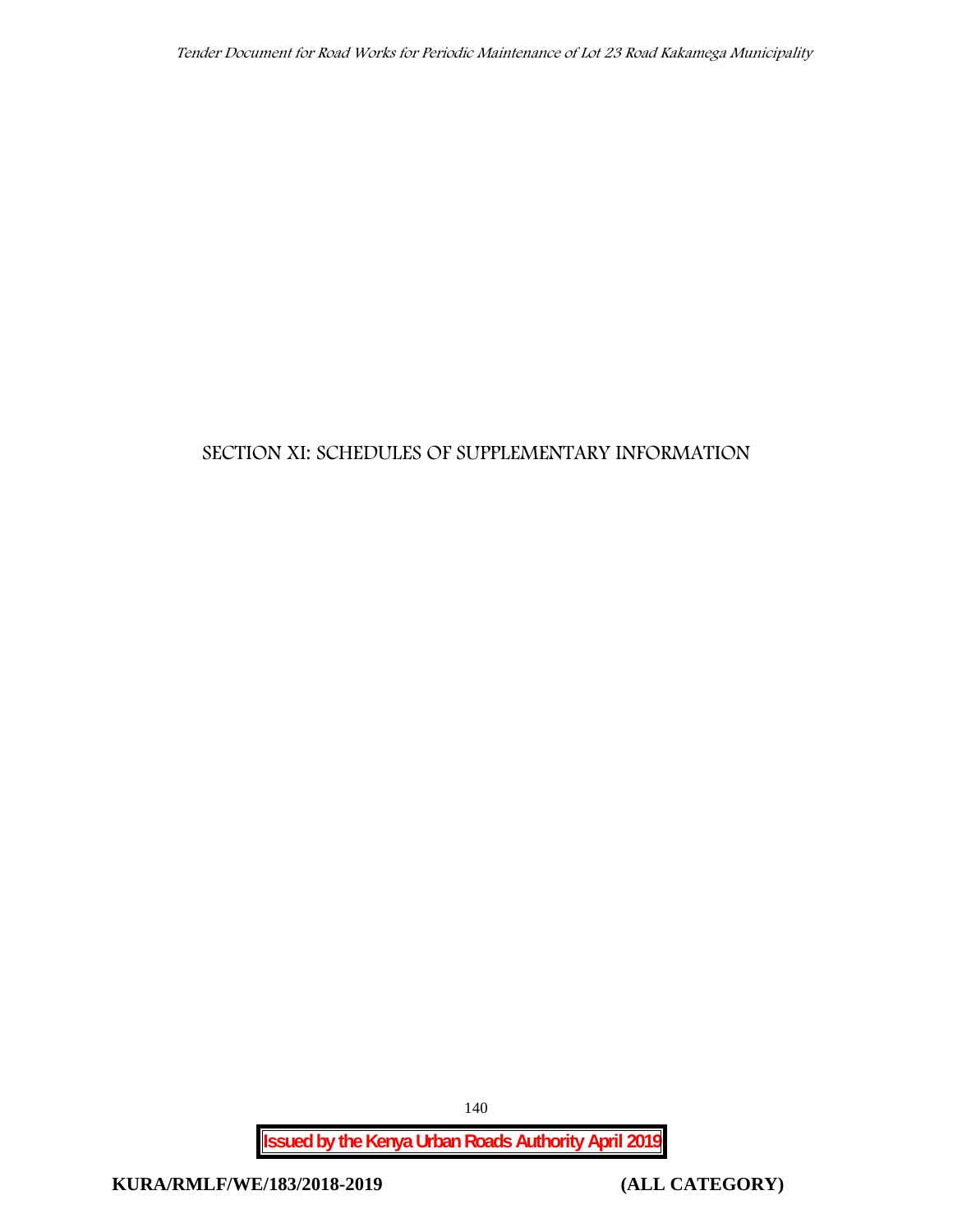| SCHEDULE 4: MAJOR ITEMS OF CONSTRUCTION PLANT AND EQUIPMENT 148        |  |
|------------------------------------------------------------------------|--|
|                                                                        |  |
| SCHEDULE 6: SCHEDULE OF ROADWORKS CARRIED OUT BY THE BIDER IN THE LAST |  |
|                                                                        |  |
|                                                                        |  |
|                                                                        |  |
|                                                                        |  |
|                                                                        |  |
|                                                                        |  |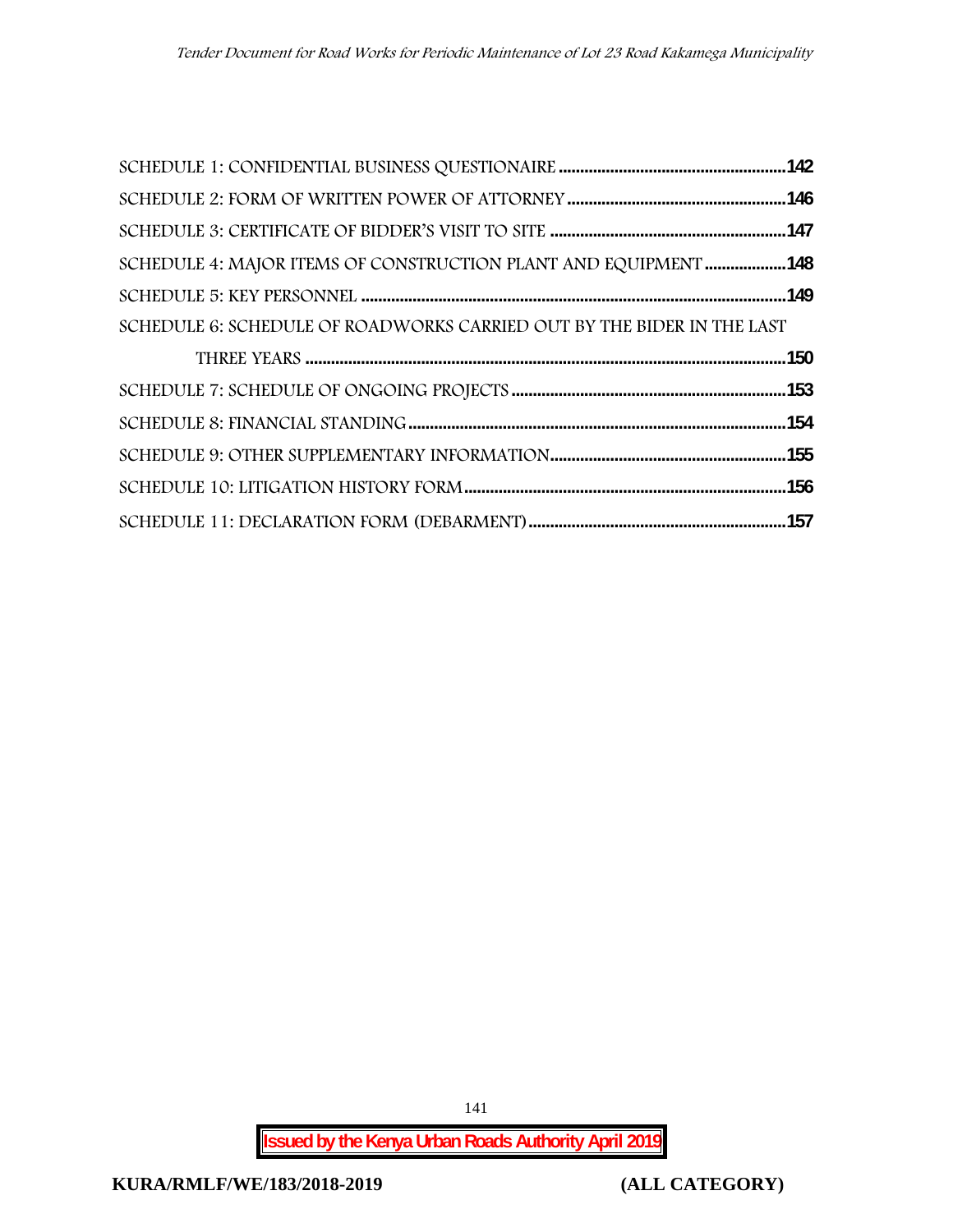## **SCHEDULE 1: CONFIDENTIAL BUSINESS QUESTIONAIRE**

This Confidential Business Questionnaire of the Government of Kenya shall be completed by the Bidder.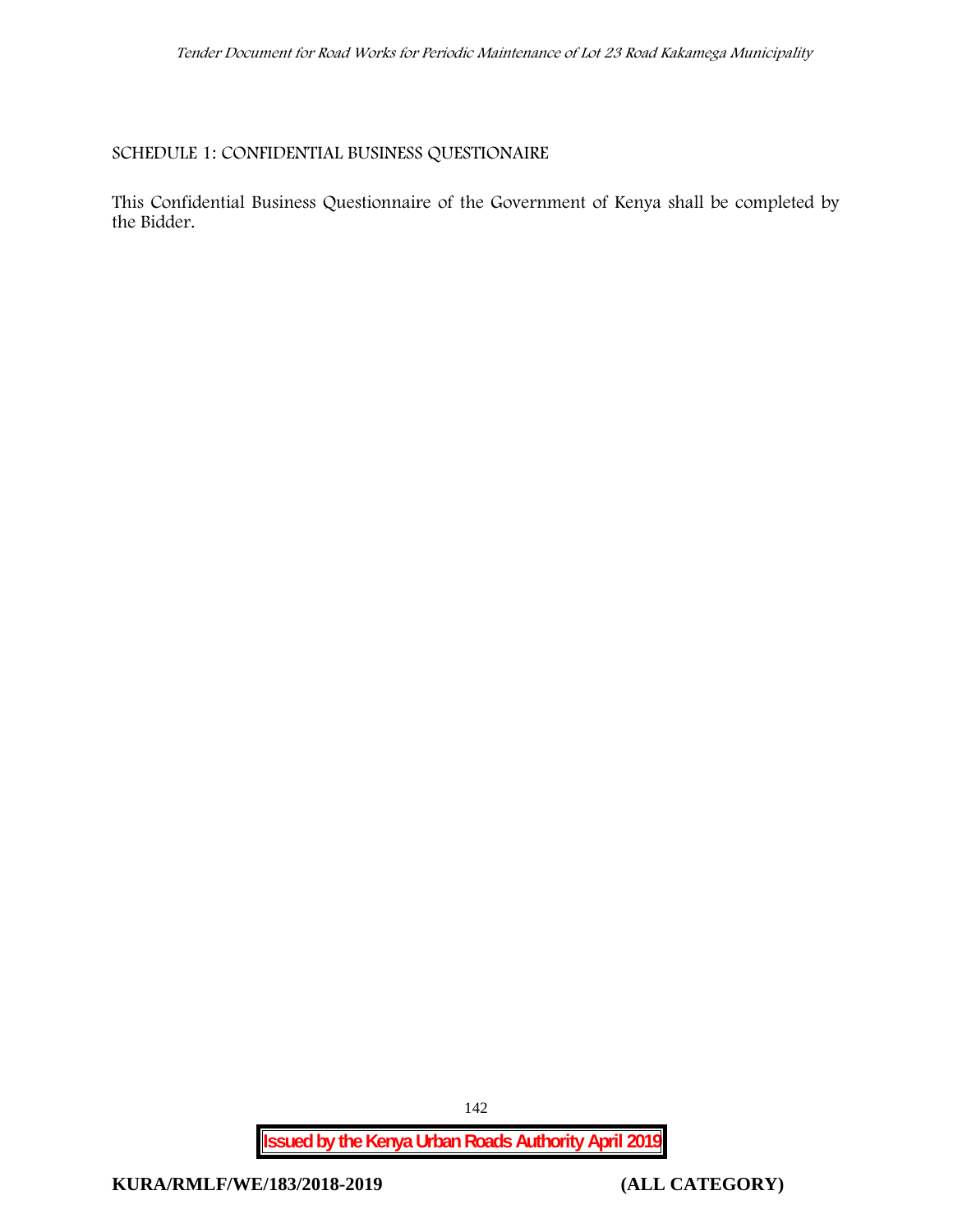## **REPUBLIC OF KENYA**

## **CONFIDENTIAL BUSINESS QUESTIONNAIRE**

| You are requested to give the particulars indicated in Part 1 and either Part 2 (a). $2(b)$ or $2(c)$<br>whichever applies to your type of business.<br>You are advised that it is a serious offence to give false information on this Form.<br>Part 1 - General. |
|-------------------------------------------------------------------------------------------------------------------------------------------------------------------------------------------------------------------------------------------------------------------|
| Business name                                                                                                                                                                                                                                                     |
| Location of business premises                                                                                                                                                                                                                                     |
|                                                                                                                                                                                                                                                                   |
|                                                                                                                                                                                                                                                                   |
|                                                                                                                                                                                                                                                                   |
|                                                                                                                                                                                                                                                                   |
| Maximum value of business which you can handle at any one time:                                                                                                                                                                                                   |
|                                                                                                                                                                                                                                                                   |
|                                                                                                                                                                                                                                                                   |
|                                                                                                                                                                                                                                                                   |
| Part $2(a)$ - Sole Proprietor:                                                                                                                                                                                                                                    |
| Your name in full                                                                                                                                                                                                                                                 |
|                                                                                                                                                                                                                                                                   |
|                                                                                                                                                                                                                                                                   |
|                                                                                                                                                                                                                                                                   |
|                                                                                                                                                                                                                                                                   |

**Issued by the Kenya Urban Roads Authority April 2019**

143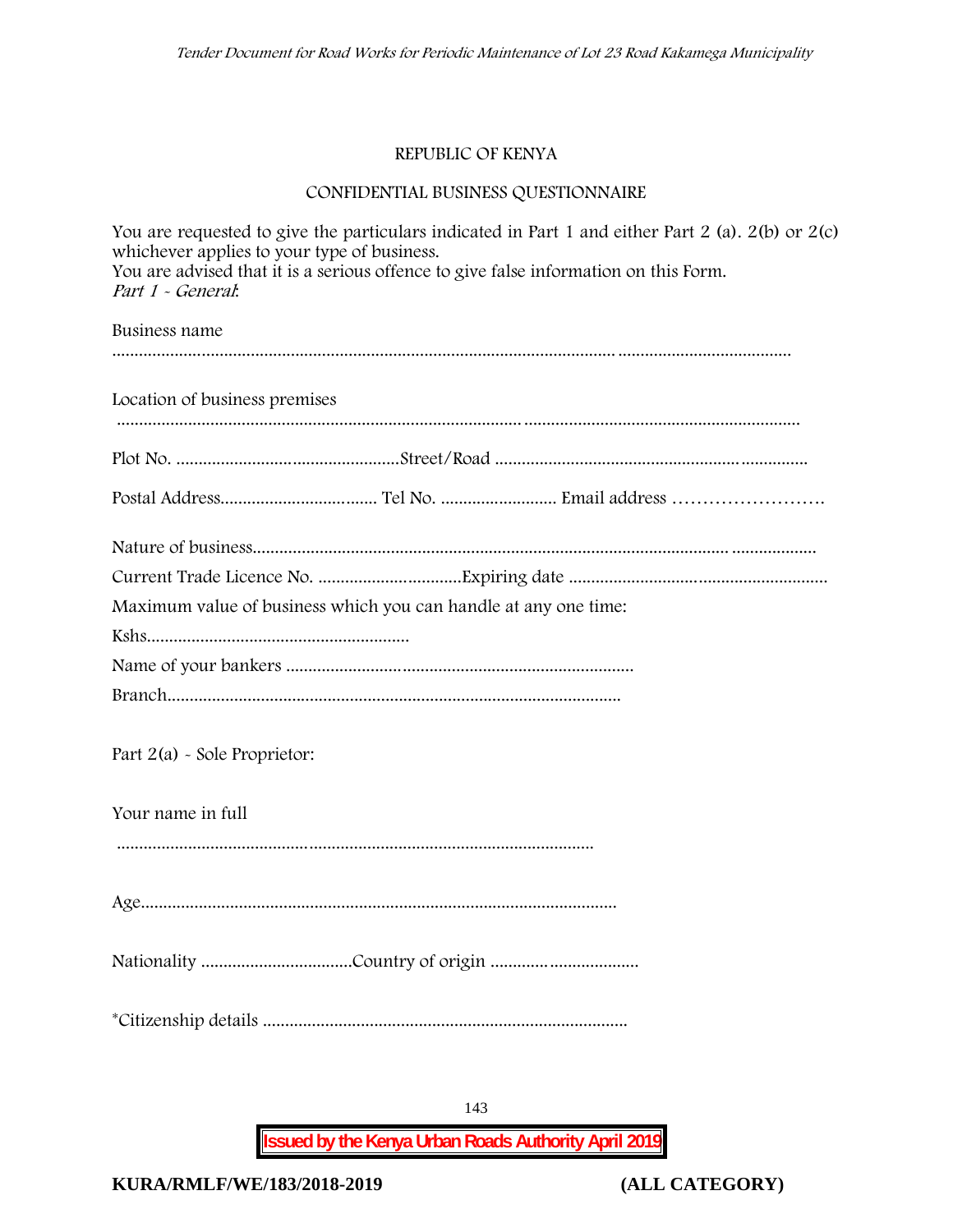## Part 2(b) - Partnership:

|      | Give details of partners as follows:                 |                                  |        |
|------|------------------------------------------------------|----------------------------------|--------|
| Name | Nationality                                          | Citizenship Details <sup>®</sup> | Shares |
|      |                                                      |                                  |        |
|      |                                                      |                                  |        |
|      |                                                      |                                  |        |
|      |                                                      |                                  |        |
|      |                                                      |                                  |        |
|      | Part 2(c) - Registered Company:                      |                                  |        |
|      |                                                      |                                  |        |
|      | State the nominal and issued capital of the company- |                                  |        |
|      |                                                      |                                  |        |
|      |                                                      |                                  |        |
|      | Give details of all directors as follows:            |                                  |        |
| Name | Nationality                                          | Citizenship Details <sup>•</sup> | Shares |
|      |                                                      |                                  |        |
|      |                                                      |                                  |        |
|      |                                                      |                                  |        |
|      |                                                      |                                  |        |
|      |                                                      |                                  |        |

- Attach proof of citizenship (Compulsory)
- Attach certified copy of Form CR12 (Compulsory)

**Issued by the Kenya Urban Roads Authority April 2019**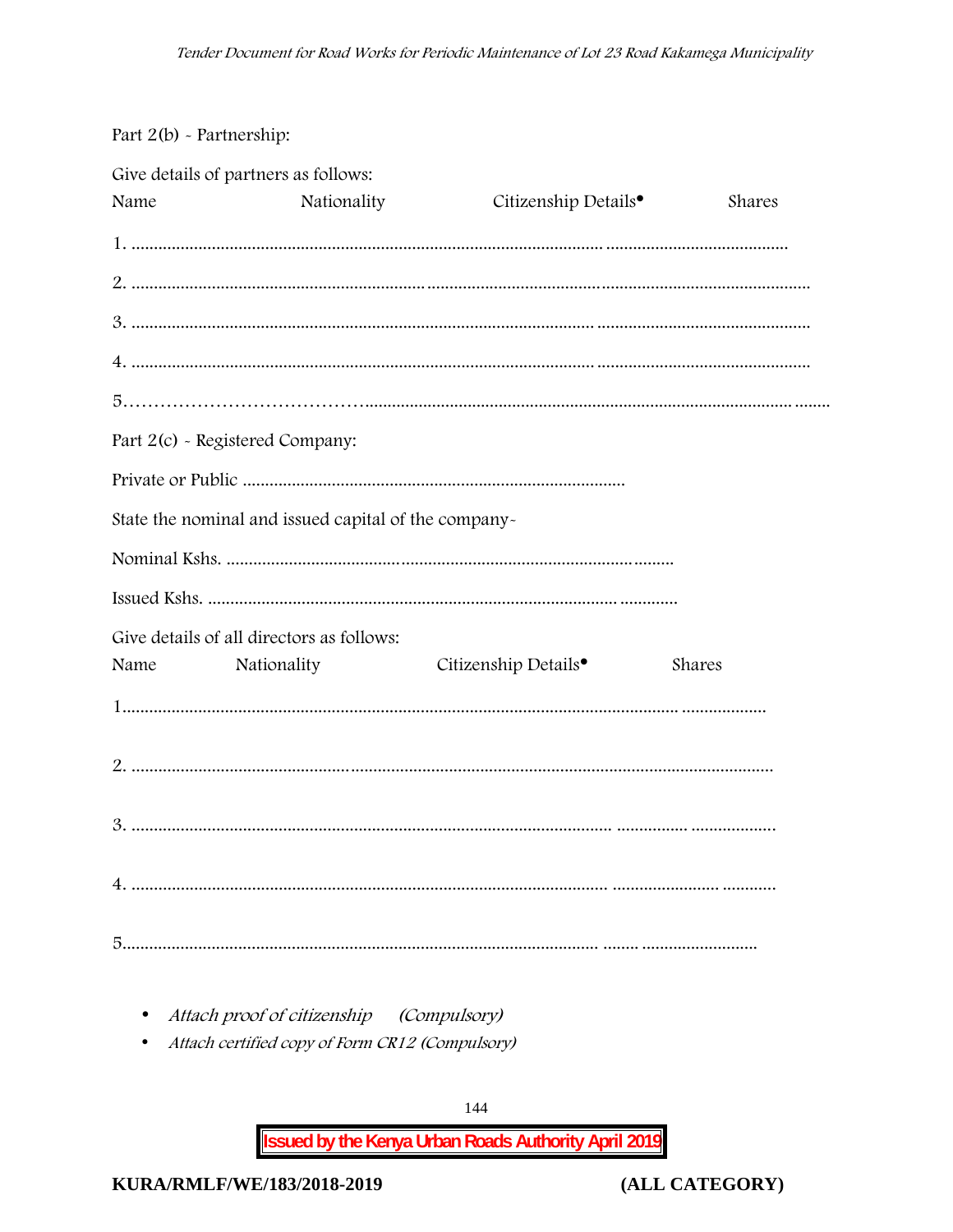Part 3: Interest in the Firm:

Is there any person / persons in the Kenya Urban Roads Authority (KURA) who has interest in this firm? Yes /No\*\*………………………….

I certify that the information given above is correct.

............................... ..............................................................

Date Signature of Bidder

**\*\* Delete as necessary**

**Issued by the Kenya Urban Roads Authority April 2019**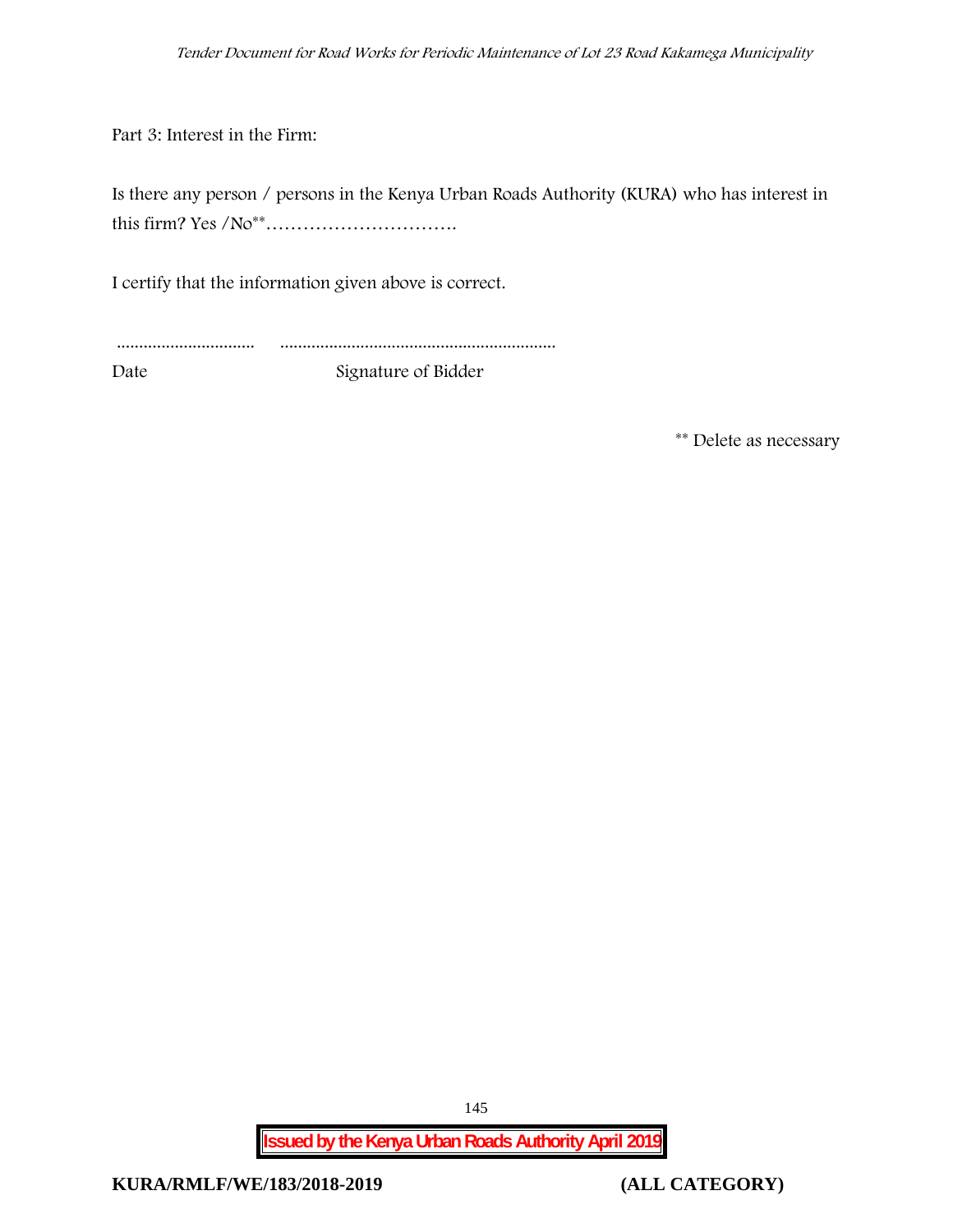## **SCHEDULE 2: FORM OF WRITTEN POWER OF ATTORNEY**

The Bidder shall state here below the name(s) and address of his representative(s) who is/are authorized to receive on his behalf correspondence in connection with the Bid.

………………………………………………………….. (Name of Bidder's Representative in block letters)

……………………………………………………………………… (Address of Bidder's Representative)

……………………………………………………………………… (Signature of Bidder's Representative)

Alternate:

………………………………………………………….. (Name of Bidder's Representative in block letters)

………………………………………………………….. (Address of Bidder's Representative)

……………………………………………………………………… (Signature of Bidder's Representative)

\*To be filled by all Bidders.

\*Both representative and alternate **must** attach copy of National Identification card or Passport.

146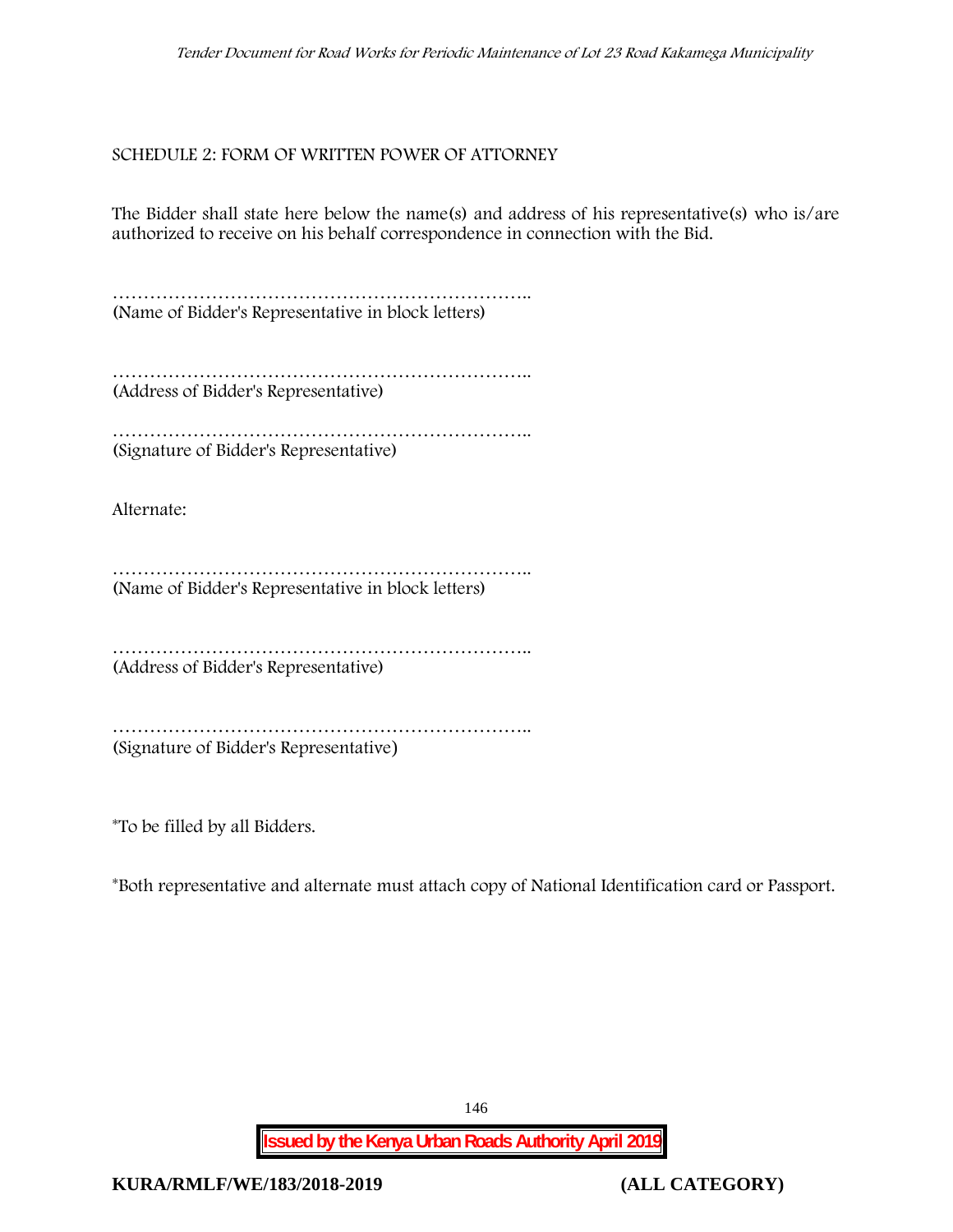**SCHEDULE 3: CERTIFICATE OF BIDDER'S VISIT TO SITE**

This is to certify that

[*Name/s*]……………………………………………………………………………………

………………………………………………………………….

Being the authorized representative/Agent of [*Name of bidder*]

…………………………………………………………………………………………………

…………………………………………………………………………………………………

participated in the organised inspection visit of the site of the works for the

|  | PERIODIC MAINTENANCE OF LOT 23 ROAD KAKAMEGA MUNICIPALITY |
|--|-----------------------------------------------------------|
|  |                                                           |

|                                     | (Employer's Representative) |               |
|-------------------------------------|-----------------------------|---------------|
|                                     |                             |               |
|                                     |                             |               |
| (Name of Employer's Representative) |                             | (Designation) |

NOTE: This form is to be completed at the time of the organized site visit.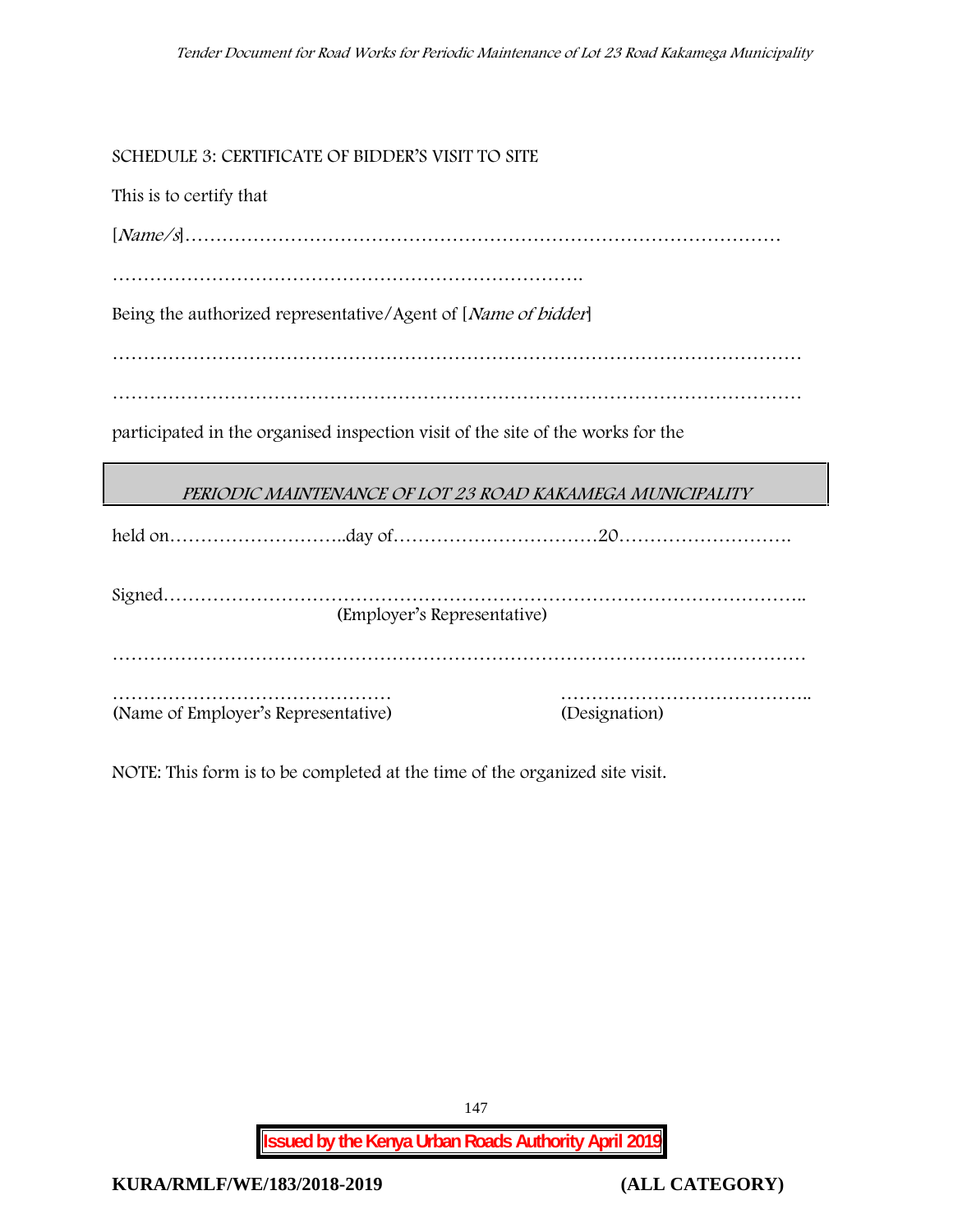| (Days after<br>commence<br>Arrival on<br>Date of<br>Project                                                                                                                                                                                                                                                                        |  |        |  |  |  |
|------------------------------------------------------------------------------------------------------------------------------------------------------------------------------------------------------------------------------------------------------------------------------------------------------------------------------------|--|--------|--|--|--|
| Rating<br>Power                                                                                                                                                                                                                                                                                                                    |  |        |  |  |  |
| Imported<br>Owned,<br>Leased/                                                                                                                                                                                                                                                                                                      |  |        |  |  |  |
| Sourc<br>$\circ$                                                                                                                                                                                                                                                                                                                   |  |        |  |  |  |
| Imported)<br>Estimated<br>Mombasa<br>(If to be<br>Value<br><b>UD</b>                                                                                                                                                                                                                                                               |  |        |  |  |  |
| Capacity<br>t or $m^3$                                                                                                                                                                                                                                                                                                             |  |        |  |  |  |
| Used<br>New<br>$\sigma$                                                                                                                                                                                                                                                                                                            |  |        |  |  |  |
| Manufacture<br>Year of                                                                                                                                                                                                                                                                                                             |  |        |  |  |  |
| each<br>ιό<br>Θά                                                                                                                                                                                                                                                                                                                   |  |        |  |  |  |
| Description<br>Type,<br>Model,<br>Make                                                                                                                                                                                                                                                                                             |  |        |  |  |  |
| SCHEDULE 4: MAJOR ITEMS OF CONSTRUCTION PLANT AND EQUIPMENT                                                                                                                                                                                                                                                                        |  |        |  |  |  |
| The Bidder shall enter in this schedule all major items of plant and equipment which he<br>proposes to bring to site. Only reliable plant in good working order and suitable for the work<br>required of it shall be shown on this Schedule. Summary of the same shall be entered in Section<br>5: Qualification Criteria, Part 7. |  |        |  |  |  |
| I certify that the above information is correct.                                                                                                                                                                                                                                                                                   |  |        |  |  |  |
| (Signature of Bidder)                                                                                                                                                                                                                                                                                                              |  | (Date) |  |  |  |

#### **SCHEDULE 4: MAJOR ITEMS OF CONSTRUCTION PLANT AND EQUIPMENT**

148

**Issued by the Kenya Urban Roads Authority April 2019**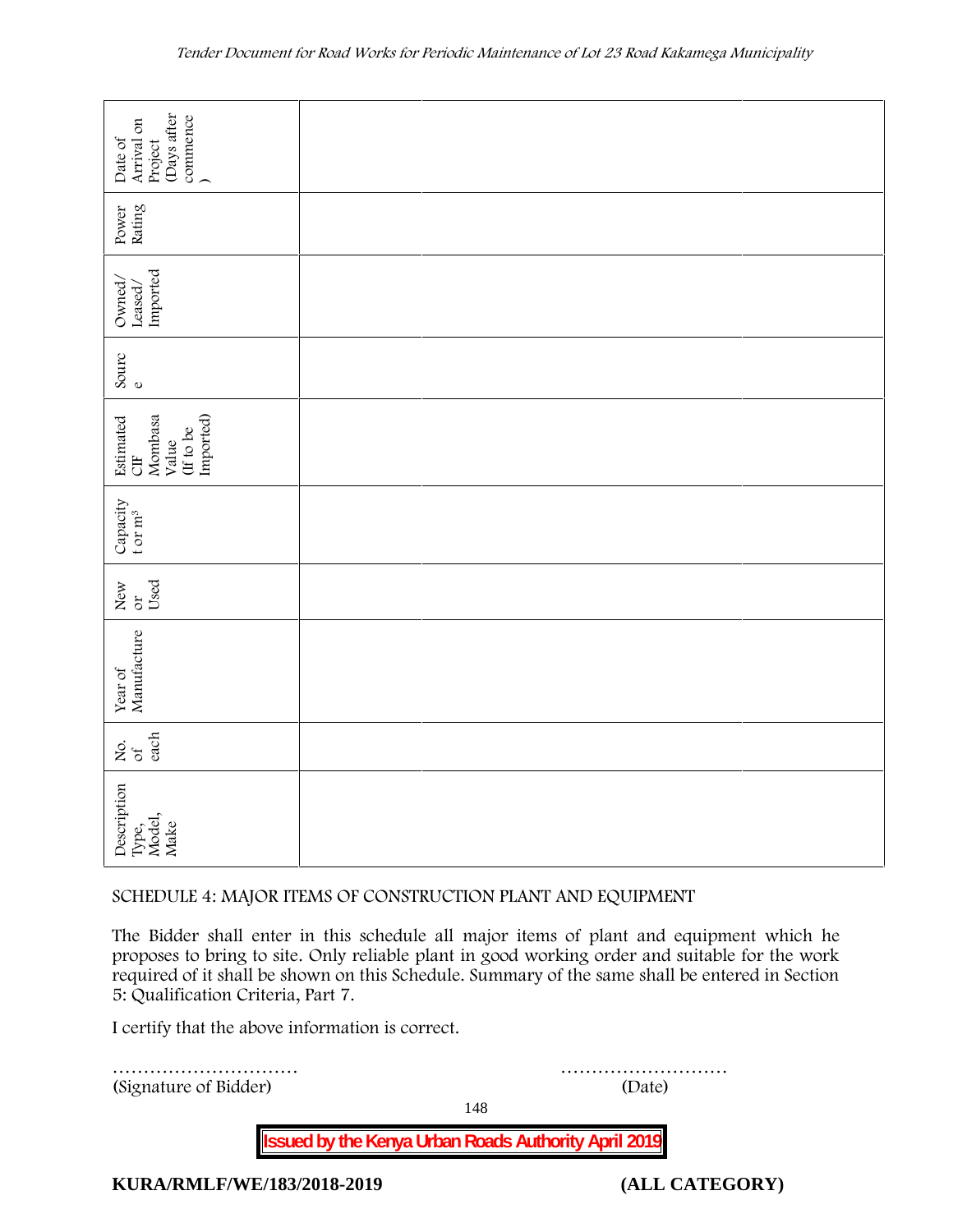#### **SCHEDULE 5: KEY PERSONNEL**

| <b>DESIGNATION</b>                                           | <b>NAME</b> | <b>NATIONALITY</b> | SUMMARY OF QUALIFICATIONS AND<br><b>EXPERIENCE</b> |                                |                                 |
|--------------------------------------------------------------|-------------|--------------------|----------------------------------------------------|--------------------------------|---------------------------------|
|                                                              |             |                    | Qualifications                                     | General<br>Experience<br>(Yrs) | Specific<br>Experience<br>(Yrs) |
| Headquarters                                                 |             |                    |                                                    |                                |                                 |
| Partner/Director<br>or other key staff<br>(give designation) |             |                    |                                                    |                                |                                 |
|                                                              |             |                    |                                                    |                                |                                 |
| Site Office                                                  |             |                    |                                                    |                                |                                 |
| 1. Site Agent                                                |             |                    |                                                    |                                |                                 |
| 2. Site Surveyor                                             |             |                    |                                                    |                                |                                 |
| 3. Foreman                                                   |             |                    |                                                    |                                |                                 |
|                                                              |             |                    |                                                    |                                |                                 |

**Note:** The Bidder shall list in this schedule the key personnel he will employ from the Contractor's headquarters and from the Contractor's site office to direct and execute the work together with their qualifications, experience, position held and nationality in accordance with Clause 15.2 and 16.3 of the Conditions of Contract Part II (where required, use separate sheets to add extra data for column 4). Bidders shall attach certified copies of academic certificates, and CVs of all key staff.

I certify that the above information is correct.

(Signature of Bidder) (Date)

………………………… ………………………

149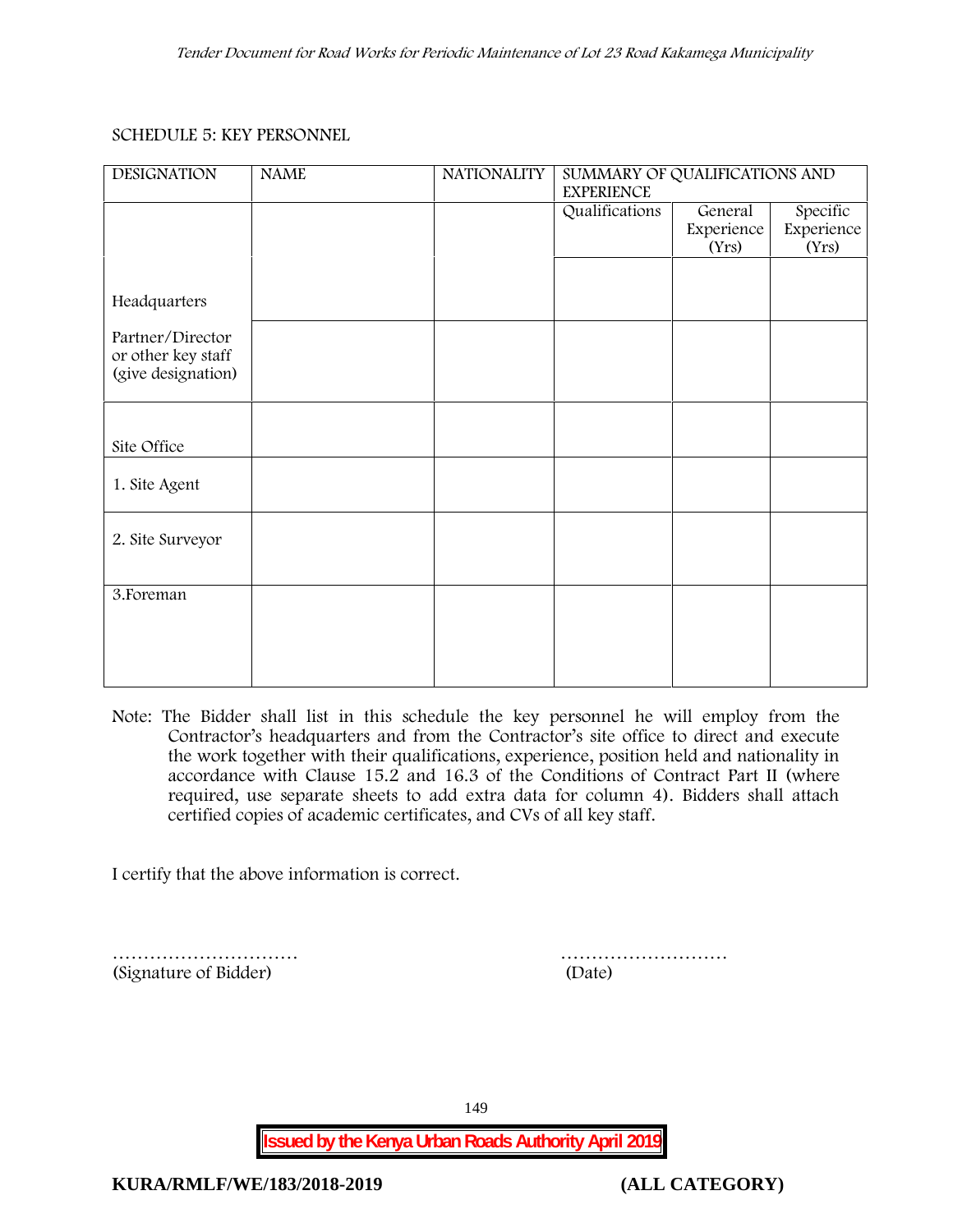#### **SCHEDULE 6: SCHEDULE OF ROADWORKS CARRIED OUT BY THE BIDER IN THE LAST THREE YEARS**

#### **SCHEDULE 6A: COMPLETED WORKS**

| $\sigma$ of $\sigma$ of $\sigma$ commutations $\sigma$ of $\sigma$<br>DESCRIPTION OF WORKS | NAME OF CLIENT | VALUE OF<br>WORKS (KSHS) $^\ast$ | YEAR COMPLETED/<br><b>REMARKS</b> |
|--------------------------------------------------------------------------------------------|----------------|----------------------------------|-----------------------------------|
|                                                                                            |                |                                  |                                   |
|                                                                                            |                |                                  |                                   |
|                                                                                            |                |                                  |                                   |
|                                                                                            |                |                                  |                                   |
|                                                                                            |                |                                  |                                   |
|                                                                                            |                |                                  |                                   |
|                                                                                            |                |                                  |                                   |
|                                                                                            |                |                                  |                                   |
|                                                                                            |                |                                  |                                   |
|                                                                                            |                |                                  |                                   |
|                                                                                            |                |                                  |                                   |
|                                                                                            |                |                                  |                                   |
|                                                                                            |                |                                  |                                   |
|                                                                                            |                |                                  |                                   |

**Note:** Bidders shall attach certified copies of letters of award (for each listed project), certified copies of completion certificates.

I certify that the above works were successfully carried out by this Bidder.

………………………… ……………………… (Signature of Bidder) (Date)

\* **Value in KShs using Central Bank of Kenya mean exchange rate at a reference date 7 days before date of BID opening**

150

**Issued by the Kenya Urban Roads Authority April 2019**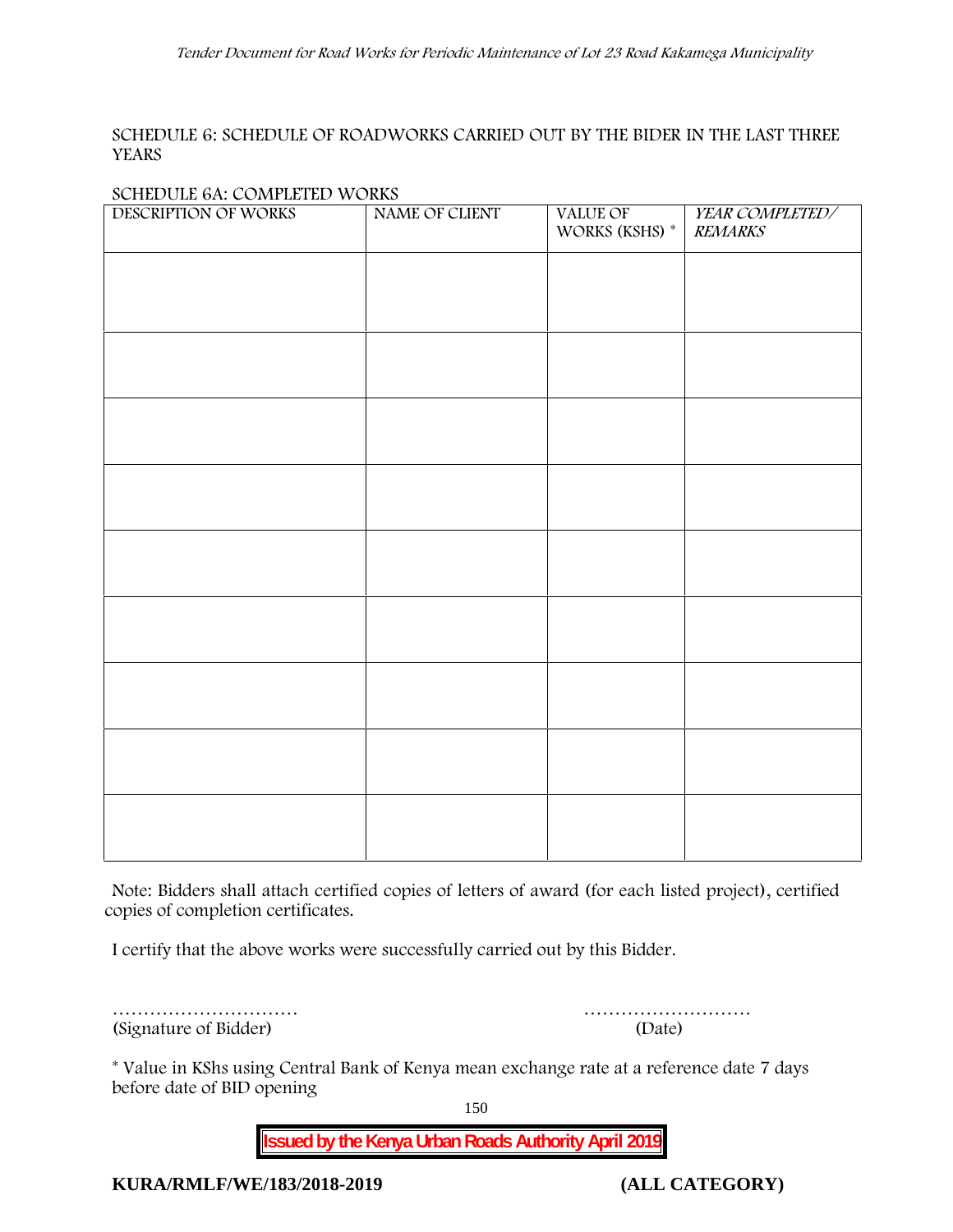#### **SCHEDULE 6B: NON-COMPLETED WORKS BEYOND COMPLETION DATE**

| DESCRIPTION OF WORKS | NAME OF CLIENT | VALUE OF<br>WORKS (KSHS) $^\ast$ | YEAR COMPLETED/<br>REMARKS |
|----------------------|----------------|----------------------------------|----------------------------|
|                      |                |                                  |                            |
|                      |                |                                  |                            |
|                      |                |                                  |                            |
|                      |                |                                  |                            |
|                      |                |                                  |                            |
|                      |                |                                  |                            |
|                      |                |                                  |                            |
|                      |                |                                  |                            |
|                      |                |                                  |                            |
|                      |                |                                  |                            |
|                      |                |                                  |                            |
|                      |                |                                  |                            |
|                      |                |                                  |                            |
|                      |                |                                  |                            |
|                      |                |                                  |                            |
|                      |                |                                  |                            |

**Note:** Bidders shall attach certified copies of letters of award (for each listed project), certified evidence for executed works for non-copleted projects e.g copy of recent payment certificate.

I certify that the above works were successfully carried out by this Bidder.

(Signature of Bidder) (Date)

………………………… ………………………

\* **Value in KShs using Central Bank of Kenya mean exchange rate at a reference date 7 days before date of BID opening**

151

**Issued by the Kenya Urban Roads Authority April 2019**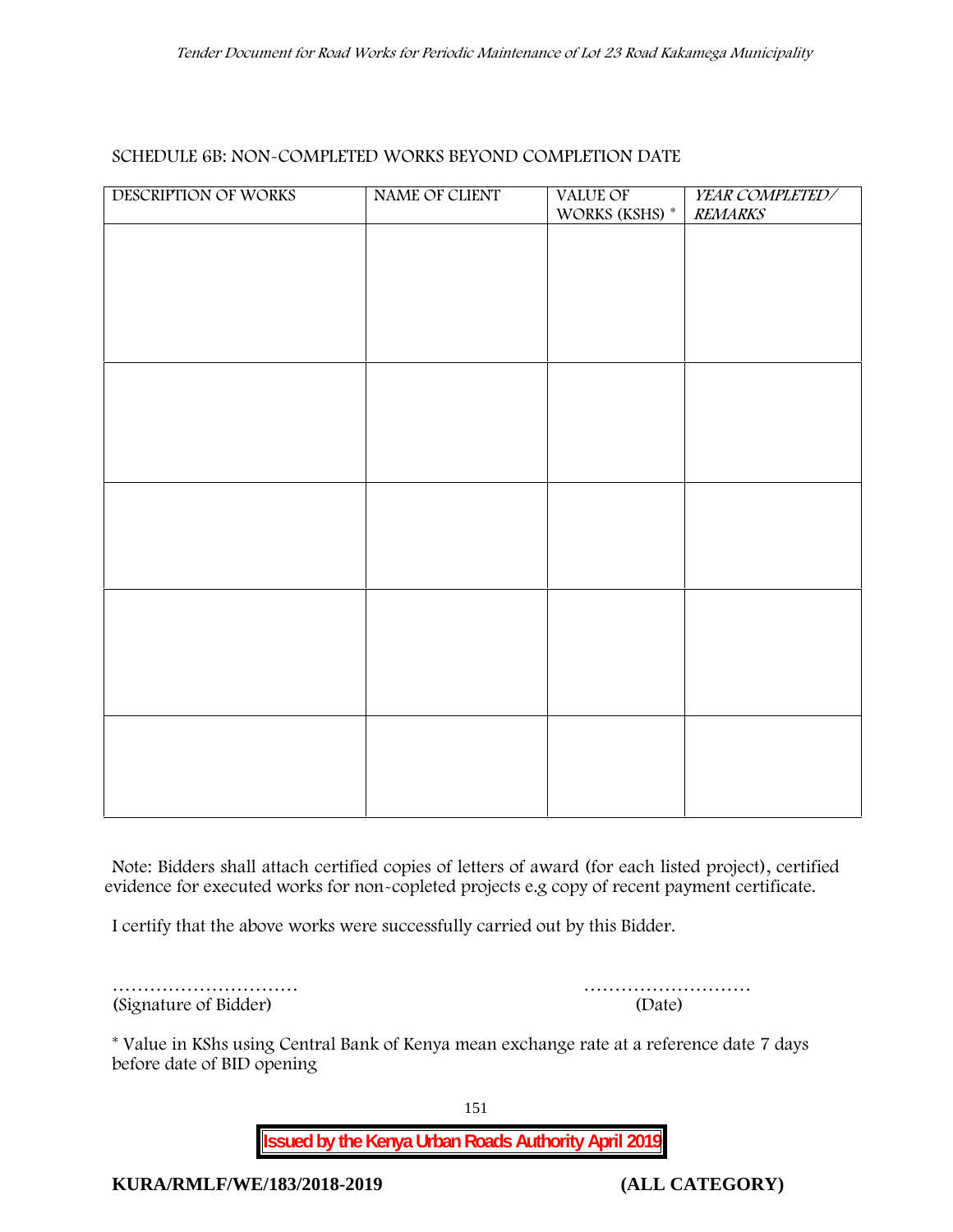# **SCHEDULE 6C: SPECIFIC EXPERIENCE**

| DESCRIPTION OF WORKS | NAME OF CLIENT | VALUE OF<br>WORKS (KSHS) * | YEAR COMPLETED/<br><b>REMARKS</b> |
|----------------------|----------------|----------------------------|-----------------------------------|
|                      |                |                            |                                   |
|                      |                |                            |                                   |
|                      |                |                            |                                   |
|                      |                |                            |                                   |
|                      |                |                            |                                   |
|                      |                |                            |                                   |
|                      |                |                            |                                   |
|                      |                |                            |                                   |
|                      |                |                            |                                   |
|                      |                |                            |                                   |
|                      |                |                            |                                   |
|                      |                |                            |                                   |
|                      |                |                            |                                   |
|                      |                |                            |                                   |
|                      |                |                            |                                   |
|                      |                |                            |                                   |

**Note:** Bidders shall attach certified copies of letters of award (for each listed project), certified evidence for executed works for non-copleted projects e.g copy of recent payment certificate.

I certify that the above works were successfully carried out by this Bidder.

| (Signature of Bidder) | (Date) |
|-----------------------|--------|

………………………… ………………………

\* **Value in KShs using Central Bank of Kenya mean exchange rate at a reference date 7 days before date of BID opening**

152

**Issued by the Kenya Urban Roads Authority April 2019**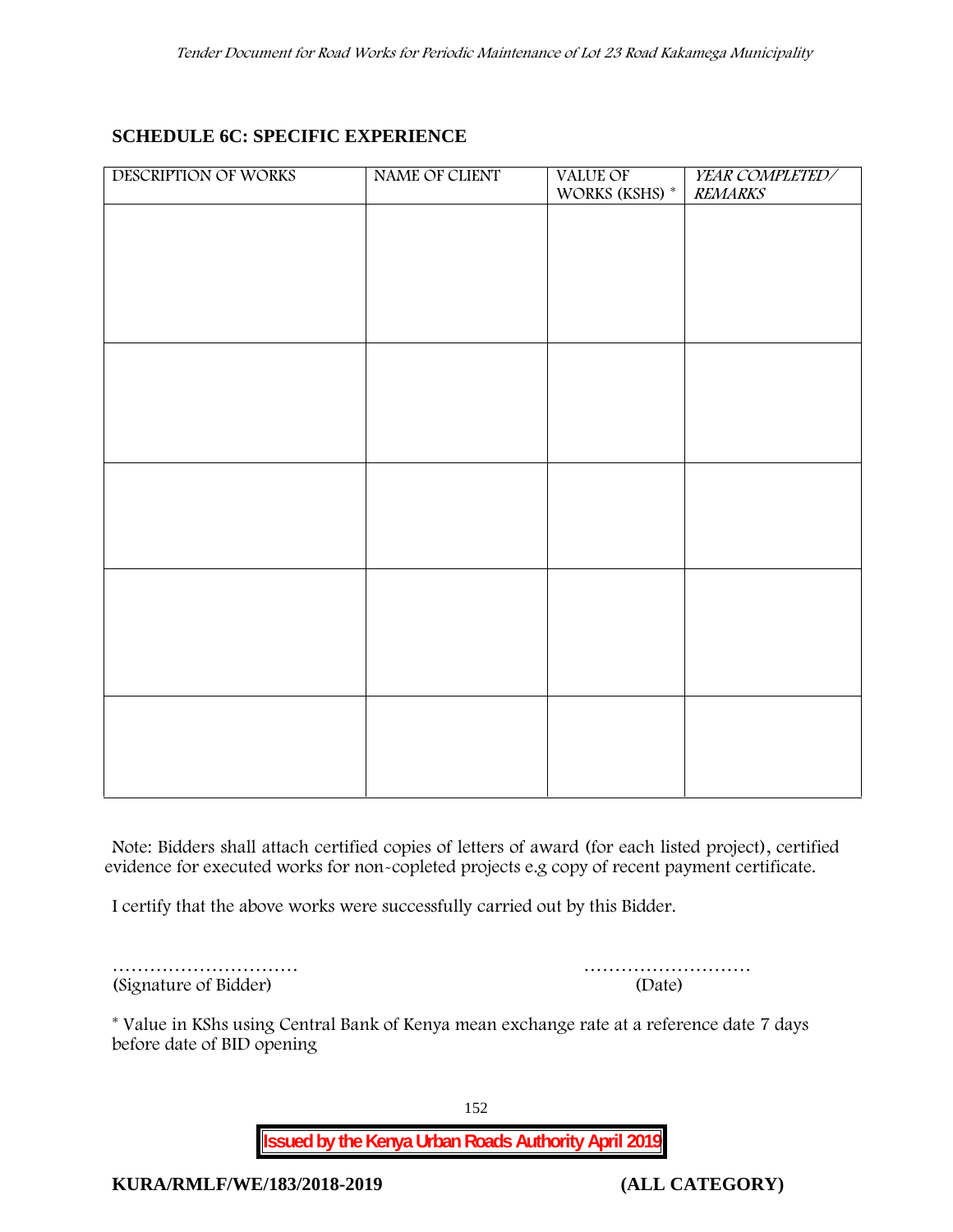#### **SCHEDULE 7: SCHEDULE OF ONGOING PROJECTS**

| <b>DESCRIPTION OF</b><br><b>WORKS</b> | <b>NAME OF</b><br><b>CLIENT</b> | DATE OF<br>COMMENC<br><b>EMENT</b> | DATE OF<br>COMPLETION | VALUE OF<br>WORKS (KSHS) | <b>VALUE</b><br>COMPLETED<br>UP TO DATE<br>$\%$ | PHYSICALLY<br>COMPLETED<br>UP TO DATE<br>$\%$ |  |
|---------------------------------------|---------------------------------|------------------------------------|-----------------------|--------------------------|-------------------------------------------------|-----------------------------------------------|--|
|                                       |                                 |                                    |                       |                          |                                                 |                                               |  |
|                                       |                                 |                                    |                       |                          |                                                 |                                               |  |
|                                       |                                 |                                    |                       |                          |                                                 |                                               |  |
|                                       |                                 |                                    |                       |                          |                                                 |                                               |  |
|                                       |                                 |                                    |                       |                          |                                                 |                                               |  |
|                                       |                                 |                                    |                       |                          |                                                 |                                               |  |
|                                       |                                 |                                    |                       |                          |                                                 |                                               |  |
|                                       |                                 |                                    |                       |                          |                                                 |                                               |  |

**Note:** 1. Bidders shall attach certified copies of letters of award (for each listed project) and any certified evidence for executed works e.g copy of recent payment certificate.

2. Bidders must indicate all their on-going works as at the time of bidding. Any non disclosure shall constitute non-responsiveness)

I certify that the above works are being carried out by me and that the above information is correct.

(Signature of Bidder) (Date)

………………………… ………………………

153

**Issued by the Kenya Urban Roads Authority April 2019**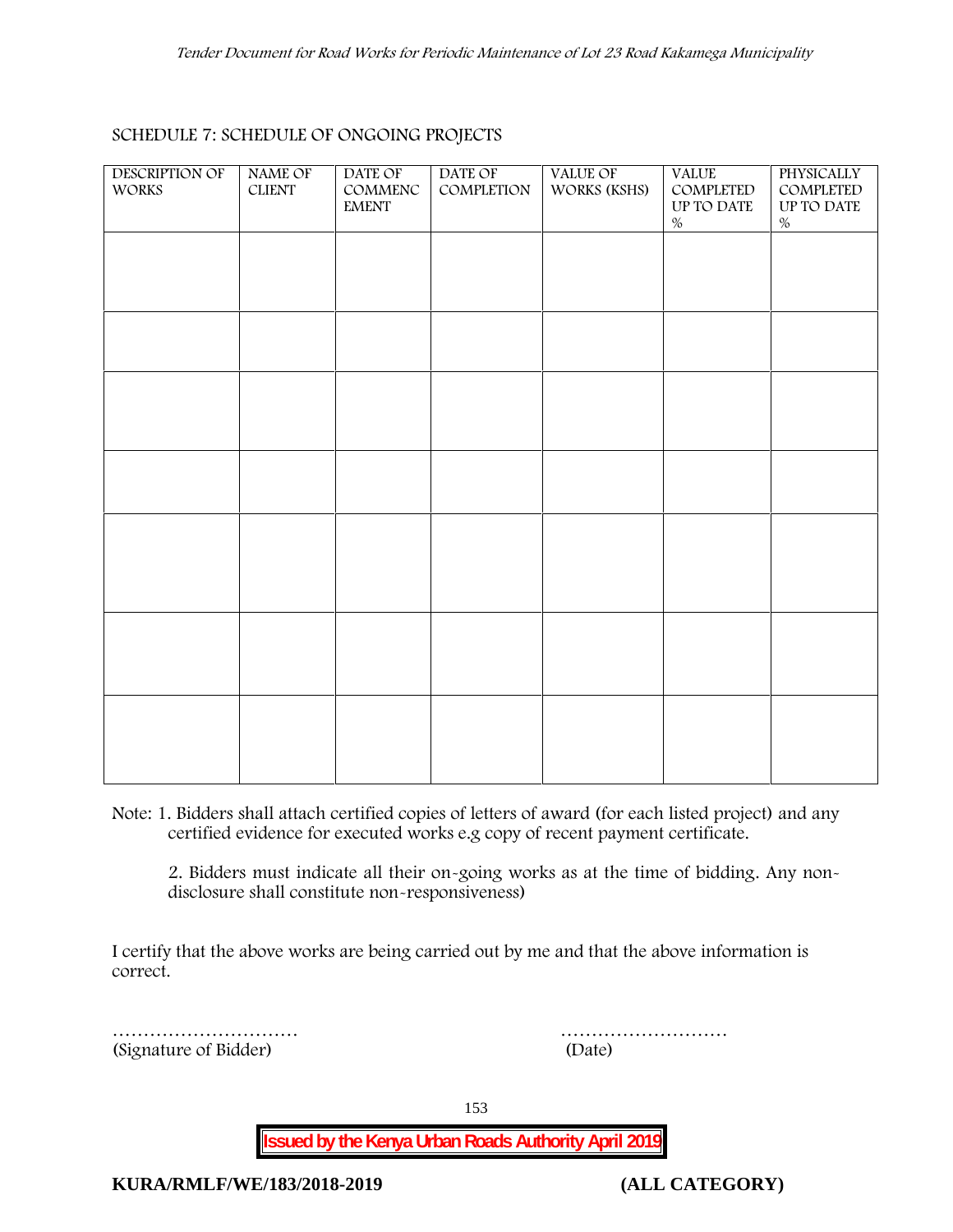### **SCHEDULE 8: FINANCIAL STANDING**

- 1 Submit copies of audited profit and loss statements and balance sheet for the last five calendar years and estimated projection for the next two years with certified English translation where appropriate.
- 2 Give turnover figures for each of the last two (2) financial years. Quote in millions and decimal thereof.

|                               | Year $1()$ | Year $2(\ldots)$ |
|-------------------------------|------------|------------------|
|                               | Ksh.       | Ksh.             |
| Road works                    |            |                  |
| Other civil Engineering works |            |                  |
| Other (specify)               |            |                  |
| Total                         |            |                  |

## SUMMARY OF ASSETS AND LIABILTIES OF THE AUDITED FINANCIAL STATEMENTS OF THE LAST TWO (2) FINANCIAL YEARS.

|                              | Year $1$ () | Year $2(\ldots)$ |
|------------------------------|-------------|------------------|
|                              | KShs.       | KShs.            |
| 1. Total Assets              |             |                  |
| 2. Current Assets            |             |                  |
| 3. Bank Credit Line Value    |             |                  |
| 4. Total Liabilities         |             |                  |
| 5. Current Liabilities       |             |                  |
| 6. Net Worth (1-4)           |             |                  |
| 7. Working capital $(2+3-4)$ |             |                  |

(a) Name/Address of Commercial Bank providing credit line

………………………………………………………………………………………………

(b) Total amount of credit line KShs………………………………………………

Attach a certified copy of Undertaking of the Bank to provide the credit.

(c) Attach bank statements for the last six (6) months

154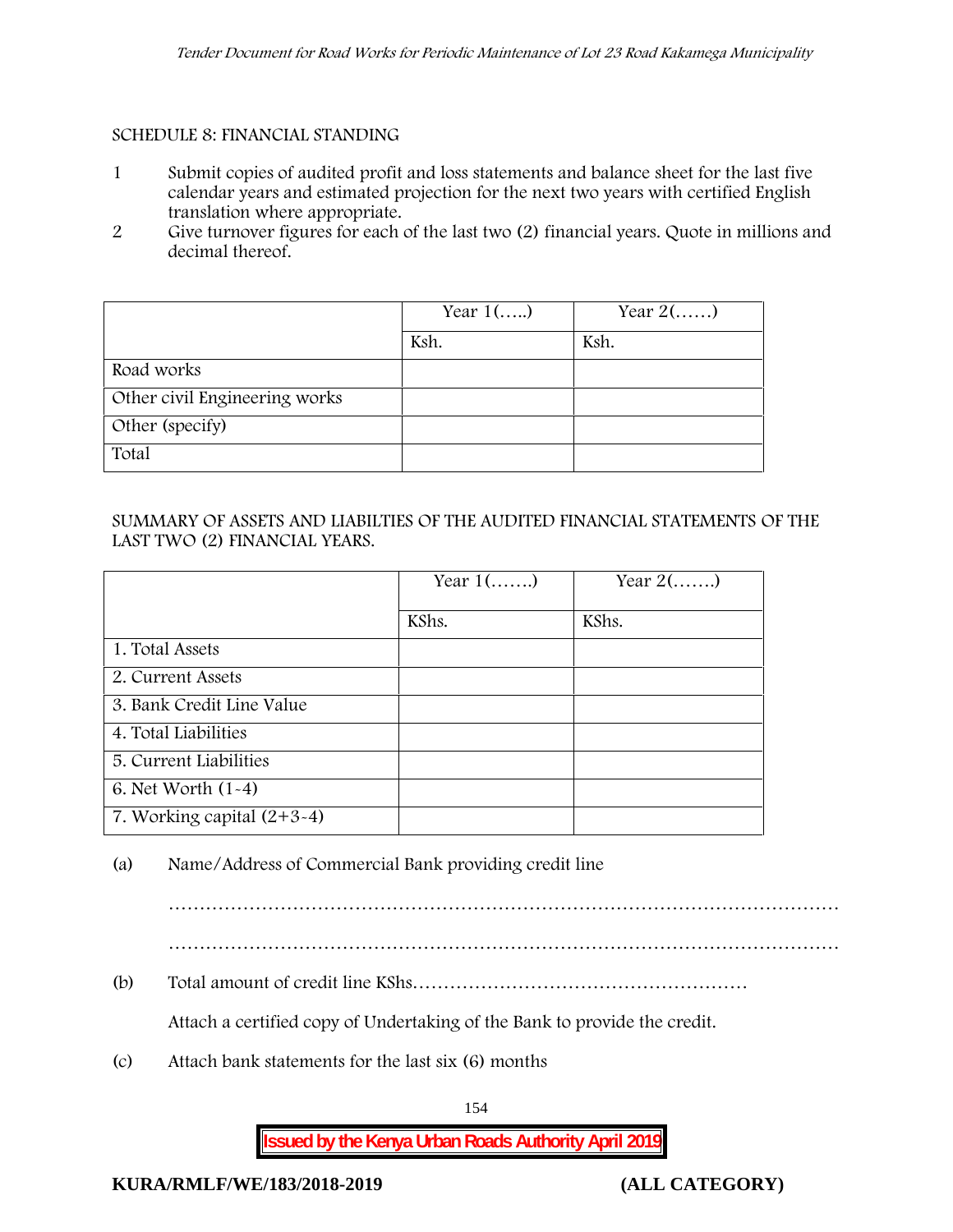#### **SCHEDULE 9: OTHER SUPPLEMENTARY INFORMATION**

Financial reports for the last three years, balance sheets, profit and loss statements, auditors' reports etc. List them below and attach copies. ………………………………………………………………………………………………… ………………………………………………………………………………………………… ………………………………………………………………………………………………… ………………………………………………………………………………………………… Evidence of access to financial resources to meet the qualification requirements. Cash in hand, lines of credit etc. List below and attach copies of supporting documents ………………………………………………………………………………………………… …………………………………………………………………………………………………. …………………………………………………………………………………………………. Name, address, telephone, telex, fax numbers and email of the Bidders Bankers who may provide reference if contacted by the Contracting Authority. ……………………………………………………………………………………………….. ………………………………………………………………………………………………. ………………………………………………………………………………………………. I certify that the above information is correct. ……………………………. ……………………………………..

Date Signature of Bidder

(To be signed by authorized representative and officially stamped)

155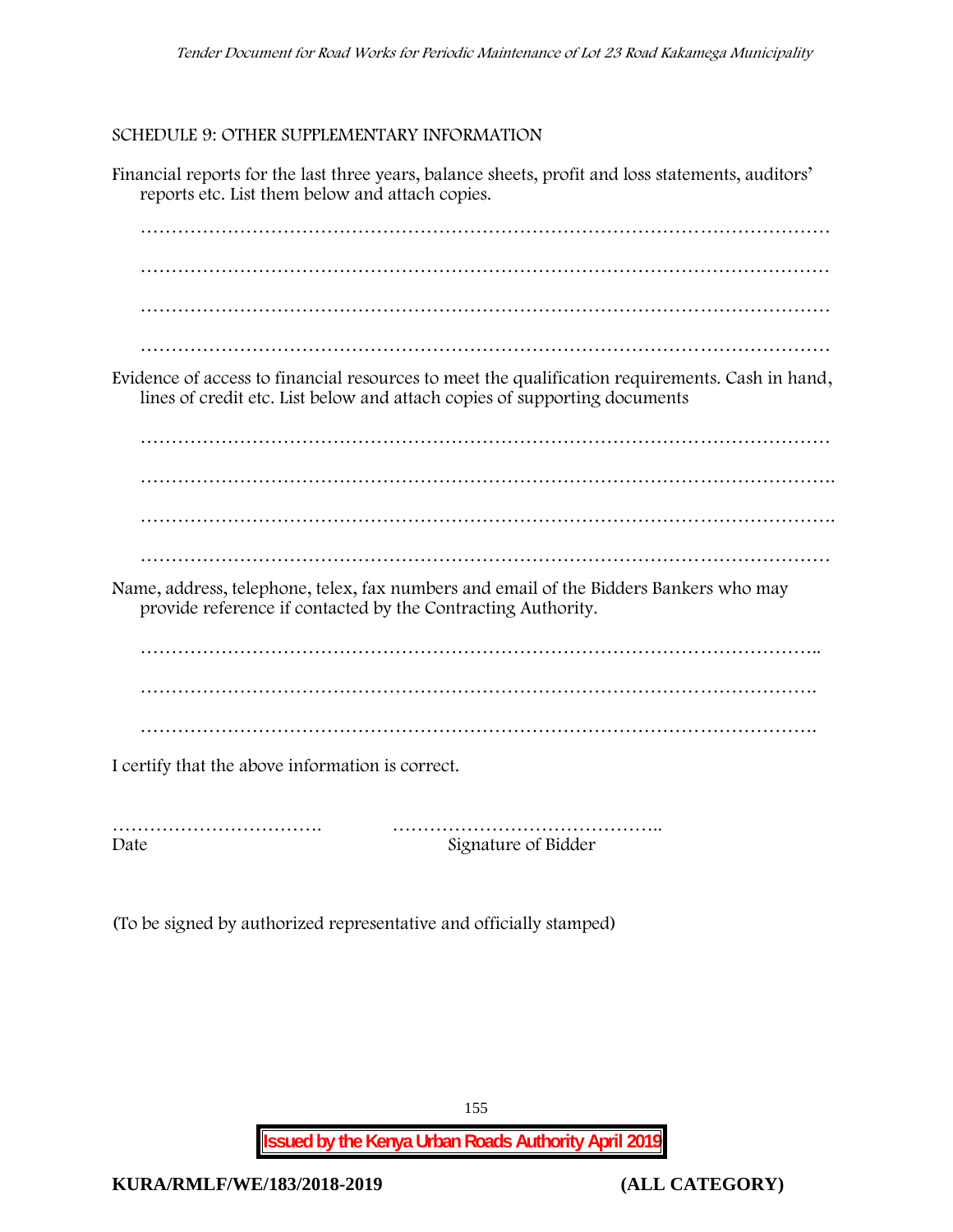#### **SCHEDULE 10: LITIGATION HISTORY FORM**

Information on current litigation in which the Bidder is involved.

| <b>OTHER PARTY (IES)</b> | CAUSE OF DISPUTE | AMOUNT INVOLVED (KSHS) |
|--------------------------|------------------|------------------------|
|                          |                  |                        |
|                          |                  |                        |
|                          |                  |                        |
|                          |                  |                        |

I certify that the above information is correct.

| Date | Signature of Bidder |
|------|---------------------|

(To be signed by authorized representative and officially stamped)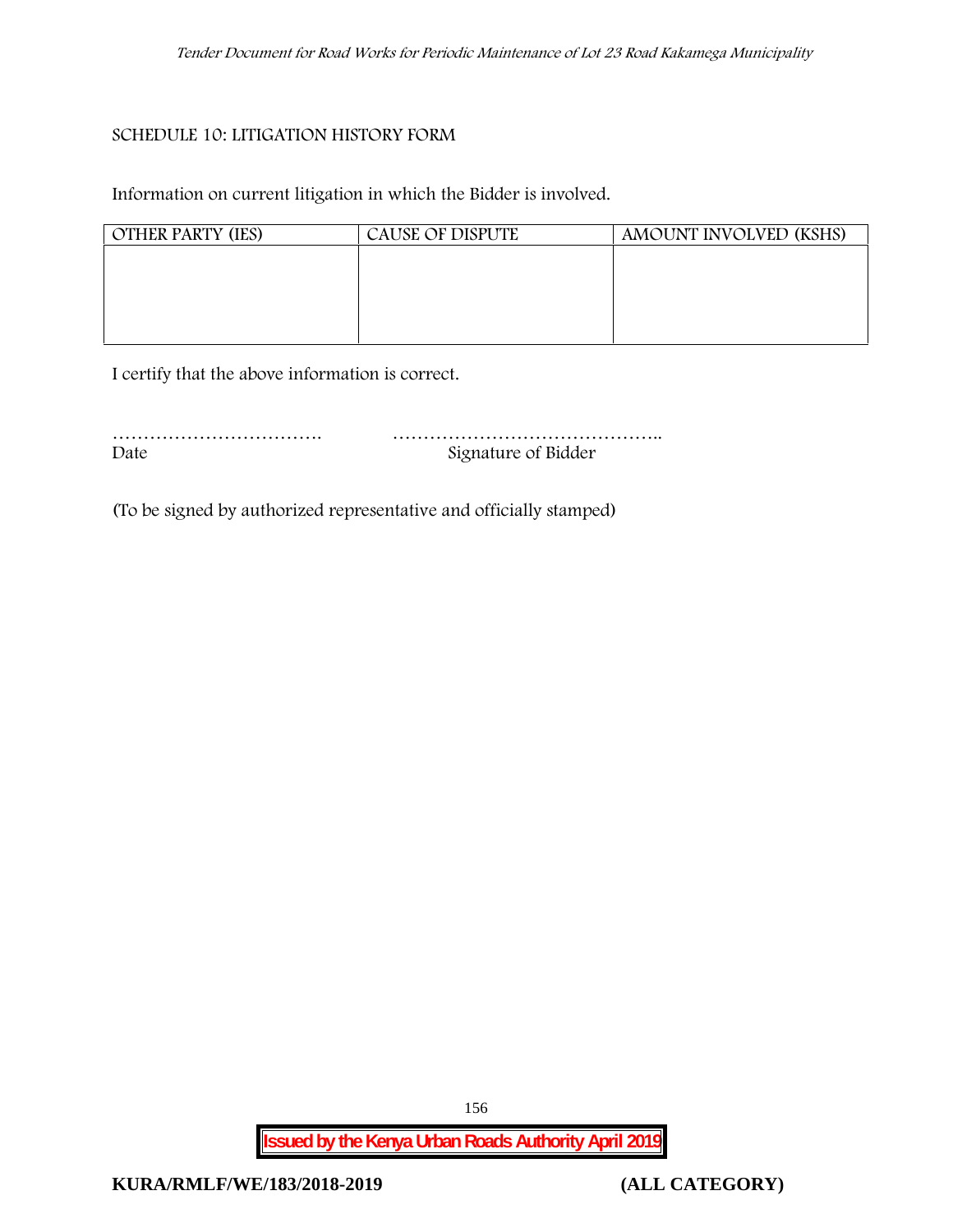## **SCHEDULE 11: DECLARATION FORM (DEBARMENT)**

To

Date

The Director General, Kenya Urban Roads Authority (KURA), P.O. Box 41727 - 00100 **NAIROBI**

We (name and address)

declare the following:

- a) Have not been debarred from participating in public procurement.
- b) Have not been involved in and will not be involved in corrupt and fraudulent practices regarding public procurement.

Name of Bidder Signature Date

 $\frac{1}{\sqrt{2}}$  ,  $\frac{1}{\sqrt{2}}$  ,  $\frac{1}{\sqrt{2}}$  ,  $\frac{1}{\sqrt{2}}$  ,  $\frac{1}{\sqrt{2}}$  ,  $\frac{1}{\sqrt{2}}$  ,  $\frac{1}{\sqrt{2}}$  ,  $\frac{1}{\sqrt{2}}$  ,  $\frac{1}{\sqrt{2}}$  ,  $\frac{1}{\sqrt{2}}$  ,  $\frac{1}{\sqrt{2}}$  ,  $\frac{1}{\sqrt{2}}$  ,  $\frac{1}{\sqrt{2}}$  ,  $\frac{1}{\sqrt{2}}$  ,  $\frac{1}{\sqrt{2}}$ 

(To be signed by authorized representative and officially stamped)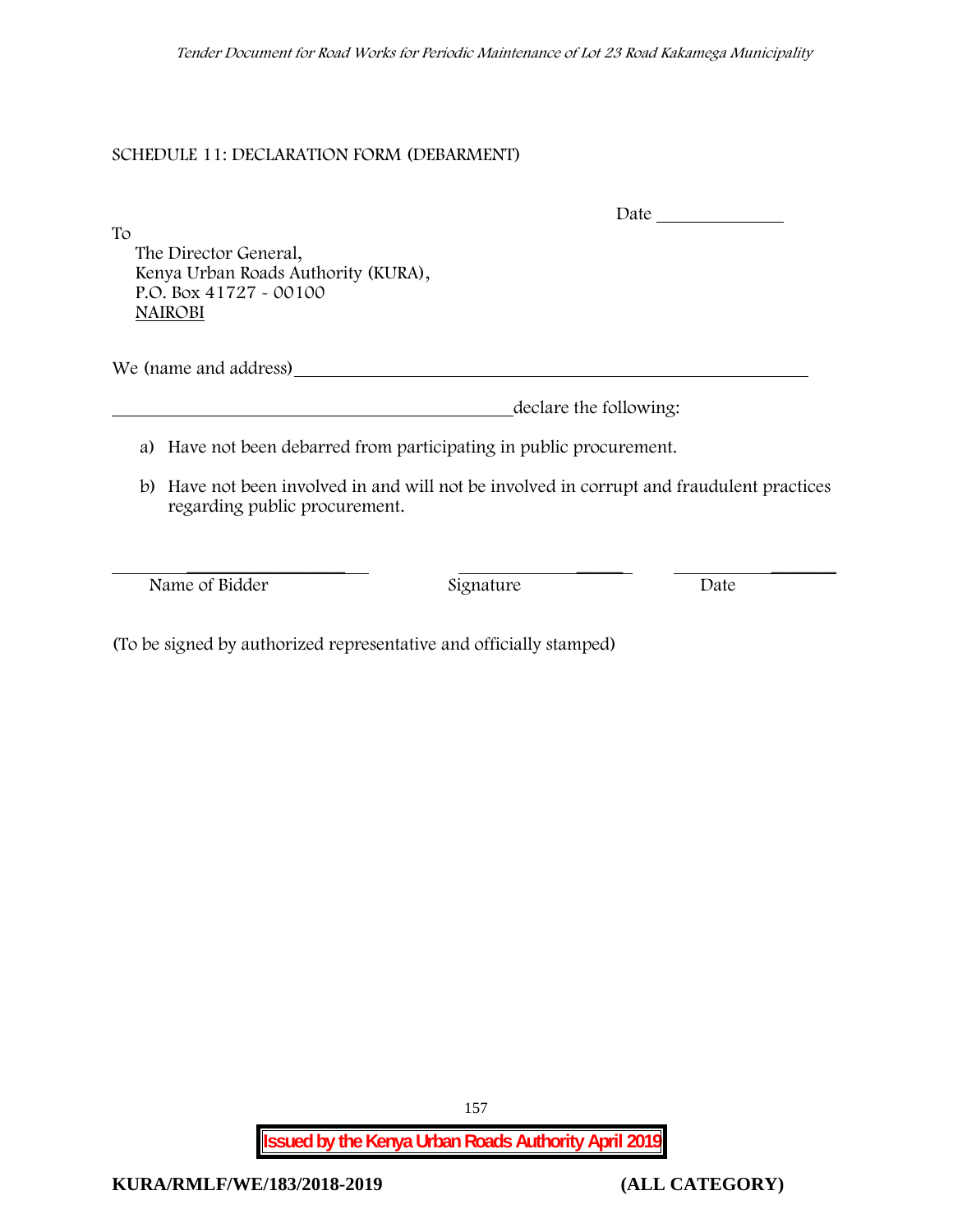**DECLARATION FORM FOR BANKRUPT OR INSOLVENT**

Date

To

The Kenya Urban Roads Authority

P.O Box 41727 – 00100,

IKM Place, 5th Ngong Ave, Nairobi,

## KENYA.

Ladies and Gentlemen,

The Tenderer i.e. (full name and complete physical and postal address)

……………………………………………………………………………………………………… ………………………………………………………………………………………………………

……………………declare the following: -

a) That I/ We have not been debarred from participating in public procurement by anybody, institution or person.

b) That I/ We have not been involved in and will not be involved in corrupt and fraudulent practices regarding public procurement anywhere.

c) That I/ We are not insolvent, in receivership, bankrupt or in the process of being wound up and is not the subject of legal proceedings relating to the foregoing.

d) That I/We are not under any ongoing investigation by the Ethics and Anti-Corruption Commission (EACC) for any corrupt and/or economic crimes or practices.

e) That I/ We are not associated with any other Tenderer participating in this Tender.

f) That I/We do hereby confirm that all the information given in this tender is accurate, factual and true to the best of our knowledge.

Yours sincerely,

……………………………………………………

Name of Tenderer

………………………………………………………………………………..

Signature of duly authorised person signing the Tender

…………………………………………………………………………..

Name and Capacity of duly authorised person signing the Tender

………………………………………

Stamp or Seal of Tenderer

158

**Issued by the Kenya Urban Roads Authority April 2019**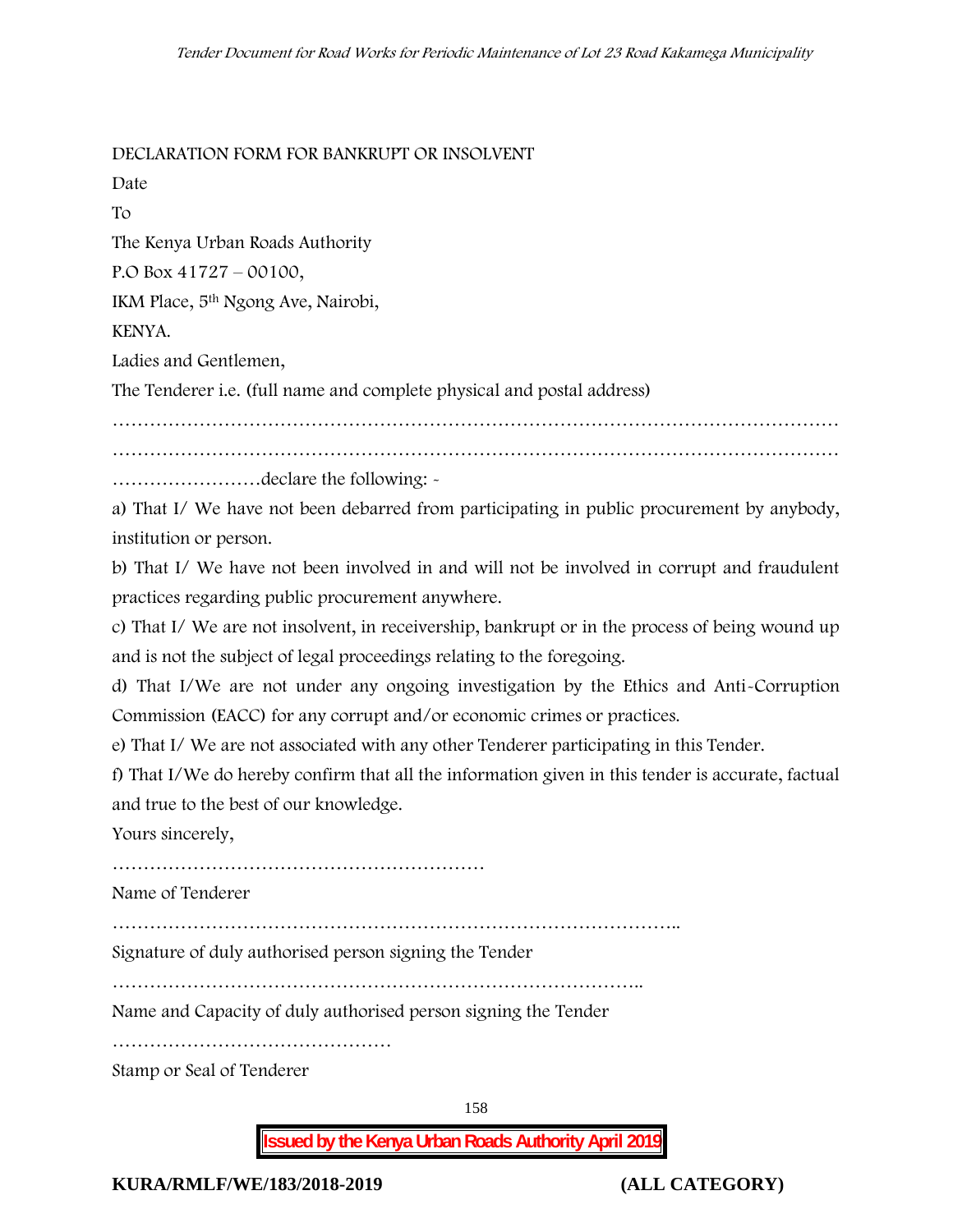# **SECTION XII: FORM OF AGREEMENT**

**Issued by the Kenya Urban Roads Authority April 2019**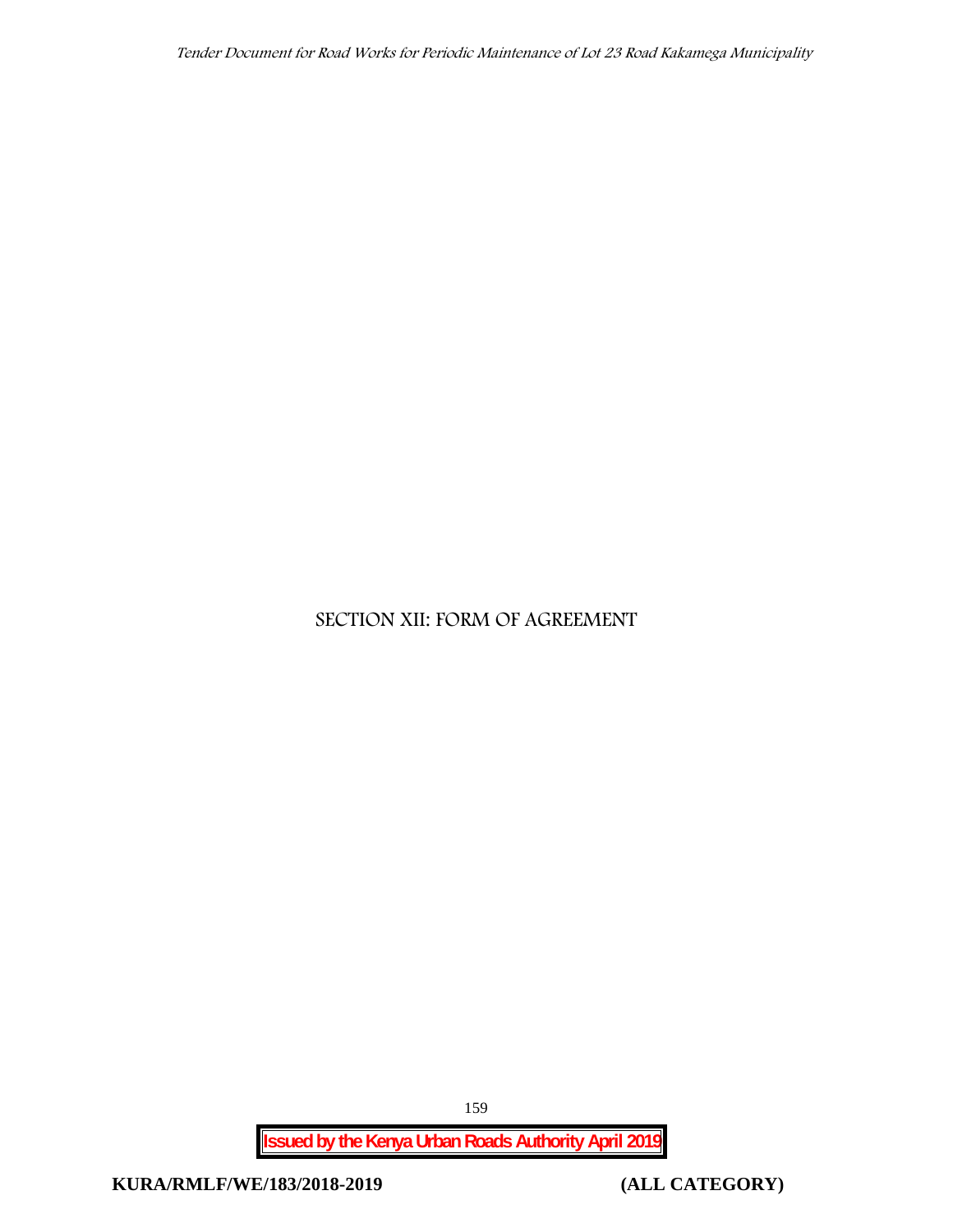#### FORM OF AGREEMENT

*\*\*(To be signed after the award of a contract)*

THIS AGREEMENT is made on the …………………… day of …………………. 20 …………… between the Kenya Urban Roads Authority of P. O. Box 41727-00100, Nairobi, Kenya hereinafter called "the

Employer" of the one part and M/S ................................................................................. (Contractor) of P. O . .................................................... (address) hereinafter called "the Contractor" of the other part.

WHEREAS the Employer is desirous that certain works should be executed, viz.

**PERIODIC MAINTENANCE OF LOT 23 ROAD KAKAMEGA MUNICIPALITY** and has a Contract with the Contractor for the execution completion and maintenance of such works in the region NOW THIS AGREEMENT WITNESSETH as follows:

In this agreement words and expressions shall have the same meanings as are respectively assigned to them in the Conditions of Contract hereinafter referred to.

The following document shall be deemed to form and be read and construed as part of this Agreement, viz.:

- The Conditions of Contract (FIDIC IV) Part 2
- The Conditions of Contract (FIDIC IV) Part 1
- The Special Specification
- The Standard Specifications
- The Priced Bill of Quantities
- The Letter of Award and Acceptance
- Schedules of Supplementary Information
- -The Drawings
- -Other documents as may be agreed and listed

All aforesaid documents are hereinafter referred to as "The Contract".

In consideration of the payment to be made by the Employer to the Contractor, the Contractor hereby covenants with the Employer to execute, complete and maintain the works in conformity in all respects with the provisions of the Contract.

The Employer hereby covenants to pay the Contractor in consideration of the execution, completion and maintenance of the works the Contract Price at the times and in the manner prescribed by the Contract.

IN WITNESS WHEREOF the parties have hereunto set their respective hands on the day and year first above written.

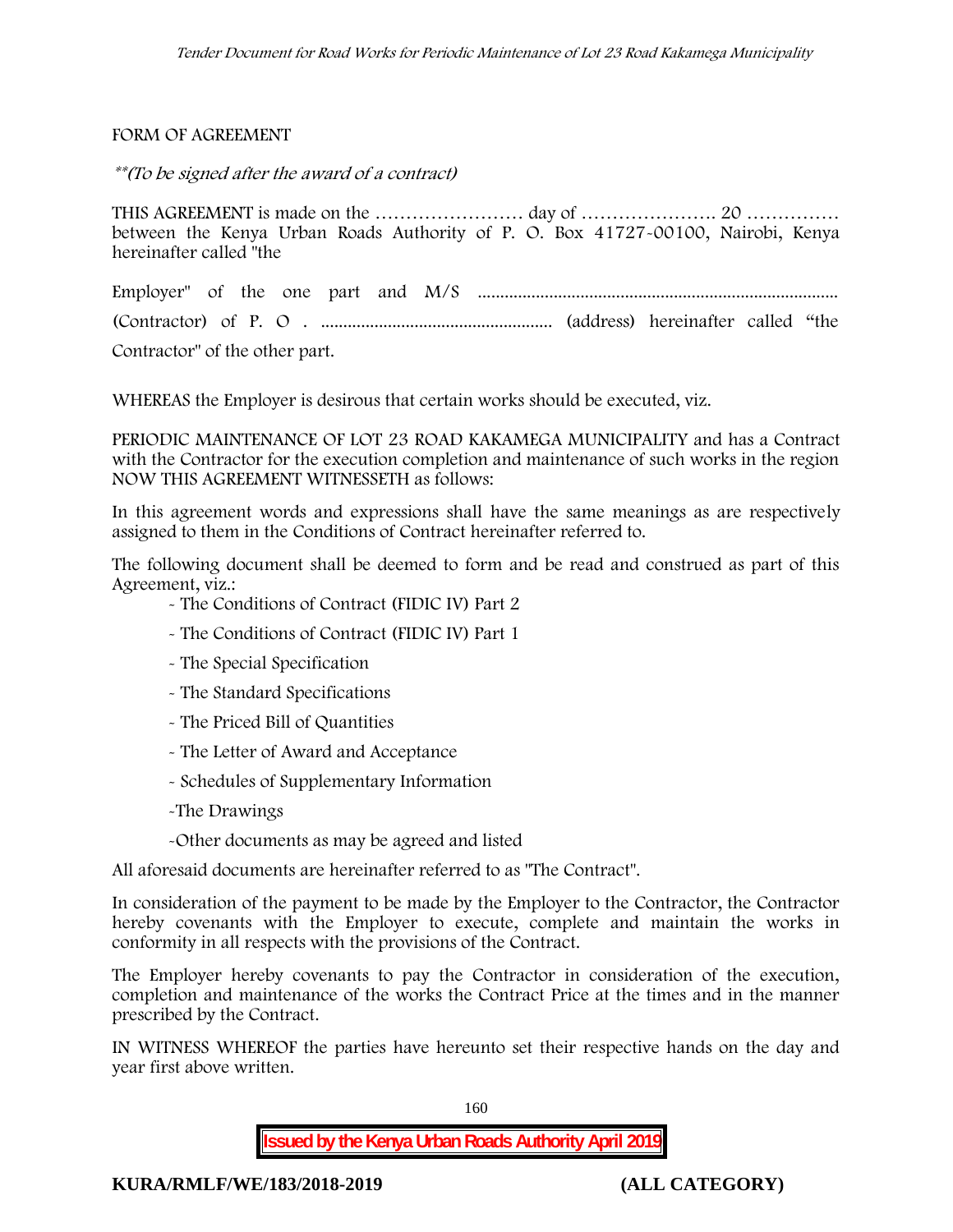#### SIGNED SEALED AND DELIVERED

| By the said Employer:   | (Director General, Kenya Urban Roads Authority)<br>For and on behalf of the said Employer |
|-------------------------|-------------------------------------------------------------------------------------------|
| In the presence of:     | (Name and Designation of Witness)                                                         |
|                         | (Signature of Witness)                                                                    |
|                         | (Address Of witness)                                                                      |
|                         |                                                                                           |
| By the said Contractor: | (Signature)                                                                               |
|                         | (Name of the Director)                                                                    |
| In the presence of:     | (Name and Designation of Witness)                                                         |
|                         | (Signature of Witness)                                                                    |
|                         | (Address Of witness)                                                                      |
|                         |                                                                                           |

161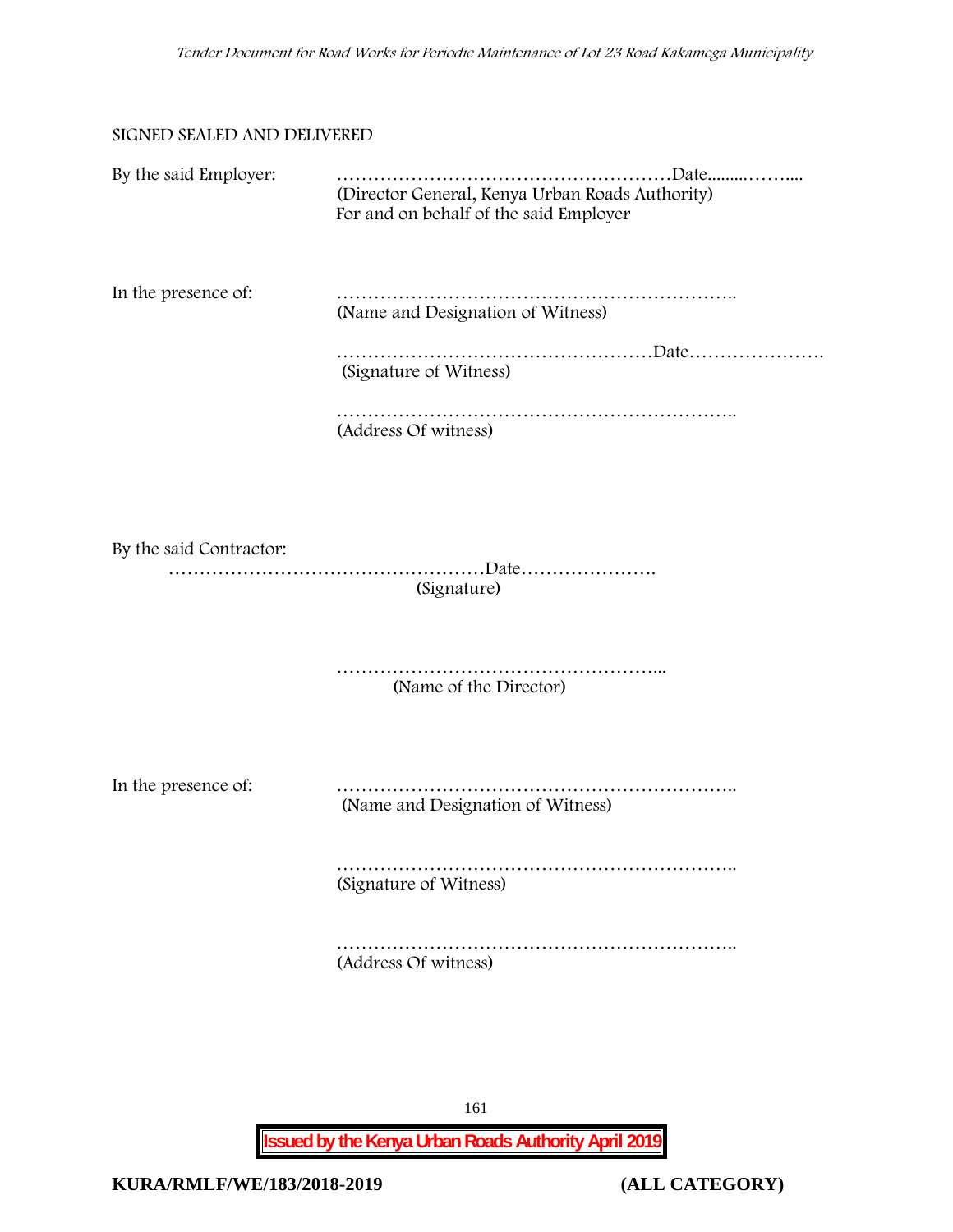# **SECTION XIII: FORM OF PERFORMANCE BANK GUARANTEE (UNCONDITIONAL)**

**Issued by the Kenya Urban Roads Authority April 2019**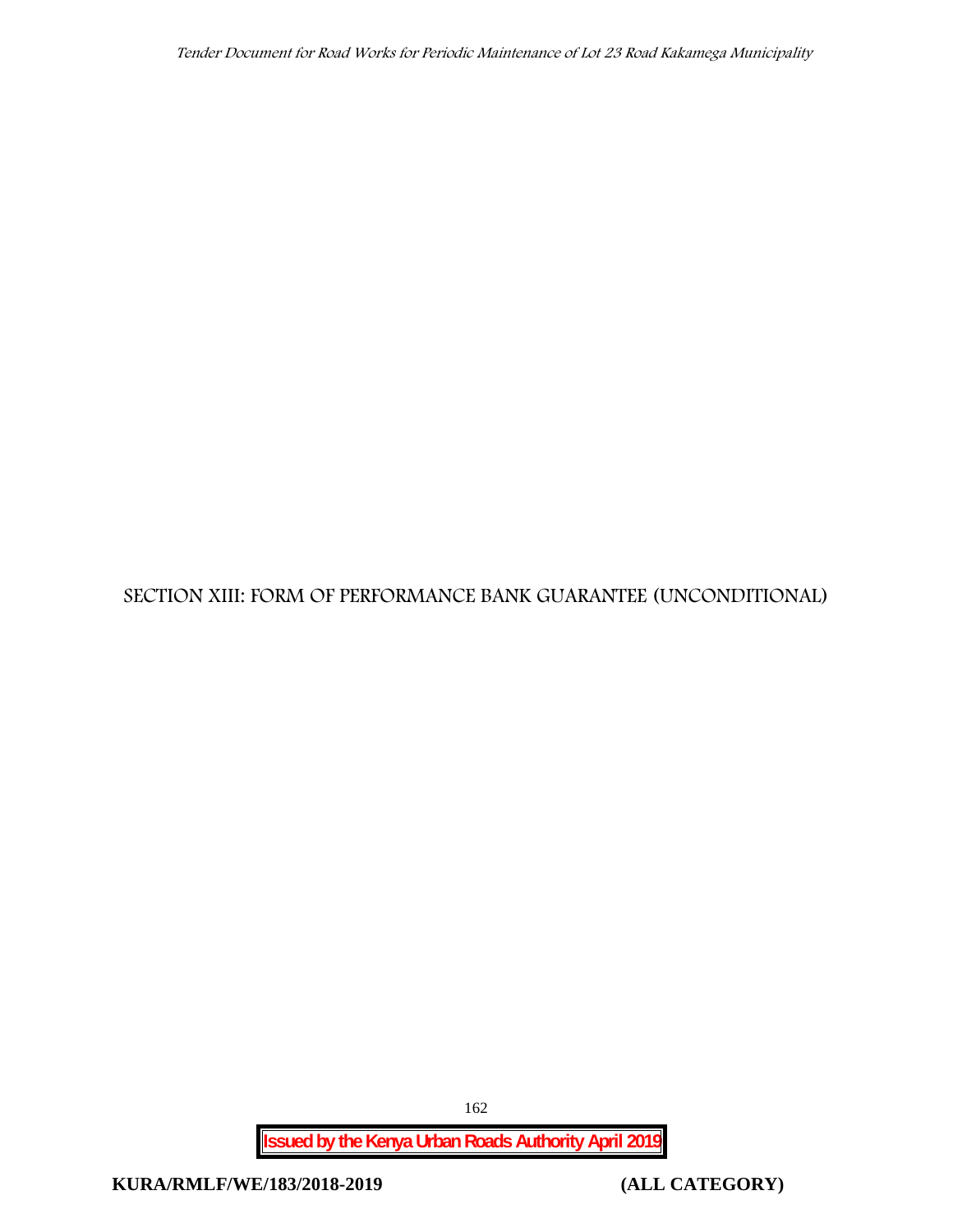#### FORM OF PERFORMANCE BANK GUARANTEE (UNCONDITIONAL)

To

The Director General, Kenya Urban Roads Authority (KURA), P.O. Box 41727 - 00100 **NAIROBI**

WHEREAS …………………………………………………………………… (hereinafter called "the Contractor") has undertaken in pursuance of Contract No. ……………………………………Dated …..………………to execute the

### *PERIODIC MAINTENANCE OF LOT 23 ROAD KAKAMEGA MUNICIPALITY*

, ( hereinafter called the "Contract")

AND WHEREAS it has been stipulated by you in the said Contract that the Contractor shall furnish you with a Bank Guarantee by a recognized bank for the sum specified in the Appendix to Form of Bid as security for compliance with his obligations in accordance with the Contract;

AND WHEREAS we have agreed to give the Contractor such a Bank Guarantee;

NOW THEREFORE we hereby affirm that we are the Guarantor and responsible to you on behalf of the Contractor, up to a total of

| unt in figures) |  |
|-----------------|--|
| Kshs.           |  |
|                 |  |

………

……………………………………………………………………………………………………… ……(amount in words)

and we undertake to payment to you, upon your first written demand and without cavil or argument, any sum or sums within and up to the limits as aforesaid without your needing to prove or show grounds or reasons for the sum specified therein.

We hereby waive the necessity of you demanding the said debt from the Contractor before presenting us with the demand.

We further agree that no change or addition to or other modification of the terms of the Contract or of the Works to be performed thereunder or of any of the Contract Documents which may be made between you and the Contractor shall in any way release us from any liability under this Guarantee and we hereby waive notice of any such change, addition or modification

This Guarantee shall be valid until 28 days after issuing of the Defects Liability Certificate.

163

**Issued by the Kenya Urban Roads Authority April 2019**